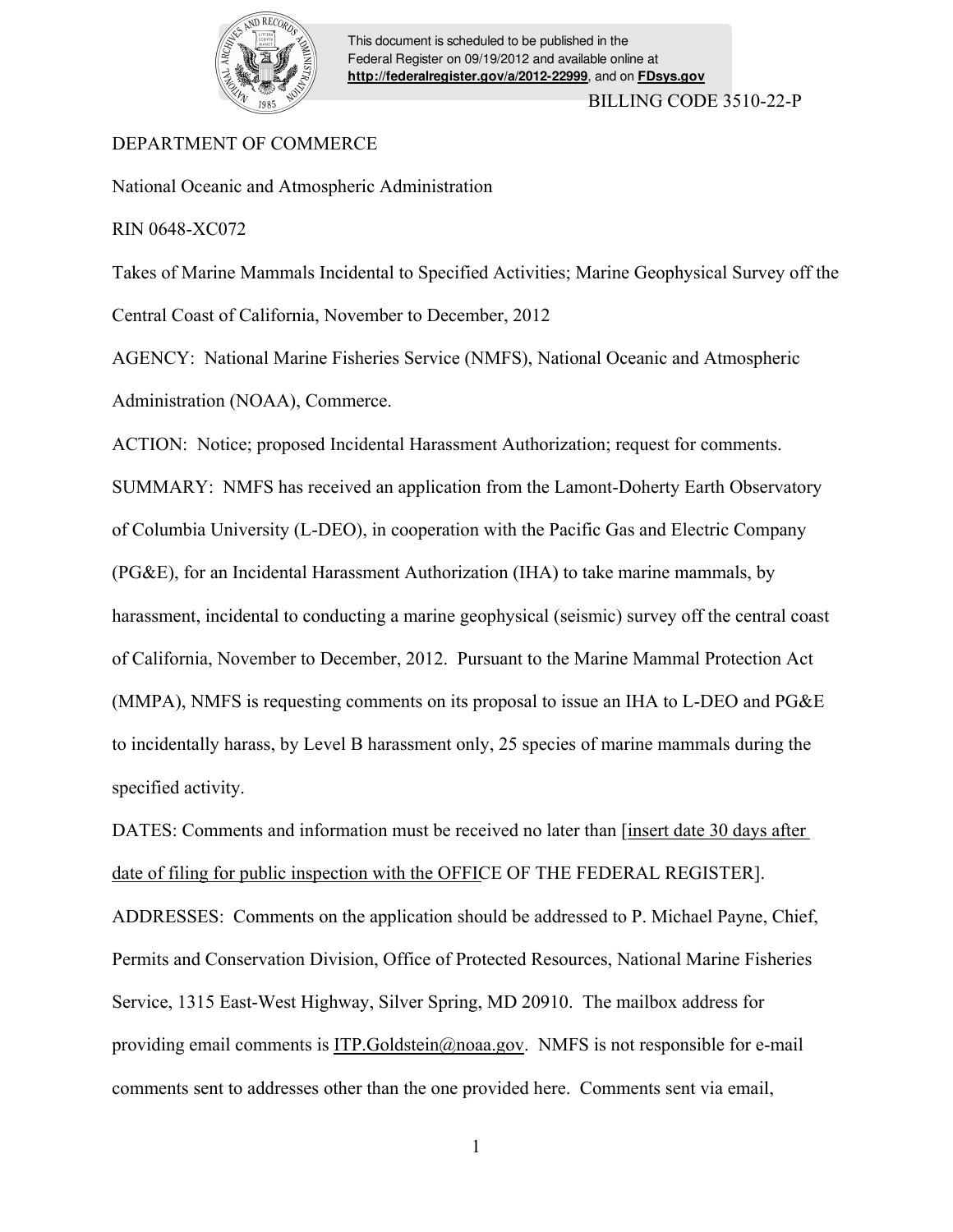including all attachments, must not exceed a 10-megabyte file size.

All comments received are a part of the public record and will generally be posted to http://www.nmfs.noaa.gov/pr/permits/incidental.htm#applications without change. All Personal Identifying Information (for example, name, address, etc.) voluntarily submitted by the commenter may be publicly accessible. Do not submit confidential business information or otherwise sensitive or protected information.

A copy of the application containing a list of the references used in this document may be obtained by writing to the above address, telephoning the contact listed here (see FOR FURTHER INFORMATION CONTACT) or visiting the internet at:

# http://www.nmfs.noaa.gov/pr/permits/incidental.htm#applications.

The National Science Foundation (NSF), which owns the R/V Marcus G. Langseth, has prepared a draft "Environmental Assessment Pursuant to the National Environmental Policy Act, 42 U.S.C. 4321 et seq. Marine Seismic Survey in the Pacific Ocean off Central California, 2012" (EA). NSF's EA incorporates a draft "Environmental Assessment of Marine Geophysical Surveys by the R/V Marcus G. Langseth for the Central California Seismic Imaging Project," prepared by Padre Associates, Inc., on behalf of NSF, PG&E, and L-DEO, which is also available at the same internet address. Documents cited in this notice may be viewed, by appointment, during regular business hours, at the aforementioned address.

FOR FURTHER INFORMATION CONTACT: Howard Goldstein or Jolie Harrison, Office of Protected Resources, NMFS, 301-427-8401.

SUPPLEMENTARY INFORMATION:

# Background

Section  $101(a)(5)(D)$  of the MMPA, as amended (16 U.S.C. 1371 (a)(5)(D)), directs the Secretary of Commerce (Secretary) to authorize, upon request, the incidental, but not intentional,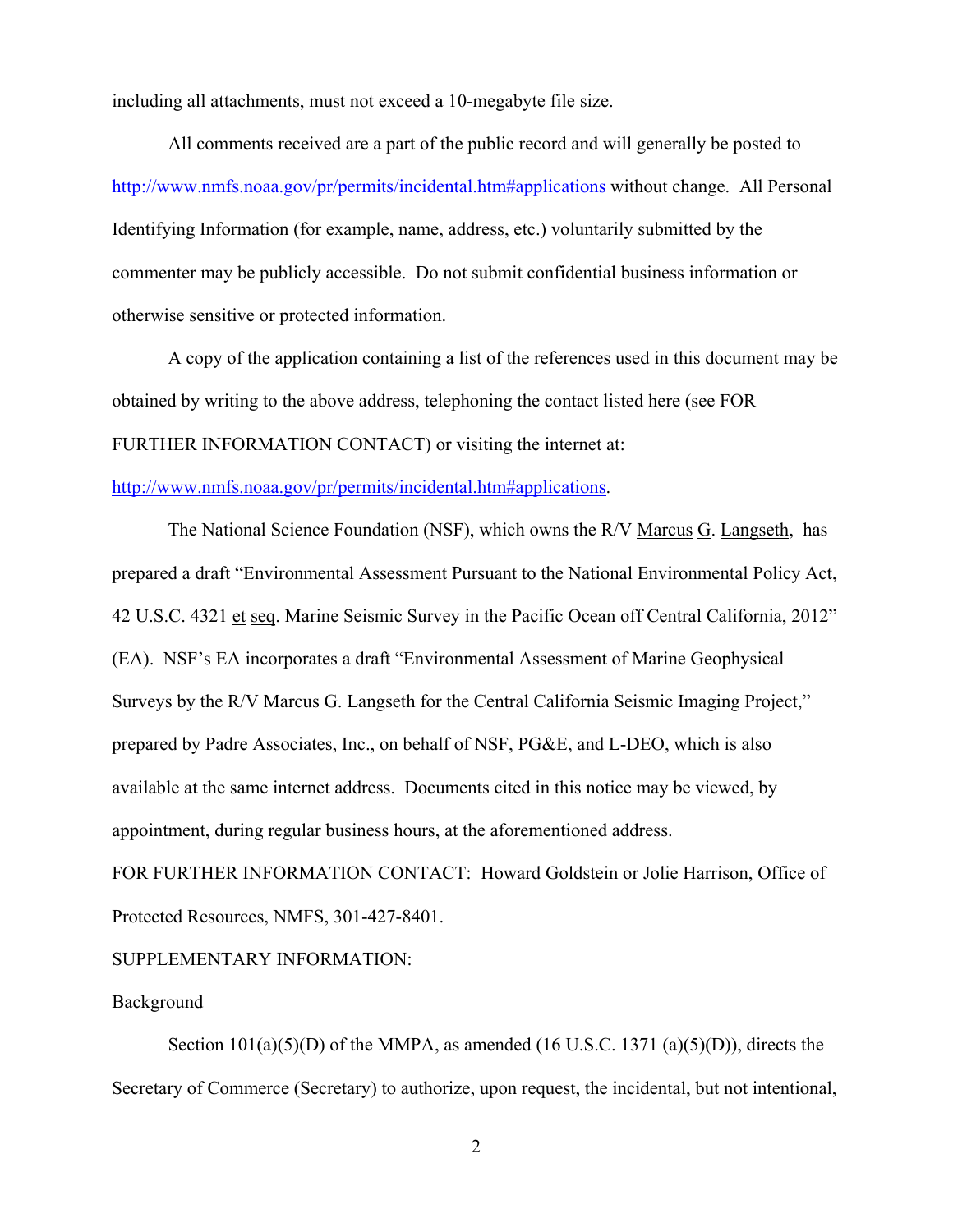taking of small numbers of marine mammals of a species or population stock, by United States citizens who engage in a specified activity (other than commercial fishing) within a specified geographical region if certain findings are made and, if the taking is limited to harassment, a notice of a proposed authorization is provided to the public for review.

Authorization for the incidental taking of small numbers of marine mammals shall be granted if NMFS finds that the taking will have a negligible impact on the species or stock(s), and will not have an unmitigable adverse impact on the availability of the species or stock(s) for subsistence uses (where relevant). The authorization must set forth the permissible methods of taking, other means of effecting the least practicable adverse impact on the species or stock and its habitat, and requirements pertaining to the mitigation, monitoring and reporting of such takings. NMFS has defined "negligible impact" in 50 CFR 216.103 as "…an impact resulting from the specified activity that cannot be reasonably expected to, and is not reasonably likely to, adversely affect the species or stock through effects on annual rates of recruitment or survival."

Section  $101(a)(5)(D)$  of the MMPA established an expedited process by which citizens of the United States can apply for an authorization to incidentally take small numbers of marine mammals by harassment. Section  $101(a)(5)(D)$  of the MMPA establishes a 45-day time limit for NMFS's review of an application followed by a 30-day public notice and comment period on any proposed authorizations for the incidental harassment of small numbers of marine mammals. Within 45 days of the close of the public comment period, NMFS must either issue or deny the authorization.

Except with respect to certain activities not pertinent here, the MMPA defines "harassment" as: any act of pursuit, torment, or annoyance which (i) has the potential to injure a marine mammal or marine mammal stock in the wild [Level A harassment]; or (ii) has the potential to disturb a marine mammal or marine mammal stock in the wild by causing disruption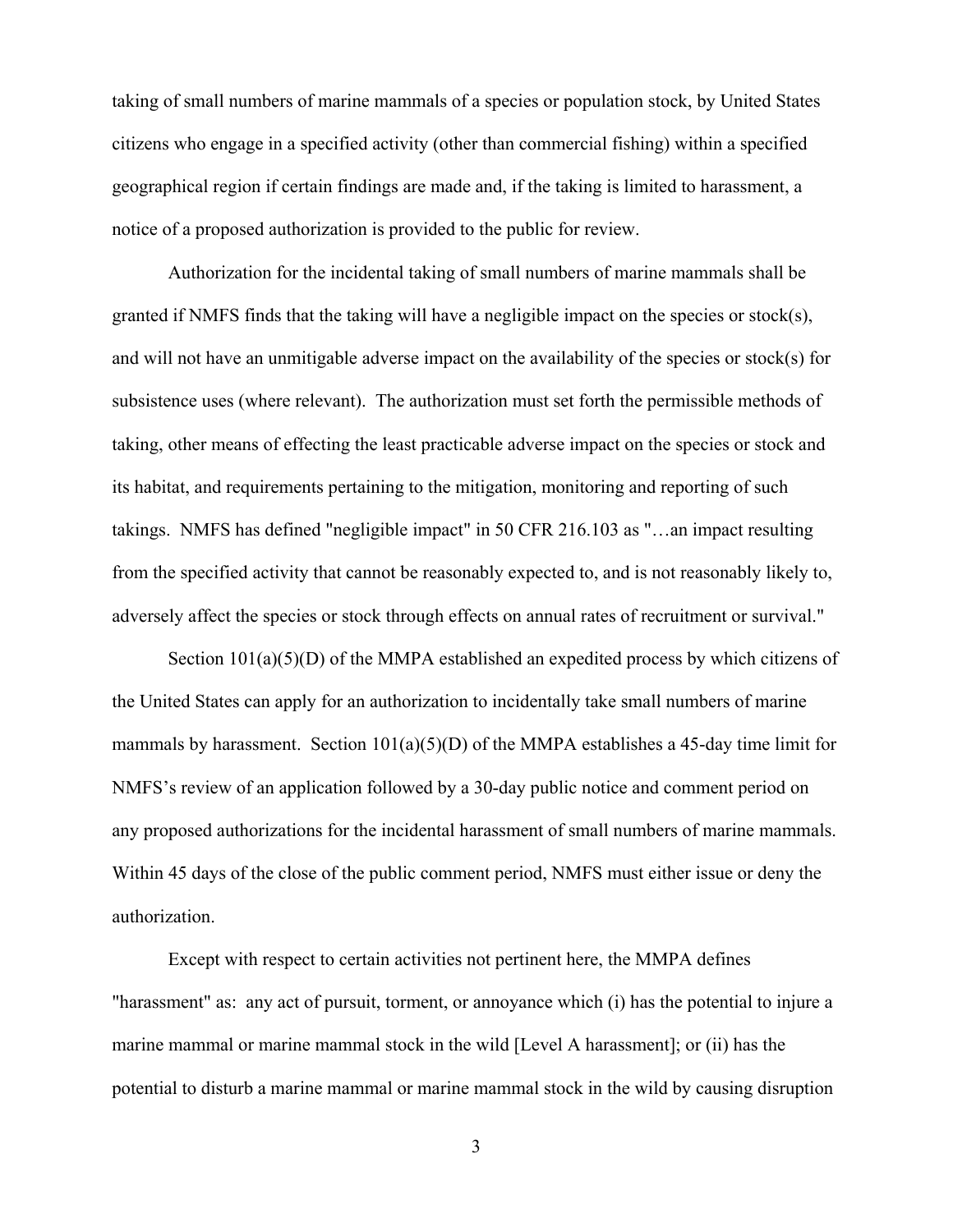of behavioral patterns, including, but not limited to, migration, breathing, nursing, breeding, feeding, or sheltering [Level B harassment].

### Summary of Request

On May 17, 2012, NMFS received an application from the L-DEO and PG&E requesting that NMFS issue an IHA for the take, by Level B harassment only, of small numbers of marine mammals incidental to conducting a marine seismic survey within the U.S. Exclusive Economic Zone off the central coast of California during November to December, 2012. NMFS received a revised application on August 31, 2012. The updated IHA application reflects revisions to the proposed project that have resulted from discussions between NMFS and the applicant during the MMPA consultation process, as well as other Federal and State regulatory requirements and include the elimination of portions of the originally planned survey area (specifically Survey Box 3) and the splitting of the proposed project into two years, and the shortening of the 2012 work window to November and December. Additionally, PG&E has agreed to operationally and financially support the design and implementation of a comprehensive monitoring, stranding response, and adaptive management plan that will support real-time decision making tor reduce impacts to the Morro Bay stock of harbor porpoises (Phocoena phocoena). L-DEO and PG&E plan to use one source vessel, the R/V Marcus G. Langseth (Langseth) and a seismic airgun array to collect seismic data as part of the "Offshore Central Coastal California Seismic Imaging Project" located in the central area of San Luis Obispo County, California.

PG&E proposes to conduct a high energy seismic survey in the vicinity of the Diablo Canyon Power Plant and known offshore fault zones near the power plant. The observations will be interpreted in the context of global synthesis of observations bearing on earthquake rupture geometries, earthquake displacements, fault interactions, and fault evolution. Estimating the limits of future earthquake ruptures is becoming increasingly important as seismic hazard maps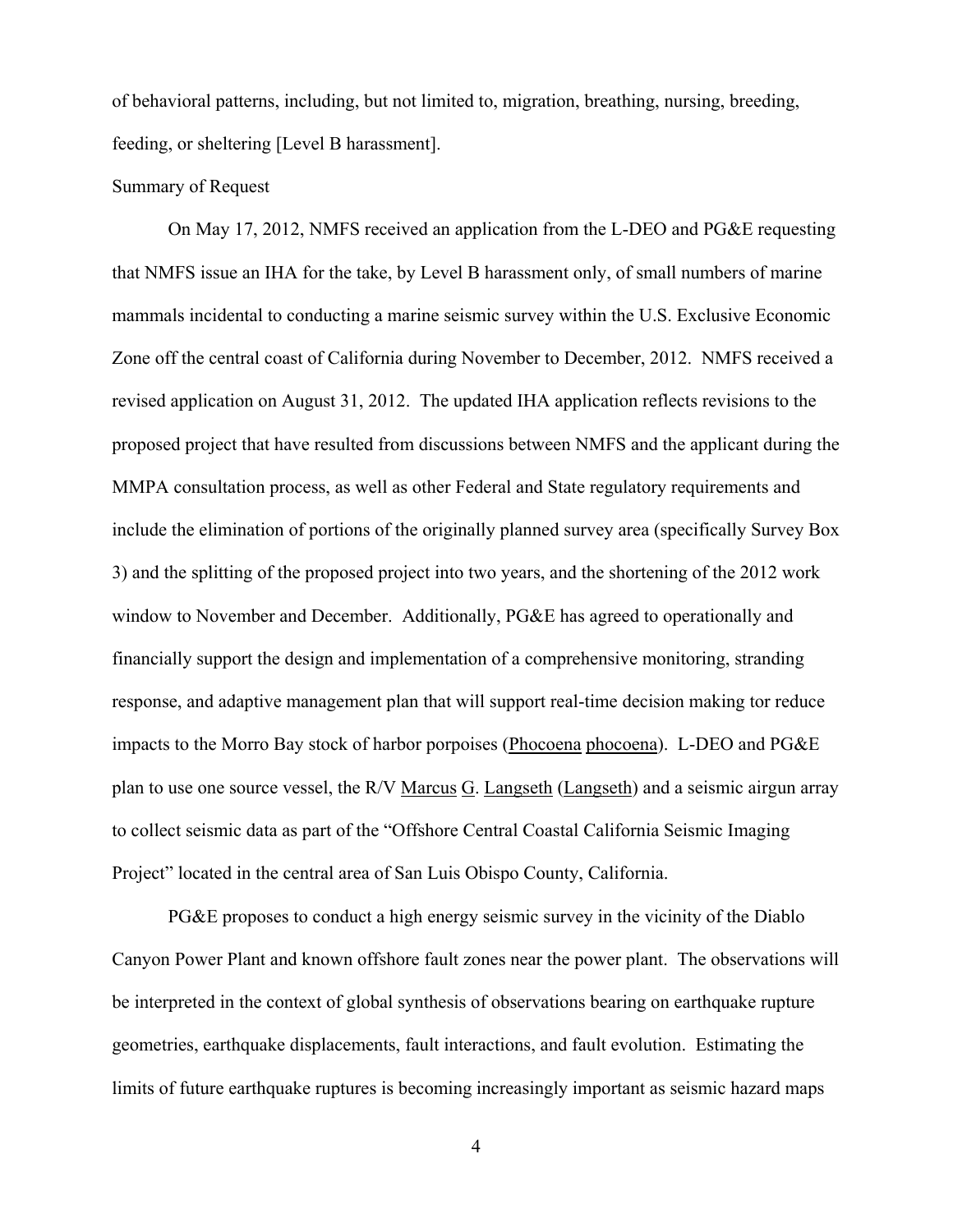are based on geologists' maps of active faults and, locally, the Hosgri Fault strikes adjacent to one of California's major nuclear power plants. In addition to the proposed operations of the seismic airgun array and hydrophone streamer, L-DEO and PG&E intend to operate a multibeam echosounder and a sub-bottom profiler continuously throughout the survey.

Acoustic stimuli (i.e., increased underwater sound) generated during the operation of the seismic airgun array may have the potential to cause a behavioral disturbance for marine mammals in the survey area. This is the principal means of marine mammal taking associated with these activities and L-DEO and PG&E have requested an authorization to take 25 species of marine mammals by Level B harassment. Take is not expected to result from the use of the multibeam echosounder or sub-bottom profiler, for reasons discussed in this notice; nor is take expected to result from collision with the source vessel because it is a single vessel moving at a relatively slow speed (4.6 knots [kts]; 8.5 kilometers per hour [km/hr]; 5.3 miles per hour [mph]) during seismic acquisition within the survey, for a relatively short period of time (approximately 50 days). It is likely that any marine mammal would be able to avoid the vessel.

Description of the Proposed Specified Activity

### Project Purpose

 PG&E proposes to conduct a high energy seismic survey in the vicinity of the Diablo Canyon Power Plant and known offshore fault zones near the power plant (see Figure 1 of the IHA application). The project, as proposed by L-DEO and PG&E, consists of deploying seismic or sound sources and receivers at onshore and offshore locations to generate data that can be used to improve imaging of major geologic structures and fault zones in the vicinity of the Diablo Canyon Power Plant. The details of the proposed seismic studies are outlined in a Science Plan submitted to the National Science Foundation (NSF) by L-DEO, University of Nevada, and Scripps Institution of Oceanography. NSF, as owner of the Langseth will serve as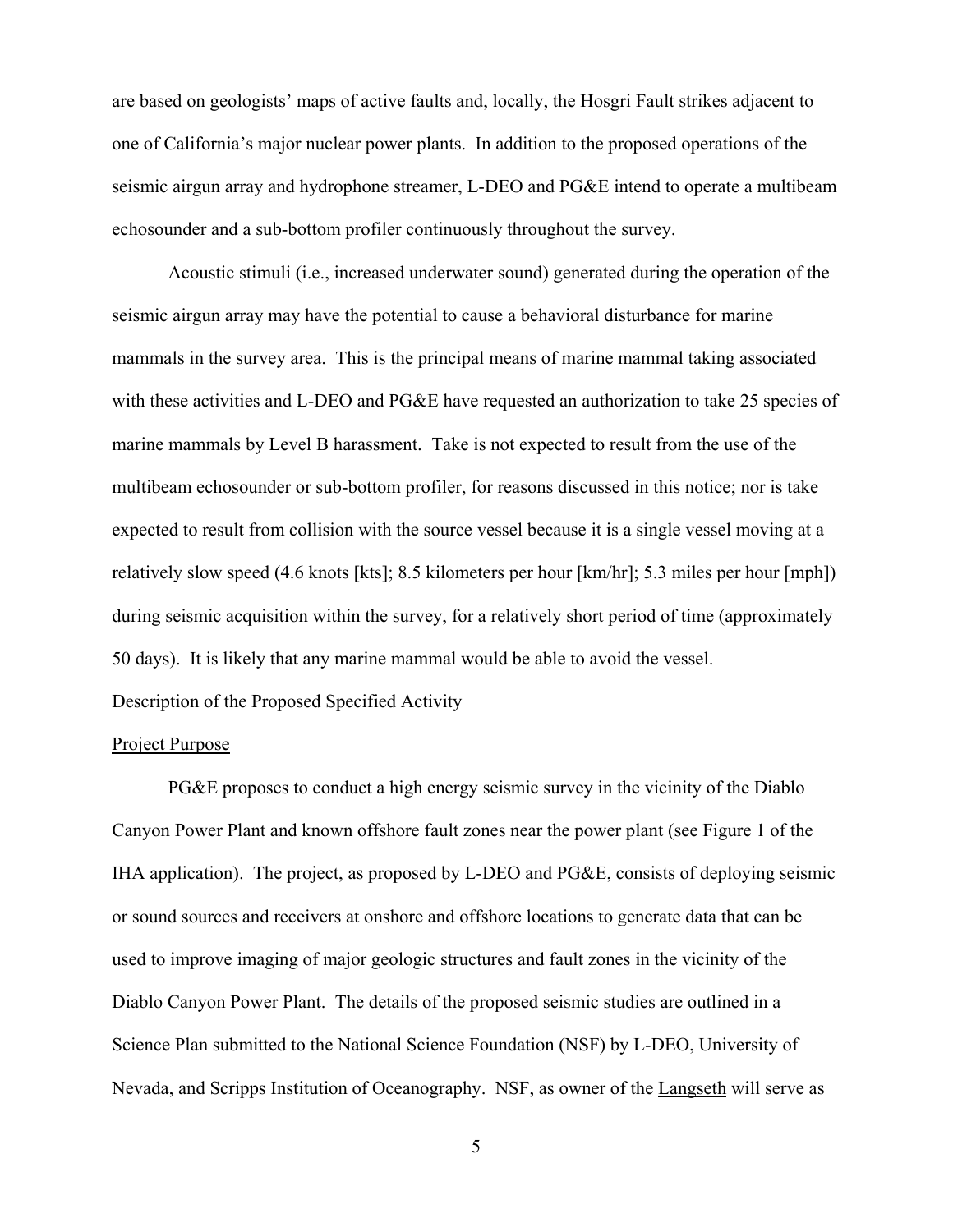the lead Federal agency and will ensure the approval of the proposed Science Plan is in compliance with the National Environmental Policy Act (NEPA) of 1969.

 These seismic studies would provide additional insights of any relationships or connection between the known faults as well as enhance knowledge of offshore faults in proximity to the central coast of California and the Diablo Canyon Power Plant. The proposed deep penetrating (10 to 15 kilometers [km] or 6 to 9 miles [mi]), high energy seismic survey (energy greater than 2 kilo Joule) would complement a previously completed shallow (less than 1 km [0.6 mi]), low energy (less than 2 kilo Joule) three-dimensional (3D) seismic reflection survey.

The objectives of the proposed high energy 3D seismic survey are to:

• Record high resolution two-dimensional (2D) and 3D seismic reflection profiles of major geologic structures and fault zones in the vicinity of the central coast of California and Diablo Canyon Power Plant.

• Obtain high-resolution deep-imaging (greater than 1 km [0.6 mi]) of the Hosgri and Shoreline fault zones in the vicinity of the Diablo Canyon Power Plant to constrain fault geometry and slip rate (scheduled for the seismic survey activities in 2013).

• Obtain high-resolution, deep-imaging of the intersection of the Hosgri and Shoreline fault zones near Point Buchon.

• Obtain high-resolution, deep-imaging of the geometry and slip rate of the Los Osos fault, as well as the intersection of the Hosgri and Los Osos fault zones in Estero Bay.

• Augment the current regional seismic database for subsequent use and analysis through the provision of all data to the broader scientific and safety community.

The studies require the collection of data over a long period of time. However, the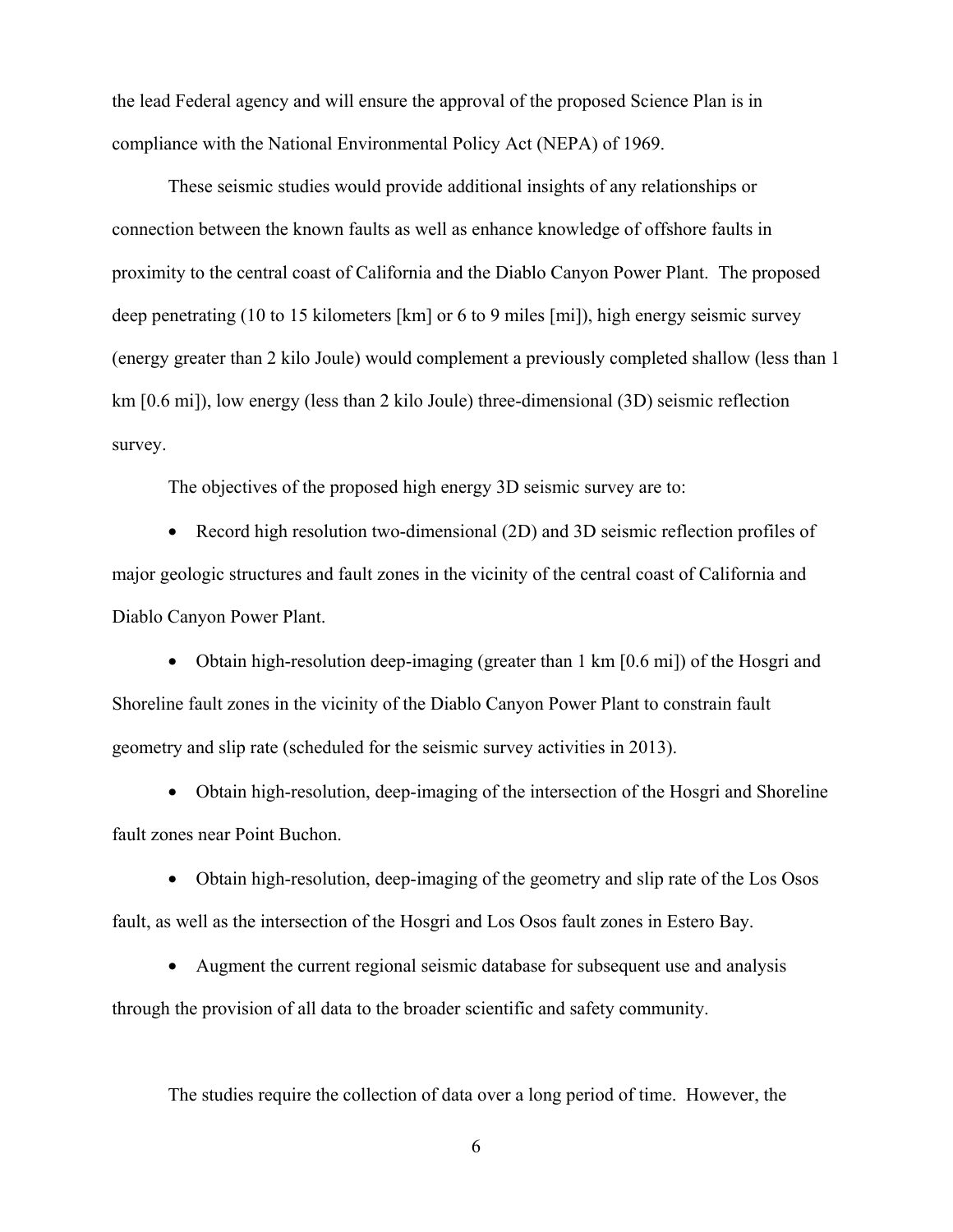project timeframe is limited to fall and winter months to minimize environmental impacts to the greatest extent feasible. L-DEO and PG&E are proposing to conduct the studies 24 hours a day for 7 days a week. This schedule is designed to reduce overall air emissions, length of time for operation in the water thereby reducing impacts to marine wildlife, commercial fishing, and other area users. PG&E will work with environmental agencies to appropriately address the balancing of public health and safety and environmental concerns during the conduct of these studies.

### Survey Details

 The proposed survey involves both marine (offshore) and land (onshore) activities. The offshore components consist of operating a seismic survey vessel and support/monitoring vessels within the areas shown in Figure 1 of the IHA application and transiting between the four different survey box areas extending between the mouth of the Santa Maria River and Estero Bay. The seismic survey vessel would tow a series of sound-generating airguns and soundrecording hydrophones along pre-determined shore parallel and shore-perpendicular transects to conduct deep (10 to 15 km [6 to 9 mi]) seismic reflection profiling of major geologic structures and fault zones in the vicinity of the Diablo Canyon Power Plant.

The offshore part of the survey activities include the placement of a limited number of seafloor geophones (e.g., Fairfield Z700 nodal units) into nearshore waters.

The planned seismic survey (e.g., equipment testing, startup, line changes, repeat coverage of any areas, and equipment recovery) will consist of approximately 3,565.8 km (1,925.4 nmi) (1,417.6 km [765.4 nmi] for Survey Box 4 and 2,148.2 km [1,159.9 nmi] for Survey Box 2) of transect lines (including turns) in the survey area off the central coast of California (see Figure 2 of the IHA application). In addition to the operations of the airgun array, a Kongsberg EM 122 multibeam echosounder and Knudsen Chirp 3260 sub-bottom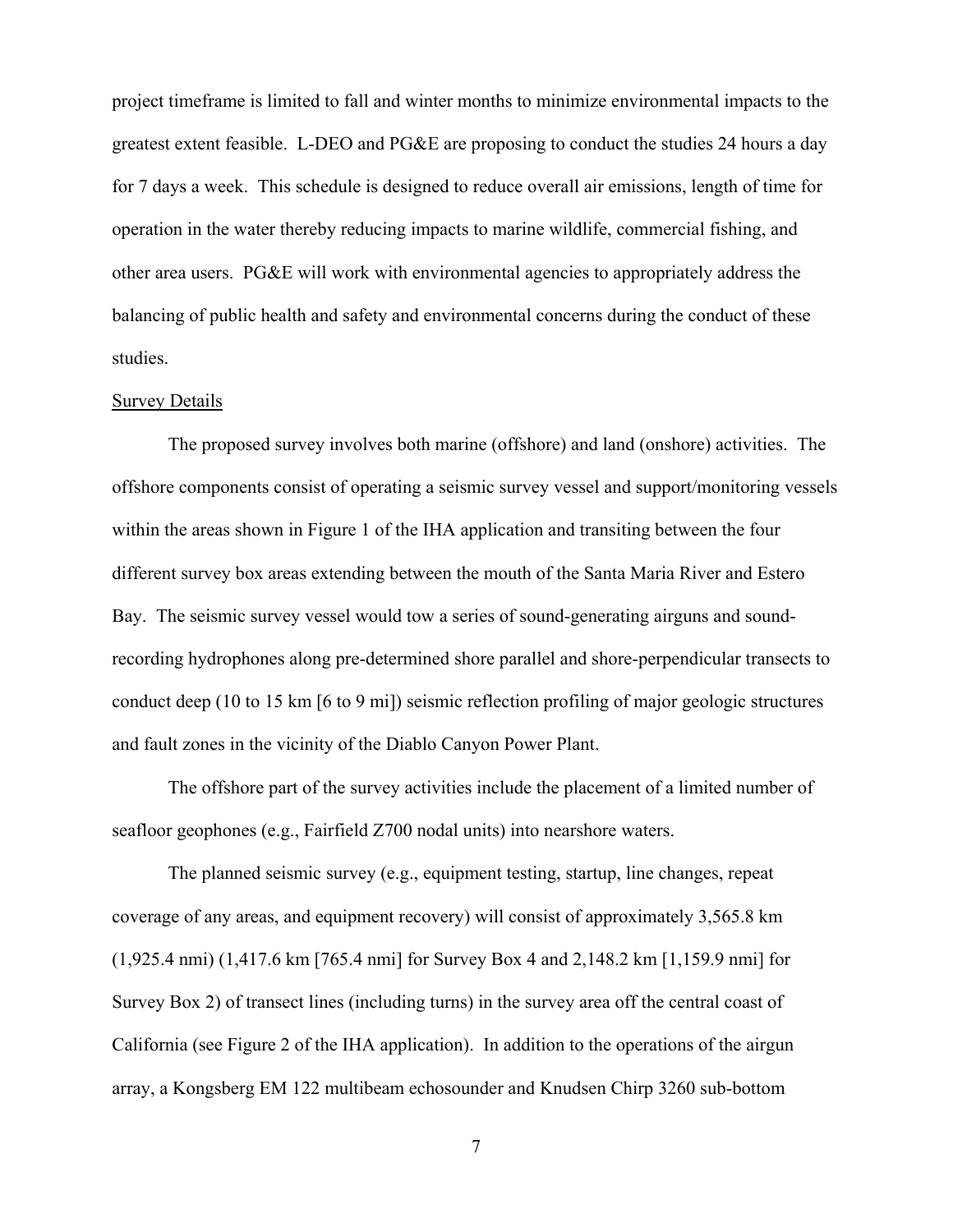profiler will also be operated from the Langseth continuously throughout the cruise. There will be additional seismic operations associated with equipment testing, ramp-up, and possible line changes or repeat coverage of any areas where initial data quality is sub-standard. In L-DEO and PG&E's estimated take calculations, 25% has been added for those additional operations. Detailed descriptions of the proposed actions for each component are provided below in this document.

### Vessel Movements

 The tracklines for the 3D seismic survey will encompass an area of approximately 740.52  $\text{km}^2$  (215.9 square nautical miles [nmi<sup>2</sup>]). The 2012 project area is divided into two "primary target areas" (Survey Boxes 2 and 4) are described below and shown in Figure 2 of the IHA application. The offshore (vessel) survey would be conducted in both Federal and State waters and water depths within the proposed survey areas ranging from 0 to over 400 m (1,300 ft). The State Three-Mile Limit is identified in Figure 1 of the IHA application. The Point Buchon Marine Protected Area lies within portions of the survey area. In addition, the Monterey Bay National Marine Sanctuary, a Federally-protected marine sanctuary that extends northward from Cambria to Marine County, is located to the north and outside of the proposed project area.

Survey Box 2 (Survey area from Estero Bay to offshore Santa Maria River Mouth):

- Area:  $406.04 \text{ km}^2 (118.4 \text{ nm}^2)$ ;
- Total survey line length is  $2,148.2$  km  $(1,159.9$  nmi); and

• Strike line surveys along the Hosgri fault zone and Shoreline, Hosgri, and Los Osos fault intersections.

Survey Box 4 (Estero Bay):

- Area:  $334.48 \text{ km}^2 (97.5 \text{ nm}^2)$ ;
- Total survey line length is 1,417.6 km (765.4 nmi);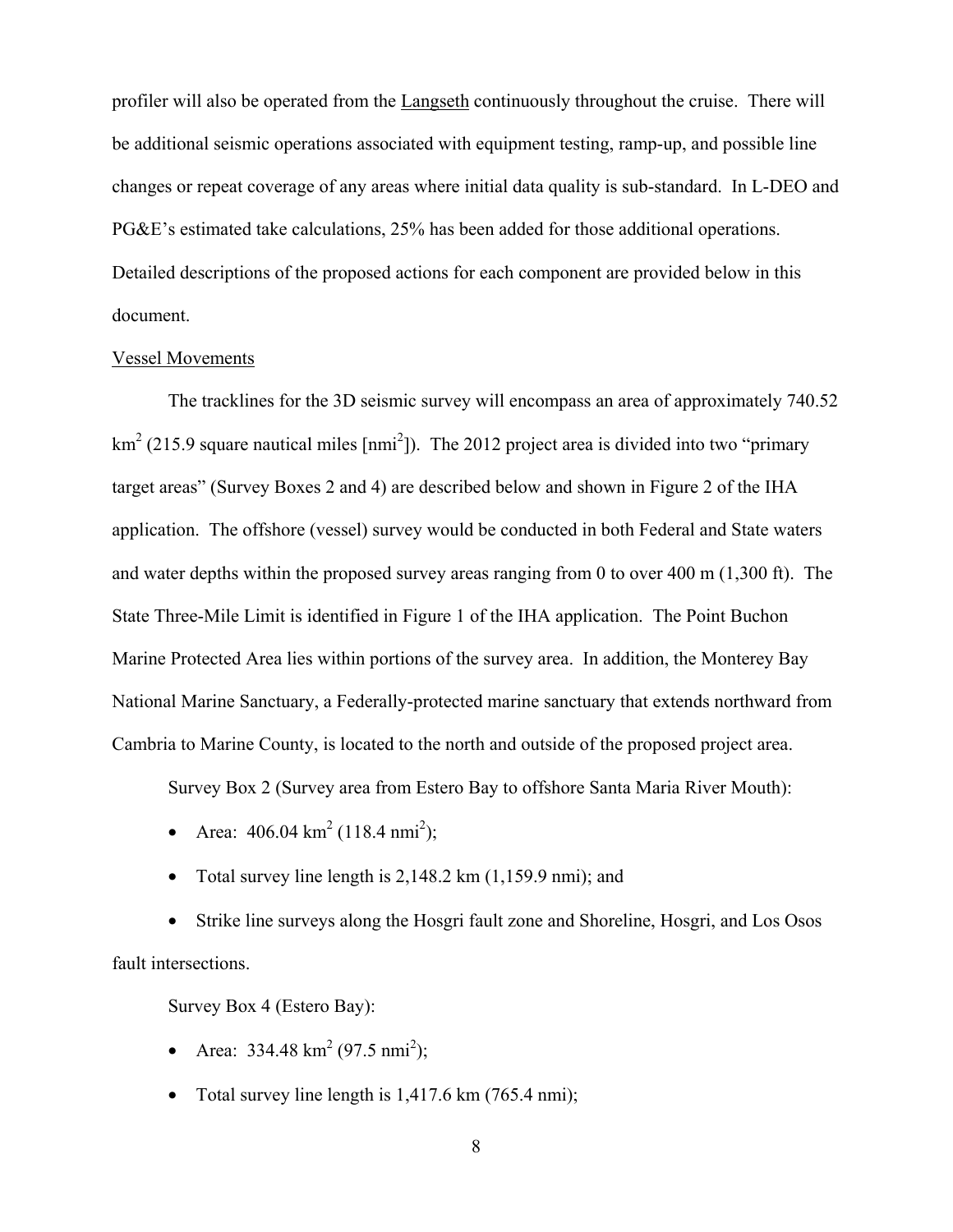• Dip line survey across the Hosgri and Los Osos fault zones in Estero Bay.

Figure 2 of the IHA application depicts the proposed survey transit lines. These lines depict the survey lines as well as the turning legs. The full seismic array is firing during the straight portions of the track lines as well as the initial portions of the run-out (offshore) sections and later portions of the run-in (inshore) sections. During turns and most of the initial portion of the run-ins, there will only be one airgun firing (i.e., mitigation airgun). Assuming a daily survey rate of approximately 8.3 km/hour (km/hr) (4.5 knots [kts] for 24/7 operations), the Survey Box 2 is expected to take approximately 14 days and approximately 9.25 days for Survey Box 4. When considering mobilization, demobilization, refueling, equipment maintenance, weather, marine mammal activity, and other contingencies, the proposed survey is expected to be completed in 49.25 days.

#### Mobilization and Demobilization

 The offshore equipment and vessels for the proposed 3D marine seismic survey are highly specialized and typically no seismic vessels are located in California. The proposed seismic survey vessel (R/V Marcus G. Langseth) is currently operating on the U.S. west coast and is available to conduct the proposed seismic survey work.

 The Langseth would transit south prior to the start of survey operations (approximately October 15 through December 31, 2012, with active airgun survey operations starting approximately November 1, 2012). Once the vessel has arrived in the project area, the survey crew, any required equipment, and support provisions would be transferred to the vessel. Larger equipment, if required, would need to be loaded onboard the vessel at either Port of San Francisco/Oakland or Port Hueneme. The proposed survey vessel is supported by two chase/scout boats, each with three Protected Species Observers (PSOs) and a third support boat that will provide logistical support to the Langseth or chase boats. This support vessel will also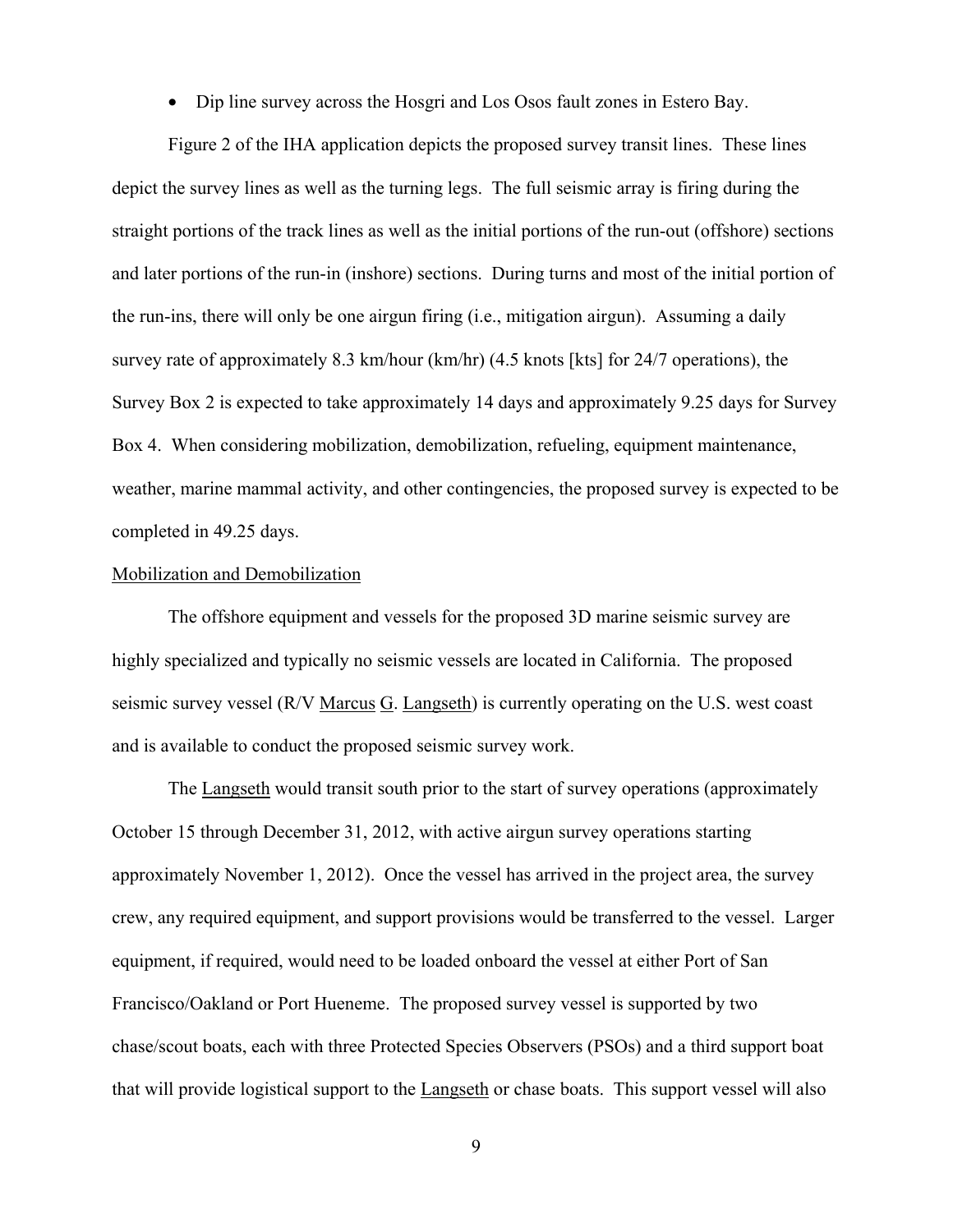serve as a relief vessel for either of the two chase boats as required or equivalent. Any additional scout/monitoring vessels required for the proposed project will be drawn from local vessel operators. Upon completion of the offshore survey operations, the survey crew would be transferred to shore and the survey vessel would transit out to the proposed project area.

 Nearshore operations would be conducted using locally available vessels such as the M/V Michael Uhl (Michael Uhl) or equivalent vessel. Equipment, including the geophones and cables, would be loaded aboard the Michael Uhl in Morro Bay Harbor and transferred to the offshore deployment locations. Following deployment and recovery of the geophones and cables, they would be transferred back to Morro Bay Harbor for transport offsite.

 During onshore operations, receiver line equipment would be deployed by foot-based crews supported by four-wheel drive vehicles or small vessel. Once the proposed project has been completed, the equipment would demobilize from the area by truck.

### Offshore Survey Operations

 The proposed offshore seismic survey would be conducted with vessels specifically designed and built to conduct such surveys. PG&E has selected the Langseth, which is operated by L-DEO. The following outlines the general specifications for the Langseth and the support vessels needed to complete the proposed offshore seismic survey.

 In water depths from 30 to 305 m (100 to greater than 1,000 ft), the Langseth will tow four hydrophone streamers with a length of approximately 6 km (3.2 nmi). The intended tow depth of the streamers is approximately 9 m (29.5 ft). Flotation is provided on each streamer as well as streamer recovery devices. The streamer recovery devices are activated when the streamer sinks to a pre-determined depth (e.g., 50 m [164 ft]) to aid in recovery.

• Primary vessel – the Langseth is  $71.5 \text{ m}$  (235 ft) in length, and is outfitted to deploy/retrieve hydrophone streamers and airgun array, air compressors for the airgun array, and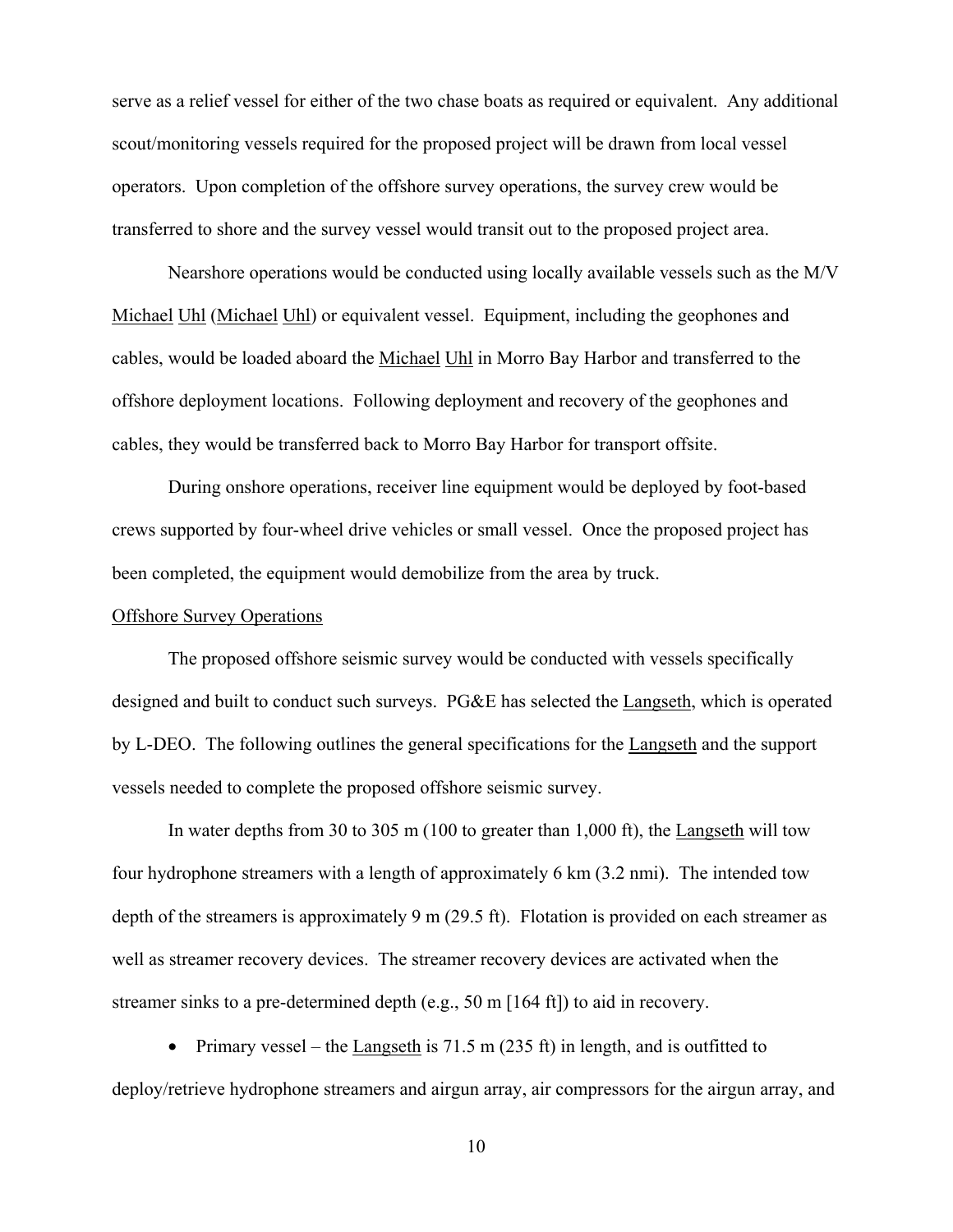survey recording facilities.

• Two Chase/Scout boats  $-22.9$  to 41.2 m (75 to 135 ft) in length and will be around the Langseth to observe potential obstructions, conduct additional marine mammal monitoring and support deployment of seismic equipment.

• Third support vessel –will be approximately 18.3 to 25.9 m (60 to 85 ft) in length and would act as a support boat for the Langseth and the two other chase/scout and would provide relief to either chase/scout boat as required.

• A nearshore work vessel (e.g., Michael Uhl) approximately 50 m (150 ft) in length would be used to deploy and retrieve seafloor geophones in the shallow water (0 to 20 m) zone.

• Monitoring aircraft – Partenavia P68-OBS "Observer," a high-wing, twin-engine plane or equivalent aircraft is 9.5 m (31 ft) in length and has a wingspan of 12 m (39 ft) with a carrying capacity of six persons. The aircraft has two "bubble" observation windows, a glass nose for clear observation, and will be equipped with communication and safety equipment sufficient to support the proposed operations. The aircraft would be used to perform aerial surveys of marine mammals.

## Vessel Specifications

The Langseth, a seismic research vessel owned by the NSF, will tow the 36 airgun array, as well as the hydrophone streamer, along predetermined lines (see Figure 2 of the IHA application). When the Langseth is towing the airgun array and the hydrophone streamer, the turning rate of the vessel is limited to three degrees per minute (2.5 km [1.5 mi]). Thus, the maneuverability of the vessel is limited during operations with the streamer. The vessel would "fly" the appropriate U.S. Coast Guard-approved day shapes (mast head signals used to communicate with other vessels) and display the appropriate lighting to designate the vessel has limited maneuverability.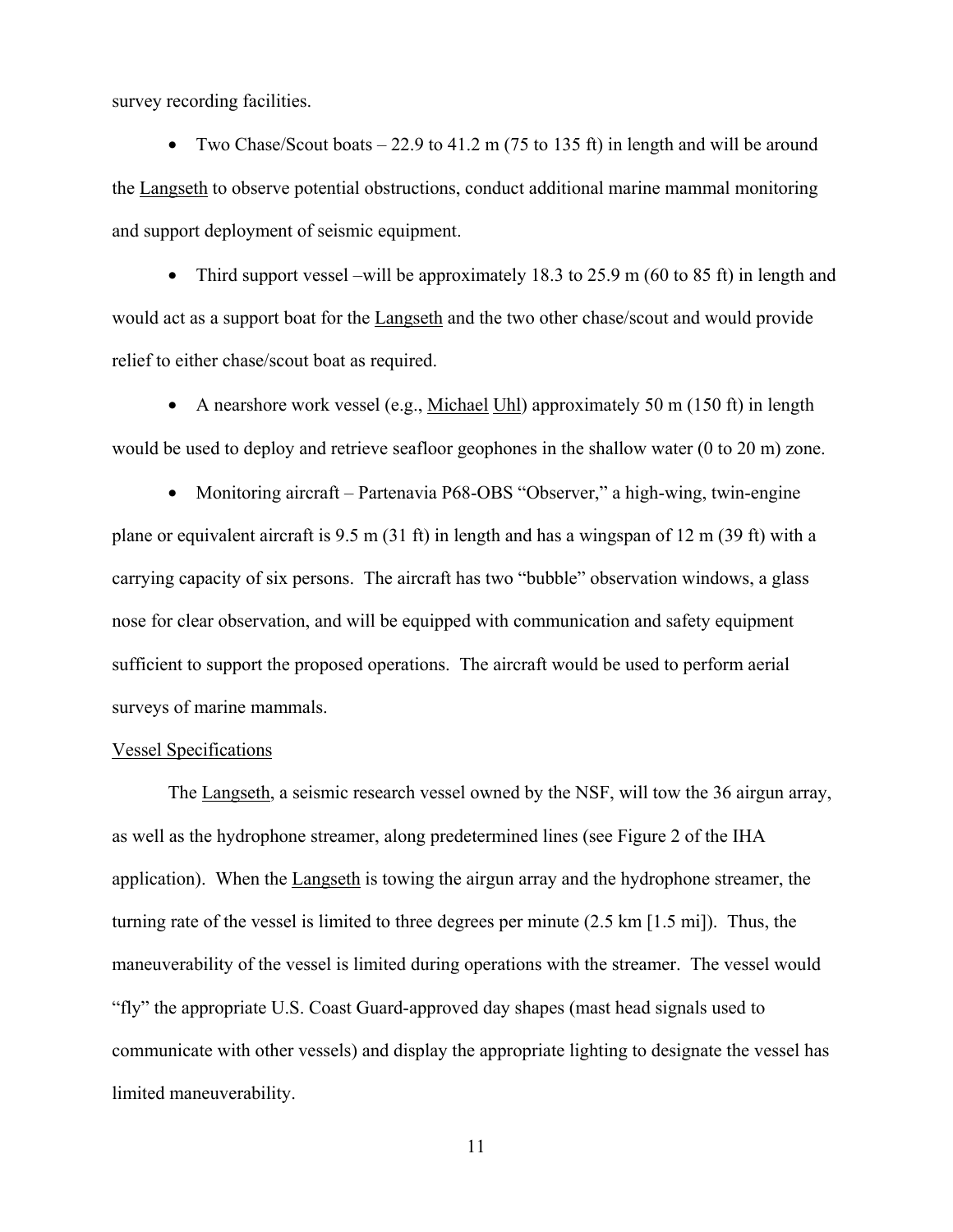The vessel has a length of 71.5 m (235 ft); a beam of 17.0 m (56 ft); a maximum draft of 5.9 m (19 ft); and a gross tonnage of 3,834. The Langseth was designed as a seismic research vessel with a propulsion system designed to be as quiet as possible to avoid interference with the seismic signals emanating from the airgun array. The ship is powered by two 3,550 horsepower (hp) Bergen BRG-6 diesel engines which drive two propellers directly. Each propeller has four blades and the shaft typically rotates at 750 revolutions per minute. The vessel also has an 800 hp bowthruster, which is not used during seismic acquisition. The Langseth's operation speed during seismic acquisition is typically 7.4 to 9.3 km per hour (hr) (km/hr) (4 to 5 knots [kts]). When not towing seismic survey gear, the Langseth typically cruises at 18.5 km/hr (10 kts). The Langseth has a range of 25,000 km (13,499 nmi) (the distance the vessel can travel without refueling).

The vessel also has an observation tower from which Protected Species Visual Observers (PSVO) will watch for marine mammals before and during the proposed airgun operations. When stationed on the observation platform, the PSVO's eye level will be approximately 21.5 m (71 ft) above sea level providing the PSVO an unobstructed view around the entire vessel. More details of the Langseth can be found in the IHA application.

### Acoustic Source Specifications

### Seismic Airguns

The Langseth will deploy a 36-airgun array, consisting of two 18 airgun sub-arrays. Each sub-array will have a volume of approximately 3,300 cubic inches  $(in^3)$ . The airgun array will consist of a mixture of Bolt 1500LL and Bolt 1900LLX airguns ranging in size from 40 to  $360 \text{ in}^3$ , with a firing pressure of 1,900 pounds per square inch (psi). The 18 airgun sub-arrays will be configured as two identical linear arrays or "strings" (see Figure 3 and 4 of the IHA application). Each string will have 10 airguns, the first and last airguns in the strings are spaced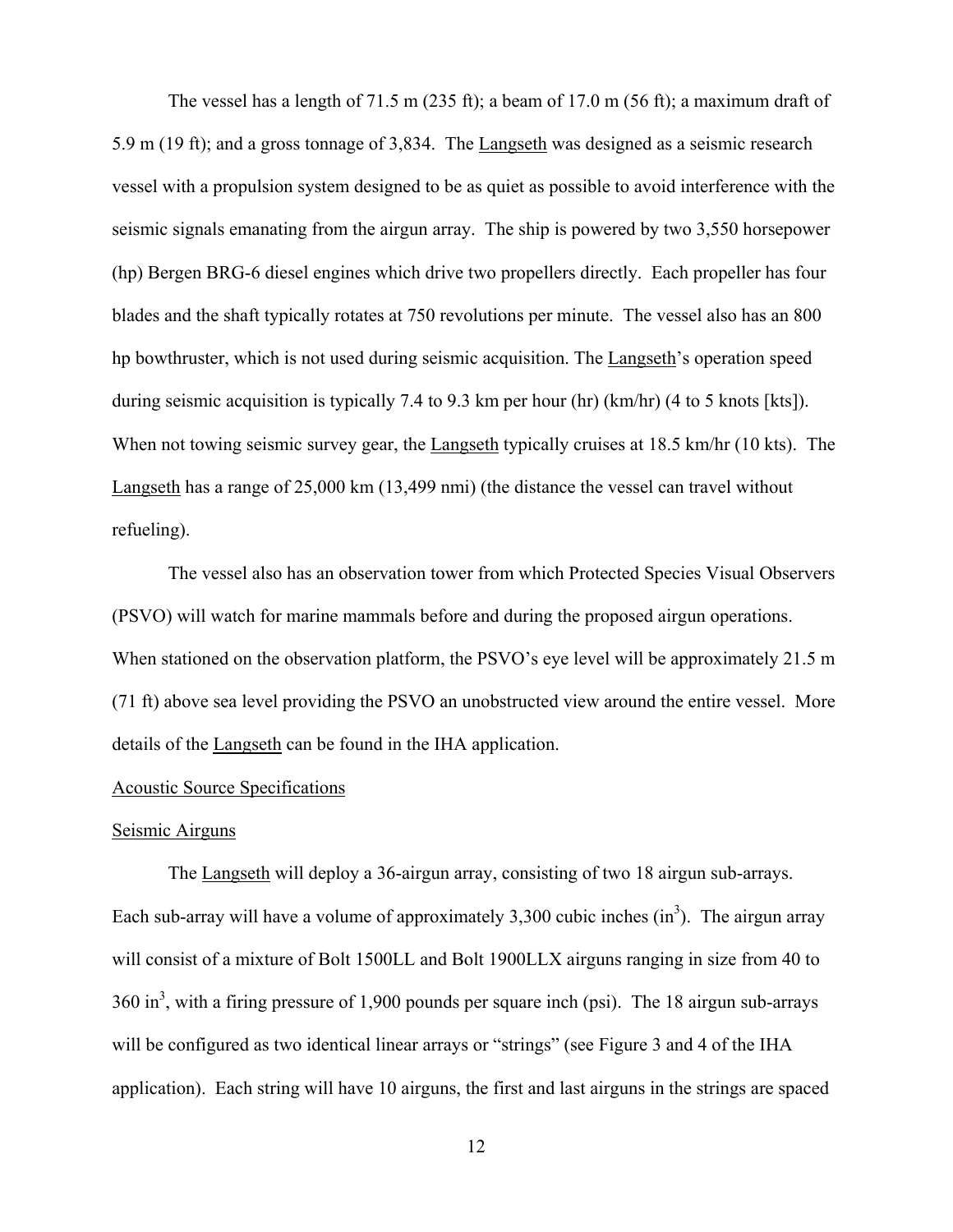16 m (52.5 ft) apart. Of the 10 airguns, nine airguns in each string will be fired simultaneously  $(1,650 \text{ in}^3)$ , whereas the tenth is kept in reserve as a spare, to be turned on in case of failure of another airgun. The sub-arrays would be fired alternately during the survey. The two airgun sub-arrays will be distributed across an area of approximately 12 x 16 m (40 x 52.5 ft) behind the Langseth and will be towed approximately 140 m (459.3 ft) behind the vessel. Discharge intervals depend on both the ship's speed and Two Way Travel Time recording intervals. The shot interval will be 37.5 m (123) during the study. The shot interval will be relatively short, approximately 15 to 20 seconds (s) based on an assumed boat speed of 4.5 knots. During firing, a brief (approximately 0.1 s) pulse sound is emitted; the airguns will be silent during the intervening periods. The dominant frequency components range from two to 188 Hertz (Hz).

The tow depth of the airgun array will be 9 m (29.5 ft) during the surveys. Because the actual source is a distributed sound source (18 airguns) rather than a single point source, the highest sound measurable at any location in the water will be less than the nominal source level. In addition, the effective source level for sound propagating in near-horizontal directions will be substantially lower than the nominal omni-directional source level applicable to downward propagation because of the directional nature of the sound from the airgun array (i.e., sound is directed downward). Figure 3 of the IHA application shows one linear airgun array or "string" with ten airguns. Figure 4 of the IHA application diagrams the airgun array and streamer deployment from the Langseth.

#### Hydrophone Streamer

Acoustic signals will be recorded using a system array of four hydrophone streamers, which would be towed behind the Langseth. Each streamer would consist of Sentry Solid Streamer Sercel cable approximately 6 km (3.2 nmi) long. The streamers are attached by floats to a diverter cable, which keeps the streamer spacing at approximately 100 to 150 m (328 to 492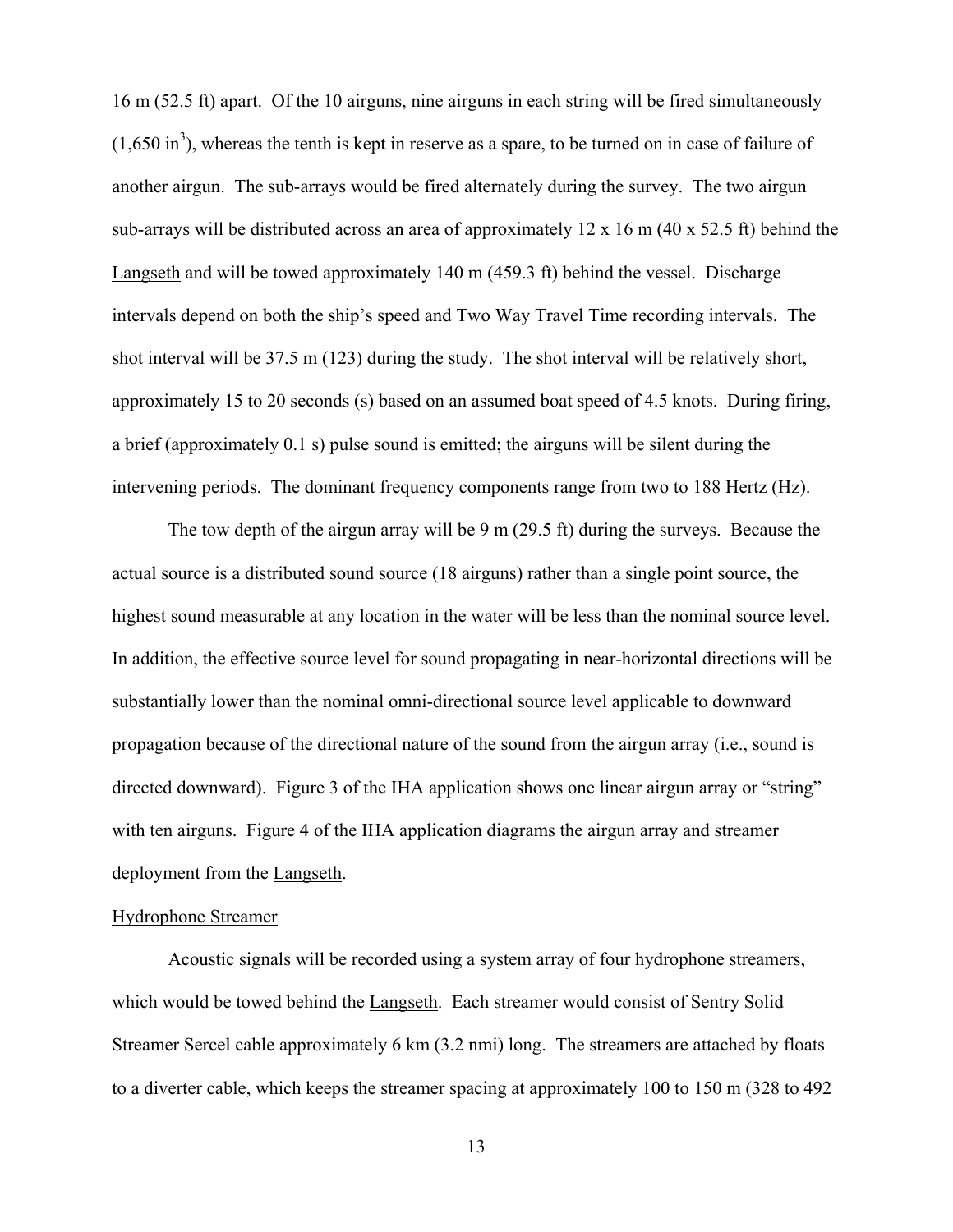ft) apart.

Seven hydrophones will be present along each streamer for acoustic measurement. The hydrophones will consist of a mixture of Sonardyne Transceivers. Each streamer will contain three groups of paired hydrophones, with each group approximately 2,375 m (7,800 ft) apart. The hydrophones within each group will be approximately 300 m (984 ft) apart. One additional hydrophone will be located on the tail buoy attached to the end of the streamer cable. In addition, one Sonardyne Transducer will be attached to the airgun array. Compass birds will be used to keep the streamer cables and hydrophones at a depth of approximately 10 m (32.8 ft). One compass bird will be placed at the front end of each streamer as well as periodically along the streamer. Figure 4 of the IHA application depicts the configuration of both the streamer and airgun array used by the Langseth. Details regarding the hydrophone streamer and acoustic recording equipment specifications are included in Table 1 of the IHA application.

## Metrics Used in this Document

This section includes a brief explanation of the sound measurements frequently used in the discussions of acoustic effects in this document. Sound pressure is the sound force per unit area, and is usually measured in micropascals  $(\mu Pa)$ , where 1 pascal (Pa) is the pressure resulting from a force of one newton exerted over an area of one square meter. Sound pressure level (SPL) is expressed as the ratio of a measured sound pressure and a reference level. The commonly used reference pressure level in underwater acoustics is 1 μPa, and the units for SPLs are dB re: 1  $\mu$ Pa. SPL (in decibels  $[dB]$ ) = 20 log (pressure/reference pressure).

SPL is an instantaneous measurement and can be expressed as the peak, the peak-peak (p-p), or the root mean square (rms). Root mean square, which is the square root of the arithmetic average of the squared instantaneous pressure values, is typically used in discussions of the effects of sounds on vertebrates and all references to SPL in this document refer to the root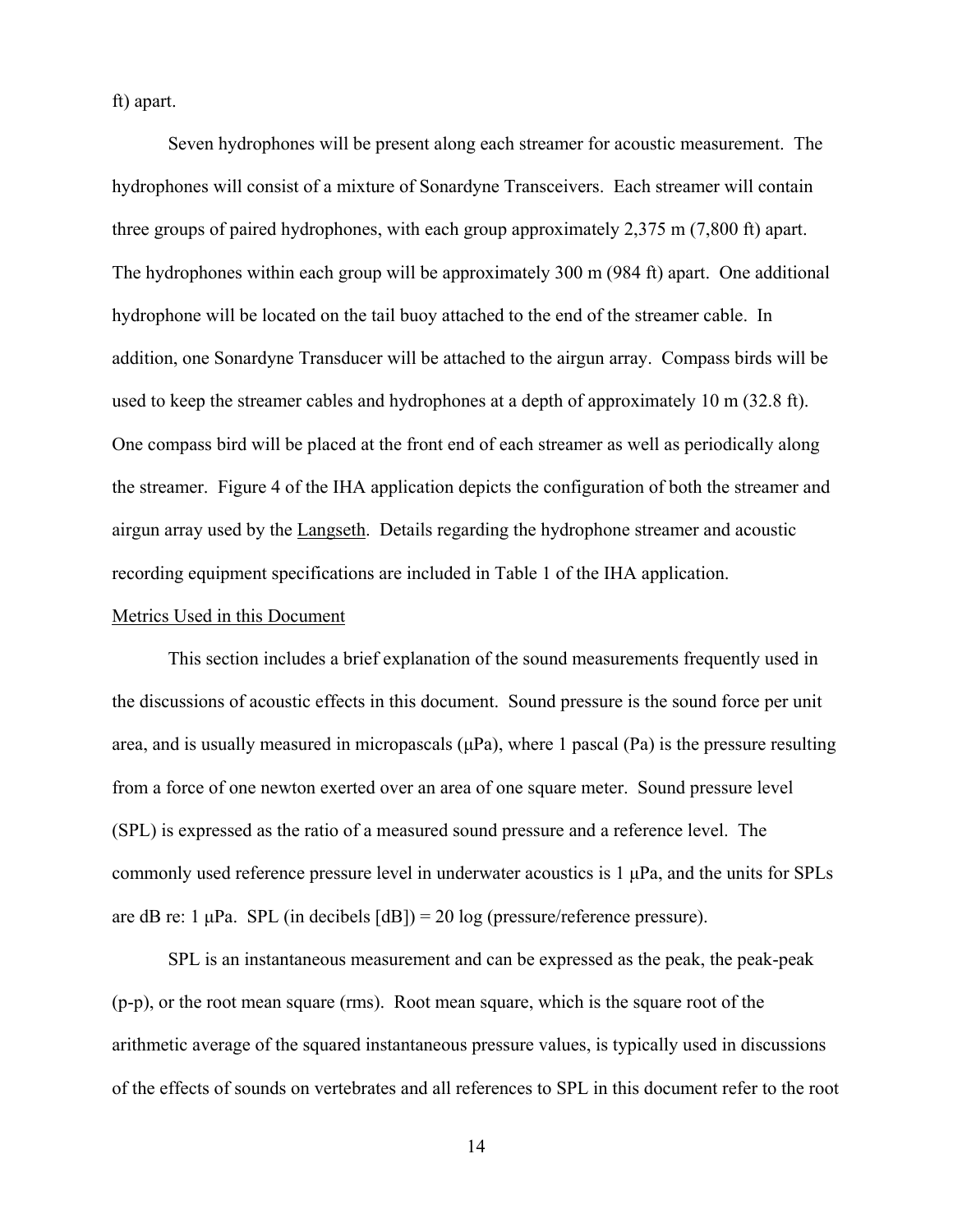mean square unless otherwise noted. SPL does not take the duration of a sound into account. Characteristics of the Airgun Pulses

Airguns function by venting high-pressure air into the water which creates an air bubble. The pressure signature of an individual airgun consists of a sharp rise and then fall in pressure, followed by several positive and negative pressure excursions caused by the oscillation of the resulting air bubble. The oscillation of the air bubble transmits sounds downward through the seafloor and the amount of sound transmitted in the near horizontal directions is reduced. However, the airgun array also emits sounds that travel horizontally toward non-target areas.

The nominal source levels of the airgun arrays used by L-DEO and PG&E on the Langseth are 236 to 265 dB re 1  $\mu$ Pa (p-p) and the rms value for a given airgun pulse is typically 16 dB re 1 μPa lower than the peak-to-peak value (Greene, 1997; McCauley et al., 1998, 2000a). The specific source output for the 18 airgun array is 252 dB (peak) and 259 dB (p-p). However, the difference between rms and peak or peak-to-peak values for a given pulse depends on the frequency content and duration of the pulse, among other factors.

Accordingly, L-DEO and PG&E have predicted the received sound levels in relation to distance and direction from the 18 airgun array and the single Bolt 1900LL 40  $\text{in}^3$  airgun, which will be used during power-downs. A detailed description of L-DEO and PG&E's modeling for this survey's marine seismic source arrays for protected species mitigation is provided in Appendix A of the IHA application and NSF's EA. Appendix A (GSI Technical Memorandum 470-3 and GSI Technical Memorandum 470-2RevB) of the IHA application and NSF's EA discusses the characteristics of the airgun pulses. NMFS refers the reviewers to the IHA application and EA documents for additional information.

## Predicted Sound Levels for the Airguns

To determine exclusion zones for the airgun array to be used off the central coast of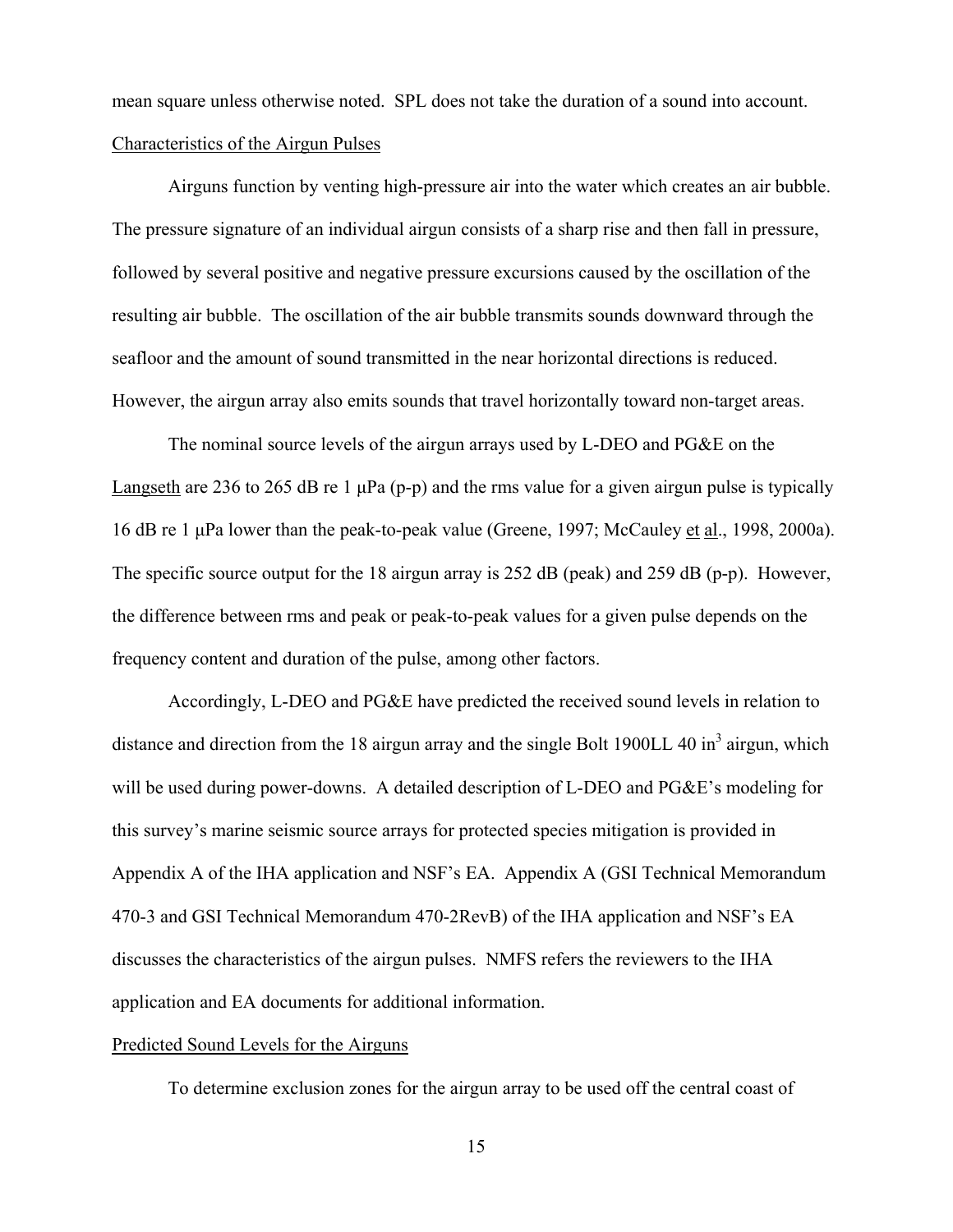California, the noise modeling for the proposed 3D seismic survey is based on the results of mathematical modeling conducted by Greeneridge Sciences, Inc. (2011). The model results are based upon the airgun specifications provided for the Langseth and seafloor characteristics available for the project area. Specifically, L-DEO's predicted sound contours were used to estimate pulse sound level extrapolated to an effective distance of one meter, effectively reducing the multi-element array to a point source. Such a description is valid for descriptions of the far field sounds, i.e., at distances that are long compared to the dimensions of the array and the sound wavelength. Greeneridge Sciences, Inc. did not account for near-field effects. However, since the vast majority of acoustic energy radiated by an airgun array is below 500 Hz and the near field is small for the given airgun array at these frequencies (the radius of the near field around the array is 21 m [68.9 ft] or less for frequencies below 500 Hz), near-field effects are considered minimal.

The sound propagation from the airgun array was modeled in accordance with physical description of sound propagation and depends on waveguide characteristics, including water depth, water column sound velocity profile, and geoacoustic parameters of the ocean bottom. For the sound propagation model, Greeneridge Sciences, Inc. relied on variants of the U.S. Navy's range-dependent Acoustic Model. Greeneridge Sciences, Inc. modeled three 2D (range versus depth) propagation paths, each with range-dependent (i.e., range-varying) bathymetry and range-independent geoacoustic profiles. The resulting received sound levels at a receiver depth of 6 m (19.7 ft) and across range were then "smoothed" via least-squares regression. The monotonically-decreasing regression equations yielded the estimated safety radii.

The accuracy of the sound field predicted by the acoustic propagation model is limited by the quality and resolution of the available environmental data. Greeneridge Sciences, Inc. used environmental information provided by the client for the proposed survey area, specifically,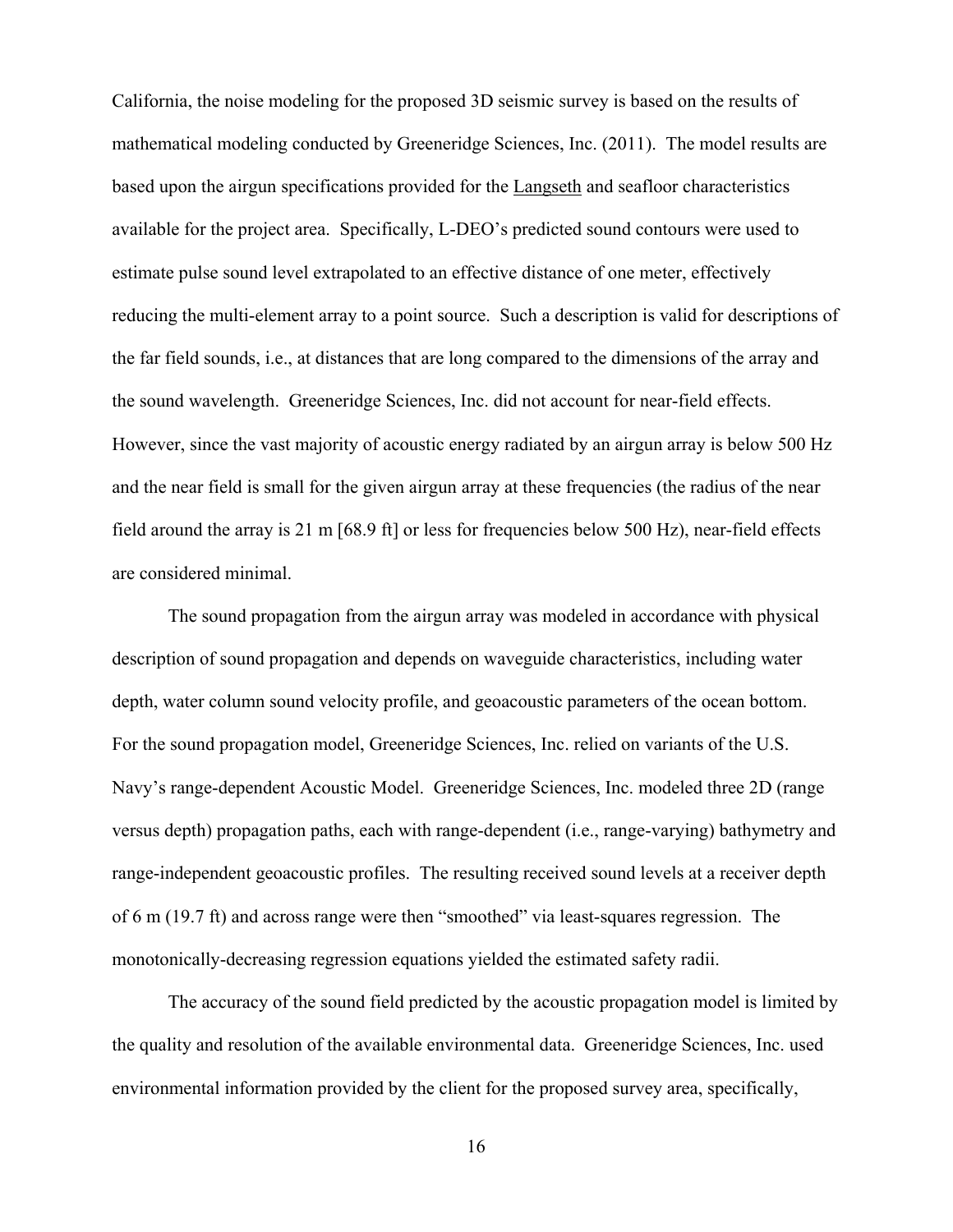bathymetry data, a series of measured water column sound speed profiles, and descriptive sediment and basement properties. Greeneridge Sciences, Inc. used two geoacoustic profiles for its three propagation paths: one for the upslope propagation path (sand overlaying sandstone) and one for the downslope and alongshore propagation paths (silt overlaying sandstone)

L-DEO and PG&E have used these calculated values to determine exclusion zones for the 18 airgun array and previously modeled measurements by L-DEO for the single airgun, to designate exclusion zones for purposes of mitigation, and to estimate take for marine mammals off the central coast of California. A detailed description of the modeling effort is provided in Appendix A of NSF's EA.

Using the model (airgun array and single airgun), Table 1 (below) shows the distances at which three rms sound levels are expected to be received from the 18 airgun array and a single airgun. To avoid the potential for injury or permanent physiological damage (Level A harassment), NMFS (1995, 2000) has concluded that cetaceans and pinnipeds should not be exposed to pulsed underwater noise at received levels exceeding 180 dB re: 1 µPa and 190 dB re: 1 µPa, respectively. L-DEO and PG&E used these levels to establish the exclusion zones. If marine mammals are detected within or about to enter the appropriate exclusion zone, the airguns will be powered-down (or shut-down, if necessary) immediately. NMFS also assumes that marine mammals exposed to levels exceeding 160 dB re: 1 µPa may experience Level B harassment.

Table 1 summarizes the predicted distances at which sound levels (160, 180, and 190 dB [rms]) are expected to be received from the 18 airgun array and a single airgun operating in upslope (inshore), downslope (offshore), and alongshore depths. For the proposed project, L-DEO and PG&E plan to use the upslope distance (inshore) for the 160 dB (6,210 m [20,374 ft]) and 180 dB (1,010 m [3,313.7 ft], and alongshore distance for the 190 dB (320 m [1,049.9 ft]),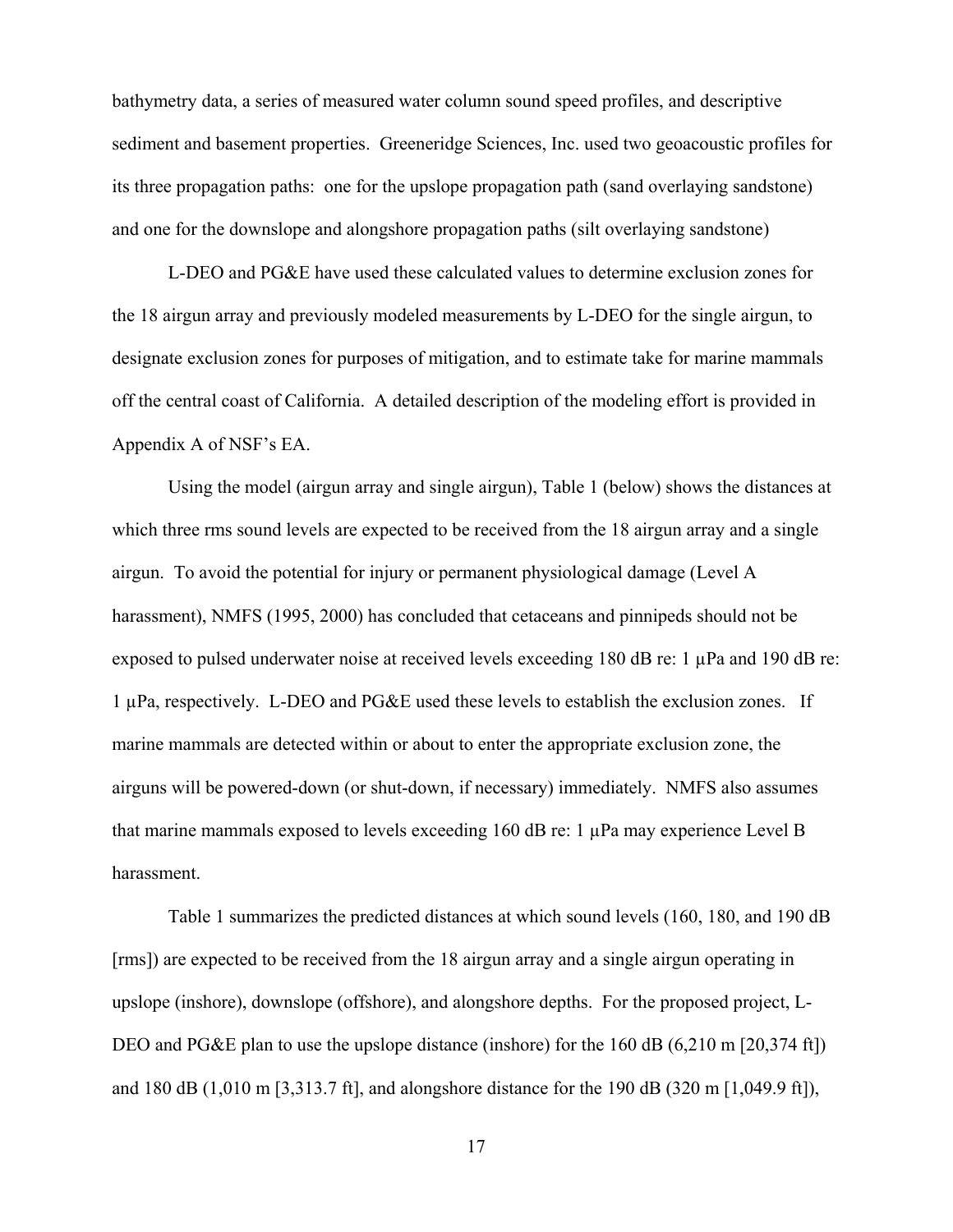for the determination of the buffer and exclusion zones since this represents the largest and therefore most conservative distances determined by the Greeneridge Sciences, Inc. modeling. Table 1. Modeled (array) or predicted (single airgun) distances to which sound levels  $\geq 190$ , 180, and 160 dB re: 1 μPa (rms) could be received in upslope, downslope, and alongshore propagation paths during the proposed survey off the central coast of California, November to December, 2012.

| Sound Pressure Level  | Predicted RMS Radii Distances for 18 Airgun Array |                                     |                                     |  |
|-----------------------|---------------------------------------------------|-------------------------------------|-------------------------------------|--|
| $(SPL)$ (dB re 1 µPa) | <b>Upslope Distance</b>                           | Downslope Distance                  | Alongshore Distance                 |  |
|                       | (Inshore)                                         | (Offshore)                          |                                     |  |
| 190 dB                | $250 \text{ m} (0.13 \text{ nm})$                 | $280 \text{ m} (0.15 \text{ nm})$   | $320 \text{ m} (0.17 \text{ nm})$   |  |
| 180 dB                | $1,010 \text{ m}$ (0.55 nmi)                      | $700 \text{ m}$ (0.38 nmi)          | 750 m (0.40 nmi)                    |  |
| 160 dB                | $6,210 \text{ m} (3.35 \text{ nm})$               | $4,450 \text{ m} (2.40 \text{ nm})$ | $4,100 \text{ m} (2.21 \text{ nm})$ |  |

| Sound Pressure Level       | Predicted RMS Radii Distances for Single Airgun |                                                     |                                     |  |
|----------------------------|-------------------------------------------------|-----------------------------------------------------|-------------------------------------|--|
| $(SPL)$ (dB re 1 $\mu$ Pa) | Shallow Water                                   | Intermediate Water                                  | Deep Water                          |  |
|                            | $(< 100 \text{ m})$                             | $(100 \text{ to } 1,000 \text{ m})$                 | $(>1,000 \text{ m})$                |  |
| $190 \text{ dB}$           | $150 \text{ m}$ (0.08 nmi)                      | $18 \text{ m} \left( \leq 0.01 \text{ nmi} \right)$ | $12 \text{ m} \leq 0.01 \text{ nm}$ |  |
| 180 dB                     | $296 \text{ m} (0.16 \text{ nm})$               | $60 \text{ m} (0.03 \text{ nm})$                    | $40 \text{ m} (0.02 \text{ nm})$    |  |
| 160 dB                     | $1,050 \text{ m}$ $(0.57 \text{ nm})$           | 578 m (0.31 nmi)                                    | $385 \text{ m} (0.21 \text{ nm})$   |  |

Along with the airgun operations, two additional acoustical data acquisition systems will be operated from the Langseth continuously during the survey. The ocean floor will be mapped with the Kongsberg EM 122 multibeam echosounder and a Knudsen 320B sub-bottom profiler. These sound sources will be operated continuously from the Langseth throughout the cruise. Multibeam Echosounder

The Langseth will operate a Kongsberg EM 122 multibeam echosounder concurrently during airgun operations to map characteristics of the ocean floor. The hull-mounted multibeam echosounder emits brief pulses of sound (also called a ping) (10.5 to 13, usually 12 kHz) in a fan-shaped beam that extends downward and to the sides of the ship. The transmitting beamwidth is 1° or 2° fore-aft and 150° athwartship and the maximum source level is 242 dB re: 1 μPa.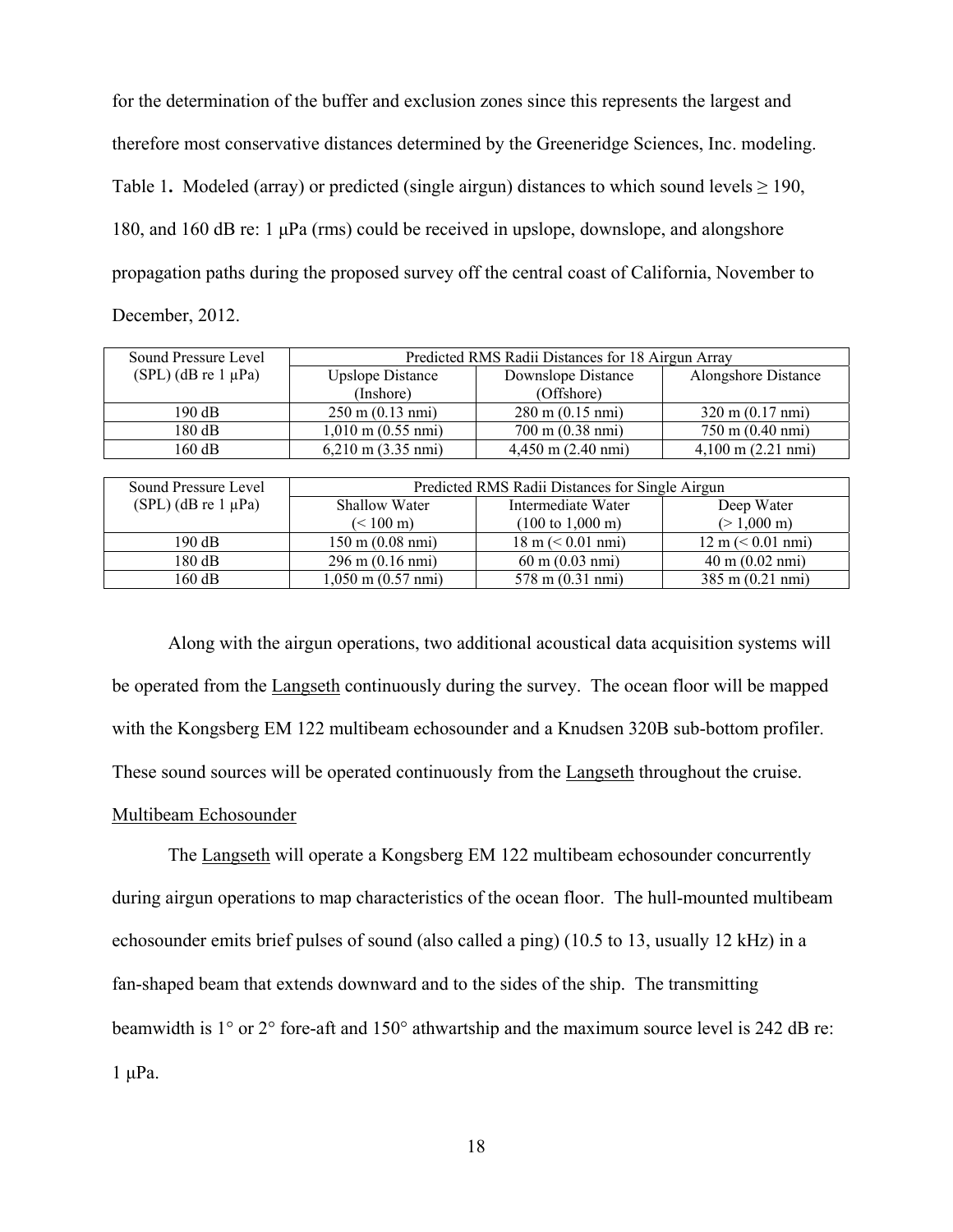Each ping consists of eight (in water greater than 1,000 m) or four (less than 1,000 m) successive, fan-shaped transmissions, each ensonifying a sector that extends 1° fore-aft. Continuous-wave pulses increase from 2 to 15 milliseconds (ms) long in water depths up to 2,600 m (8,350.2 ft), and frequency modulated (FM) chirp pulses up to 100 ms long are used in water greater than 2,600 m. The successive transmissions span an overall cross-track angular extent of about 150°, with 2 ms gaps between the pulses for successive sectors (see Table 2 of the IHA application).

#### Sub-Bottom Profiler

The Langseth will also operate a Knudsen Chirp 320B sub-bottom continuously throughout the cruise simultaneously with the multibeam echosounder to map and provide information about the sedimentary features and bottom topography. The beam is transmitted as a 27° cone, which is directed downward by a 3.5 kHz transducer in the hull of the Langseth. The maximum output is 1 kilowatt (kW), but in practice, the output varies with water depth. The pulse interval is one second, but a common mode of operation is to broadcast five pulses at one second intervals followed by a 5-second pause.

Both the multibeam echosounder and sub-bottom profiler are operated continuously during survey operations. Given the relatively shallow water depths of the survey area (20 to 300 m [66 to 984 ft]), the number of pings or transmissions would be reduced from 8 to 4, and the pulse durations would be reduced from 100 ms to 2 to 15 ms for the multibeam echosounder. Power levels of both instruments would be reduced from maximum levels to account for water depth. Actual operating parameters will be established at the time of the survey.

NMFS expects that acoustic stimuli resulting from the proposed operation of the single airgun or the 18 airgun array has the potential to harass marine mammals., NMFS does not expect that the movement of the Langseth, during the conduct of the seismic survey, has the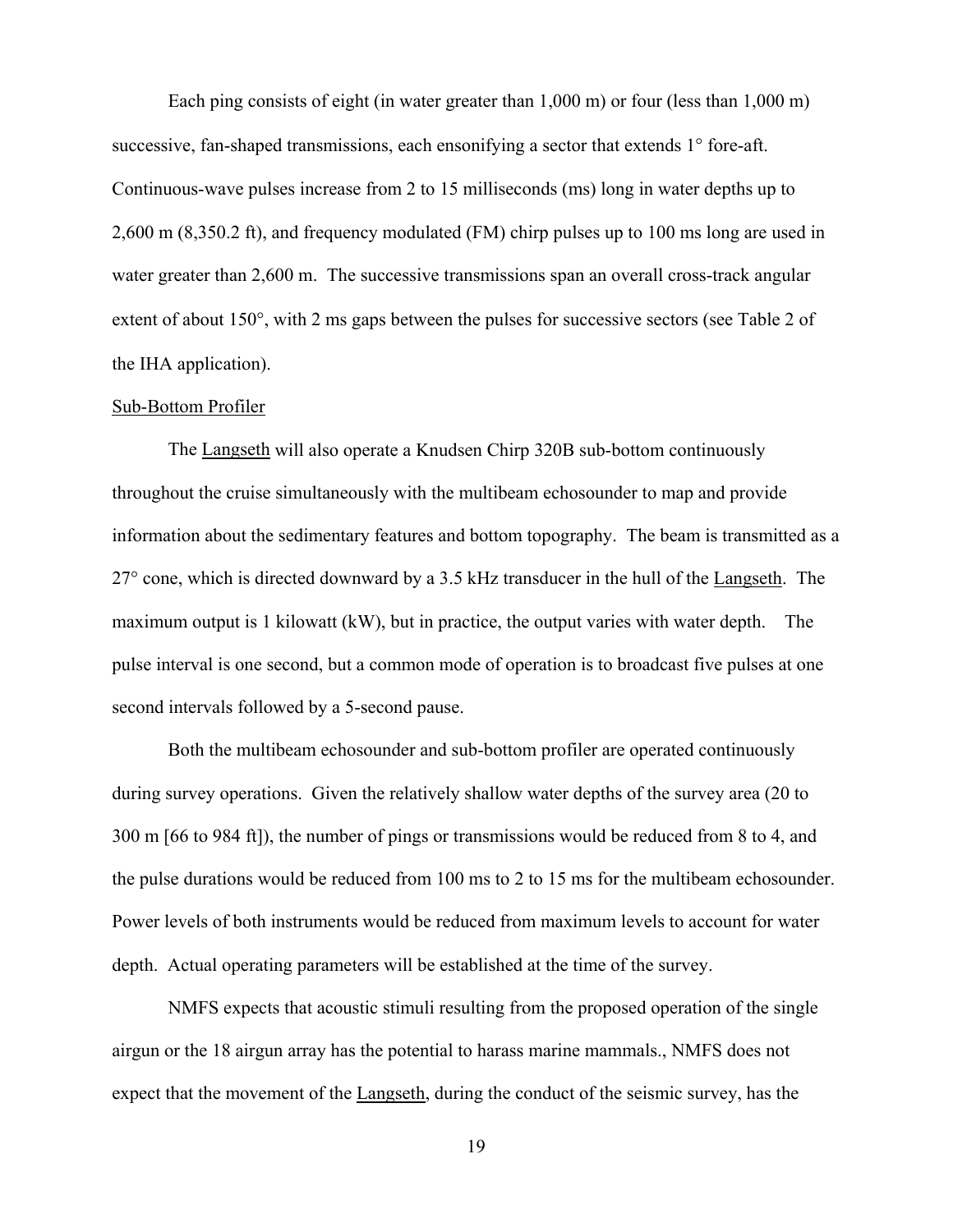potential to harass marine mammals because of the relatively slow operation speed of the vessel (approximately 4.6 knots [kts]; 8.5 km/hr; 5.3 mph) during seismic acquisition.

### Gravimeter

 The Langseth will employ a Bell Aerospace BGM-3 gravimeter system (see Figure 5 of the IHA application) to measure very tiny fractional changes within the Earth's gravity caused by nearby geologic structures, the shape of the Earth, and by temporal tidal variations. The gravimeter has been specifically designed to make precision measurements in a high motion environment. Precision gravity measurements are attained by the use of the highly accurate Bell Aerospace Model XI inertial grade accelerometer.

#### Magnetometer

 The Langseth will employ a Bell Aerospace BGM-3 geometer, which contains a model G-882 cesium-vapor marine magnetometer (see Figure 6 of the IHA application). Magnetometers measure the strength and/or direction of a magnetic field, generally in units of nanotesla in order to detect and map geologic formations. These data would enhance earlier marine magnetic mapping conducted by the U.S. Geologic Survey (Sliter et al., 2009).

 The G-882 is designed for operation from small vessels for shallow water surveys as well as for the large survey vessels for deep tow applications. Power may be supplied from a 24 to 30 VDC battery power or a 110/220 VAC power supply. The standard G-882 tow cable includes a Vectran strength member and can be built to up to 700 m (2,297 ft) (no telemetry required). The shipboard end of the tow cable is attached to a junction box or onboard cable. Output data are recorded on a computer with an RS-232 serial port.

 Both the gravimeter and magnetometers are "passive" instruments and do not emit sounds, impulses, or signals, and are not expected to affect marine mammals.

## Nearshore and Onshore Survey Operations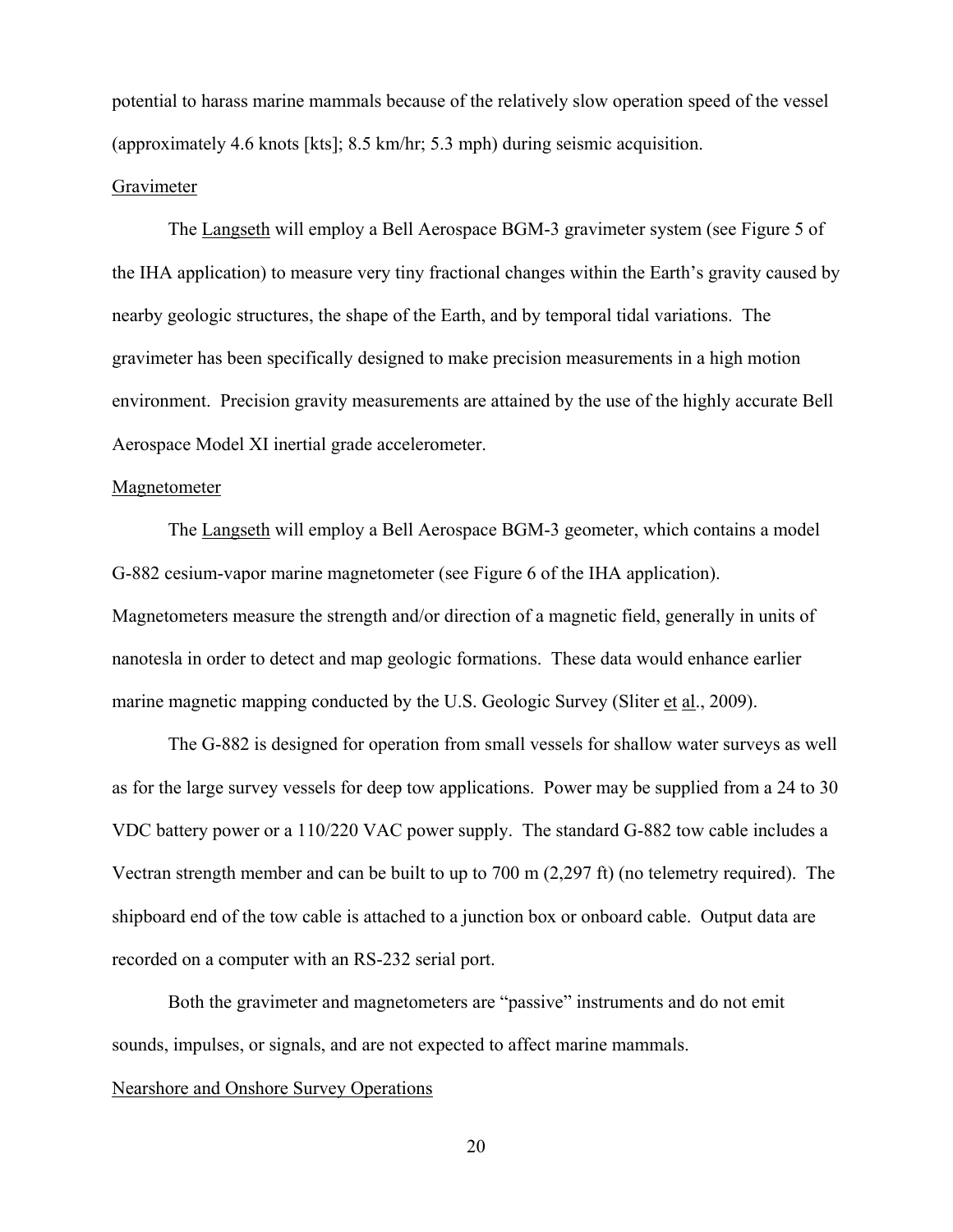To collect deep seismic data in water depths that are not accessible by the Langseth (less than 25 m [82 ft]), seafloor geophones and both offshore and onshore seismic sources will be used. The currently proposed locations for the seafloor geophone lines between Point Buchon and Point San Luis are shown in Figure 7 of the IHA application.

 Twelve Fairfield Z700 marine nodes would be placed on the seafloor along two nearshore survey routes as a pilot test prior to the full deployment of 600 nodes scheduled for 2013. The northern route (Crowbar Beach) traverses the Point Buchon MPA north of Diablo Canyon Power Plant. The southern route (either Green Peak or Deer Canyon) is located south of the Diablo Canyon Power Plant. The approximate locations of the proposed nodal routes are depicted in Figure 7 of the IHA application. Six nodes would be placed at 500 m (1,640.4 ft) intervals along each route for a total length of 3 km (1.9 mi). Maximum water depth ranges from 70 m (229.7 ft) (Crowbar) to 30 m (98.4 ft) (Deer Canyon). Marine nodes would be deployed using a vessel and (in some locations) divers and will be equipped with ultra-short baseline acoustic tracking system to position and facilitate recovery of each node. The tracking equipment will be used to provide underwater positioning of a remotely operated vehicle during deployment and recovery of the nodes.

The seafloor equipment will be in place for the duration of the data collection for the offshore 3D high energy seismic surveys plus deployment and recovery time. Node deployment will be closely coordinated with both offshore and onshore survey operations to ensure survey activities are completed before the projected batter life of 45 days is exceeded. PG&E anticipates using a locally-available vessel to deploy and retrieve the geophones. The vessel would be a maximum of 50 m in length. The Michael Uhl, which is locally available, its sister vessel, or a vessel of similar size and engine specification, is proposed for this purpose.

Onshore, a linear array of ZL and nodals will be deployed along a single route on the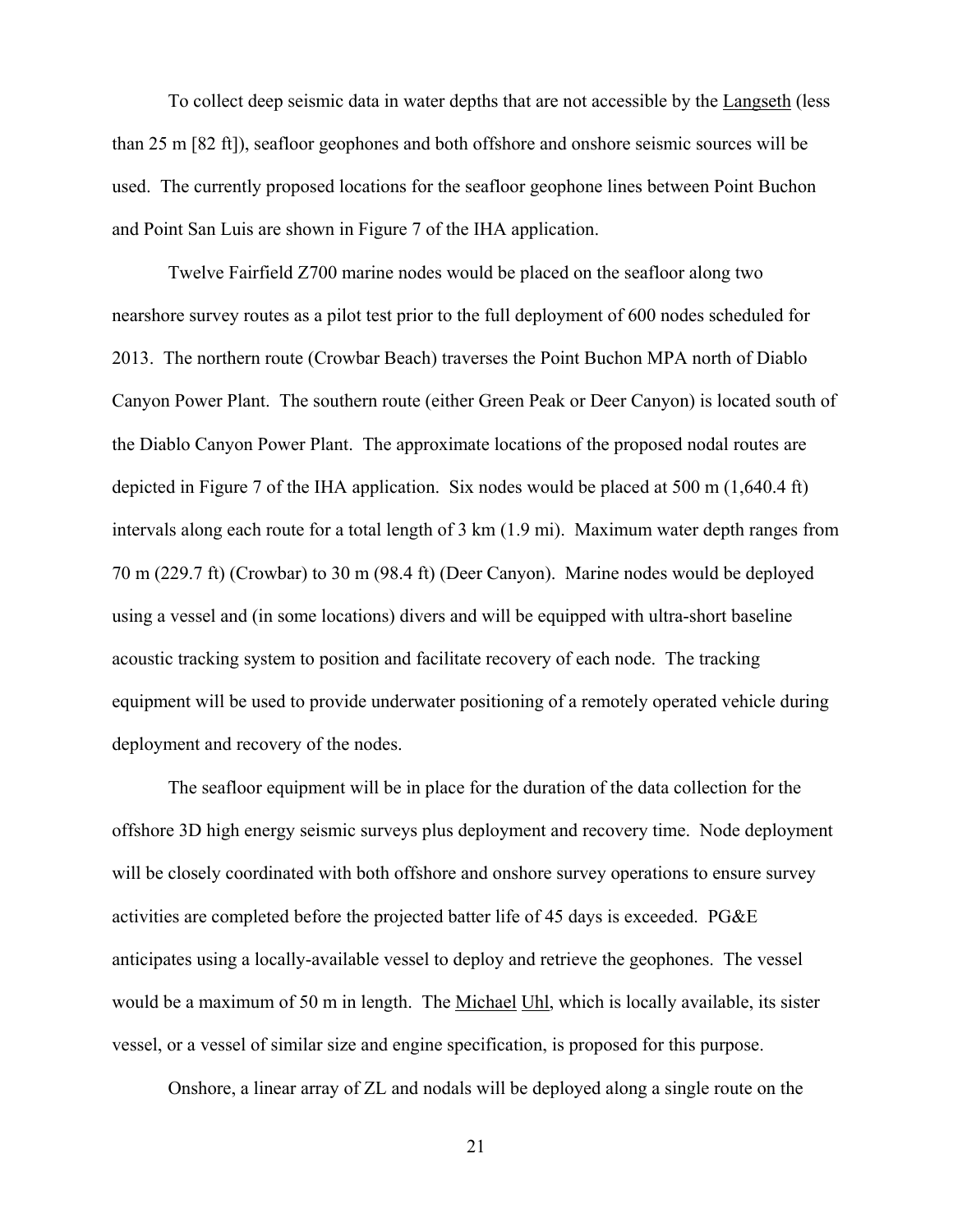Morro Strand to record onshore sound transmitted from the offshore airgun surveys. Route location is shown in Figure 9 of the IHA application. Ninety nodes would be placed at 100 m (328 ft) intervals along the strand for a total route length of approximately 9 km (5.6 mi). The autonomous, nodal, cable-less recording devices (see Figure 9 of the IHA application) would be deployed by foot into the soil adjacent to existing roads, trails, and beaches. The nodal systems are carried in backpacks and pressed into the ground at each receiver point. Each nodal would be removed following completion of the data collection. PG&E estimates that the onshore receiver activities would be conducted over a 2 to 3 day period, concurrent with the offshore surveys. The onshore receivers would record the offshore sound sources during the seismic operations. Figure 10 of the IHA application depicts the area where the onshore receivers are proposed to be placed along the Morro Strand. PG&E and NMFS have determined that onshore activities are unlikely to impact marine mammals, including pinnipeds at haul-outs and rookeries, in the proposed action area.

 More information on the vessels, equipment, and personnel requirements proposed for use in the offshore survey can be found in sections 1.4 and 1.5 of the IHA application.

# Dates, Duration, and Specified Geographic Region

The proposed project located offshore of central California would have a total duration of approximately 49.25 operational days occurring during the November through December, 2012 timeframe, which will include approximately 24 days of active seismic airgun operations. Mobilization will initiate on October 15, 2012, with active airgun surveys taking place from November 1 through December 31, 2012. Below is an estimated schedule for the proposed project based on the use of the Langseth as the primary survey vessel (the total number of days is based on adding the non-concurrent tasks):

• Mobilization to project site  $-6$  days;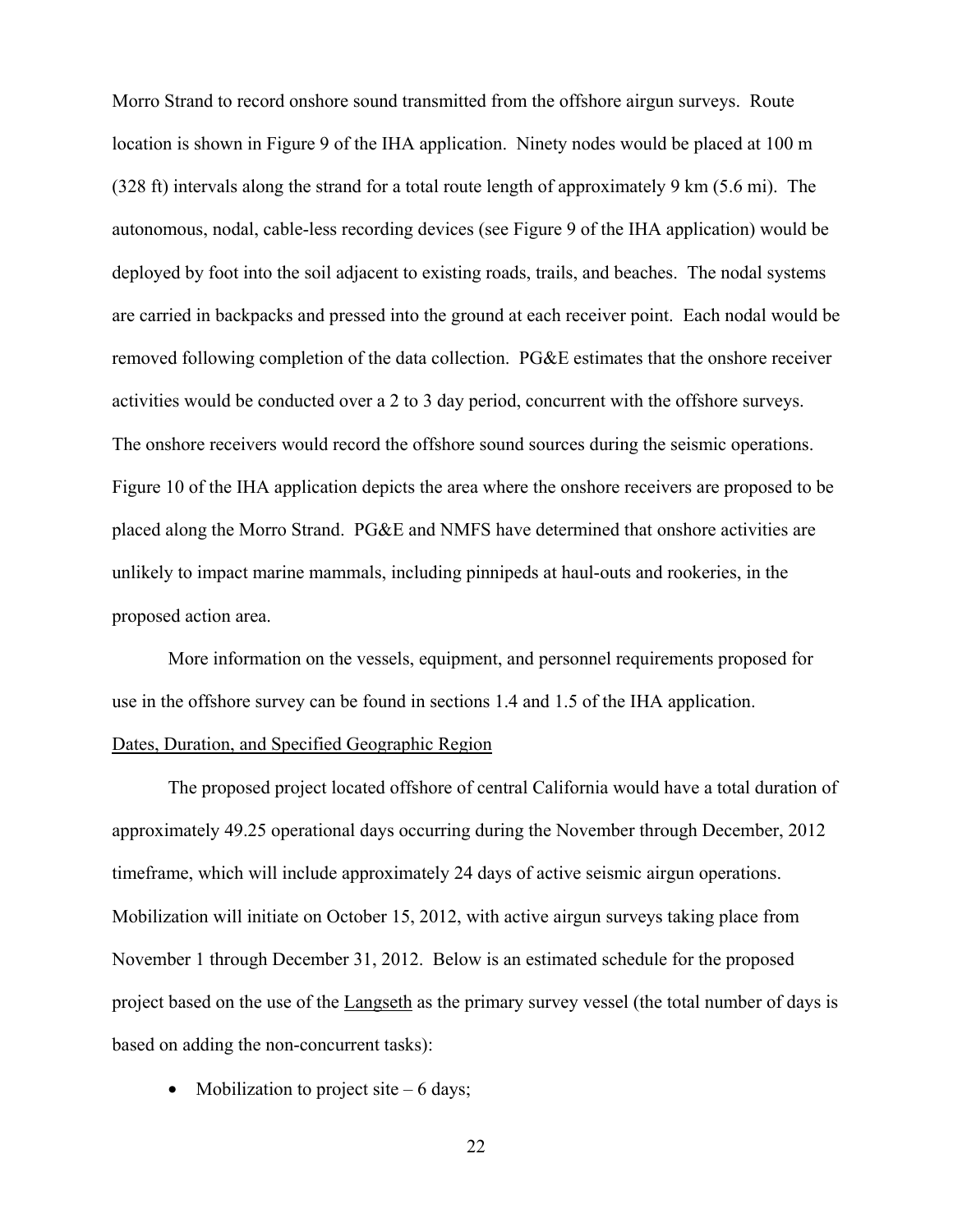• Initial equipment deployment – 3 days (includes offshore geophone deployment);

• Pre-activity marine mammal surveys – 5 days (concurrent with offshore deployment activities);

• Onshore geophone deployment  $-2$  to 3 days (concurrent with offshore deployment activities);

- Equipment calibration and sound check (i.e., sound source verification)  $-5$  days;
- Seismic survey  $-23.25$  days (Survey Box 4 will be surveyed first followed by Survey

Box 2, 24/7 operations in all areas);

- Survey Box 4 (survey area within Estero Bay)  $9.25$  days;
- Survey Box 2 (survey area from Estero Bay to offshore to the mouth of the

Santa Maria River) – 14 days;

- Streamer and airgun preventative maintenance  $-2$  days;
- Additional shut-downs (marine mammal presence, crew changes, and unanticipated

weather delays) – 4 days;

• Demobilization  $-6$  days.

Placement of the onshore receiver lines would be completed prior to the start of offshore survey activities and would remain in place until the offshore survey can be completed. Some minor deviation from this schedule is possible, depending on logistics and weather (i.e., the cruise may depart earlier or be extended due to poor weather; there could be additional days of seismic operations if collected data are deemed to be of substandard quality).

The latitude and longitude for the bounds of the two survey boxes are:

Survey Box 4:

35° 25' 21.7128" North, 120° 57' 44.7001" West

35° 20' 16.0648" North, 121° 9' 24.1914" West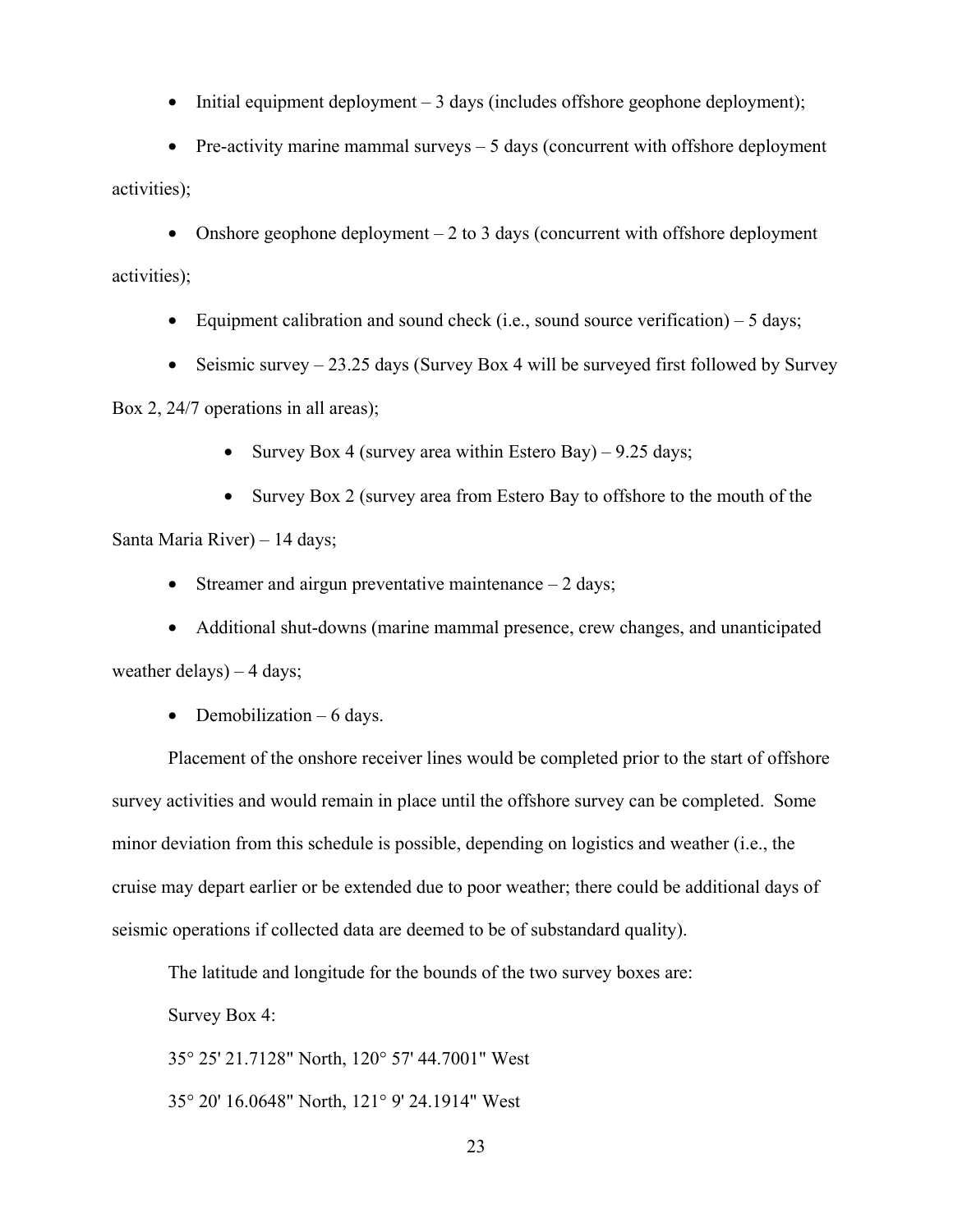35° 18' 38.3096" North, 120° 53' 29.9525" West 35° 14' 42.003" North, 121° 3'36.9513" West Survey Box 2: 34° 57' 43.3388" North, 120° 45' 12.8318" West 34° 55' 40.383" North, 120° 48' 59.3101" West 35° 25' 40.62" North, 121° 00'27.12" West 35° 23' 57.26" North, 121° 04' 37.28" West

Description of the Marine Mammals in the Area of the Proposed Specified Activity

Thirty-six marine mammal species (29 cetaceans [whales, dolphins, and porpoises], 6 pinnipeds [seals and sea lions], and 1 fissiped) are known to or could occur off the central coast of California study area. Several of these species are listed as endangered under the U.S. Endangered Species Act of 1973 (ESA; 16 U.S.C. 1531 et seq.), including the North Pacific right (Eubalaena japonica), humpback (Megaptera novaeangliae), sei (Balaenoptera borealis), fin (Balaenoptera physalus), blue (Balaenoptera musculus), and sperm (Physeter macrocephalus) whales. The Guadalupe fur seal (Arctocephalus townsendi) and Eastern stock of Steller sea lion (Eumetopias jubatus), and southern sea otter (Enhydra lutris nereis) are listed as threatened under the ESA. The southern sea otter is the one marine mammal species mentioned in this document that is managed by the U.S. Fish and Wildlife Service (USFWS) and is not considered further in this analysis; all others are managed by NMFS. While in their range, North Pacific right, sei, and sperm whale sightings are uncommon in the proposed project area, and have a low likelihood of occurrence during the proposed seismic survey. Similarly, the proposed project area is generally north of the range of the Guadalupe fur seal. Table 2 (below) presents information on the abundance, distribution, population status, conservation status, and population trend of the species of marine mammals that may occur in the proposed study area during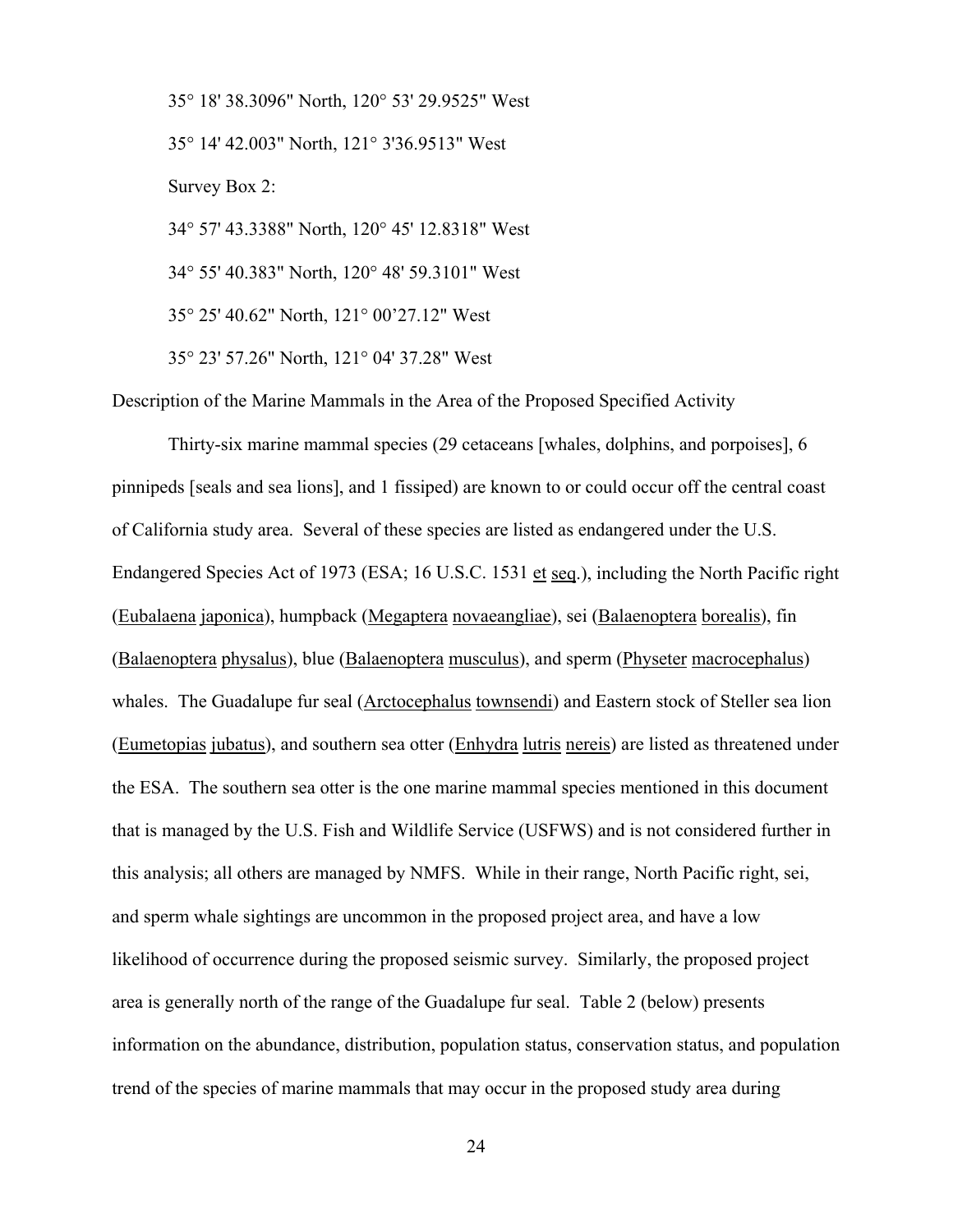November to December, 2012.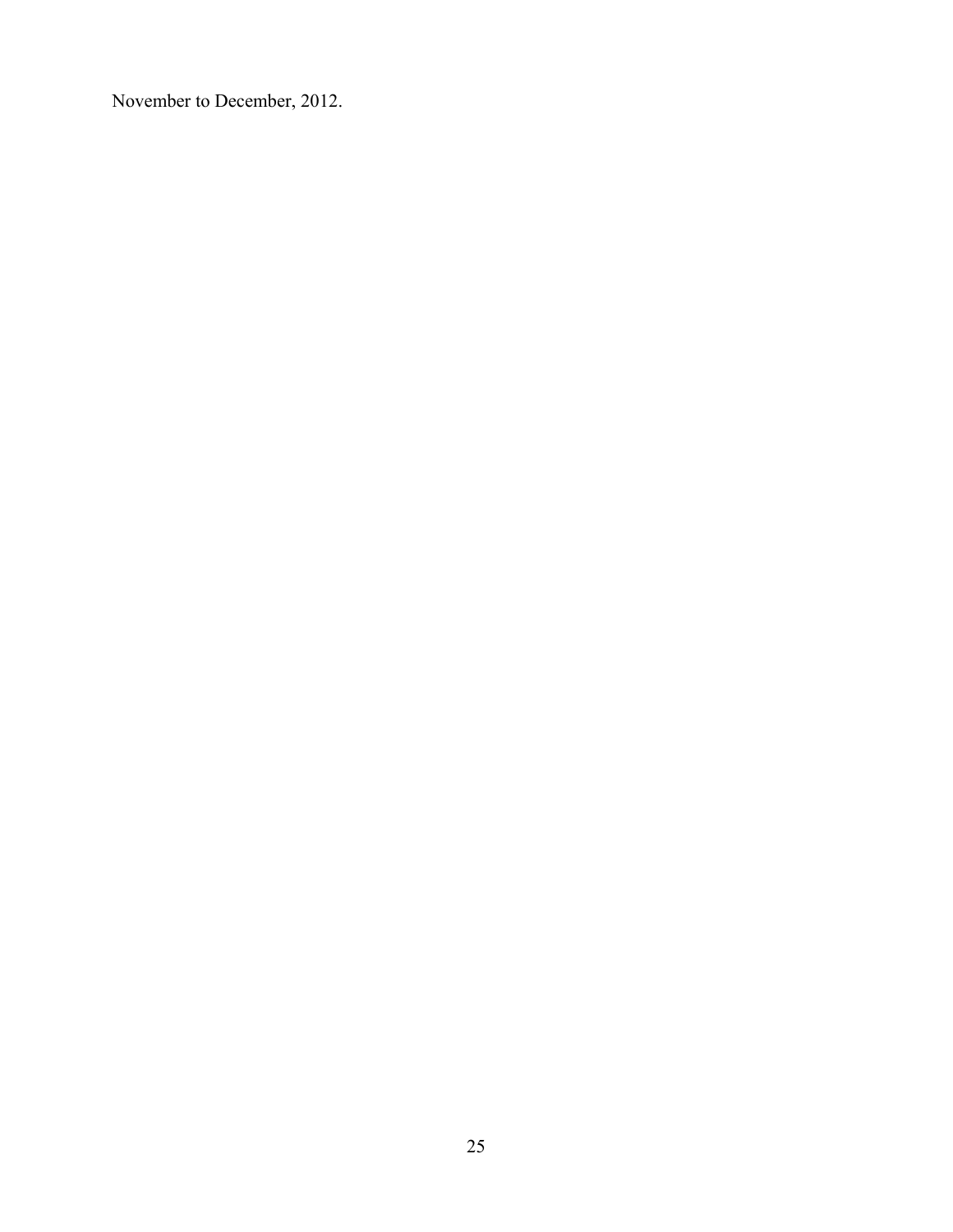Table 2. The habitat, regional abundance, and conservation status of marine mammals that may occur in or near the proposed seismic survey area off the central coast of California. (See text and Table 4 in L-DEO and PG&E's application for further details.)

| Species                                           | Habitat                           |                                                              | ESA <sup>1</sup>                                                                                 | MMPA <sup>2</sup>                                                                          | Population                                    |
|---------------------------------------------------|-----------------------------------|--------------------------------------------------------------|--------------------------------------------------------------------------------------------------|--------------------------------------------------------------------------------------------|-----------------------------------------------|
|                                                   |                                   | Population                                                   |                                                                                                  |                                                                                            | Trend <sup>3</sup>                            |
| Mysticetes                                        |                                   | Estimate <sup>3</sup> (Minimum)                              |                                                                                                  |                                                                                            |                                               |
| North Pacific right                               | Pelagic and                       | NA (18 to 21) - Eastern North                                | EN                                                                                               | D                                                                                          | N <sub>0</sub><br>information                 |
| whale (Eubalaena<br><i>japonica</i> )             | coastal                           | Pacific stock                                                |                                                                                                  |                                                                                            | available                                     |
| Gray whale<br>(Eschrichtius<br>robustus)          | Coastal,<br>shallow<br>shelf      | 19,126 (18,017) - Eastern<br>North Pacific stock             | $DL -$<br>Eastern<br>North<br>Pacific<br>stock<br>$EN -$<br>Western<br>North<br>Pacific<br>stock | $NC -$<br>Eastern<br>North<br>Pacific<br>stock<br>D - Western<br>North<br>Pacific<br>stock | Increasing<br>over past<br>several<br>decades |
| Humpback whale<br>(Megaptera<br>novaeangliae)     | Mainly<br>nearshore,<br>banks     | $2,043$ $(1,878)$ -<br>California/Oregon/Washington<br>stock | EN                                                                                               | $\mathbf D$                                                                                | Increasing                                    |
| Minke whale<br>(Balaenoptera<br>acutorostrata)    | Pelagic and<br>coastal            | $478(202)$ -<br>California/Oregon/Washington<br>stock        | NL                                                                                               | NC                                                                                         | N <sub>o</sub><br>information<br>available    |
| Sei whale<br>(Balaenoptera<br>borealis)           | Primarily<br>offshore,<br>pelagic | 126 (83) - Eastern North<br>Pacific stock                    | EN                                                                                               | D                                                                                          | N <sub>o</sub><br>information<br>available    |
| Fin whale<br>(Balaenoptera<br><i>physalus</i> )   | Continental<br>slope,<br>pelagic  | $3,044$ $(2,624)$ -<br>California/Oregon/Washington<br>stock | EN                                                                                               | $\mathbf D$                                                                                | Unable to<br>determine                        |
| Blue whale<br>(Balaenoptera<br>musculus)          | Pelagic,<br>shelf, coastal        | 2,497 (2,046) - Eastern North<br>Pacific stock               | EN                                                                                               | $\mathbf D$                                                                                | Unable to<br>determine                        |
| Odontocetes                                       |                                   |                                                              |                                                                                                  |                                                                                            |                                               |
| Sperm whale<br>(Physeter<br>macrocephalus)        | Pelagic,<br>deep sea              | $971(751)$ -<br>California/Oregon/Washington<br>stock        | EN                                                                                               | D                                                                                          | Variable                                      |
| Pygmy sperm whale<br>(Kogia breviceps)            | Deep waters<br>off the shelf      | $579(271)$ -<br>California/Oregon/Washington<br>stock        | $\rm NL$                                                                                         | NC                                                                                         | No<br>information<br>available                |
| Dwarf sperm whale<br>(Kogia sima)                 | Deep waters<br>off the shelf      | $NA -$<br>California/Oregon/Washington<br>stock              | $\rm NL$                                                                                         | $\rm NC$                                                                                   | N <sub>0</sub><br>information<br>available    |
| Cuvier's beaked<br>whale (Ziphius<br>cavirostris) | Pelagic                           | $2,143(1,298)$ -<br>California/Oregon/Washington<br>stock    | $\rm NL$                                                                                         | NC                                                                                         | No<br>information<br>available                |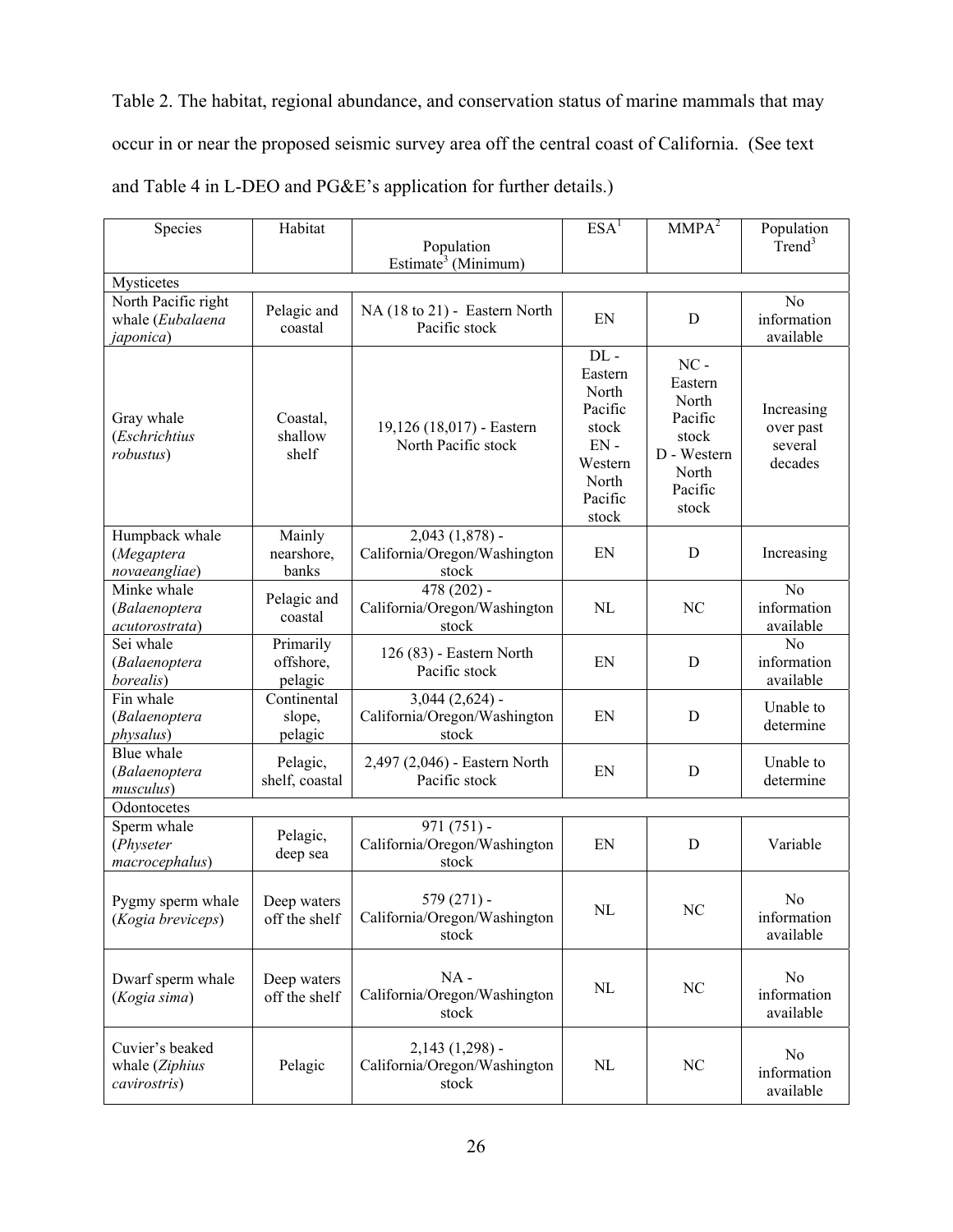| Baird's beaked<br>whale (Berardius<br>bairdii)                                                                                                                                                                                                                                                                                                            | Pelagic                             | $907(615)$ -<br>California/Oregon/Washington<br>stock                                                                                                    | NL                                   | N <sub>C</sub>                                           | N <sub>0</sub><br>information<br>available                                                               |
|-----------------------------------------------------------------------------------------------------------------------------------------------------------------------------------------------------------------------------------------------------------------------------------------------------------------------------------------------------------|-------------------------------------|----------------------------------------------------------------------------------------------------------------------------------------------------------|--------------------------------------|----------------------------------------------------------|----------------------------------------------------------------------------------------------------------|
| Mesoplodon beaked<br>whale (includes<br>Blainville's beaked<br>whale $[M]$ .<br>densirostris],<br>Perrin's beaked<br>whale $[M.$ perrini],<br>Lesser beaked whale<br>$[M.$ peruvianis],<br>Stejneger's beaked<br>whale $[M]$ .<br>stejnegeri], Gingko-<br>toothed beaked<br>whale $[M.$<br>gingkodens], Hubbs'<br>beaked whale $[M]$ .<br>$carlhubbsi$ ]) | Pelagic                             | $1,204(576)$ -<br>California/Oregon/Washington<br>stock                                                                                                  | NL                                   | NC                                                       | N <sub>0</sub><br>information<br>available                                                               |
| Bottlenose dolphin<br>(Tursiops truncatus)                                                                                                                                                                                                                                                                                                                | Coastal,<br>oceanic,<br>shelf break | $1,006(684)$ -<br>California/Oregon/Washington<br>stock<br>323 (290) - California Coastal<br>stock                                                       | NL                                   | NC<br>D - Western<br>North<br>Atlantic<br>coastal        | N <sub>0</sub><br>information<br>available<br>Stable                                                     |
| Striped dolphin<br>(Stenella<br>coeruleoalba)                                                                                                                                                                                                                                                                                                             | Off<br>continental<br>shelf         | $10,908(8,231)$ -<br>California/Oregon/Washington<br>stock                                                                                               | NL                                   | NC                                                       | Unable to<br>determine                                                                                   |
| Short-beaked<br>common dolphin<br>(Delphinus delphis)                                                                                                                                                                                                                                                                                                     | Shelf,<br>pelagic,<br>seamounts     | 411,211 (343,990) -<br>California/Oregon/Washington<br>stock                                                                                             | NL                                   | NC                                                       | Variable with<br>oceanographic<br>conditions                                                             |
| Long-beaked<br>common dolphin<br>(Delphinus capensis)                                                                                                                                                                                                                                                                                                     | Coastal, on<br>continental<br>shelf | 27,046 (17,127) - California<br>stock                                                                                                                    | NL                                   | NC                                                       | No<br>information<br>available,<br>variable with<br>oceanographic<br>conditions                          |
| Pacific white-sided<br>dolphin<br>(Lagenorhynchus<br>obliquidens)                                                                                                                                                                                                                                                                                         | Offshore,<br>slope                  | 26,930 (21,406) -<br>California/Oregon/Washington<br>stock                                                                                               | NL                                   | NC                                                       | N <sub>o</sub><br>information<br>available                                                               |
| Northern right whale<br>dolphin<br>(Lissodelphis<br>borealis)                                                                                                                                                                                                                                                                                             | Slope,<br>offshore<br>waters        | $8,334(6,019)$ -<br>California/Oregon/Washington<br>stock                                                                                                | NL                                   | NC                                                       | Unable to<br>determine                                                                                   |
| Risso's dolphin<br>(Grampus griseus)                                                                                                                                                                                                                                                                                                                      | Deep water,<br>seamounts            | $6,272$ $(4,913)$ -<br>California/Oregon/Washington<br>stock                                                                                             | NL                                   | NC                                                       | Unable to<br>determine                                                                                   |
| Killer whale<br>(Orcinus orca)                                                                                                                                                                                                                                                                                                                            | Pelagic,<br>shelf, coastal          | 240 (162) - Eastern North<br>Pacific Offshore stock<br>346 (346) - Eastern North<br>Pacific Transient stock<br>354 (354) - West Coast<br>Transient stock | NL<br>$EN -$<br>Southern<br>resident | NC<br>$D -$<br>Southern<br>resident,<br>AT1<br>transient | N <sub>o</sub><br>information<br>available,<br>N <sub>o</sub><br>information<br>available,<br>Declining, |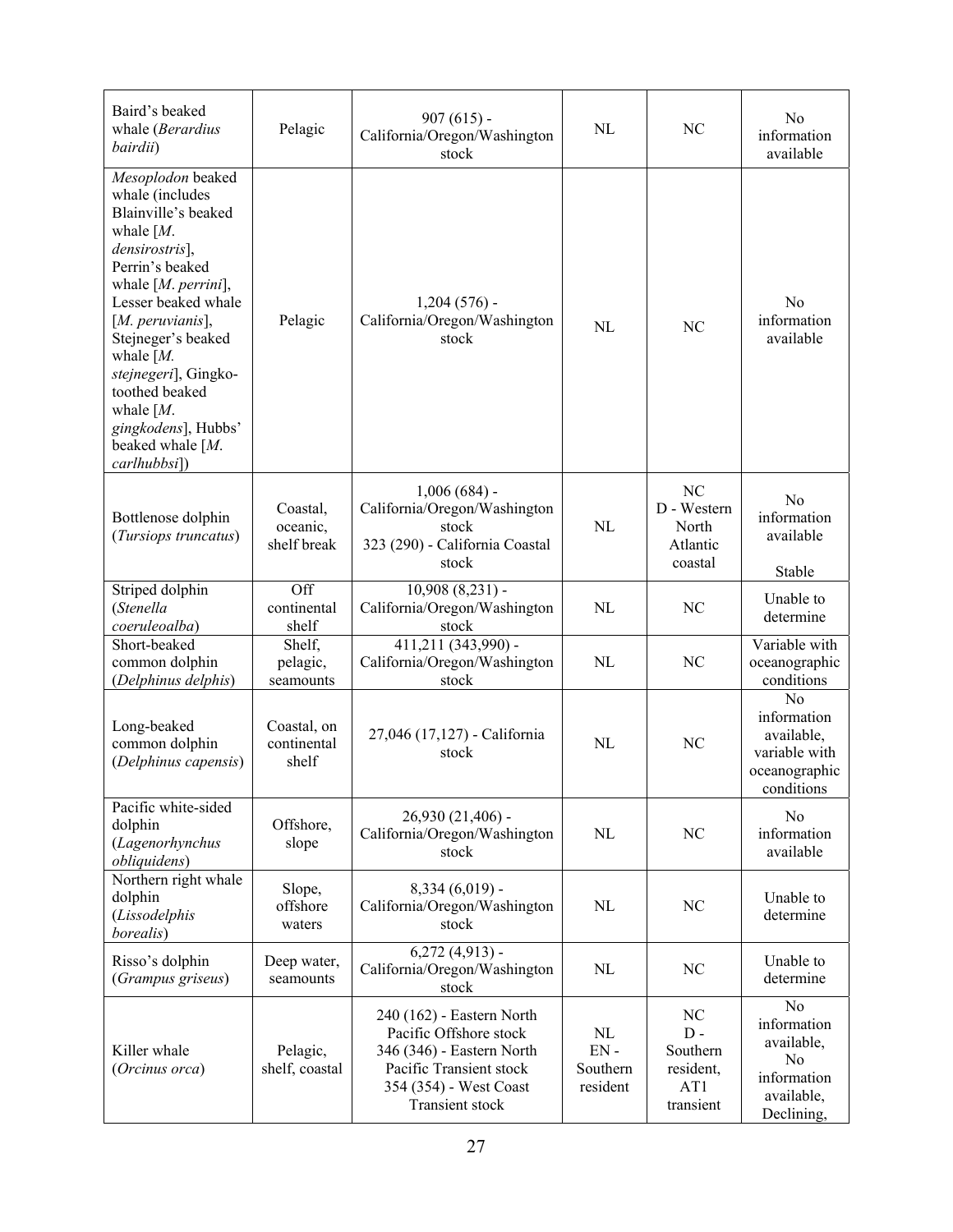|                                                                |                                     |                                                                                    |     |                | Increased and<br>slowing       |
|----------------------------------------------------------------|-------------------------------------|------------------------------------------------------------------------------------|-----|----------------|--------------------------------|
| Short-finned pilot<br>whale<br>(Globicephala<br>macrorhynchus) | Pelagic,<br>shelf coastal           | $760(465)$ -<br>California/Oregon/Washington<br>stock                              | NI. | NC             | Unable to<br>determine         |
| Harbor porpoise<br>(Phocoena<br>phocoena)                      | Coastal and<br>inland<br>waters     | 2,044 (1,478) - Morro Bay<br>stock                                                 | NI. | NC             | Increasing                     |
| Dall's porpoise<br>(Phocoenoides dalli)                        | Shelf, slope,<br>offshore           | $42,000(32,106)$ -<br>California/Oregon/Washington<br>stock                        | NL  | NC             | No<br>information<br>available |
| Pinnipeds                                                      |                                     |                                                                                    |     |                |                                |
| California sea lion<br>(Zalophus<br>californianus)             | Coastal,<br>shelf                   | 296,750 (153,337) - U.S.<br>stock                                                  | NL  | N <sub>C</sub> | Increasing                     |
| Steller sea lion<br>(Eumetopias<br><i>jubatus</i> )            | Coastal,<br>shelf                   | 49,685 (42,366) - Western<br>stock<br>58,334 to 72,223 (52,847) -<br>Eastern stock | T   | D              | Decreasing in<br>California    |
| Guadalupe fur seal<br>(Arctocephalus<br>townsendi)             | Coastal,<br>shelf                   | 7,408 (3,028) - Mexico stock                                                       | T   | D              | Increasing                     |
| Northern fur seal<br>(Callorhinus<br>ursinus)                  | Pelagic,<br>offshore                | 9,968 (5,395) - San Miguel<br>Island stock                                         | NL  | D              | Increasing                     |
| Northern elephant<br>seal (Mirounga<br>angustirostris)         | Coastal,<br>pelagic in<br>migration | 124,000 (74,913) - California<br>Breeding stock                                    | NI. | NC             | Increasing                     |
| Pacific harbor seal<br>(Phoca vitulina<br>richardsi)           | Coastal                             | 30,196 (26,667) - California<br>stock                                              | NL  | NC             | Increasing                     |
| Fissipeds                                                      |                                     |                                                                                    |     |                |                                |
| Southern sea otter<br>(Enhydra lutris<br><i>nereis</i> )       | Coastal                             | 2,711 - California stock                                                           | T   | D              | Increasing                     |

NA = Not available or not assessed.<br><sup>1</sup> U.S. Endangered Species Act: EN = Endangered, T = Threatened, DL = Delisted, NL = Not listed.<br><sup>2</sup> U.S. Marine Mammal Protection Act: D = Depleted, NC = Not Classified.<br><sup>3</sup> NMFS Stoc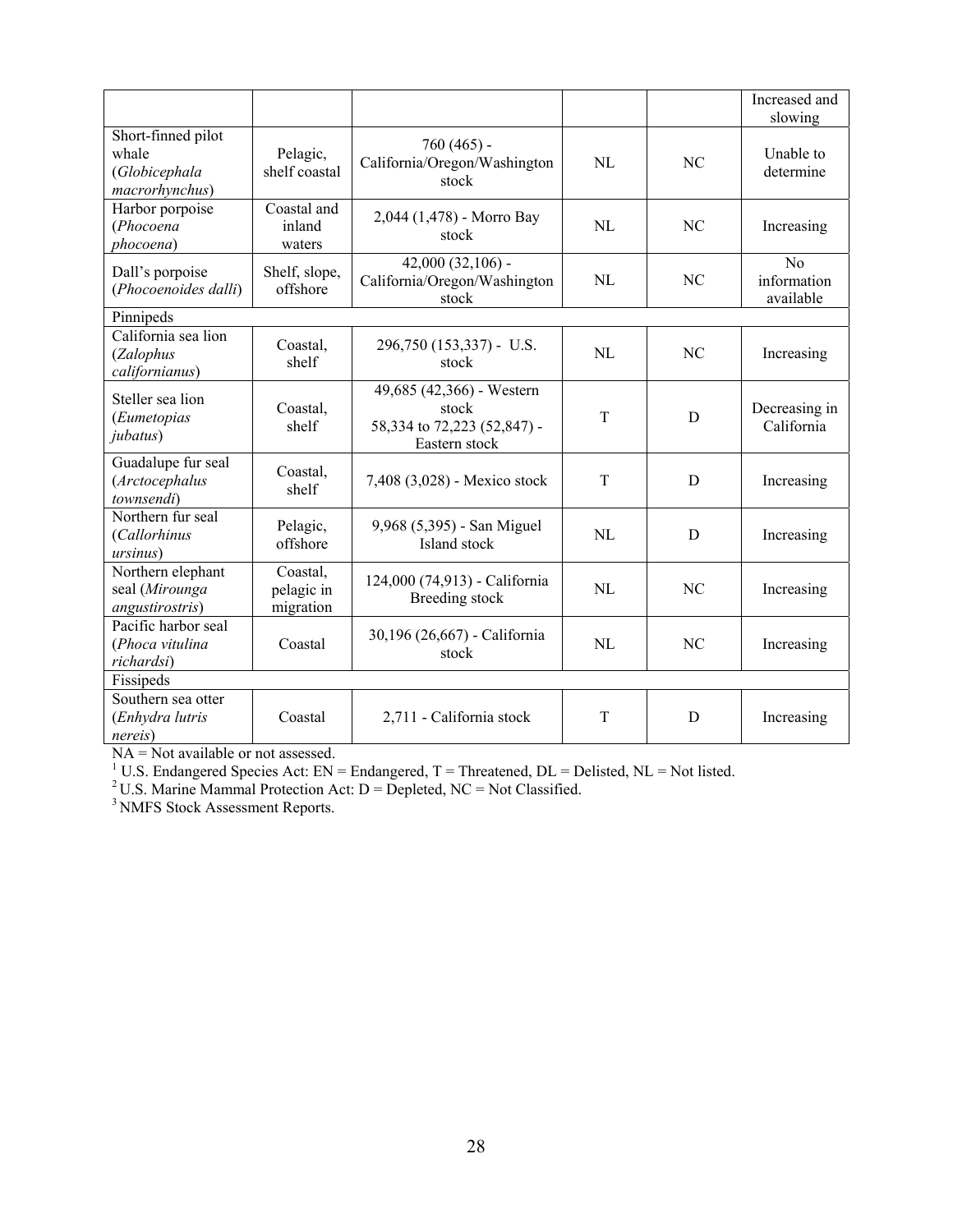In the Pacific Ocean, harbor porpoises are found in coastal and inland waters from California to Alaska and across to Kamchatka and Japan (Gakin, 1984). Harbor porpoises appear to have more restricted movements along the western coast of the continental United States, than along the eastern coast, with some regional differences within California. Based on genetic differences that showed small-scale subdivision within the U.S. portion of its range, California coast stocks were re-evaluated and the stock boundaries were revised. The boundaries (i.e., range) for the Morro Bay stock of harbor porpoises are from Point Sur to Point Conception, California. The vast majority of harbor porpoise in California are within the 0 to 92 m (0 to 301.8 ft) depth, however, a smaller percentage can be found between the 100 to 200 m (328 to 656.2 ft) isobaths. A systematic ship survey of depth strata out to 90 m (295.3 ft) in northern California showed that harbor porpoise abundance declined significantly in waters deep than 60 m (196.9 ft) (Caretta et al., 2001b). Additionally, individuals of the Morro Bay stock appear to be concentrated at significantly higher densities in one specific area of their overall range, which NMFS is referring to as their "core range," and density is much lower to both the North and South of this area. This core range has the larger number of harbor porpoise sightings and the largest number of harbor porpoise individuals observed during line-transect surveys and is defined for the purposes of this analysis from 34.755º through 35.425º North latitude (see transects 3 to 6 in Table 1 of Appendix B of the IHA application). For the Morro Bay stock, the best estimate of abundance is 2,044 animals and the minimum population estimate is 1,478 animals. There has been an increasing trend in harbor porpoise abundance in Morro Bay since 1988. The observed increase in abundance estimates for this stock since 1988 implies an annual growth rate of approximately 13%. Appendix B of the IHA application includes more detailed information on the density figures and calculations for the Morro Bay stock of harbor porpoise. Figure 1 of Appendix B shows the fine-scale density (including core habitat of higher density) as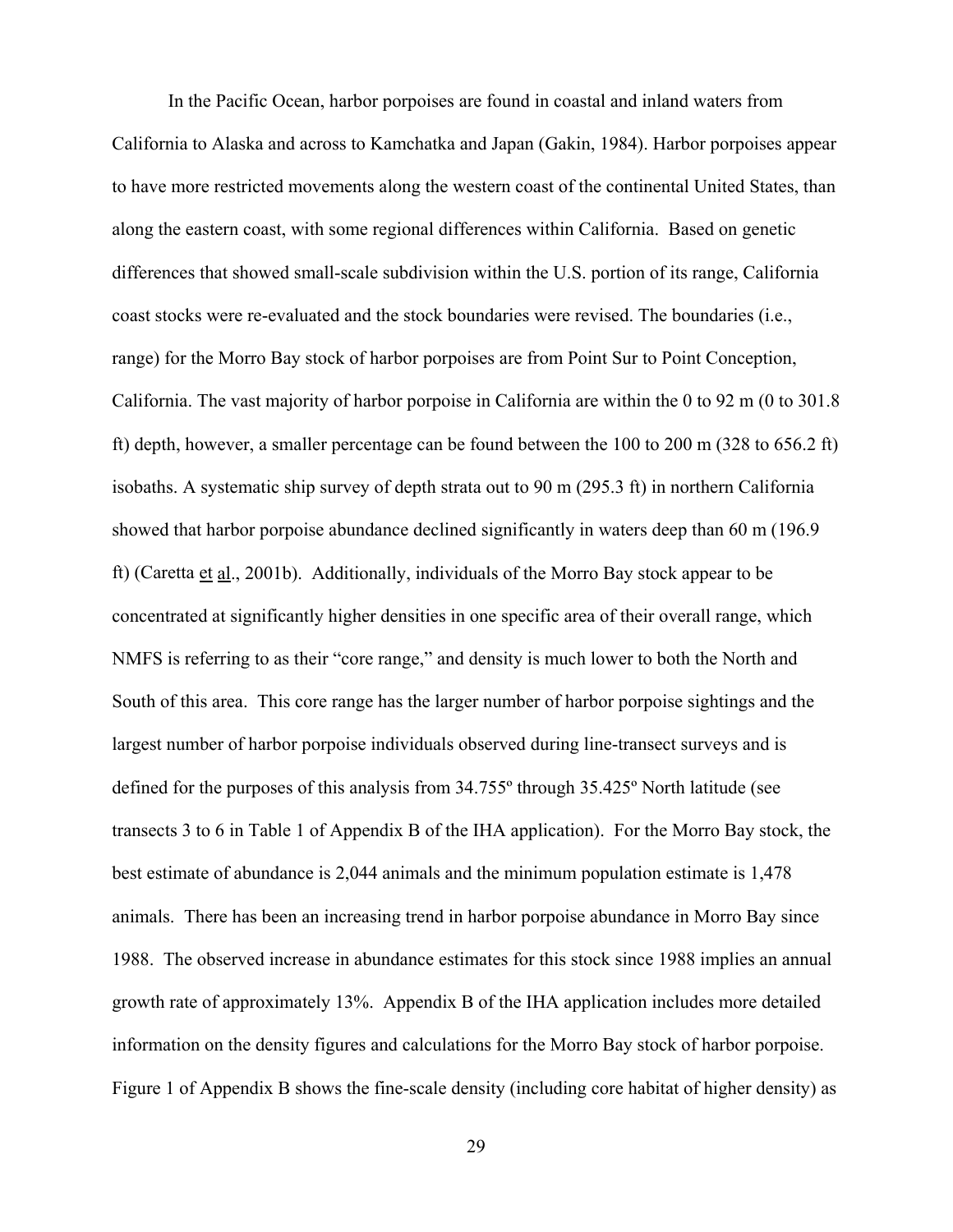well as the proposed tracklines of Survey Box 4 and Survey Box 2.

Refer to sections 3 and 4 of L-DEO and PG&E's application for detailed information regarding the abundance and distribution, population status, and life history and behavior of these other marine mammal species and their occurrence in the proposed project area. The application also presents how L-DEO and PG&E calculated the estimated densities for the marine mammals in the proposed survey area. NMFS has reviewed these data and determined them to be the best available scientific information for the purposes of the proposed IHA. Potential Effects on Marine Mammals

Acoustic stimuli generated by the operation of the airguns, which introduce sound into the marine environment, may have the potential to cause Level B harassment of marine mammals in the proposed survey area. The effects of sounds from airgun operations might include one or more of the following: tolerance, masking of natural sounds, behavioral disturbance, temporary or permanent hearing impairment, or non-auditory physical or physiological effects (Richardson et al., 1995; Gordon et al., 2004; Nowacek et al., 2007; Southall et al., 2007). Permanent hearing impairment, in the unlikely event that it occurred, would constitute injury, but temporary threshold shift (TTS) is not an injury (Southall et al., 2007). Although the possibility cannot be entirely excluded, it is unlikely that the proposed project would result in any cases of temporary or permanent hearing impairment, or any significant non-auditory physical or physiological effects. Based on the available data and studies described here, some behavioral disturbance is expected, especially for the Morro Bay harbor porpoise stock, which could potentially be displaced from their core habitat during all or part of the seismic survey or longer. A more comprehensive review of these issues can be found in the "Programmatic Environmental Impact Statement/Overseas Environmental Impact Statement prepared for Marine Seismic Research that is funded by the National Science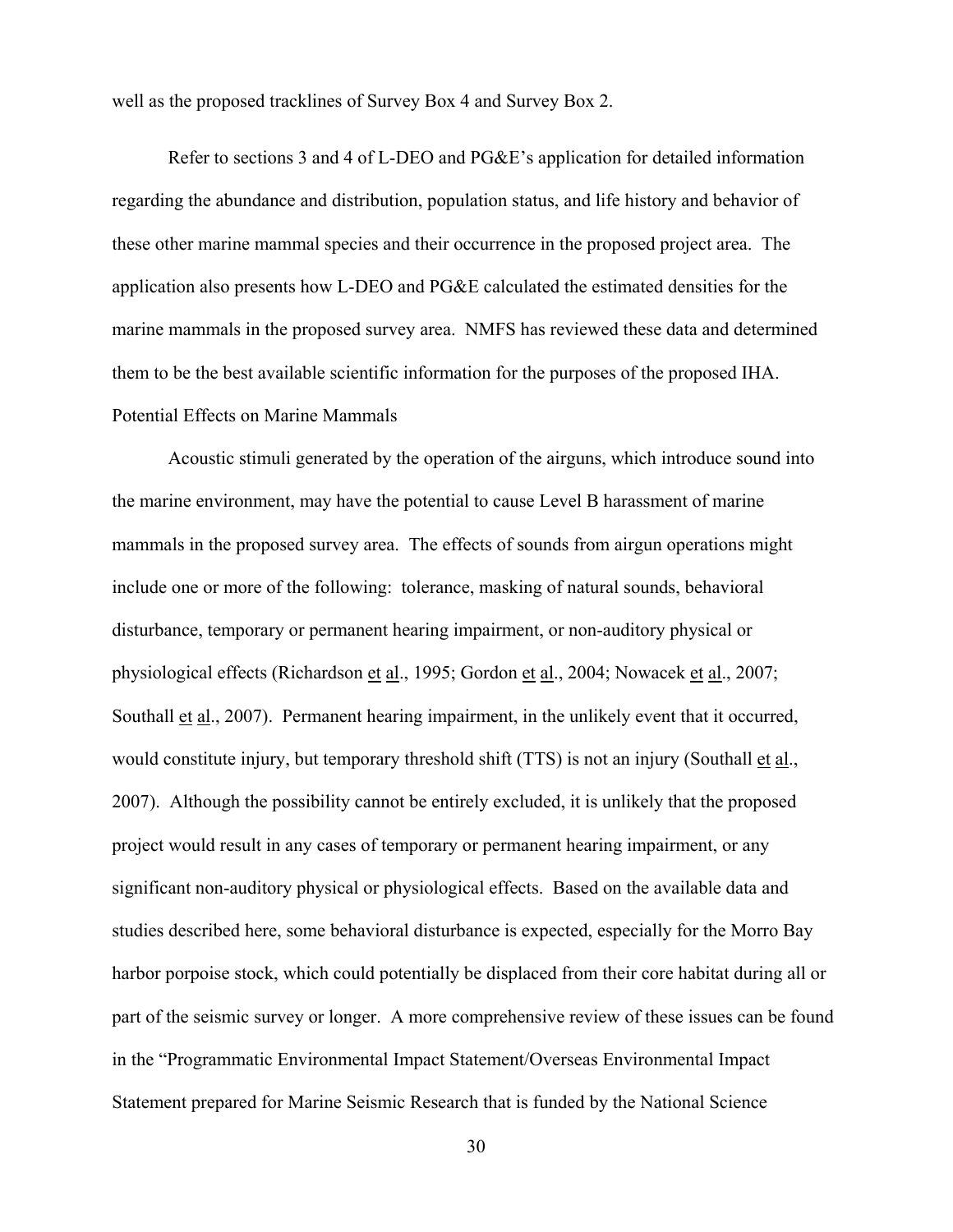Foundation and conducted by the U.S. Geological Survey" (NSF/USGS, 2011).

#### Tolerance

Richardson et al. (1995) defines tolerance as the occurrence of marine mammals in areas where they are exposed to human activities or man-made noise. In many cases, tolerance develops by the animal habituating to the stimulus (i.e., the gradual waning of responses to a repeated or ongoing stimulus) (Richardson, et al., 1995; Thorpe, 1963), but because of ecological or physiological requirements, many marine animals may need to remain in areas where they are exposed to chronic stimuli (Richardson, et al., 1995).

Numerous studies have shown that pulsed sounds from airguns are often readily detectable in the water at distances of many kilometers. Several studies have shown that marine mammals at distances more than a few kilometers from operating seismic vessels often show no apparent response. That is often true even in cases when the pulsed sounds must be readily audible to the animals based on measured received levels and the hearing sensitivity of the marine mammal group. Although various baleen whales and toothed whales, and (less frequently) pinnipeds have been shown to react behaviorally to airgun pulses under some conditions, at other times marine mammals of all three types have shown no overt reactions. The relative responsiveness of baleen and toothed whales are quite variable.

## Masking

The term masking refers to the inability of a subject to recognize the occurrence of an acoustic stimulus as a result of the interference of another acoustic stimulus (Clark et al., 2009). Introduced underwater sound may, through masking, reduce the effective communication distance of a marine mammal species if the frequency of the source is close to that used as a signal by the marine mammal, and if the anthropogenic sound is present for a significant fraction of the time (Richardson et al., 1995).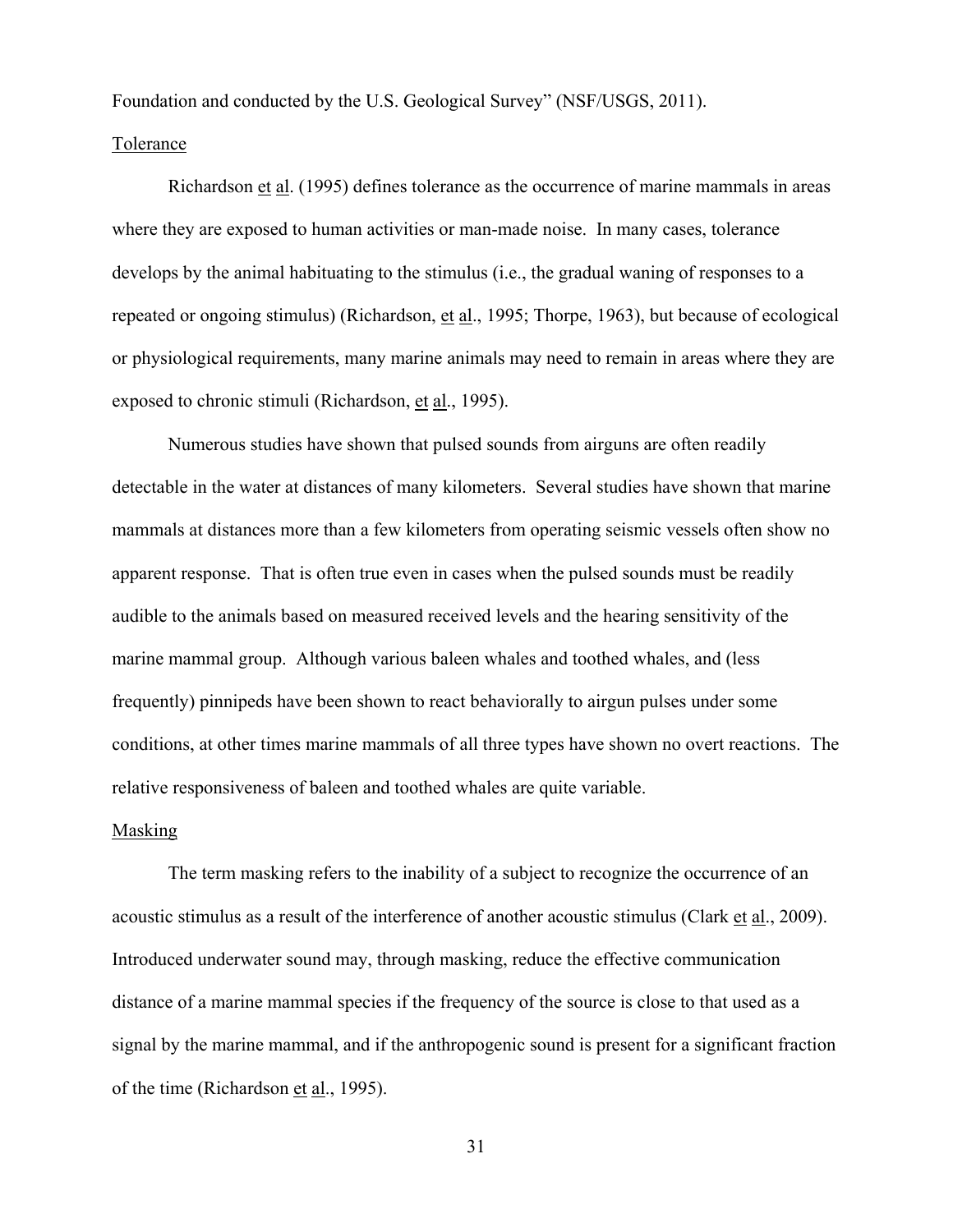Masking effects of pulsed sounds (even from large arrays of airguns) on marine mammal calls and other natural sounds are expected to be limited. Because of the intermittent nature and low duty cycle of seismic airgun pulses, animals can emit and receive sounds in the relatively quiet intervals between pulses. However, in some situations, reverberation occurs for much or the entire interval between pulses (e.g., Simard et al., 2005; Clark and Gagnon, 2006) which could mask calls. Some baleen and toothed whales are known to continue calling in the presence of seismic pulses, and their calls can usually be heard between the seismic pulses (e.g., Richardson et al., 1986; McDonald et al., 1995; Greene et al., 1999; Nieukirk et al., 2004; Smultea et al., 2004; Holst et al., 2005a,b, 2006; and Dunn and Hernandez, 2009). However, Clark and Gagnon (2006) reported that fin whales in the North Atlantic Ocean went silent for an extended period starting soon after the onset of a seismic survey in the area. Similarly, there has been one report that sperm whales ceased calling when exposed to pulses from a very distant seismic ship (Bowles et al., 1994). However, more recent studies found that they continued calling in the presence of seismic pulses (Madsen et al., 2002; Tyack et al., 2003; Smultea et al., 2004; Holst et al., 2006; and Jochens et al., 2008). Dilorio and Clark (2009) found evidence of increased calling by blue whales during operations by a lower-energy seismic source (i.e., sparker). Dolphins and porpoises commonly are heard calling while airguns are operating (e.g., Gordon et al., 2004; Smultea et al., 2004; Holst et al., 2005a, b; and Potter et al., 2007). The sounds important to small odontocetes are predominantly at much higher frequencies than are the dominant components of airgun sounds, thus limiting the potential for masking.

Pinnipeds have the most sensitive hearing and/or produce most of their sounds at frequencies higher than the dominant components of airgun sound, but there is some overlap in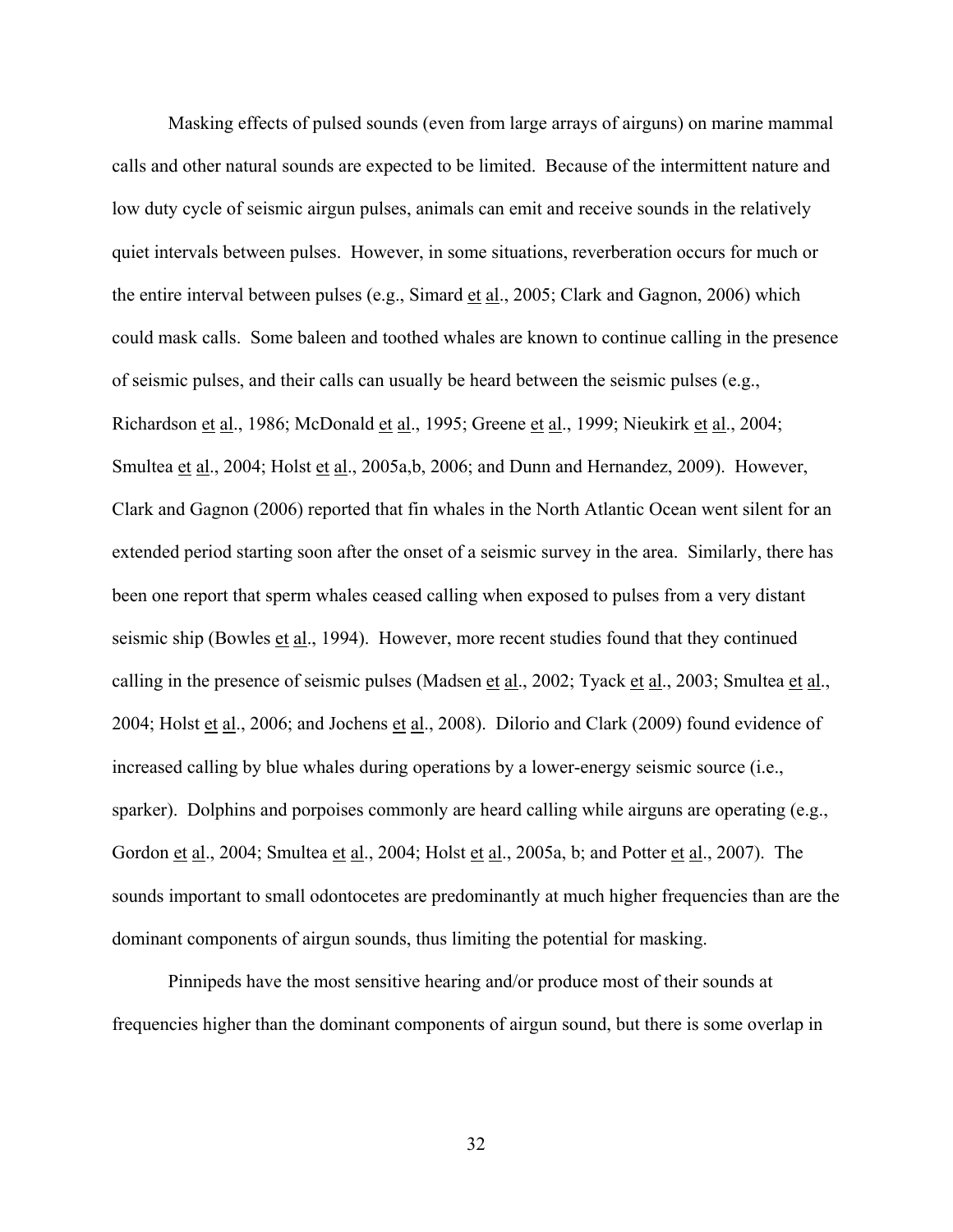the frequencies of the airgun pulses and the calls. However, the intermittent nature of airgun pulses presumably reduces the potential for masking

Marine mammals are thought to be able to compensate for masking by adjusting their acoustic behavior through shifting call frequencies, increasing call volume, and increasing vocalization rates. For example, blue whales are found to increase call rates when exposed to noise from seismic surveys in the St. Lawrence Estuary (Dilorio and Clark, 2009). The North Atlantic right whales (Eubalaena glacialis) exposed to high shipping noise increased call frequency (Parks et al., 2007), while some humpback whales respond to low-frequency active sonar playbacks by increasing song length (Miller et al., 2000). In general, NMFS expects the masking effects of seismic pulses to be minor, given the normally intermittent nature of seismic pulses.

### Behavioral Disturbance

Marine mammals may behaviorally react to sound when exposed to anthropogenic noise. Disturbance includes a variety of effects, including subtle to conspicuous changes in behavior, movement, and displacement. Reactions to sound, if any, depend on species, state of maturity, experience, current activity, reproductive state, time of day, and many other factors (Richardson et al., 1995; Wartzok et al., 2004; Southall et al., 2007; Weilgart, 2007). These behavioral reactions are often shown as: changing durations of surfacing and dives, number of blows per surfacing, or moving direction and/or speed; reduced/increased vocal activities; changing/cessation of certain behavioral activities (such as socializing or feeding); visible startle response or aggressive behavior (such as tail/fluke slapping or jaw clapping); avoidance of areas where noise sources are located; and/or flight responses (e.g., pinnipeds flushing into the water from haul-outs or rookeries). If a marine mammal does react briefly to an underwater sound by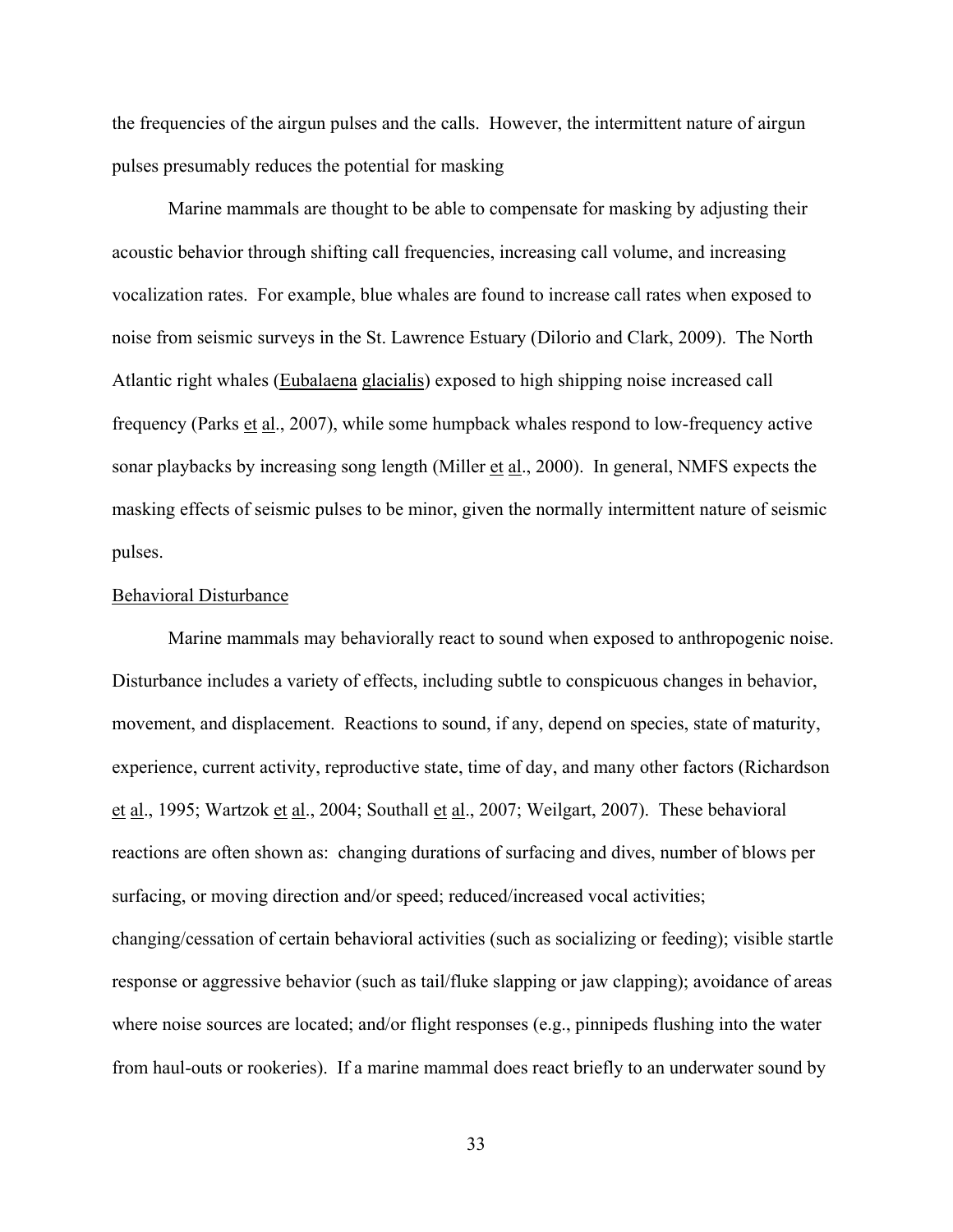changing its behavior or moving a small distance, the impacts of the change are unlikely to be significant to the individual, let alone the stock or population. However, if a sound source displaces marine mammals from an important feeding or breeding area for a prolonged period, impacts on individuals and populations could be significant (e.g., Lusseau and Bejder, 2007; Weilgart, 2007).

The biological significance of many of these behavioral disturbances is difficult to predict, especially if the detected disturbances appear minor. However, the consequences of behavioral modification could be expected to be biologically significant if the change affects growth, survival, and/or reproduction. Some of these significant behavioral modifications include:

• Change in diving/surfacing patterns (such as those thought to be causing beaked whale stranding due to exposure to military mid-frequency tactical sonar);

- Habitat abandonment due to loss of desirable acoustic environment; and
- Cessation of feeding or social interaction.

The onset of behavioral disturbance from anthropogenic noise depends on both external factors (characteristics of noise sources and their paths) and the receiving animals (hearing, motivation, experience, demography) and is also difficult to predict (Richardson et al., 1995; Southall et al., 2007). Given the many uncertainties in predicting the quantity and types of impacts of noise on marine mammals, it is common practice to estimate how many mammals would be present within a particular distance of industrial activities and/or exposed to a particular level of sound. In most cases, this approach likely overestimates the numbers of marine mammals that would be affected in some biologically-important manner.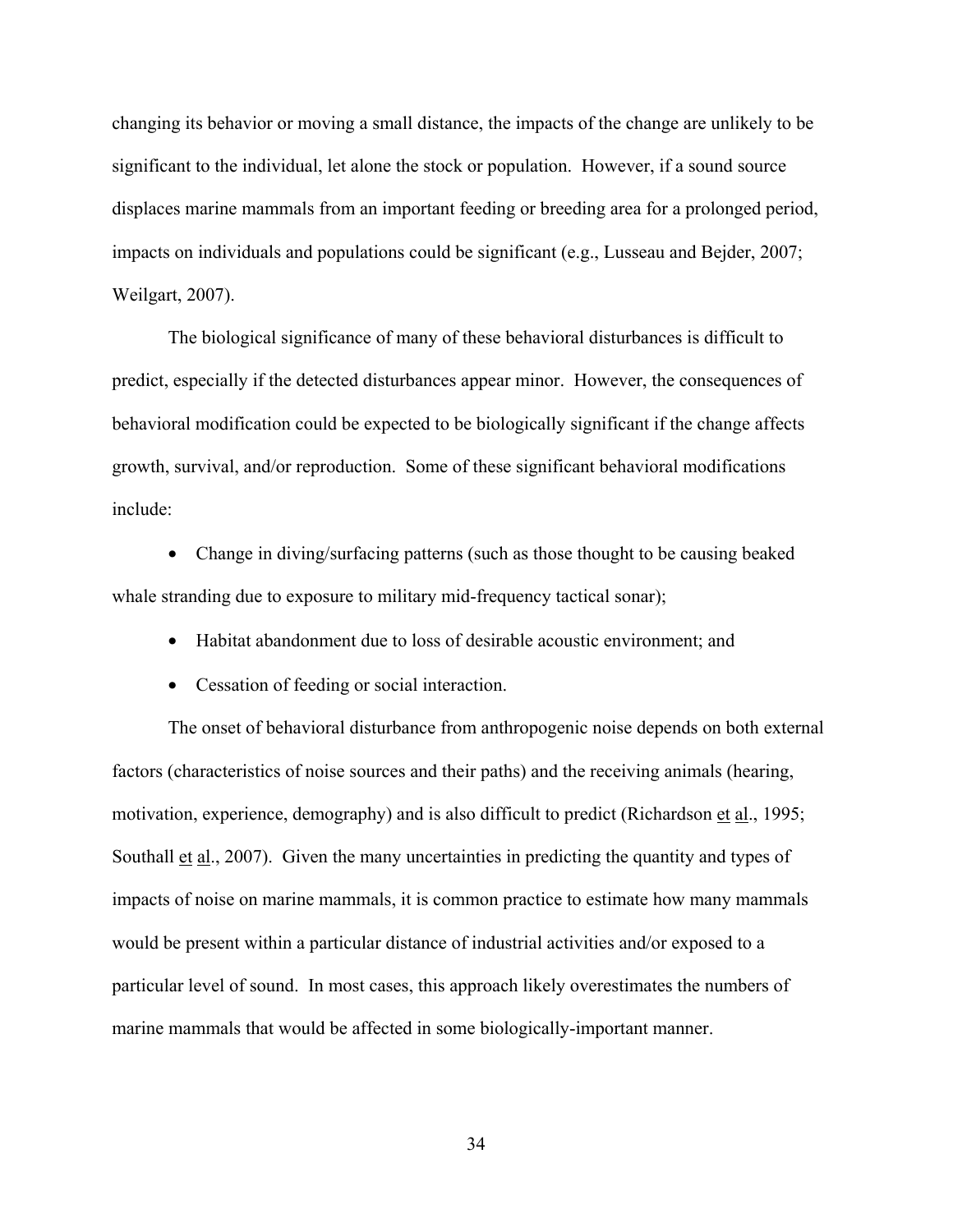Baleen Whales - Baleen whales generally tend to avoid operating airguns, but avoidance radii are quite variable (reviewed in Richardson et al., 1995; Gordon et al., 2004). Whales are often reported to show no overt reactions to pulses from large arrays of airguns at distances beyond a few kilometers, even though the airgun pulses remain well above ambient noise levels out to much longer distances. However, baleen whales exposed to strong noise pulses from airguns often react by deviating from their normal migration route and/or interrupting their feeding and moving away. In the cases of migrating gray and bowhead whales, the observed changes in behavior appeared to be of little or no biological consequence to the animals (Richardson, et al., 1995). They simply avoided the sound source by displacing their migration route to varying degrees, but within the natural boundaries of the migration corridors.

Studies of gray, bowhead, and humpback whales have shown that seismic pulses with received levels of 160 to 170 dB re 1 μPa (rms) seem to cause obvious avoidance behavior in a substantial fraction of the animals exposed (Malme et al., 1986, 1988; Richardson et al., 1995). In many areas, seismic pulses from large arrays of airguns diminish to those levels at distances ranging from 4 to 15 km (2.2 to 8.1 nmi) from the source. A substantial proportion of the baleen whales within those distances may show avoidance or other strong behavioral reactions to the airgun array. Subtle behavioral changes sometimes become evident at somewhat lower received levels, and studies have shown that some species of baleen whales, notably bowhead, gray, and humpback whales, at times, show strong avoidance at received levels lower than 160 to 170 dB re 1 μPa (rms).

Researchers have studied the responses of humpback whales to seismic surveys during migration, feeding during the summer months, breeding while offshore from Angola, and wintering offshore from Brazil. McCauley et al. (1998, 2000a) studied the responses of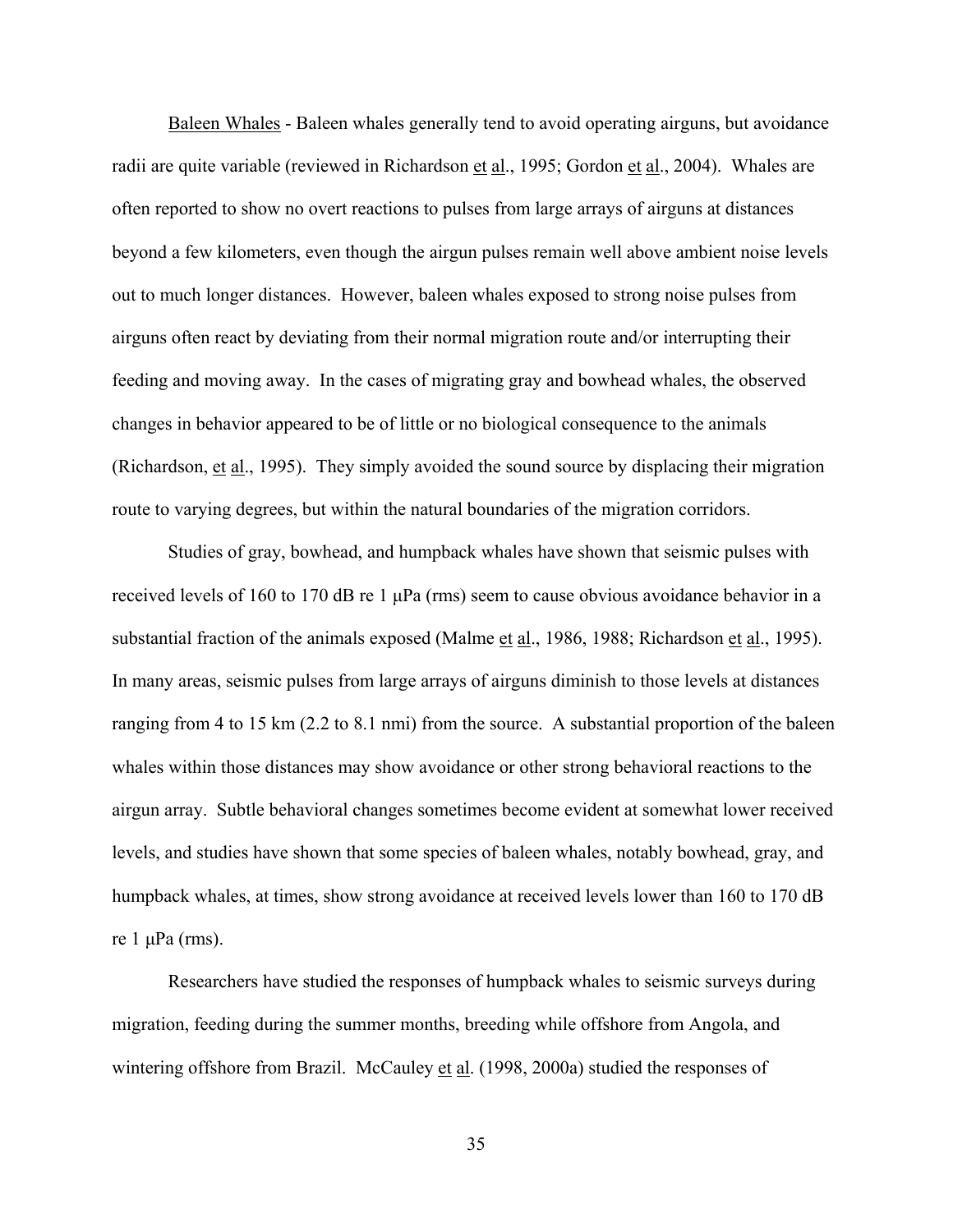humpback whales off western Australia to a full-scale seismic survey with a 16 airgun array  $(2,678 \text{ in}^3)$  and to a single airgun  $(20 \text{ in}^3)$  with source level of 227 dB re 1 µPa (p-p). In the 1998 study, they documented that avoidance reactions began at 5 to 8 km (2.7 to 4.3 nmi) from the array, and that those reactions kept most pods approximately 3 to 4 km (1.6 to 2.2 nmi) from the operating seismic boat. In the 2000 study, they noted localized displacement during migration of 4 to 5 km (2.2 to 2.7 nmi) by traveling pods and 7 to 12 km (3.8 to 6.5 nmi) by more sensitive resting pods of cow-calf pairs. Avoidance distances with respect to the single airgun were smaller but consistent with the results from the full array in terms of the received sound levels. The mean received level for initial avoidance of an approaching airgun was 140 dB re 1 μPa (rms) for humpback pods containing females, and at the mean closest point of approach distance the received level was 143 dB re 1  $\mu$ Pa (rms). The initial avoidance response generally occurred at distances of 5 to 8 km (2.7 to 4.3 nmi) from the airgun array and 2 km (1.1 nmi) from the single airgun. However, some individual humpback whales, especially males, approached within distances of 100 to 400 m (328 to 1,312 ft), where the maximum received level was 179 dB re 1 μPa (rms).

Data collected by observers during several seismic surveys in the Northwest Atlantic showed that sighting rates of humpback whales were significantly greater during non-seismic periods compared with periods when a full array was operating (Moulton and Holst, 2010). In addition, humpback whales were more likely to swim away and less likely to swim towards a vessel during seismic vs. non-seismic periods (Moulton and Holst, 2010).

Humpback whales on their summer feeding grounds in southeast Alaska did not exhibit persistent avoidance when exposed to seismic pulses from a 1.64-L (100 in<sup>3</sup>) airgun (Malme  $et$ </u> al., 1985). Some humpbacks seemed "startled" at received levels of 150 to 169 dB re 1 μPa.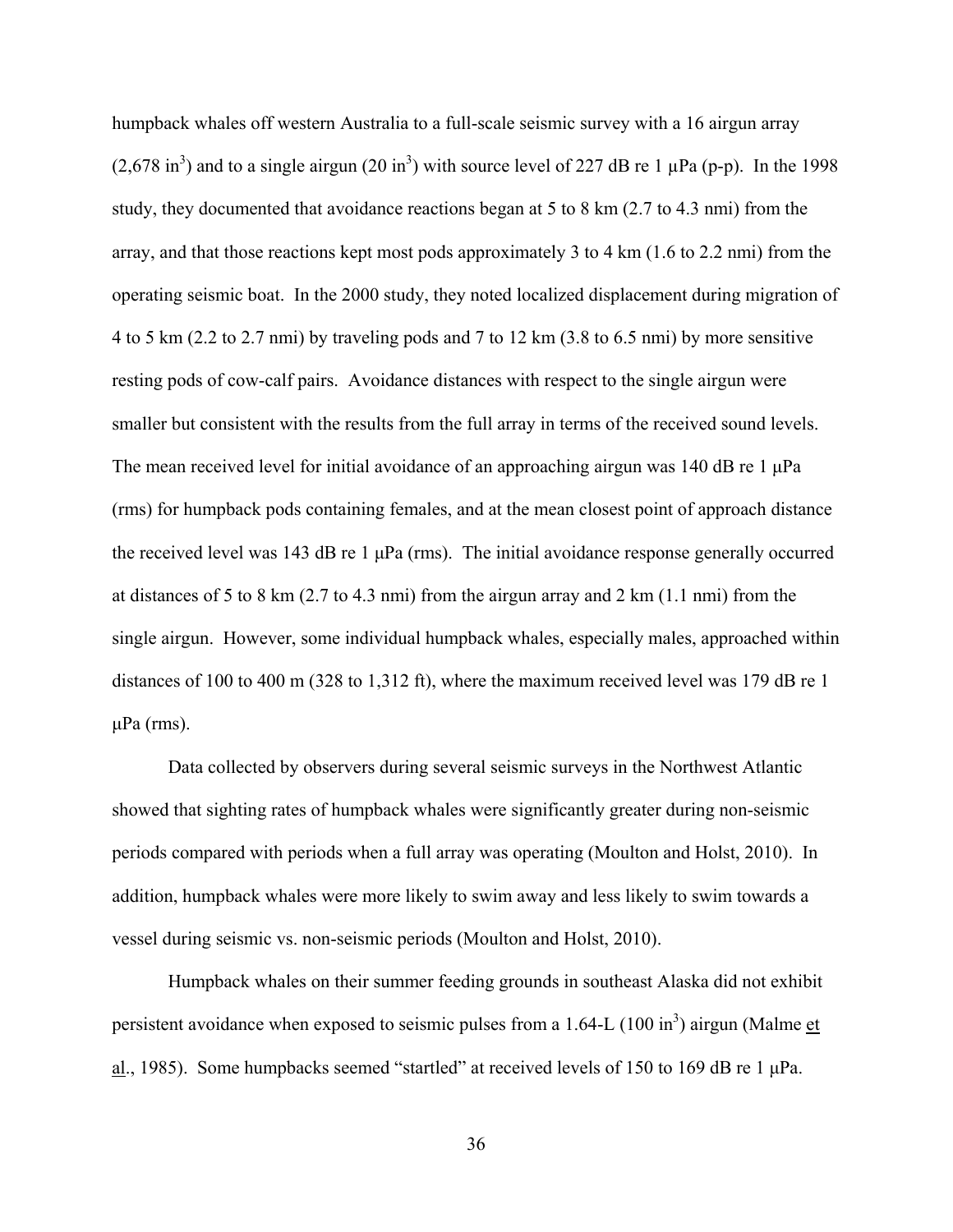Malme et al. (1985) concluded that there was no clear evidence of avoidance, despite the possibility of subtle effects, at received levels up to 172 dB re 1 μPa (rms). However, Moulton and Holst (2010) reported that humpback whales monitored during seismic surveys in the Northwest Atlantic had lower sighting rates and were most often seen swimming away from the vessel during seismic periods compared with periods when airguns were silent.

Studies have suggested that South Atlantic humpback whales wintering off Brazil may be displaced or even strand upon exposure to seismic surveys (Engel et al., 2004). The evidence for this was circumstantial and subject to alternative explanations (IAGC, 2004). Also, the evidence was not consistent with subsequent results from the same area of Brazil (Parente et al., 2006), or with direct studies of humpbacks exposed to seismic surveys in other areas and seasons. After allowance for data from subsequent years, there was "no observable direct correlation" between strandings and seismic surveys (IWC, 2007: 236).

Reactions of migrating and feeding (but not wintering) gray whales to seismic surveys have been studied. Malme et al. (1986, 1988) studied the responses of feeding eastern Pacific gray whales to pulses from a single  $100 \text{ in}^3$  airgun off St. Lawrence Island in the northern Bering Sea. They estimated, based on small sample sizes, that 50 percent of feeding gray whales stopped feeding at an average received pressure level of 173 dB re 1 μPa on an (approximate) rms basis, and that 10 percent of feeding whales interrupted feeding at received levels of 163 dB re  $1 \mu Pa$  (rms). Those findings were generally consistent with the results of experiments conducted on larger numbers of gray whales that were migrating along the California coast (Malme et al., 1984; Malme and Miles, 1985), and western Pacific gray whales feeding off Sakhalin Island, Russia (Wursig et al., 1999; Gailey et al., 2007; Johnson et al., 2007; Yazvenko et al., 2007a, b), along with data on gray whales off British Columbia (Bain and Williams, 2006).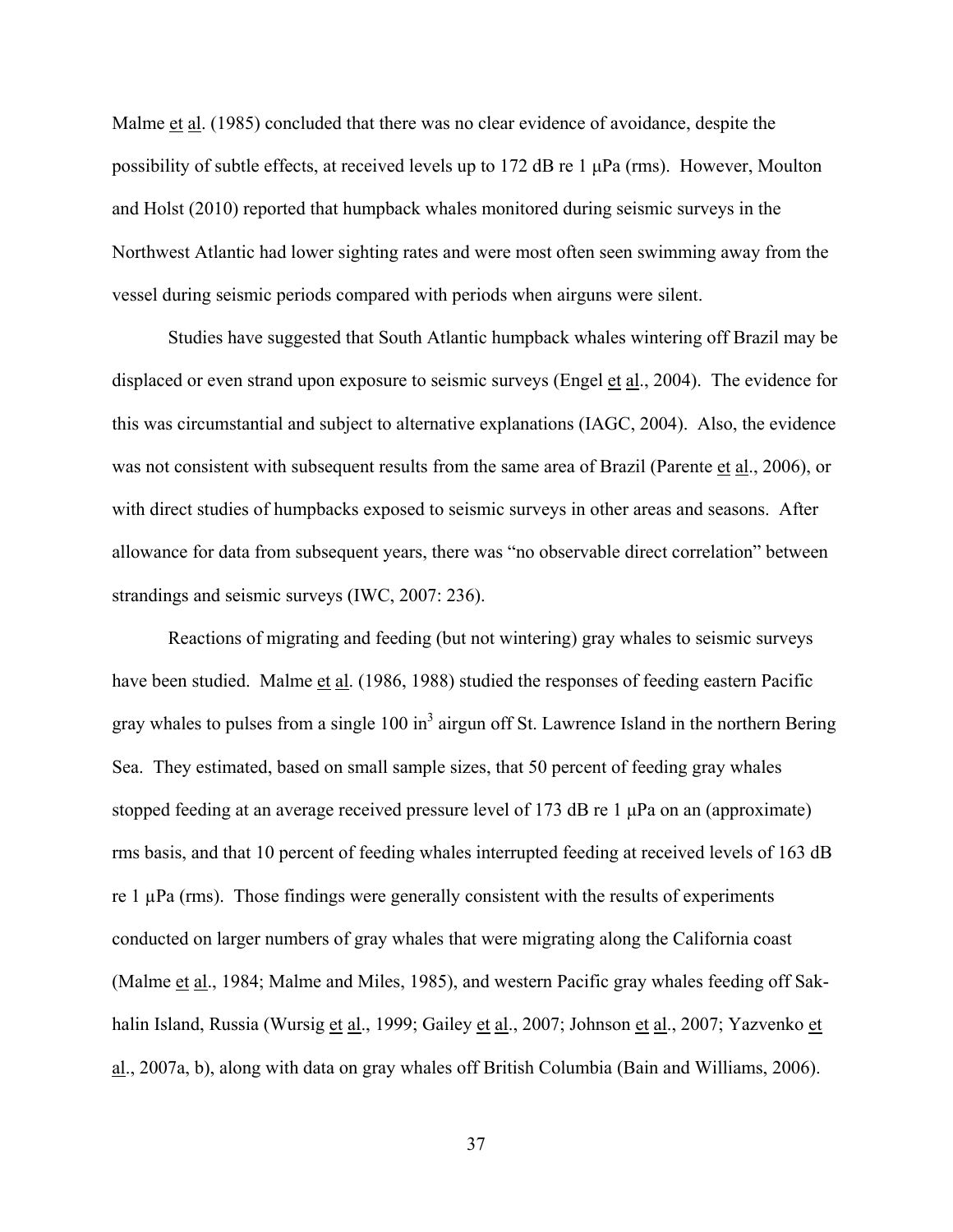Various species of Balaenoptera (blue, sei, fin, and minke whales) have occasionally been seen in areas ensonified by airgun pulses (Stone, 2003; MacLean and Haley, 2004; Stone and Tasker, 2006), and calls from blue and fin whales have been localized in areas with airgun operations (e.g., McDonald et al., 1995; Dunn and Hernandez, 2009; Castellote et al., 2010). Sightings by observers on seismic vessels off the United Kingdom from 1997 to 2000 suggest that, during times of good sightability, sighting rates for mysticetes (mainly fin and sei whales) were similar when large arrays of airguns were shooting vs. silent (Stone, 2003; Stone and Tasker, 2006). However, these whales tended to exhibit localized avoidance, remaining significantly further (on average) from the airgun array during seismic operations compared with non-seismic periods (Stone and Tasker, 2006). Castellote et al. (2010) reported that singing fin whales in the Mediterranean moved away from an operating airgun array.

Ship-based monitoring studies of baleen whales (including blue, fin, sei, minke, and humpback whales) in the Northwest Atlantic found that overall, this group had lower sighting rates during seismic vs. non-seismic periods (Moulton and Holst, 2010). Baleen whales as a group were also seen significantly farther from the vessel during seismic compared with nonseismic periods, and they were more often seen to be swimming away from the operating seismic vessel (Moulton and Holst, 2010). Blue and minke whales were initially sighted significantly farther from the vessel during seismic operations compared to non-seismic periods; the same trend was observed for fin whales (Moulton and Holst, 2010). Minke whales were most often observed to be swimming away from the vessel when seismic operations were underway (Moulton and Holst, 2010).

Data on short-term reactions by cetaceans to impulsive noises are not necessarily indicative of long-term or biologically significant effects. It is not known whether impulsive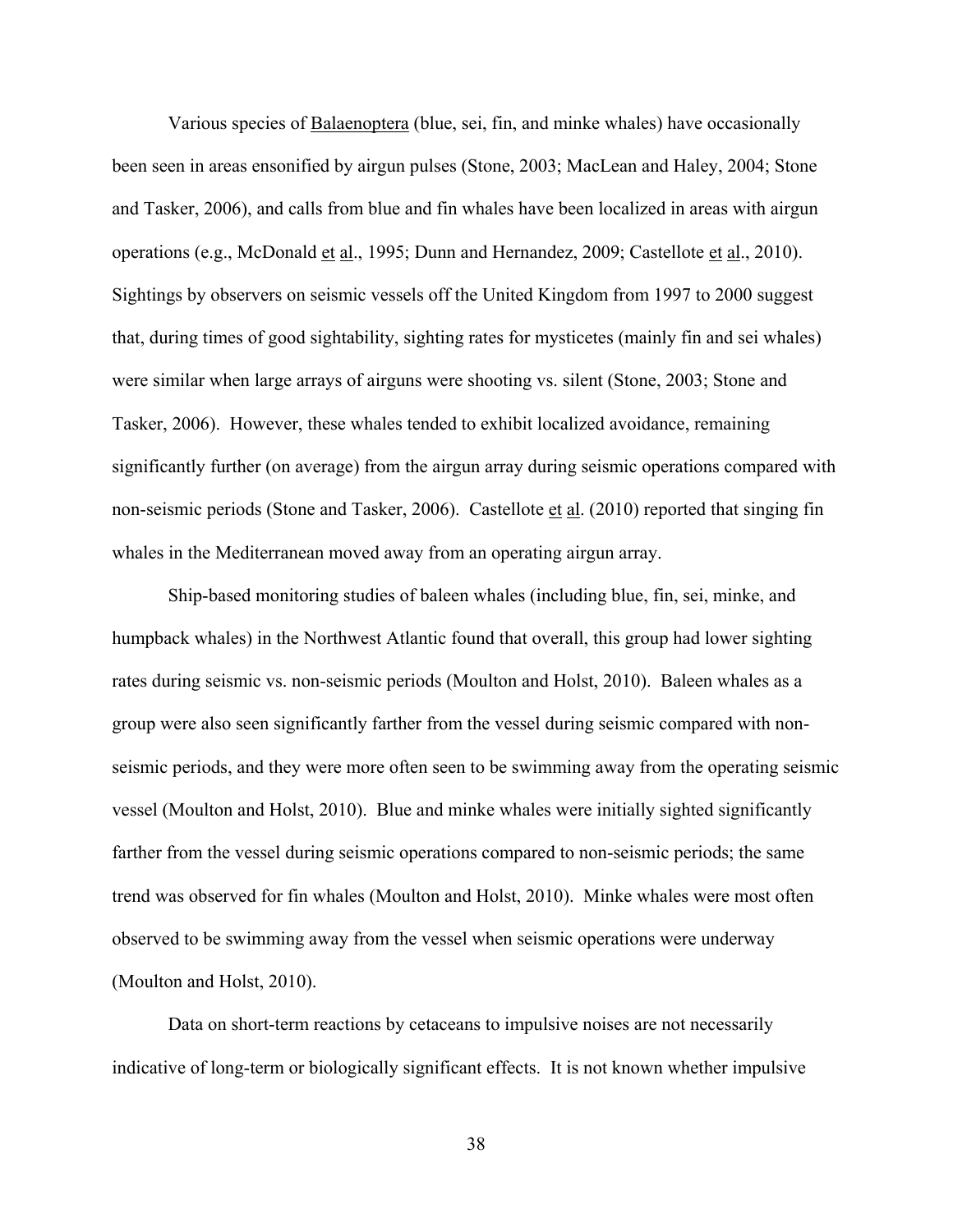sounds affect reproductive rate or distribution and habitat use in subsequent days or years. However, gray whales have continued to migrate annually along the west coast of North America with substantial increases in the population over recent years, despite intermittent seismic exploration (and much ship traffic) in that area for decades (Appendix A in Malme et al., 1984; Richardson et al., 1995; Allen and Angliss, 2010). The western Pacific gray whale population did not seem affected by a seismic survey in its feeding ground during a previous year (Johnson et al., 2007). Similarly, bowhead whales have continued to travel to the eastern Beaufort Sea each summer, and their numbers have increased notably, despite seismic exploration in their summer and autumn range for many years (Richardson et al., 1987; Allen and Angliss, 2010). The history of coexistence between seismic surveys and baleen whales suggests that brief exposures to sound pulses from any single seismic survey are unlikely to result in prolonged effects.

Toothed Whales - Little systematic information is available about reactions of toothed whales to noise pulses. Few studies similar to the more extensive baleen whale/seismic pulse work summarized above have been reported for toothed whales. However, there are recent systematic studies on sperm whales (e.g., Gordon et al., 2006; Madsen et al., 2006; Winsor and Mate, 2006; Jochens et al., 2008; Miller et al., 2009). There is an increasing amount of information about responses of various odontocetes to seismic surveys based on monitoring studies (e.g., Stone, 2003; Smultea et al., 2004; Moulton and Miller, 2005; Bain and Williams, 2006; Holst et al., 2006; Stone and Tasker, 2006; Potter et al., 2007; Hauser et al., 2008; Holst and Smultea, 2008; Weir, 2008; Barkaszi et al., 2009; Richardson et al., 2009; Moulton and Holst, 2010).

Seismic operators and PSOs on seismic vessels regularly see dolphins and other small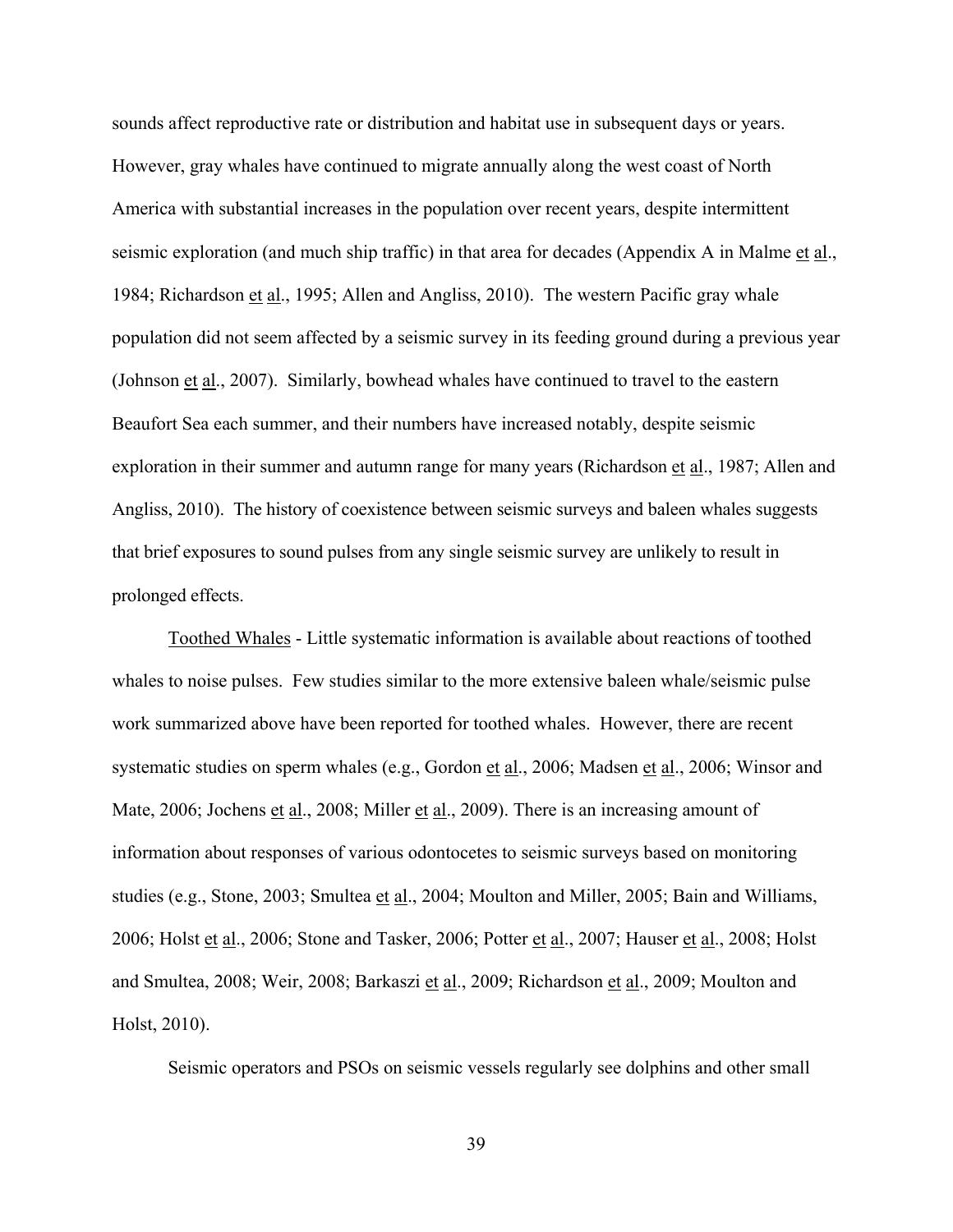toothed whales near operating airgun arrays, but in general there is a tendency for most delphinids to show some avoidance of operating seismic vessels (e.g., Goold, 1996a,b,c; Calambokidis and Osmek, 1998; Stone, 2003; Moulton and Miller, 2005; Holst et al., 2006; Stone and Tasker, 2006; Weir, 2008; Richardson et al., 2009; Barkaszi et al., 2009; Moulton and Holst, 2010). Some dolphins seem to be attracted to the seismic vessel and floats, and some ride the bow wave of the seismic vessel even when large arrays of airguns are firing (e.g., Moulton and Miller, 2005). Nonetheless, small toothed whales more often tend to head away, or to maintain a somewhat greater distance from the vessel, when a large array of airguns is operating than when it is silent (e.g., Stone and Tasker, 2006; Weir, 2008; Barry et al., 2010; Moulton and Holst, 2010). In most cases, the avoidance radii for delphinids appear to be small, on the order of one km or less, and some individuals show no apparent avoidance.

Captive bottlenose dolphins (Tursiops truncatus) and beluga whales exhibited changes in behavior when exposed to strong pulsed sounds similar in duration to those typically used in seismic surveys (Finneran et al., 2000, 2002, 2005). However, the animals tolerated high received levels of sound before exhibiting aversive behaviors.

Results for porpoises depend on species. The limited available data suggest that harbor porpoises show stronger avoidance of seismic operations than do Dall's porpoises (Stone, 2003; MacLean and Koski, 2005; Bain and Williams, 2006; Stone and Tasker, 2006). Dall's porpoises seem relatively tolerant of airgun operations (MacLean and Koski, 2005; Bain and Williams, 2006), although they too have been observed to avoid large arrays of operating airguns (Calambokidis and Osmek, 1998; Bain and Williams, 2006). This apparent difference in responsiveness of these two porpoise species is consistent with their relative responsiveness to boat traffic and some other acoustic sources (Richardson et al., 1995; Southall et al., 2007).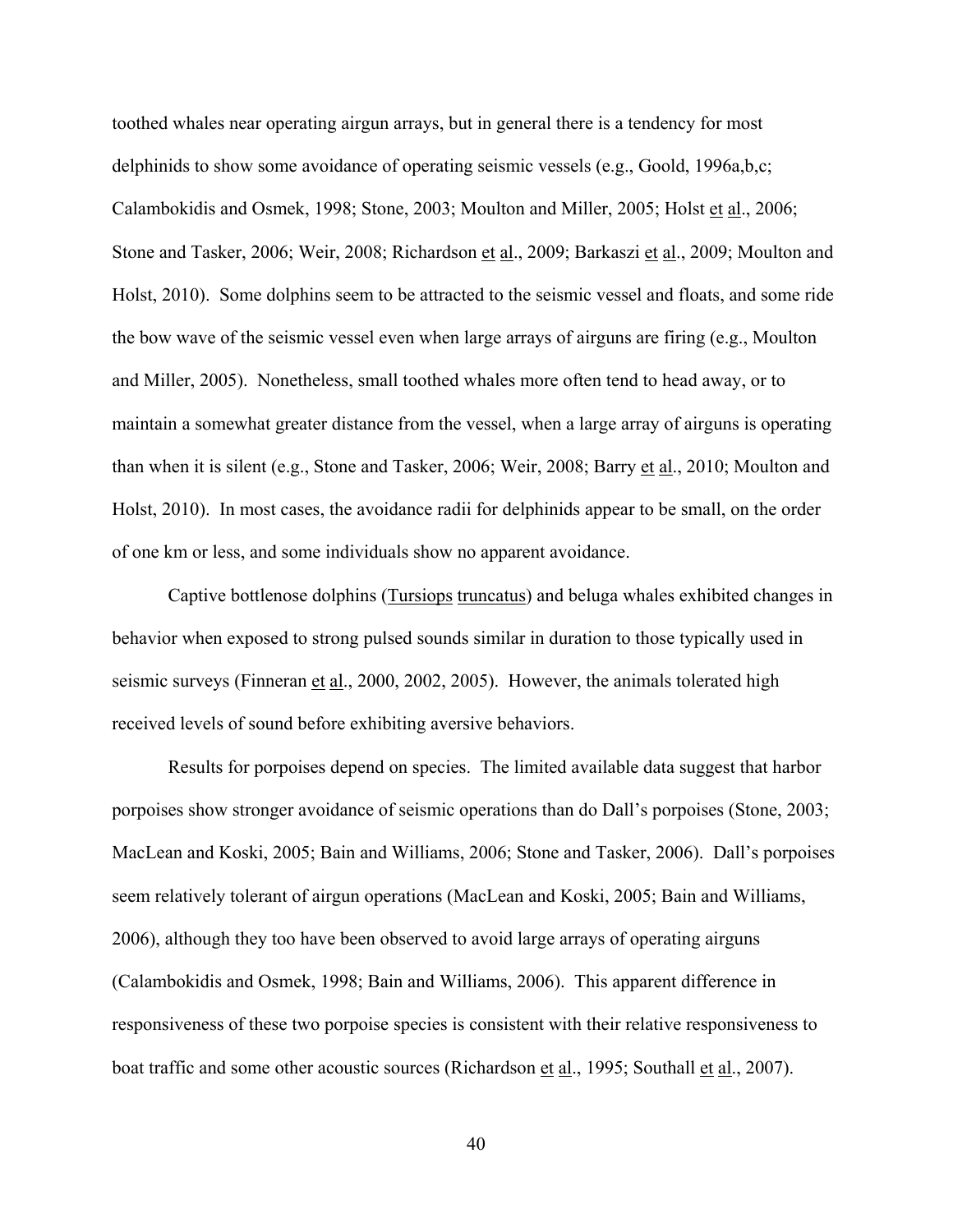Most studies of sperm whales exposed to airgun sounds indicate that the sperm whale shows considerable tolerance of airgun pulses (e.g., Stone, 2003; Moulton et al., 2005, 2006a; Stone and Tasker, 2006; Weir, 2008). In most cases the whales do not show strong avoidance, and they continue to call. However, controlled exposure experiments in the Gulf of Mexico indicate that foraging behavior was altered upon exposure to airgun sound (Jochens et al., 2008; Miller <u>et al.</u>, 2009; Tyack, 2009).

There are almost no specific data on the behavioral reactions of beaked whales to seismic surveys. However, some northern bottlenose whales (Hyperoodon ampullatus) remained in the general area and continued to produce high-frequency clicks when exposed to sound pulses from distant seismic surveys (Gosselin and Lawson, 2004; Laurinolli and Cochrane, 2005; Simard et al., 2005). Most beaked whales tend to avoid approaching vessels of other types (e.g., Wursig et al., 1998). They may also dive for an extended period when approached by a vessel (e.g., Kasuya, 1986), although it is uncertain how much longer such dives may be as compared to dives by undisturbed beaked whales, which also are often quite long (Baird et al., 2006; Tyack et  $\underline{\text{al}}$ , 2006). Based on a single observation, Aguilar-Soto et al. (2006) suggested that foraging efficiency of Cuvier's beaked whales may be reduced by close approach of vessels. In any event, it is likely that most beaked whales would also show strong avoidance of an approaching seismic vessel, although this has not been documented explicitly. In fact, Moulton and Holst (2010) reported 15 sightings of beaked whales during seismic studies in the Northwest Atlantic; seven of those sightings were made at times when at least one airgun was operating. There was little evidence to indicate that beaked whale behavior was affected by airgun operations; sighting rates and distances were similar during seismic and non-seismic periods (Moulton and Holst, 2010).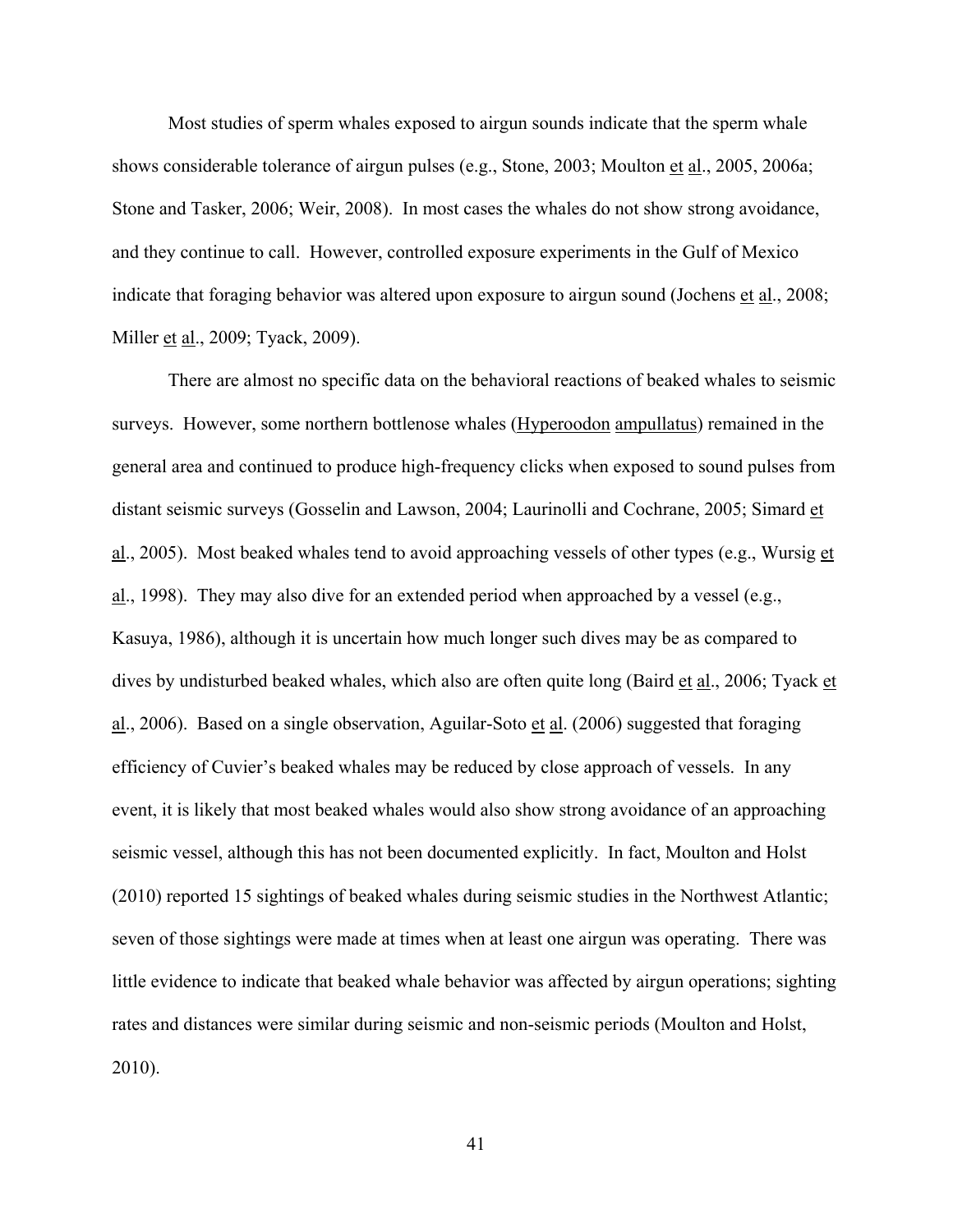There are increasing indications that some beaked whales tend to strand when naval exercises involving mid-frequency sonar operation are ongoing nearby (e.g., Simmonds and Lopez-Jurado, 1991; Frantzis, 1998; NOAA and USN, 2001; Jepson et al., 2003; Hildebrand, 2005; Barlow and Gisiner, 2006; see also the "Stranding and Mortality" section in this notice). These strandings are apparently a disturbance response, although auditory or other injuries or other physiological effects may also be involved. Whether beaked whales would ever react similarly to seismic surveys is unknown. Seismic survey sounds are quite different from those of the sonar in operation during the above-cited incidents.

Odontocete reactions to large arrays of airguns are variable and, at least for delphinids and Dall's porpoises, seem to be confined to a smaller radius than has been observed for the more responsive of some mysticetes. However, other data suggest that some odontocete species, including harbor porpoises, may be more responsive than might be expected given their poor low-frequency hearing. Reactions at longer distances may be particularly likely when sound propagation conditions are conducive to transmission of the higher frequency components of airgun sound to the animals' location (DeRuiter et al., 2006; Goold and Coates, 2006; Tyack et al., 2006; Potter et al., 2007).

Pinnipeds – Pinnipeds are not likely to show a strong avoidance reaction to the airgun array. Visual monitoring from seismic vessels has shown only slight (if any) avoidance of airguns by pinnipeds, and only slight (if any) changes in behavior. In the Beaufort Sea, some ringed seals avoided an area of 100 m to (at most) a few hundred meters around seismic vessels, but many seals remained within 100 to 200 m (328 to 656 ft) of the trackline as the operating airgun array passed by (e.g., Harris et al., 2001; Moulton and Lawson, 2002; Miller et al., 2005). Ringed seal sightings averaged somewhat farther away from the seismic vessel when the airguns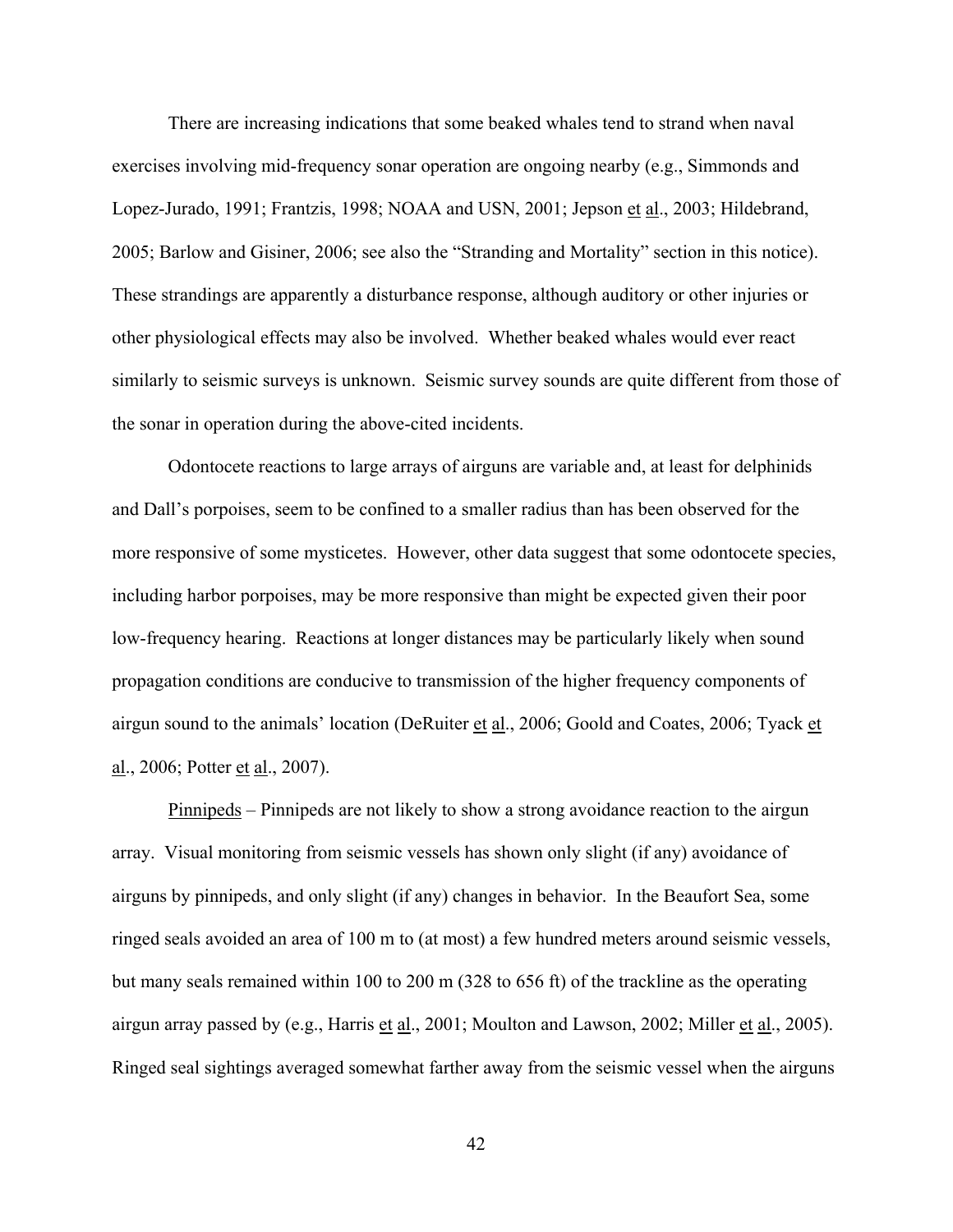were operating than when they were not, but the difference was small (Moulton and Lawson, 2002). Similarly, in Puget Sound, sighting distances for harbor seals and California sea lions tended to be larger when airguns were operating (Calambokidis and Osmek, 1998). Previous telemetry work suggests that avoidance and other behavioral reactions may be stronger than evident to date from visual studies (Thompson et al., 1998).

During seismic exploration off Nova Scotia, gray seals (Halichoerus grypus) exposed to noise from airguns and linear explosive charges did not react strongly (J. Parsons in Greene et al., 1985). Pinnipeds, in both water and air, sometimes tolerate strong noise pulses from nonexplosive and explosive scaring devices, especially if attracted to the area for feeding and reproduction (Mate and Harvey, 1987; Reeves et al., 1996). Thus, pinnipeds are expected to be rather tolerant of, or habituate to, repeated underwater sounds from distant seismic sources, at least when the animals are strongly attracted to the area.

## Hearing Impairment and Other Physical Effects

Exposure to high intensity sound for a sufficient duration may result in auditory effects such as a noise-induced threshold shift - an increase in the auditory threshold after exposure to noise (Finneran, Carder, Schlundt, and Ridgway, 2005). Factors that influence the amount of threshold shift include the amplitude, duration, frequency content, temporal pattern, and energy distribution of noise exposure. The magnitude of hearing threshold shift normally decreases over time following cessation of the noise exposure. The amount of threshold shift just after exposure is called the initial threshold shift. If the threshold shift eventually returns to zero (i.e., the threshold returns to the pre-exposure value), it is called temporary threshold shift (TTS) (Southall et al., 2007).

Researchers have studied TTS in certain captive odontocetes and pinnipeds exposed to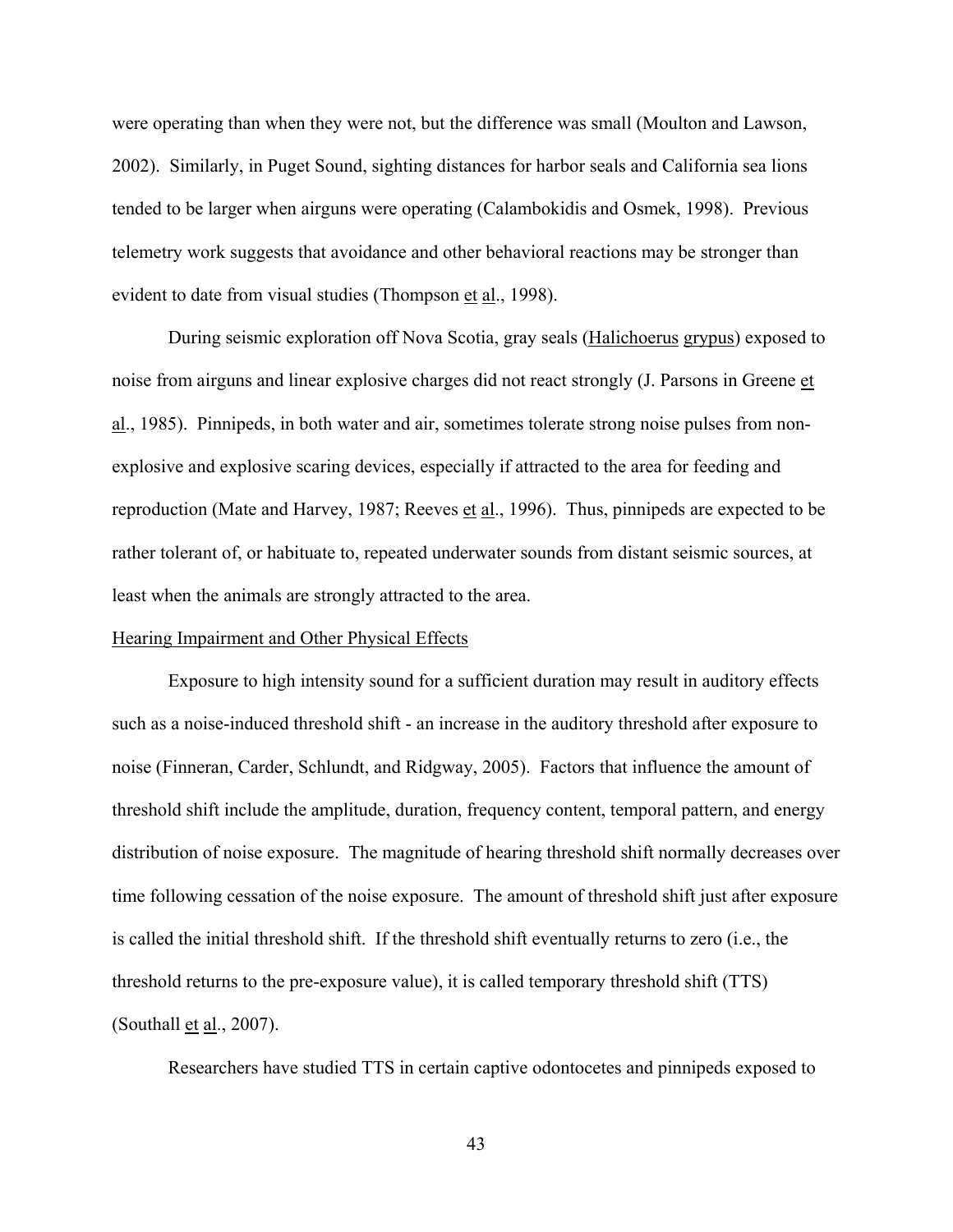strong sounds (reviewed in Southall  $et al., 2007$ ). However, there has been no specific</u> documentation of TTS let alone permanent hearing damage, i.e., permanent threshold shift (PTS), in free-ranging marine mammals exposed to sequences of airgun pulses during realistic field conditions.

Temporary Threshold Shift - TTS is the mildest form of hearing impairment that can occur during exposure to a strong sound (Kryter, 1985). While experiencing TTS, the hearing threshold rises and a sound must be stronger in order to be heard. At least in terrestrial mammals, TTS can last from minutes or hours to (in cases of strong TTS) days. For sound exposures at or somewhat above the TTS threshold, hearing sensitivity in both terrestrial and marine mammals recovers rapidly after exposure to the noise ends. Few data on sound levels and durations necessary to elicit mild TTS have been obtained for marine mammals, and none of the published data concern TTS elicited by exposure to multiple pulses of sound. Available data on TTS in marine mammals are summarized in Southall et al. (2007). Table 1 (above) presents the estimated distances from the Langseth's airguns at which the received energy level (per pulse, flat-weighted) would be expected to be greater than or equal to 180 or 190 dB re 1 µPa (rms).

To avoid the potential for injury, NMFS (1995, 2000) concluded that cetaceans and pinnipeds should not be exposed to pulsed underwater noise at received levels exceeding 180 and 190 dB re 1 μPa (rms), respectively. NMFS believes that to avoid the potential for Level A harassment, cetaceans and pinnipeds should not be exposed to pulsed underwater noise at received levels exceeding 180 and 190 dB re 1  $\mu$ Pa (rms), respectively. The established 180 and 190 dB (rms) criteria are not considered to be the levels above which TTS might occur. Rather, they are the received levels above which, in the view of a panel of bioacoustics specialists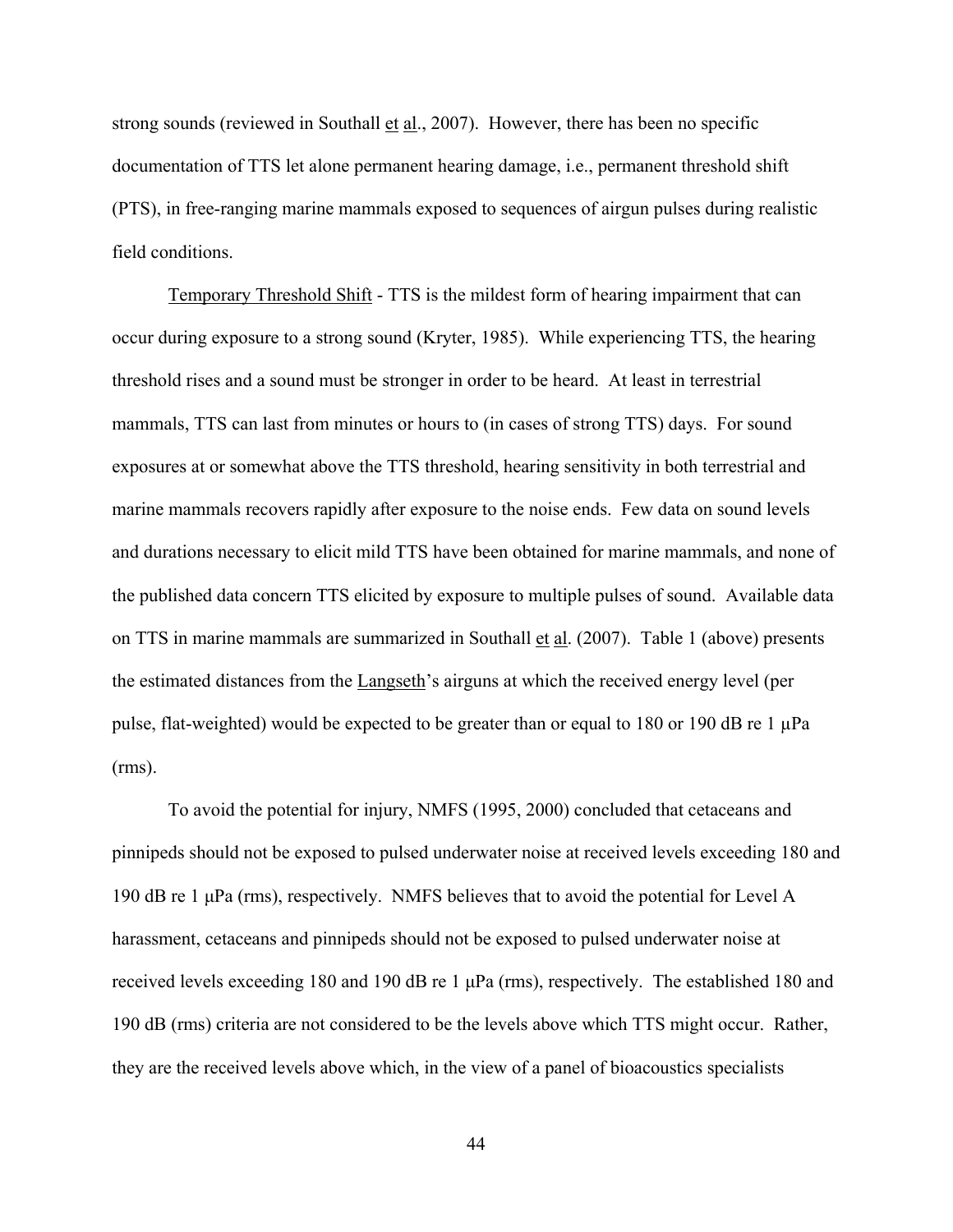convened by NMFS before TTS measurements for marine mammals started to become available, one could not be certain that there would be no injurious effects, auditory or otherwise, to marine mammals. NMFS also assumes that cetaceans and pinnipeds exposed to levels exceeding 160 dB re 1 μPa (rms) may experience Level B harassment.

For toothed whales, researchers have derived TTS information for odontocetes from studies on the bottlenose dolphin and beluga. The experiments show that exposure to a single impulse at a received level of 207 kPa (or 30 psi, p-p), which is equivalent to 228 dB re 1 Pa (pp), resulted in a 7 and 6 dB TTS in the beluga whale at 0.4 and 30 kHz, respectively. Thresholds returned to within 2 dB of the pre-exposure level within 4 minutes of the exposure (Finneran et al., 2002). For the one harbor porpoise tested, the received level of airgun sound that elicited onset of TTS was lower (Lucke et al., 2009). If these results from a single animal are representative, it is inappropriate to assume that onset of TTS occurs at similar received levels in all odontocetes (cf. Southall et al., 2007). Some cetaceans apparently can incur TTS at considerably lower sound exposures than are necessary to elicit TTS in the beluga or bottlenose dolphin.

For baleen whales, there are no data, direct or indirect, on levels or properties of sound that are required to induce TTS. The frequencies to which baleen whales are most sensitive are assumed to be lower than those to which odontocetes are most sensitive, and natural background noise levels at those low frequencies tend to be higher. As a result, auditory thresholds of baleen whales within their frequency band of best hearing are believed to be higher (less sensitive) than are those of odontocetes at their best frequencies (Clark and Ellison, 2004). From this, it is suspected that received levels causing TTS onset may also be higher in baleen whales than those of odontocetes (Southall et al., 2007).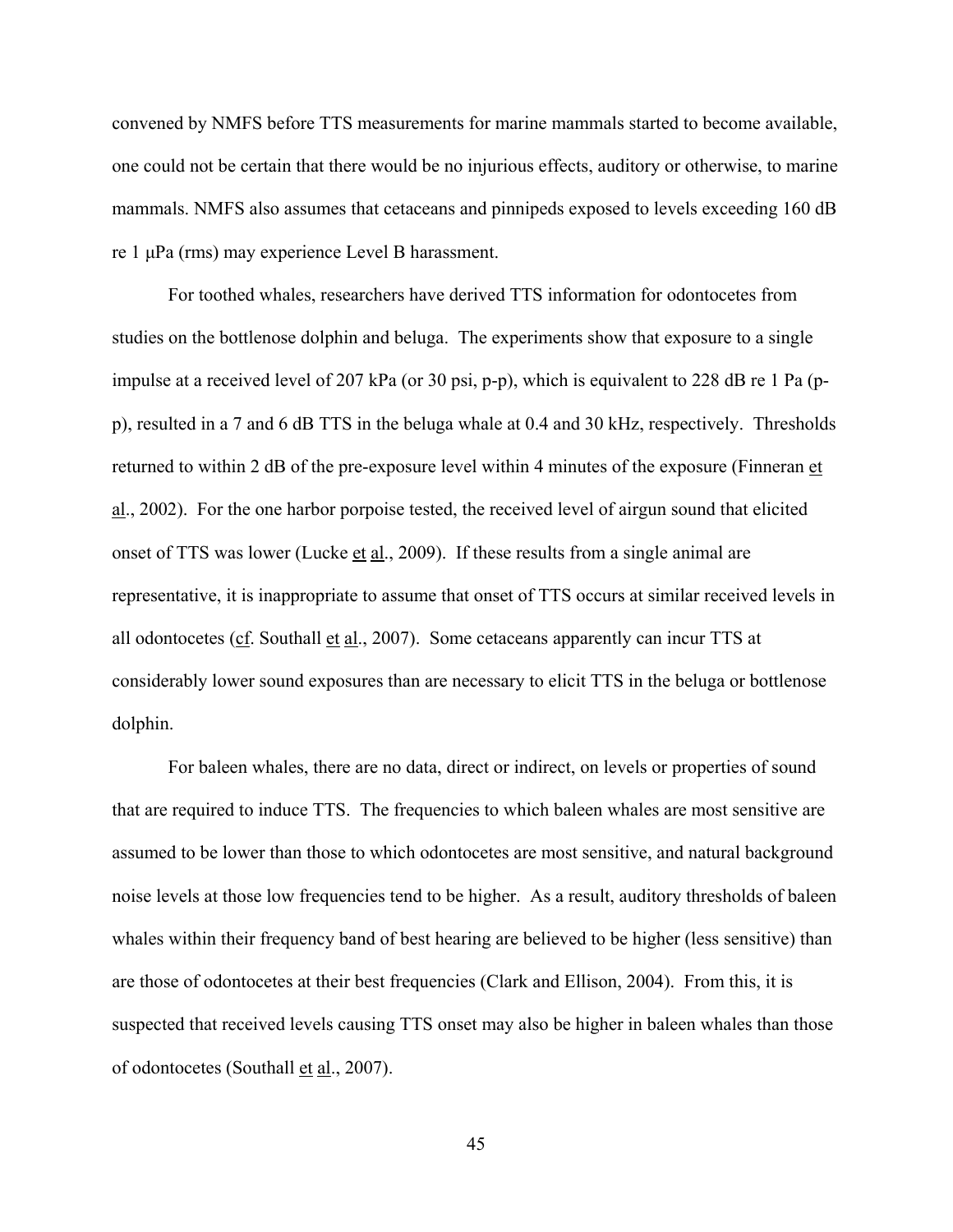In pinnipeds, researchers have not measured TTS thresholds associated with exposure to brief pulses (single or multiple) of underwater sound. Initial evidence from more prolonged (non-pulse) exposures suggested that some pinnipeds (harbor seals in particular) incur TTS at somewhat lower received levels than do small odontocetes exposed for similar durations (Kastak et al., 1999, 2005; Ketten et al., 2001). The TTS threshold for pulsed sounds has been indirectly estimated as being an SEL of approximately 171 dB re 1  $\mu$ Pa<sup>2</sup>·s (Southall et al., 2007) which would be equivalent to a single pulse with a received level of approximately 181 to 186 dB re 1 µPa (rms), or a series of pulses for which the highest rms values are a few dB lower. Corresponding values for California sea lions and northern elephant seals are likely to be higher (Kastak <u>et al.</u>, 2005).

Permanent Threshold Shift - When PTS occurs, there is physical damage to the sound receptors in the ear. In severe cases, there can be total or partial deafness, whereas in other cases, the animal has an impaired ability to hear sounds in specific frequency ranges (Kryter, 1985). There is no specific evidence that exposure to pulses of airgun sound can cause PTS in any marine mammal, even with large arrays of airguns. However, given the possibility that mammals close to an airgun array might incur at least mild TTS, there has been further speculation about the possibility that some individuals occurring very close to airguns might incur PTS (e.g., Richardson et al., 1995, p. 372ff; Gedamke et al., 2008). Single or occasional occurrences of mild TTS are not indicative of permanent auditory damage, but repeated or (in some cases) single exposures to a level well above that causing TTS onset might elicit PTS.

Relationships between TTS and PTS thresholds have not been studied in marine mammals, but are assumed to be similar to those in humans and other terrestrial mammals (Southall et al., 2007). PTS might occur at a received sound level at least several dBs above that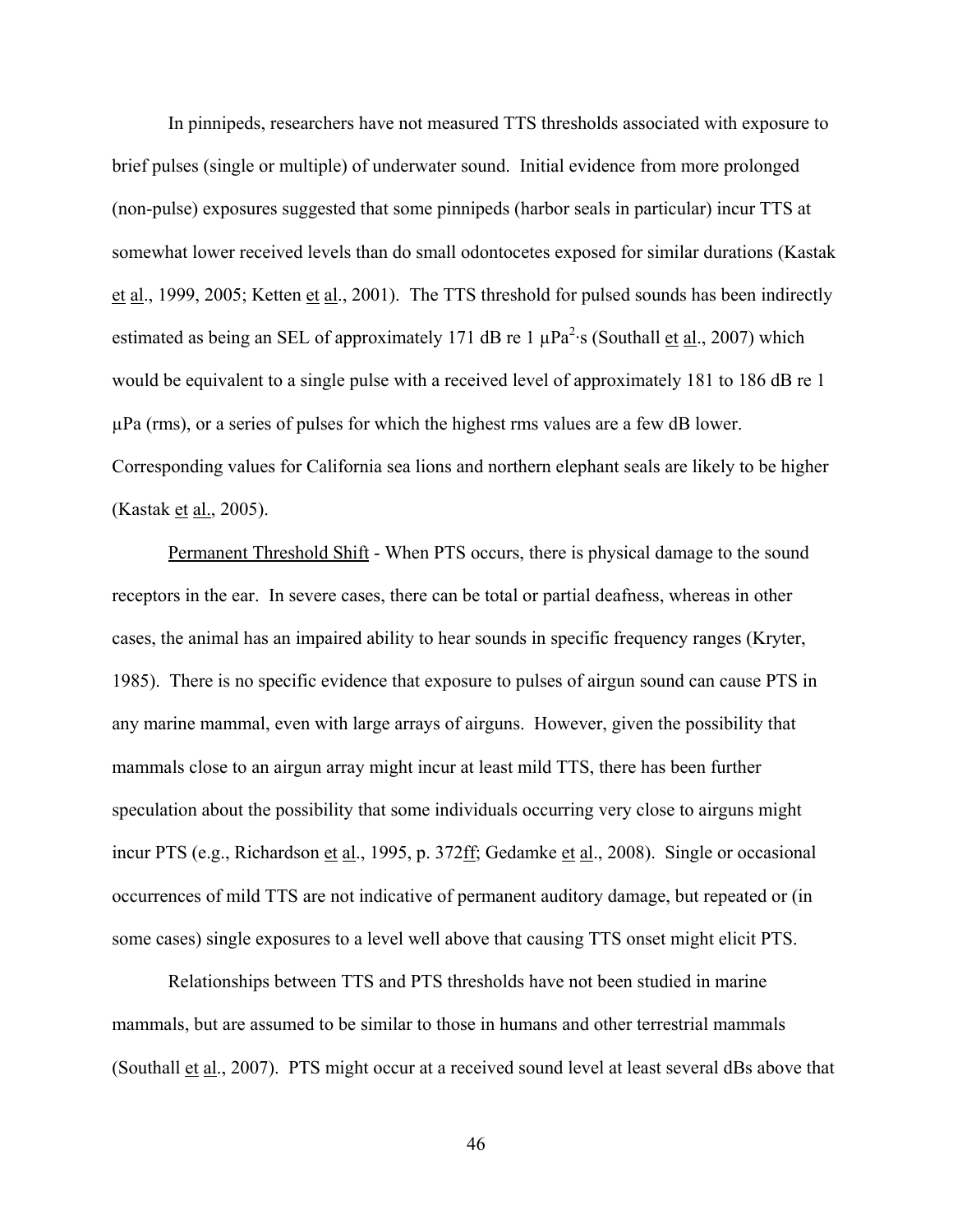inducing mild TTS if the animal were exposed to strong sound pulses with rapid rise times. Based on data from terrestrial mammals, a precautionary assumption is that the PTS threshold for impulse sounds (such as airgun pulses as received close to the source) is at least 6 dB higher than the TTS threshold on a peak-pressure basis, and probably greater than 6 dB (Southall et al., 2007).

Given the higher level of sound necessary to cause PTS as compared with TTS, it is considerably less likely that PTS would occur. Baleen whales generally avoid the immediate area around operating seismic vessels, as do some other marine mammals. Some pinnipeds show avoidance reactions to airguns, but their avoidance reactions are generally not as strong or consistent as those of cetaceans, and occasionally they seem to be attracted to operating seismic vessels (NMFS, 2010).

Stranding and Mortality – When a living or dead marine mammal swims or floats onto shore and becomes "beached" or incapable of returning to sea, the event is termed a "stranding" (Geraci et al., 1999; Perrin and Geraci, 2002; Geraci and Lounsbury, 2005; NMFS, 2007). The legal definition for a stranding under the MMPA is that "(A) a marine mammal is dead and is (i) on a beach or shore of the United States; or (ii) in waters under the jurisdiction of the United States (including any navigable waters); or (B) a marine mammal is alive and is (i) on a beach or shore of the United States and is unable to return to the water; (ii) on a beach or shore of the United States and, although able to return to the water is in need of apparent medical attention; or (iii) in the waters under the jurisdiction of the United States (including any navigable waters), but is unable to return to its natural habitat under its own power or without assistance."

Marine mammals are known to strand for a variety of reasons, such as infectious agents, biotoxicosis, starvation, fishery interaction, ship strike, unusual oceanographic or weather events,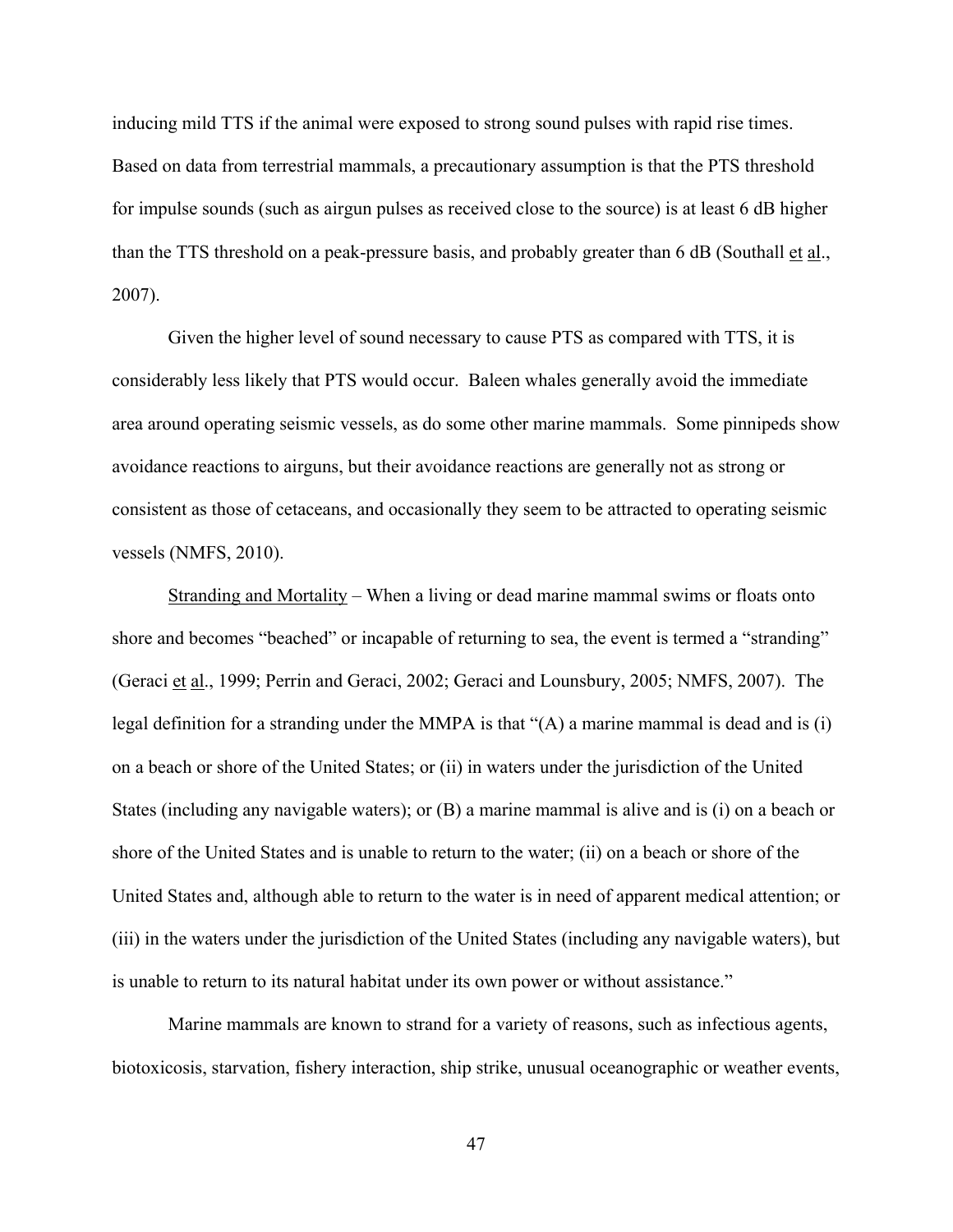sound exposure, or combinations of these stressors sustained concurrently or in series. However, the cause or causes of most strandings are unknown (Geraci et al., 1976; Eaton, 1979; Odell et al., 1980; Best, 1982). Numerous studies suggest that the physiology, behavior, habitat relationships, age, or condition of cetaceans may cause them to strand or might pre-dispose them to strand when exposed to another phenomenon. These suggestions are consistent with the conclusions of numerous other studies that have demonstrated that combinations of dissimilar stressors commonly combine to kill an animal or dramatically reduce its fitness, even though one exposure without the other does not produce the same result (Chroussos, 2000; Creel, 2005; DeVries et al., 2003; Fair and Becker, 2000; Foley et al., 2001; Moberg, 2000; Relyea, 2005a, 2005b; Romero, 2004; Sih et al., 2004).

Strandings Associated with Military Active Sonar – Several sources have published lists of mass stranding events of cetaceans in an attempt to identify relationships between those stranding events and military active sonar (Hildebrand, 2004; IWC, 2005; Taylor et al., 2004). For example, based on a review of stranding records between 1960 and 1995, the International Whaling Commission (2005) identified ten mass stranding events and concluded that, out of eight stranding events reported from the mid-1980s to the summer of 2003, seven had been coincident with the use of mid-frequency active sonar and most involved beaked whales.

Over the past 12 years, there have been five stranding events coincident with military mid-frequency active sonar use in which exposure to sonar is believed to have been a contributing factor to strandings: Greece (1996); the Bahamas (2000); Madeir (2000); Canary Islands (2002); and Spain (2006). Refer to Cox et al. (2006) for a summary of common features shared by the strandings events in Greece (1996), Bahamas (2000), Madeira (2000), and Canary Islands (2002); and Fernandez et al., (2005) for an additional summary of the Canary Islands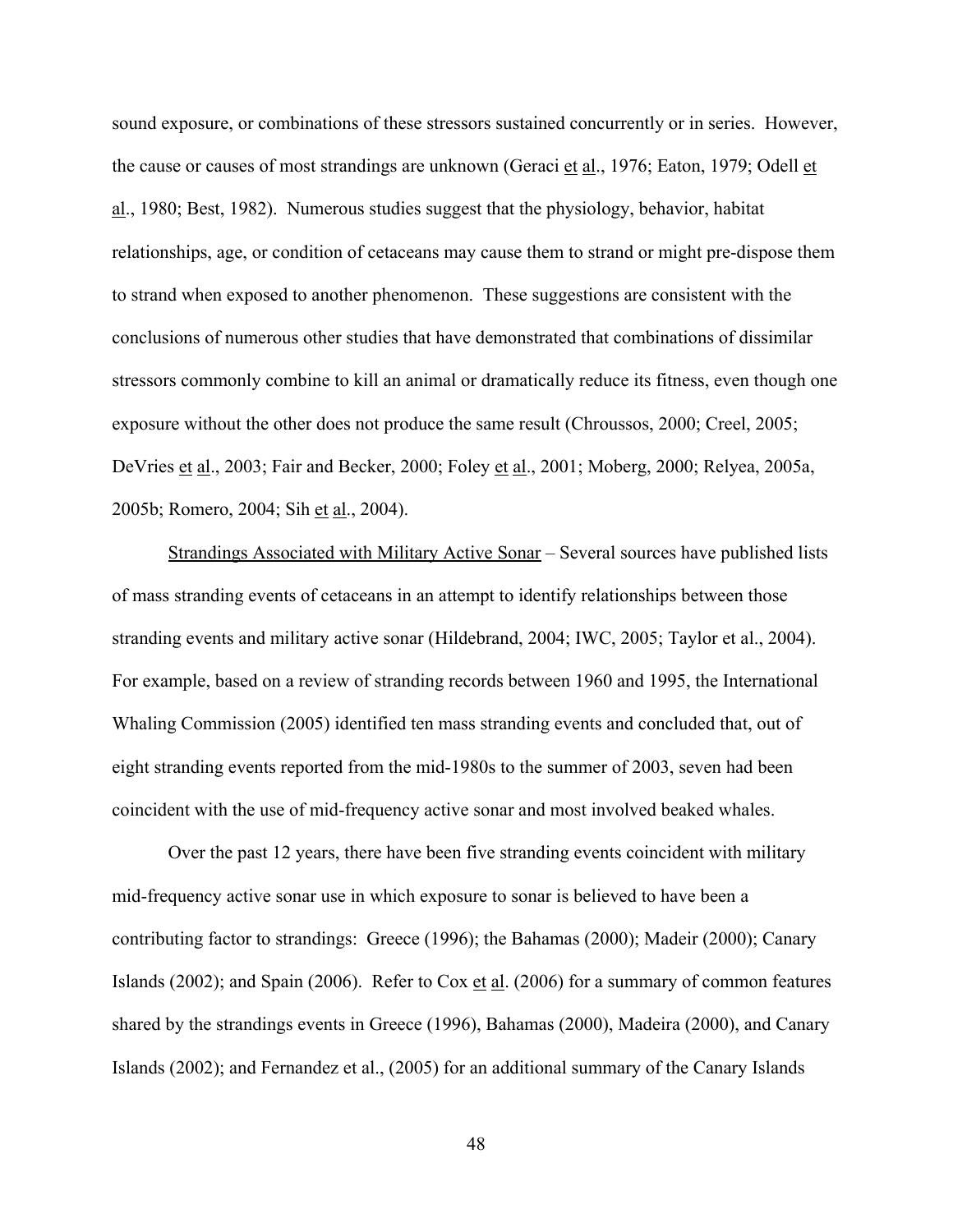2002 stranding event.

Potential for Stranding from Seismic Surveys – Marine mammals close to underwater detonations of high explosives can be killed or severely injured, and the auditory organs are especially susceptible to injury (Ketten et al., 1993; Ketten, 1995). However, explosives are no longer used in marine waters for commercial seismic surveys or (with rare exceptions) for seismic research. These methods have been replaced entirely by airguns or related non-explosive pulse generators. Airgun pulses are less energetic and have slower rise times, and there is no specific evidence that they can cause serious injury, death, or stranding even in the case of large airgun arrays. However, the association of strandings of beaked whales with naval exercises involving mid-frequency active sonar (non-pulse sound) and, in one case, the co-occurrence of an L-DEO seismic survey (Malakoff, 2002; Cox et al., 2006), has raised the possibility that beaked whales exposed to strong "pulsed" sounds could also be susceptible to injury and/or behavioral reactions that can lead to stranding (e.g., Hildebrand, 2005; Southall et al., 2007).

Specific sound-related processes that lead to strandings and mortality are not well documented, but may include:

(1) Swimming in avoidance of a sound into shallow water;

(2) A change in behavior (such as a change in diving behavior) that might contribute to tissue damage, gas bubble formation, hypoxia, cardiac arrhythmia, hypertensive hemorrhage or other forms of trauma;

(3) A physiological change such as a vestibular response leading to a behavioral change or stress-induced hemorrhagic diathesis, leading in turn to tissue damage; and

(4) Tissue damage directly from sound exposure, such as through acoustically-mediated bubble formation and growth or acoustic resonance of tissues.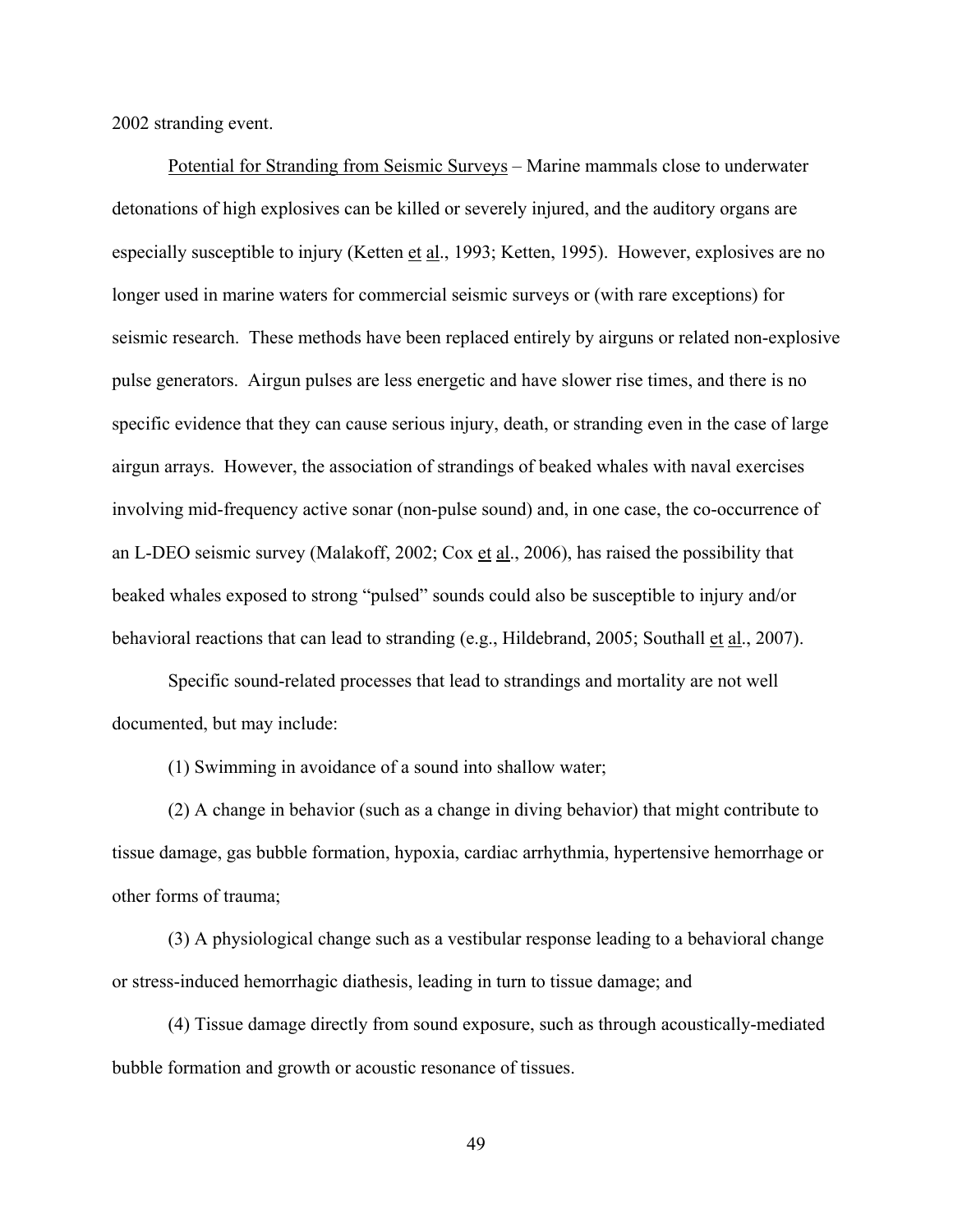Some of these mechanisms are unlikely to apply in the case of impulse sounds. However, there are indications that gas-bubble disease (analogous to "the bends"), induced in supersaturated tissue by a behavioral response to acoustic exposure, could be a pathologic mechanism for the strandings and mortality of some deep-diving cetaceans exposed to sonar. The evidence for this remains circumstantial and associated with exposure to naval mid-frequency sonar, not seismic surveys (Cox et al., 2006; Southall et al., 2007).

Seismic pulses and mid-frequency sonar signals are quite different, and some mechanisms by which sonar sounds have been hypothesized to affect beaked whales are unlikely to apply to airgun pulses. Sounds produced by airgun arrays are broadband impulses with most of the energy below one kHz. Typical military mid-frequency sonar emits non-impulse sounds at frequencies of 2 to 10 kHz, generally with a relatively narrow bandwidth at any one time. A further difference between seismic surveys and naval exercises is that naval exercises can involve sound sources on more than one vessel. Thus, it is not appropriate to expect that the same to marine mammals will result from military sonar and seismic surveys. However, evidence that sonar signals can, in special circumstances, lead (at least indirectly) to physical damage and mortality (e.g., Balcomb and Claridge, 2001; NOAA and USN, 2001; Jepson et al., 2003; Fernández et al., 2004, 2005; Hildebrand 2005; Cox et al., 2006) suggests that caution is warranted when dealing with exposure of marine mammals to any high-intensity sound.

There is no conclusive evidence of cetacean strandings or deaths at sea as a result of exposure to seismic surveys, but a few cases of strandings in the general area where a seismic survey was ongoing have led to speculation concerning a possible link between seismic surveys and strandings. Suggestions that there was a link between seismic surveys and strandings of humpback whales in Brazil (Engel et al., 2004) were not well founded (IAGC, 2004; IWC,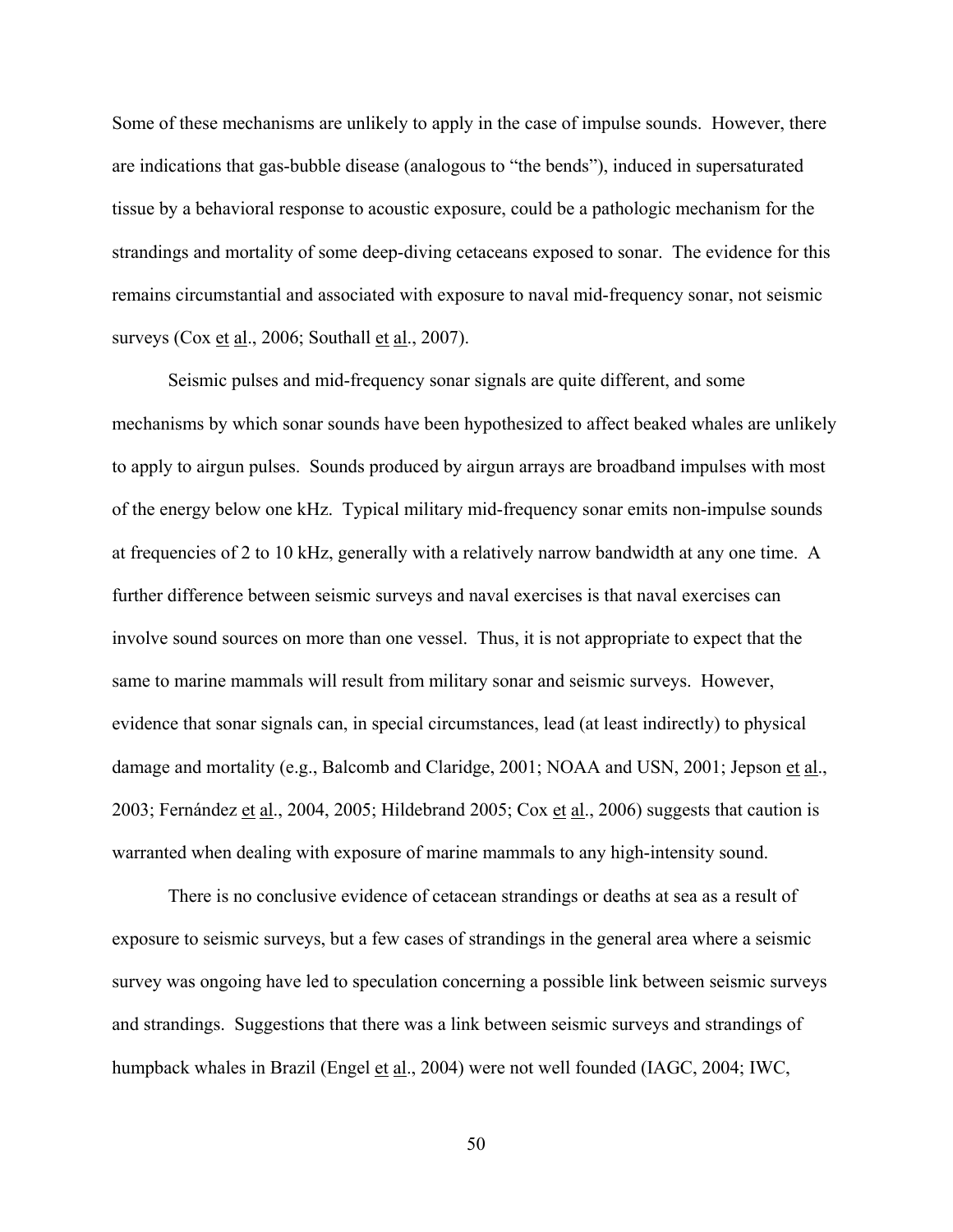2007). In September, 2002, there was a stranding of two Cuvier's beaked whales in the Gulf of California, Mexico, when the L-DEO vessel R/V Maurice Ewing was operating a 20 airgun  $(8,490 \text{ in}^3)$  array in the general area. The link between the stranding and the seismic surveys was inconclusive and not based on any physical evidence (Hogarth, 2002; Yoder, 2002). Nonetheless, the Gulf of California incident plus the beaked whale strandings near naval exercises involving use of mid-frequency sonar suggests a need for caution in conducting seismic surveys in areas occupied by beaked whales until more is known about effects of seismic surveys on those species (Hildebrand, 2005). No injuries of beaked whales are anticipated during the proposed study because of:

(1) The high likelihood that any beaked whales nearby would avoid the approaching vessel before being exposed to high sound levels, and

(2) Differences between the sound sources operated by L-DEO and those involved in the naval exercises associated with strandings.

Non-auditory Physiological Effects - Non-auditory physiological effects or injuries that theoretically might occur in marine mammals exposed to strong underwater sound include stress, neurological effects, bubble formation, resonance, and other types of organ or tissue damage (Cox et al., 2006; Southall et al., 2007). Studies examining such effects are limited. However, resonance effects (Gentry, 2002) and direct noise-induced bubble formations (Crum et al., 2005) are implausible in the case of exposure to an impulsive broadband source like an airgun array. If seismic surveys disrupt diving patterns of deep-diving species, this might perhaps result in bubble formation and a form of the bends, as speculated to occur in beaked whales exposed to sonar. However, there is no specific evidence of this upon exposure to airgun pulses.

In general, very little is known about the potential for seismic survey sounds (or other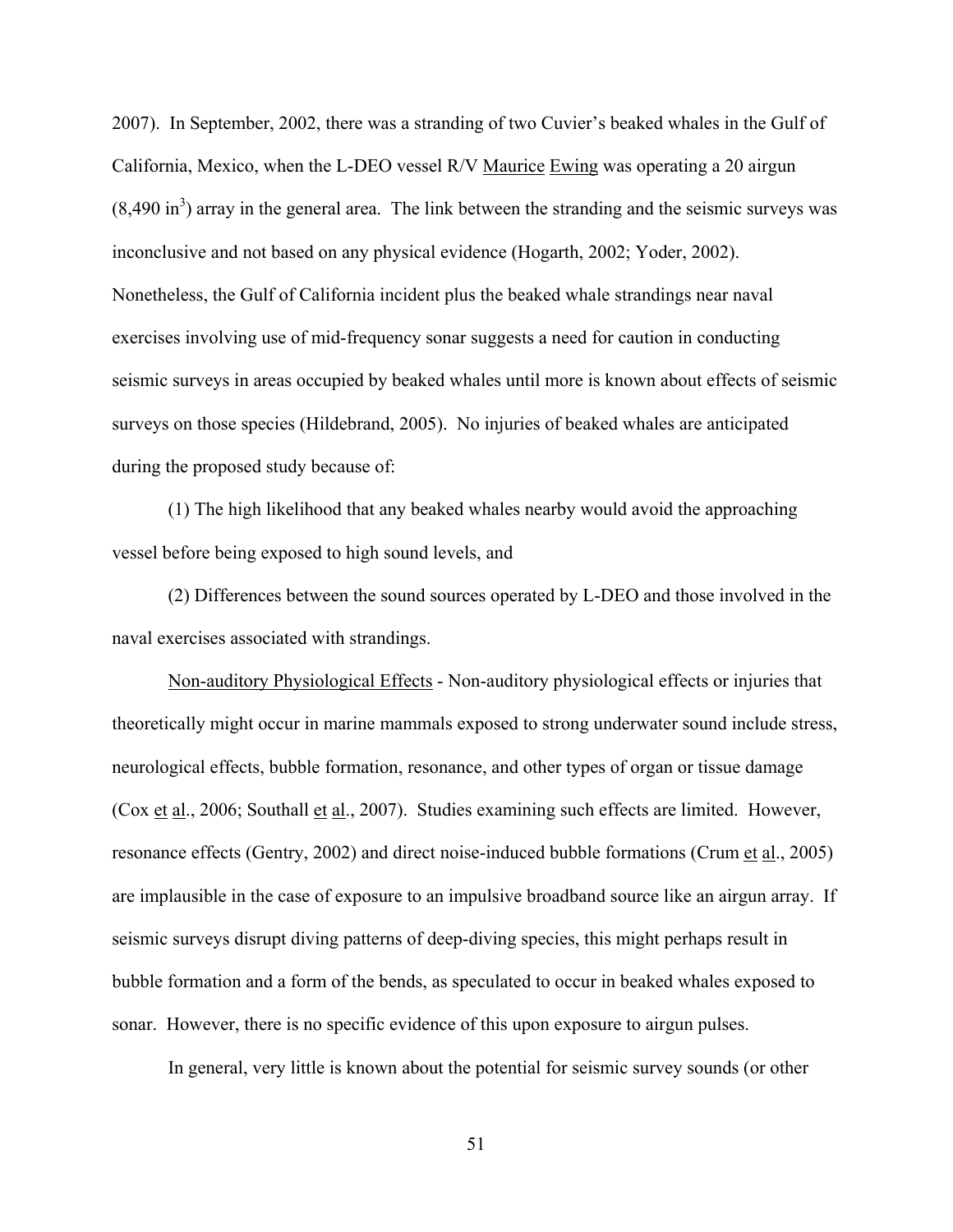types of strong underwater sounds) to cause non-auditory physical effects in marine mammals. Such effects, if they occur at all, would presumably be limited to short distances and to activities that extend over a prolonged period. The available data do not allow identification of a specific exposure level above which non-auditory effects can be expected (Southall et al., 2007), or any meaningful quantitative predictions of the numbers (if any) of marine mammals that might be affected in those ways. Marine mammals that show behavioral avoidance of seismic vessels, including most baleen whales, some odontocetes, and some pinnipeds, are especially unlikely to incur non-auditory physical effects.

## Potential Effects of Other Acoustic Devices

## Multibeam Echosounder

L-DEO and PG&E will operate the Kongsberg EM 122 multibeam echosounder from the source vessel during the planned study. Sounds from the multibeam echosounder are very short pulses, occurring for 2 to 15 ms once every 5 to 20 s, depending on water depth. Most of the energy in the sound pulses emitted by this multibeam echosounder is at frequencies near 12 kHz, and the maximum source level is 242 dB re 1  $\mu$ Pa (rms). The beam is narrow (1 to 2°) in fore-aft extent and wide (150º) in the cross-track extent. Each ping consists of eight (in water greater than 1,000 m deep) or four (in water less than 1,000 m deep) successive fan-shaped transmissions (segments) at different cross-track angles. Any given mammal at depth near the trackline would be in the main beam for only one or two of the nine segments. Also, marine mammals that encounter the Kongsberg EM 122 are unlikely to be subjected to repeated pulses because of the narrow fore–aft width of the beam and will receive only limited amounts of pulse energy because of the short pulses. Animals close to the ship (where the beam is narrowest) are especially unlikely to be ensonified for more than one 2 to 15 ms pulse (or two pulses if in the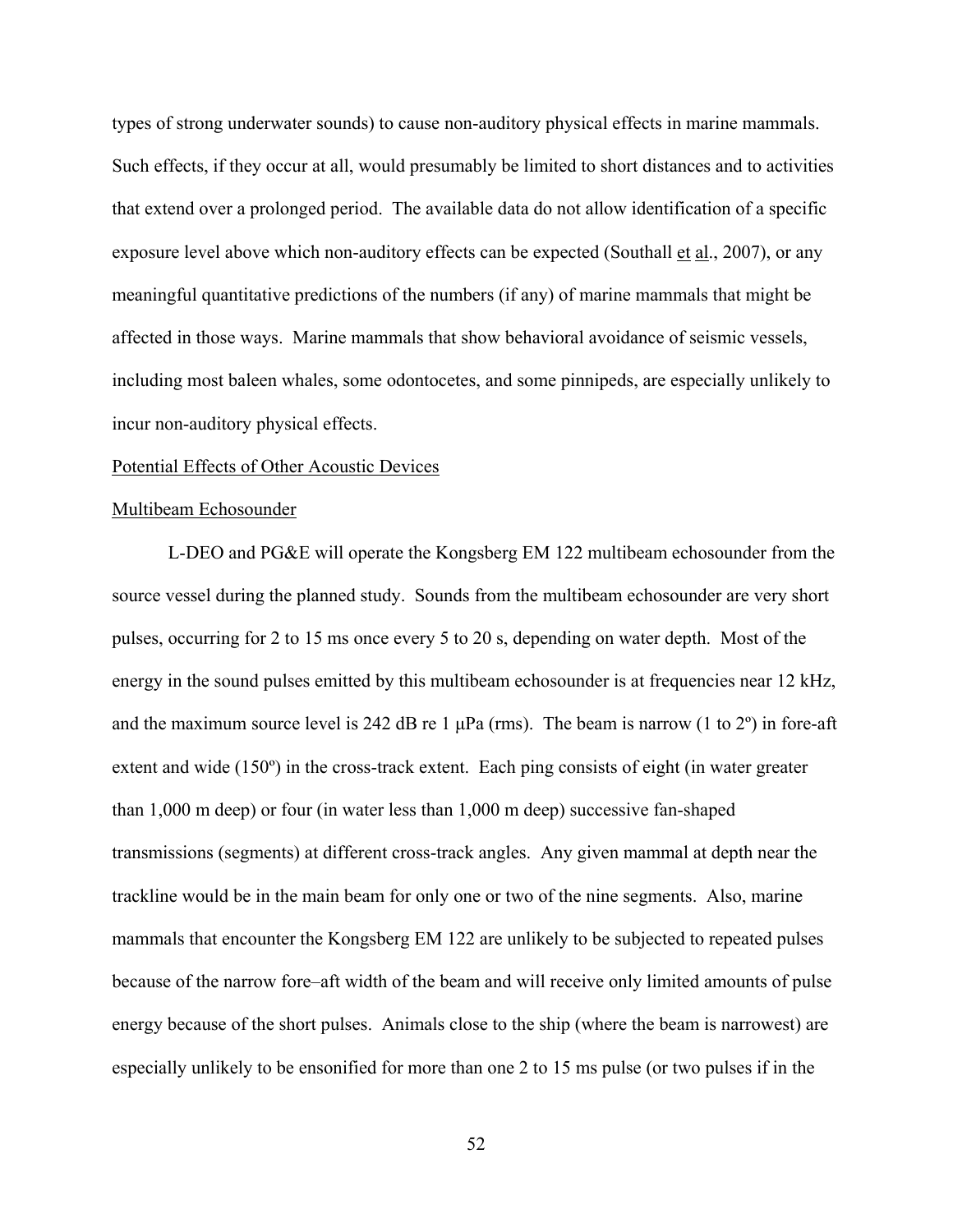overlap area). Similarly, Kremser et al. (2005) noted that the probability of a cetacean swimming through the area of exposure when a multibeam echosounder emits a pulse is small. The animal would have to pass the transducer at close range and be swimming at speeds similar to the vessel in order to receive the multiple pulses that might result in sufficient exposure to cause TTS.

Navy sonars that have been linked to avoidance reactions and stranding of cetaceans: (1) generally have longer pulse duration than the Kongsberg EM 122; and (2) are often directed close to horizontally versus more downward for the multibeam echosounder. The area of possible influence of the multibeam echosounder is much smaller - a narrow band below the source vessel. Also, the duration of exposure for a given marine mammal can be much longer for naval sonar. During L-DEO and PG&E's operations, the individual pulses will be very short, and a given mammal would not receive many of the downward-directed pulses as the vessel passes by. Possible effects of a multibeam echosounder on marine mammals are described below.

Masking - Marine mammal communications will not be masked appreciably by the multibeam echosounder signals given the low duty cycle of the echosounder and the brief period when an individual mammal is likely to be within its beam. Furthermore, in the case of baleen whales, the multibeam echosounder signals (12 kHz) do not overlap with the predominant frequencies in the calls, which would avoid any significant masking.

Behavioral Responses - Behavioral reactions of free-ranging marine mammals to sonars, echosounders, and other sound sources appear to vary by species and circumstance. Observed reactions have included silencing and dispersal by sperm whales (Watkins et al., 1985), increased vocalizations and no dispersal by pilot whales (Rendell and Gordon, 1999), and the previously-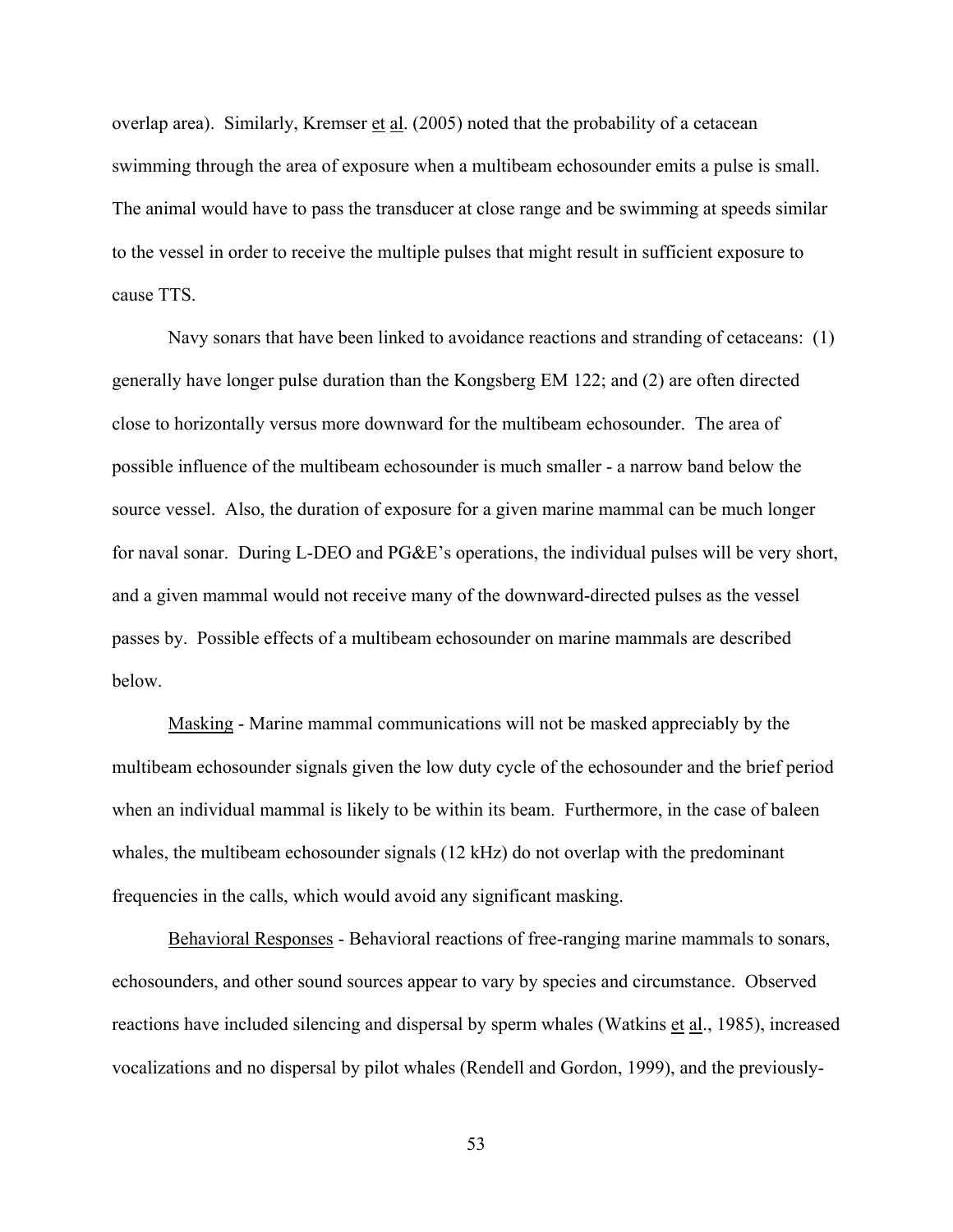mentioned beachings by beaked whales. During exposure to a 21 to 25 kHz "whale-finding" sonar with a source level of 215 dB re 1  $\mu$ Pa, gray whales reacted by orienting slightly away from the source and being deflected from their course by approximately 200 m (656.2 ft) (Frankel, 2005). When a 38 kHz echosounder and a 150 kHz acoustic Doppler current profiler were transmitting during studies in the Eastern Tropical Pacific, baleen whales showed no significant responses, while spotted and spinner dolphins were detected slightly more often and beaked whales less often during visual surveys (Gerrodette and Pettis, 2005).

Captive bottlenose dolphins and a beluga whale exhibited changes in behavior when exposed to 1 s tonal signals at frequencies similar to those that will be emitted by the multibeam echosounder used by L-DEO and PG&E, and to shorter broadband pulsed signals. Behavioral changes typically involved what appeared to be deliberate attempts to avoid the sound exposure (Schlundt et al., 2000; Finneran et al., 2002; Finneran and Schlundt, 2004). The relevance of those data to free-ranging odontocetes is uncertain, and in any case, the test sounds were quite different in duration as compared with those from a multibeam echosounder.

Very few data are available on the reactions of pinnipeds to echosounder sounds at frequencies similar to those used during seismic operations. Hastie and Janik (2007) conducted a series of behavioral response tests on two captive gray seals to determine their reactions to underwater operation of a 375 kHz multibeam imaging echosounder that included significant signal components down to 6 kHz. Results indicated that the two seals reacted to the signal by significantly increasing their dive durations. Because of the likely brevity of exposure to the multibeam echosounder sounds, pinniped reactions are expected to be limited to startle or otherwise brief responses of no lasting consequences to the animals.

Hearing Impairment and Other Physical Effects - Given recent stranding events that have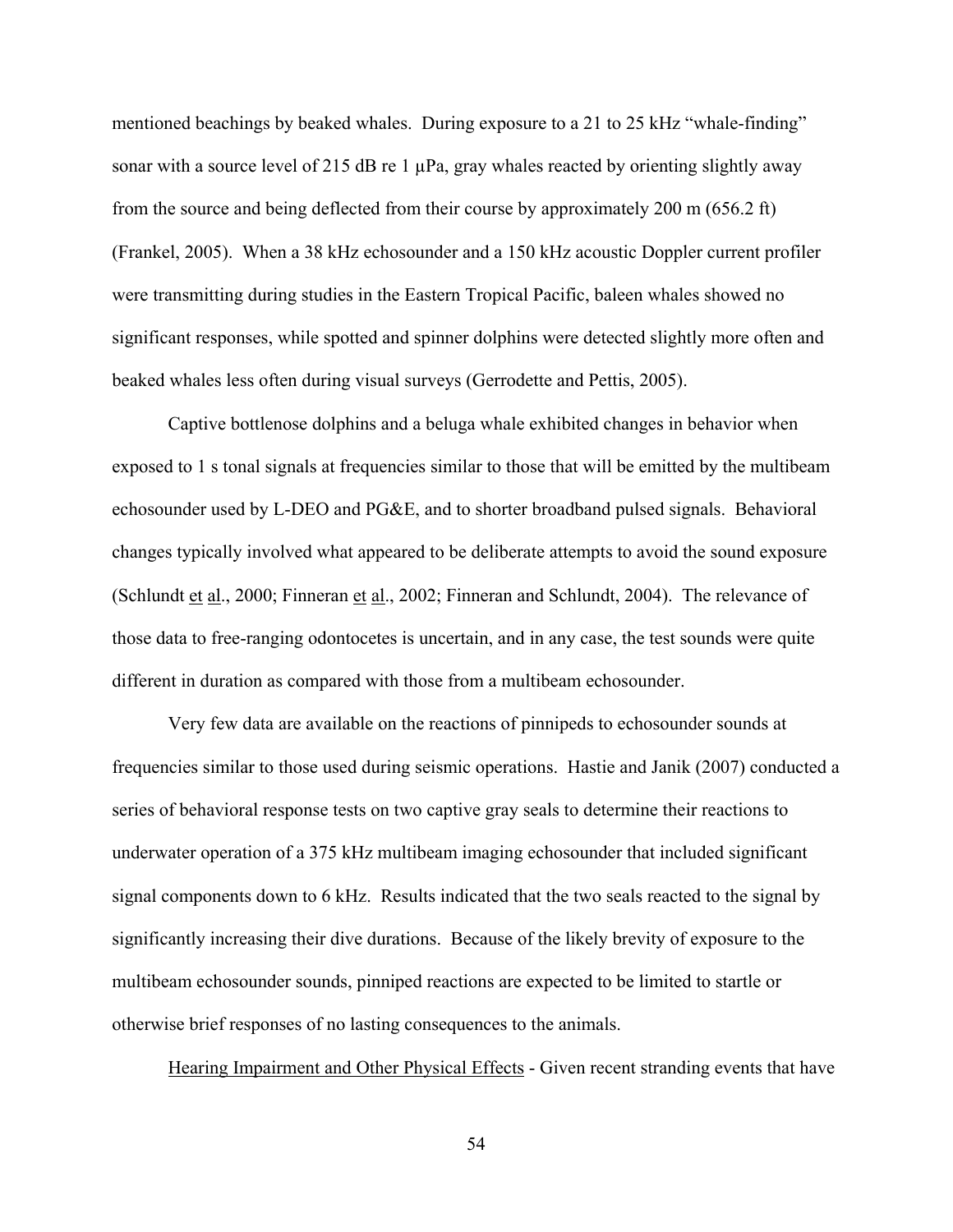been associated with the operation of naval sonar, there is concern that mid-frequency sonar sounds can cause serious impacts to marine mammals (see above). However, the multibeam echosounder proposed for use by L-DEO and PG&E is quite different than sonar used for Navy operations. Pulse duration of the multibeam echosounder is very short relative to the naval sonar. Also, at any given location, an individual marine mammal would be in the beam of the multibeam echosounder for much less time given the generally downward orientation of the beam and its narrow fore-aft beamwidth; Navy sonar often uses near-horizontally-directed sound. Those factors would all reduce the sound energy received from the multibeam echosounder rather drastically relative to that from naval sonar.

NMFS believes that the brief exposure of marine mammals to one pulse, or small numbers of signals, from the multibeam echosounder is not likely to result in the harassment of marine mammals.

## Sub-bottom Profiler

L-DEO and PG&E will also operate a sub-bottom profiler from the source vessel during the proposed survey. Sounds from the sub-bottom profiler are very short pulses, occurring for 1 to 4 ms once every second. Most of the energy in the sound pulses emitted by the sub-bottom profiler is at 3.5 kHz, and the beam is directed downward. The sub-bottom profiler on the Langseth has a maximum source level of 204 dB re 1 µPa. Kremser et al. (2005) noted that the probability of a cetacean swimming through the area of exposure when a bottom profiler emits a pulse is small - even for a sub-bottom profiler more powerful than that on the Langseth. If the animal was in the area, it would have to pass the transducer at close range in order to be subjected to sound levels that could cause TTS.

Masking - Marine mammal communications will not be masked appreciably by the sub-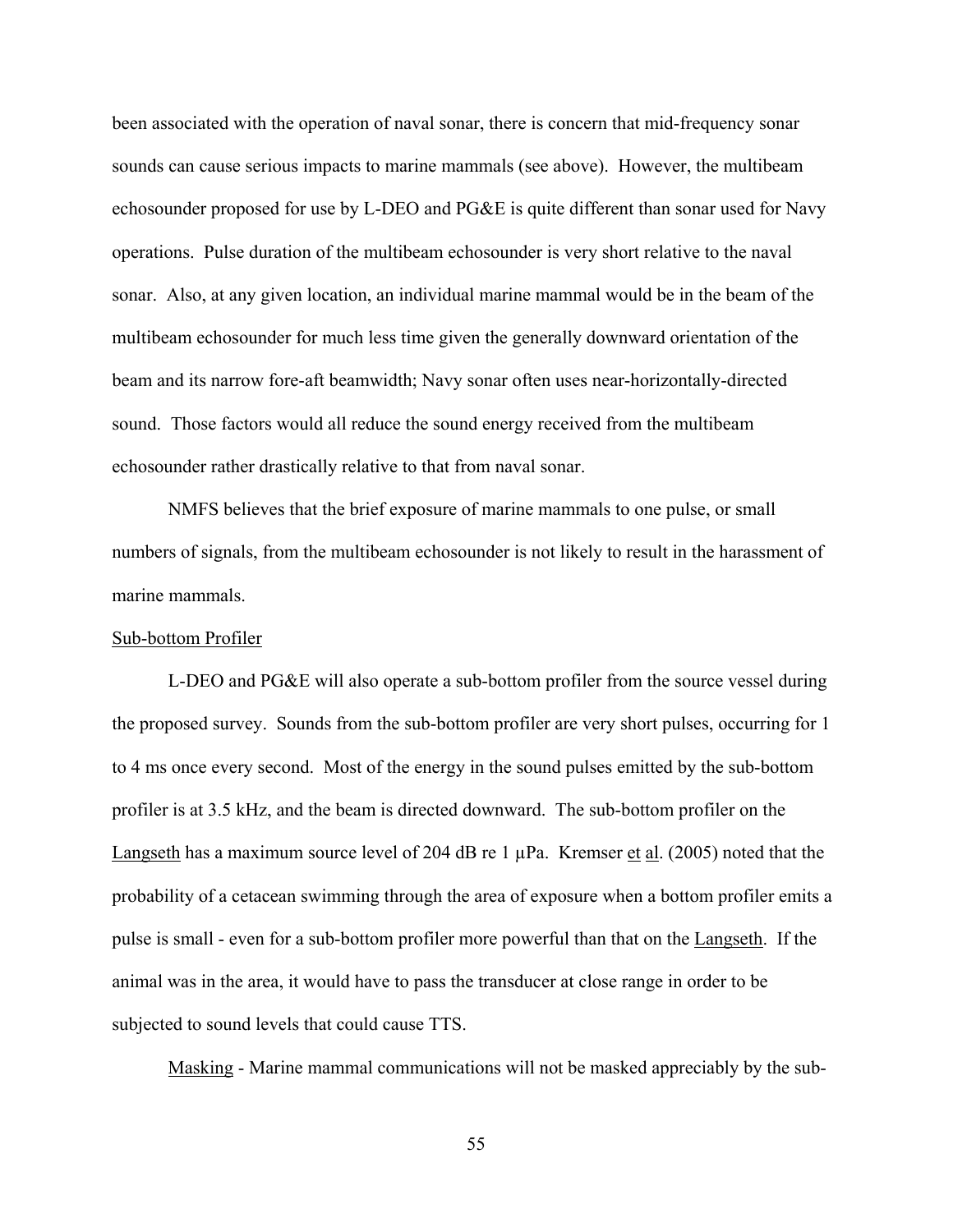bottom profiler signals given the directionality of the signal and the brief period when an individual mammal is likely to be within its beam. Furthermore, in the case of most baleen whales, the sub-bottom profiler signals do not overlap with the predominant frequencies in the calls, which would avoid significant masking.

Behavioral Responses - Marine mammal behavioral reactions to other pulsed sound sources are discussed above, and responses to the sub-bottom profiler are likely to be similar to those for other pulsed sources if received at the same levels. However, the pulsed signals from the sub-bottom profiler are considerably weaker than those from the multibeam echosounder. Therefore, behavioral responses are not expected unless marine mammals are very close to the source.

Hearing Impairment and Other Physical Effects - It is unlikely that the sub-bottom profiler produces pulse levels strong enough to cause hearing impairment or other physical injuries even in an animal that is (briefly) in a position near the source. The sub-bottom profiler is usually operated simultaneously with other higher-power acoustic sources, including airguns. Many marine mammals will move away in response to the approaching higher-power sources or the vessel itself before the mammals would be close enough for there to be any possibility of effects from the less intense sounds from the sub-bottom profiler.

#### Vessel Movement and Collisions

 Vessel movement in the vicinity of marine mammals has the potential to result in either a behavioral response or a direct physical interaction. Both scenarios are discussed below in this section.

 Behavioral Responses to Vessel Movement – There are limited data concerning marine mammal behavioral responses to vessel traffic and vessel noise, and a lack of consensus among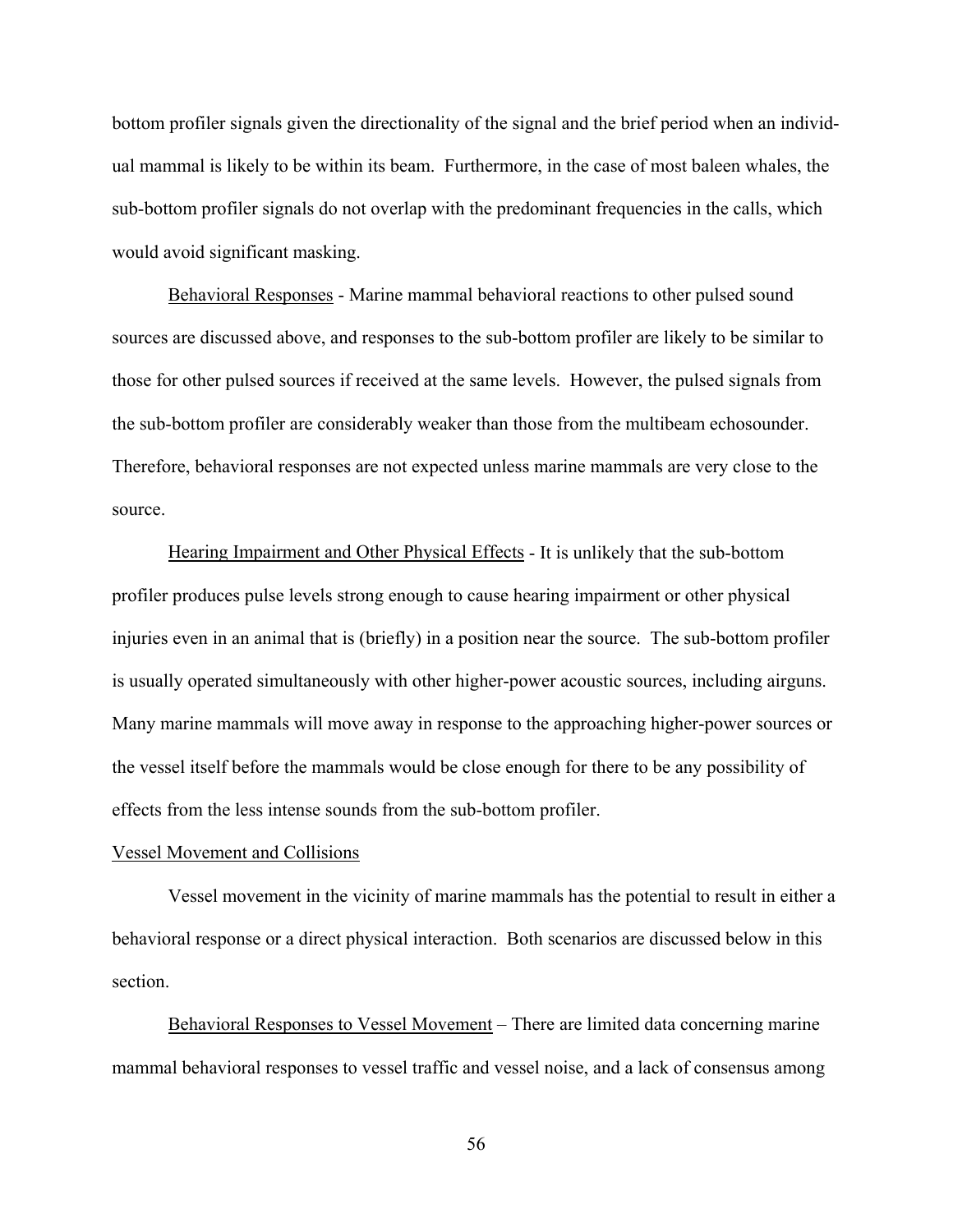scientists with respect to what these responses mean or whether they result in short-term or longterm adverse effects. In those cases where there is a busy shipping lane or where there is a large amount of vessel traffic, marine mammals (especially low frequency specialists) may experience acoustic masking (Hildebrand, 2005) if they are present in the area (e.g., killer whales in Puget Sound; Foote et al., 2004; Holt et al., 2008). In cases where vessels actively approach marine mammals (e.g., whale watching or dolphin watching boats), scientists have documented that animals exhibit altered behavior such as increased swimming speed, erratic movement, and active avoidance behavior (Bursk, 1983; Acevedo, 1991; Baker and MacGibbon, 1991; Trites and Bain, 2000; Williams et al., 2002; Constantine et al., 2003), reduced blow interval (Ritcher et al., 2003), disruption of normal social behaviors (Lusseau, 2003, 2006), and the shift of behavioral activities which may increase energetic costs (Constantine et al., 2003, 2004). A detailed review of marine mammal reactions to ships and boats is available in Richardson et al., (1995). For each of the marine mammal taxonomy groups, Richardson et al., (1995) provides the following assessment regarding reactions to vessel traffic:

 Toothed whales - "In summary, toothed whales sometimes show no avoidance reaction to vessels, or even approach them. However, avoidance can occur, especially in response to vessels of types used to chase or hunt the animals. This may cause temporary displacement, but we know of no clear evidence that toothed whales have abandoned significant parts of their range because of vessel traffic."

Baleen whales - "When baleen whales receive low-level sounds from distant or stationary vessels, the sounds often seem to be ignored. Some whales approach the sources of these sounds. When vessels approach whales slowly and non-aggressively, whales often exhibit slow and inconspicuous avoidance maneuvers. In response to strong or rapidly changing vessel noise,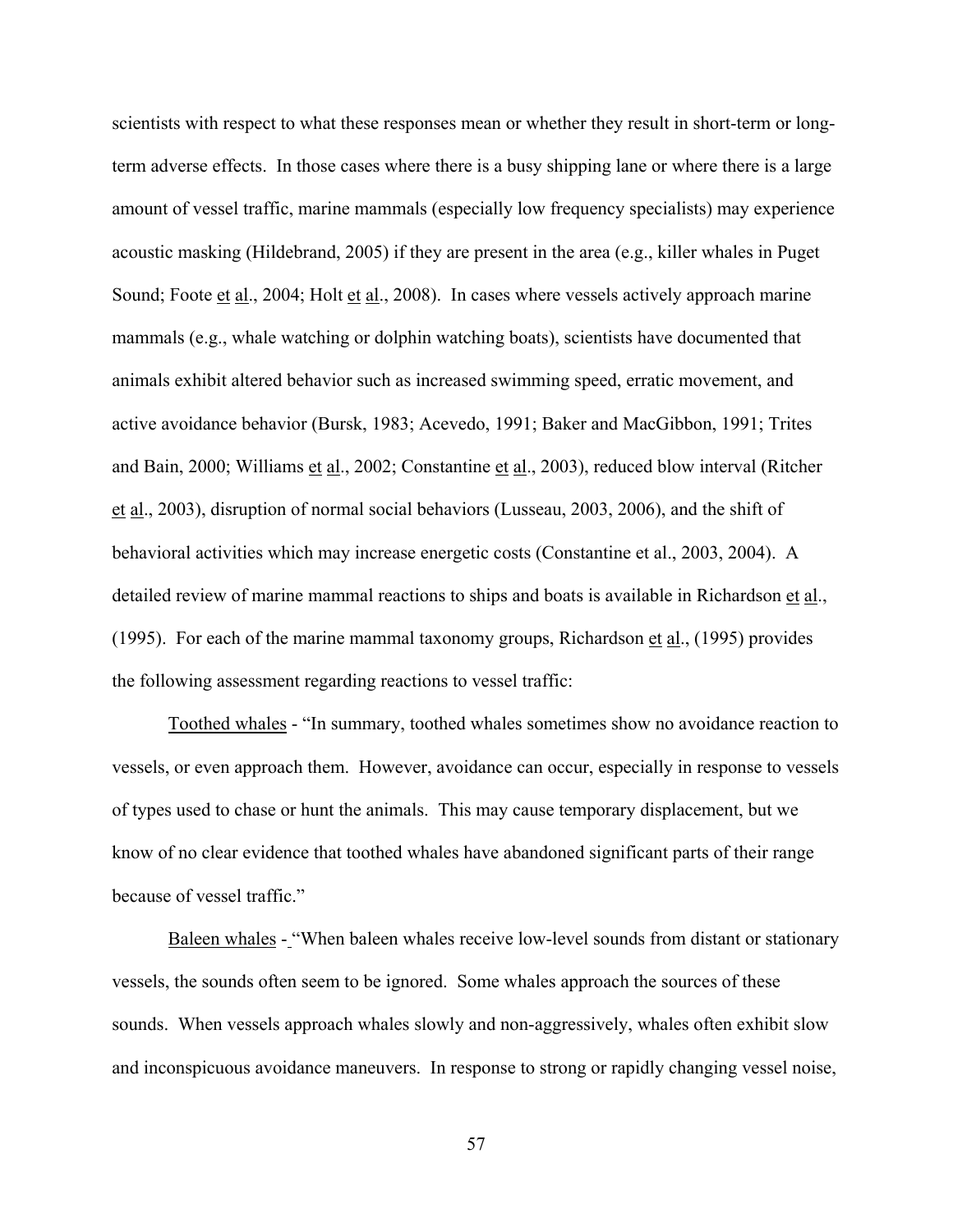baleen whales often interrupt their normal behavior and swim rapidly away. Avoidance is especially strong when a boat heads directly toward the whale."

 Behavioral responses to stimuli are complex and influenced to varying degrees by a number of factors, such as species, behavioral contexts, geographical regions, source characteristics (moving or stationary, speed, direction, etc.), prior experience of the animal and physical status of the animal. For example, studies have shown that beluga whales' reaction varied when exposed to vessel noise and traffic. In some cases, beluga whales exhibited rapid swimming from ice-breaking vessels up to 80 km (43.2 nmi) away, and showed changes in surfacing, breathing, diving, and group composition in the Canadian high Arctic where vessel traffic is rare (Finley et al., 1990). In other cases, beluga whales were more tolerant of vessels, but responded differentially to certain vessels and operating characteristics by reducing their calling rates (especially older animals) in the St. Lawrence River where vessel traffic is common (Blane and Jaakson, 1994). In Bristol Bay, Alaska, beluga whales continued to feed when surrounded by fishing vessels and resisted dispersal even when purposefully harassed (Fish and Vania, 1971).

 In reviewing more than 25 years of whale observation data, Watkins (1986) concluded that whale reactions to vessel traffic were "modified by their previous experience and current activity: habituation often occurred rapidly, attention to other stimuli or preoccupation with other activities sometimes overcame their interest or wariness of stimuli." Watkins noticed that over the years of exposure to ships in the Cape Cod area, minke whales changed from frequent positive interest (e.g., approaching vessels) to generally uninterested reactions; fin whales changed from mostly negative (e.g., avoidance) to uninterested reactions; fin whales changed from mostly negative (e.g., avoidance) to uninterested reactions; right whales apparently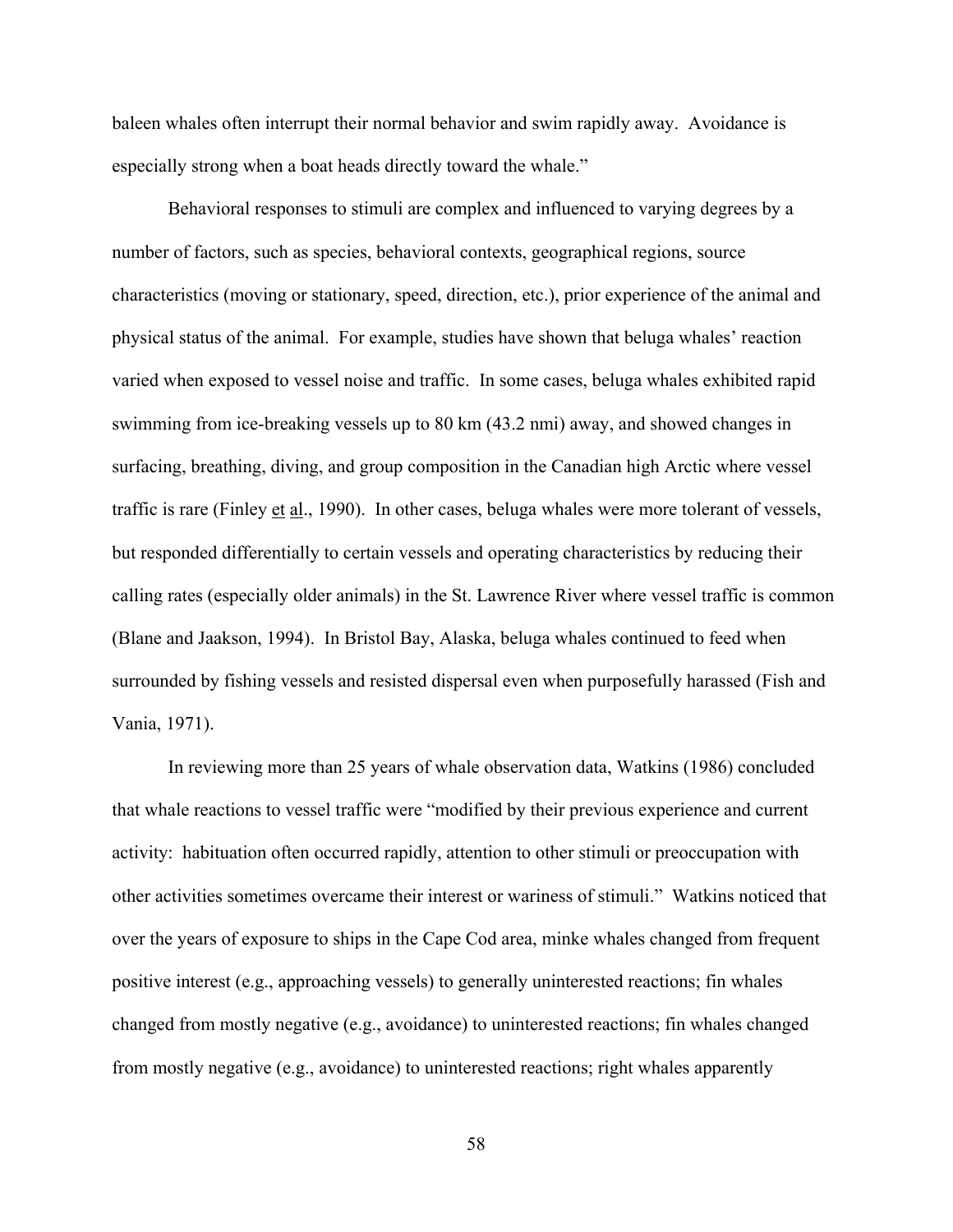continued the same variety of responses (negative, uninterested, and positive responses) with little change; and humpbacks dramatically changed from mixed responses that were often negative to reactions that were often strongly positive. Watkins (1986) summarized that "whales near shore, even in regions with low vessel traffic, generally have become less wary of boats and their noises, and they have appeared to be less easily disturbed than previously. In particular locations with intense shipping and repeated approaches by boats (such as the whale-watching areas of Stellwagen Bank), more and more whales had positive reactions to familiar vessels, and they also occasionally approached other boats and yachts in the same ways."

 Although the radiated sound from the Langseth and support vessels will be audible to marine mammals over a large distance, it is unlikely that marine mammals will respond behaviorally (in a manner that NMFS would consider harassment under the MMPA) to low-level distant shipping noise as the animals in the area are likely to be habituated to such noises (Nowacek et al., 2004). In light of these facts, NMFS does not expect the Langseth's movements to result in Level B harassment.

 Vessel Strike – Ship strikes of cetaceans can cause major wounds, which may lead to the death of the animal. An animal at the surface could be struck directly by a vessel, a surfacing animal could hit the bottom of a vessel, or an animal just below the surface could be cut by a vessel's propeller. The severity of injuries typically depends on the size and speed of the vessel (Knowlton and Kraus, 2001; Laist  $et al., 2001$ ; Vanderlaan and Taggart, 2007).</u>

 The most vulnerable marine mammals are those that spend extended periods of time at the surface in order to restore oxygen levels within their tissues after deep dives (e.g., the sperm whale). In addition, some baleen whales, such as the North Atlantic right whale, seem generally unresponsive to vessel sound, making them more susceptible to vessel collisions (Nowacek et al.,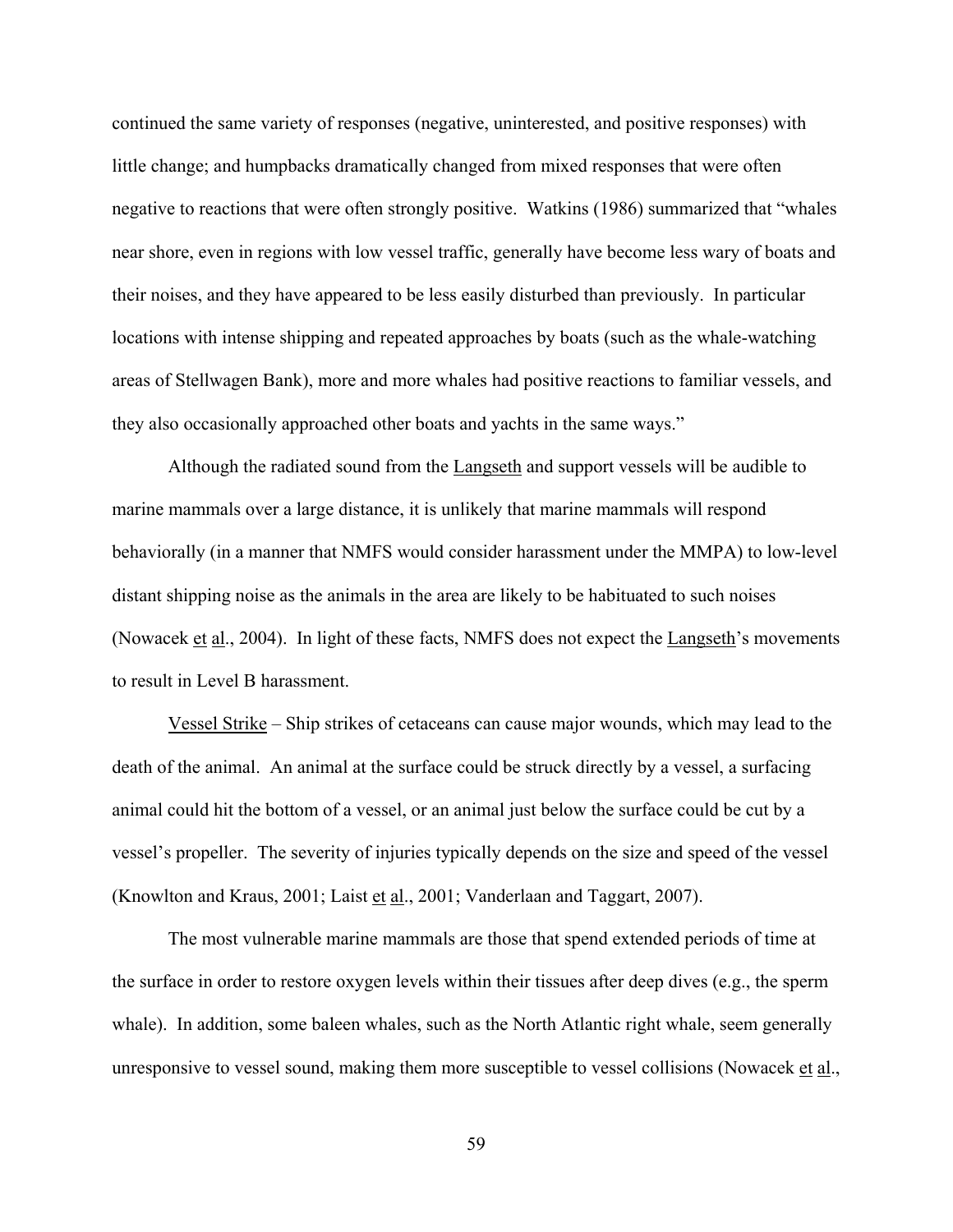2004). These species are primarily large, slow moving whales. Smaller marine mammals (e.g., bottlenose dolphin) move quickly through the water column and are often seen riding the bow wave of large ships. Marine mammal responses to vessels may include avoidance and changes in dive pattern (NRC, 2003).

 An examination of all known ship strikes from all shipping sources (civilian and military) indicates vessel speed is a principal factor in whether a vessel strike results in death (Knowlton and Kraus, 2001; Laist et al., 2001; Jensen and Silber, 2003; Vanderlaan and Taggart, 2007). In assessing records in which vessel speed was known, Laist et al. (2001) found a direct relationship between the occurrence of a whale strike and the speed of the vessel involved in the collision. The authors concluded that most deaths occurred when a vessel was traveling in excess of 13 kts (24.1 km/hr, 14.9 mph).

 L-DEO and PG&E's proposed operation of one source vessel and support vessels for the proposed survey is relatively small in scale compared to the number of commercial ships transiting at higher speeds in the same areas on an annual basis. The probability of vessel and marine mammal interactions occurring during the proposed survey is unlikely due to the Langseth's and support vessels slow operational speed, which is typically 4.6 kts (8.5 km/hr, 5.3 mph). Outside of seismic operations, the Langseth's cruising speed would be approximately 10 kts (18.5 km/hr, 11.5 mph), which is generally below the speed at which studies have noted reported increases of marine mammal injury or death (Laist et al., 2001).

 As a final point, the Langseth has a number of other advantages for avoiding ship strikes as compared to most commercial merchant vessels, including the following: the Langseth's bridge offers good visibility to visually monitor for marine mammal presence; PSOs posted during operations scan the ocean for marine mammals and must report visual alerts of marine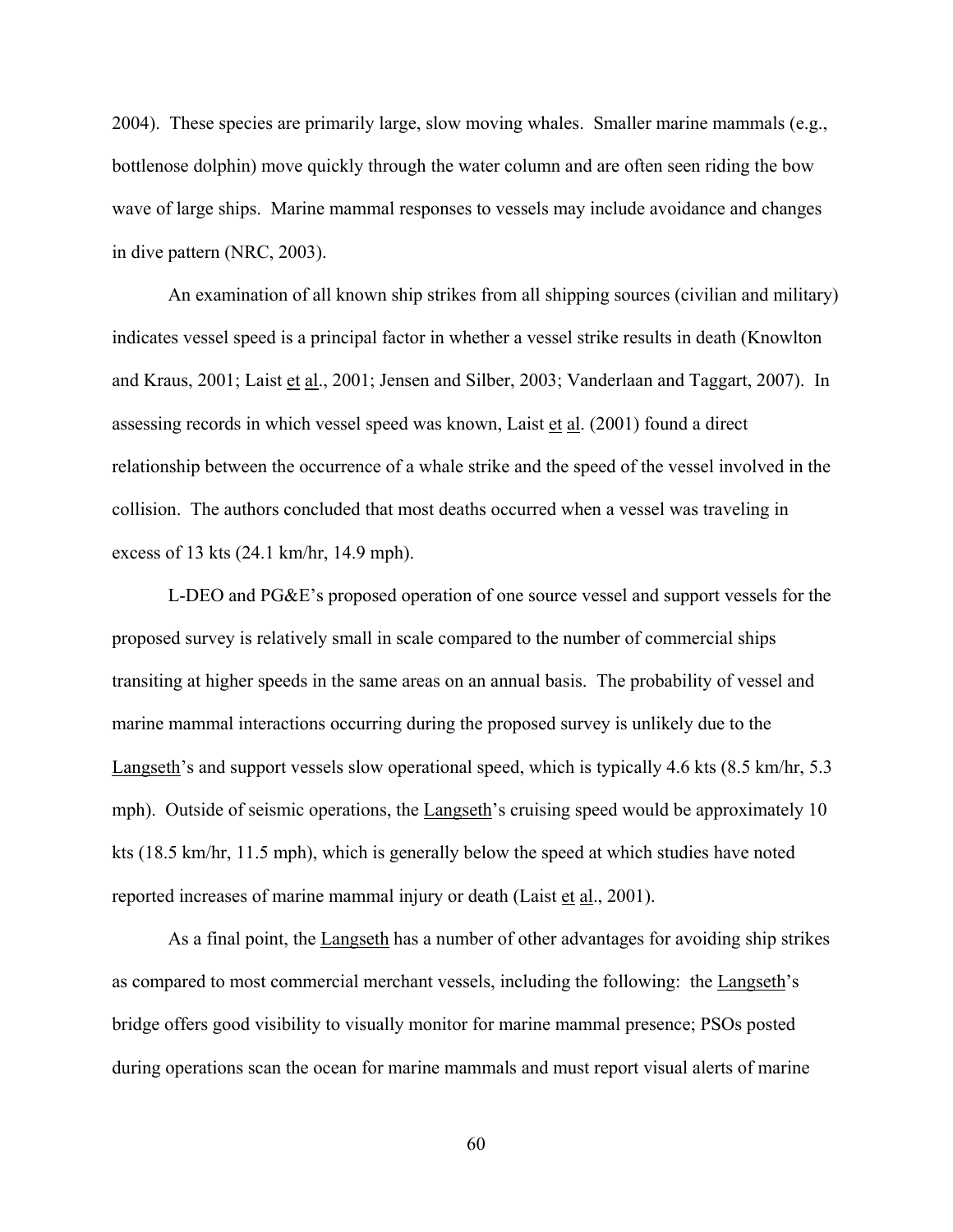mammal presence to crew; and the PSOs receive extensive training that covers the fundamentals of visual observing for marine mammals and information about marine mammals and their identification at sea.

## Entanglement

 Entanglement can occur if wildlife becomes immobilized in survey lines, cables, nets, or other equipment that is moving through the water column. The proposed seismic survey would require towing approximately 6.4  $km^2$  (1.9 nmi<sup>2</sup>) of equipment and cables. This large of an array carries the risk of entanglement for marine mammals. Wildlife, especially slow moving individuals, such as large whales, have a low probability of becoming entangled due to slow speed of the survey vessel and onboard monitoring efforts. The NSF has no recorded cases of entanglement of marine mammals during any of their 160,934 km (86,897.4 nmi) of seismic surveys. In May, 2011, there was one recorded entanglement of an olive ridley sea turtle (Lepidochelys olivacea) in the Langseth's barovanes after the conclusion of a seismic survey off Costa Rica. There have cases of baleen whales, mostly gray whales (Heyning, 1990), becoming entangled in fishing lines. The probability for entanglement of marine mammals is considered not significant because of the vessel speed and the monitoring efforts onboard the survey vessel.

The potential effects to marine mammals described in this section of the document do not take into consideration the proposed monitoring and mitigation measures described later in this document (see the ''Proposed Mitigation'' and ''Proposed Monitoring and Reporting'' sections) which, as noted are designed to effect the least practicable impact on affected marine mammal species and stocks.

Anticipated Effects on Marine Mammal Habitat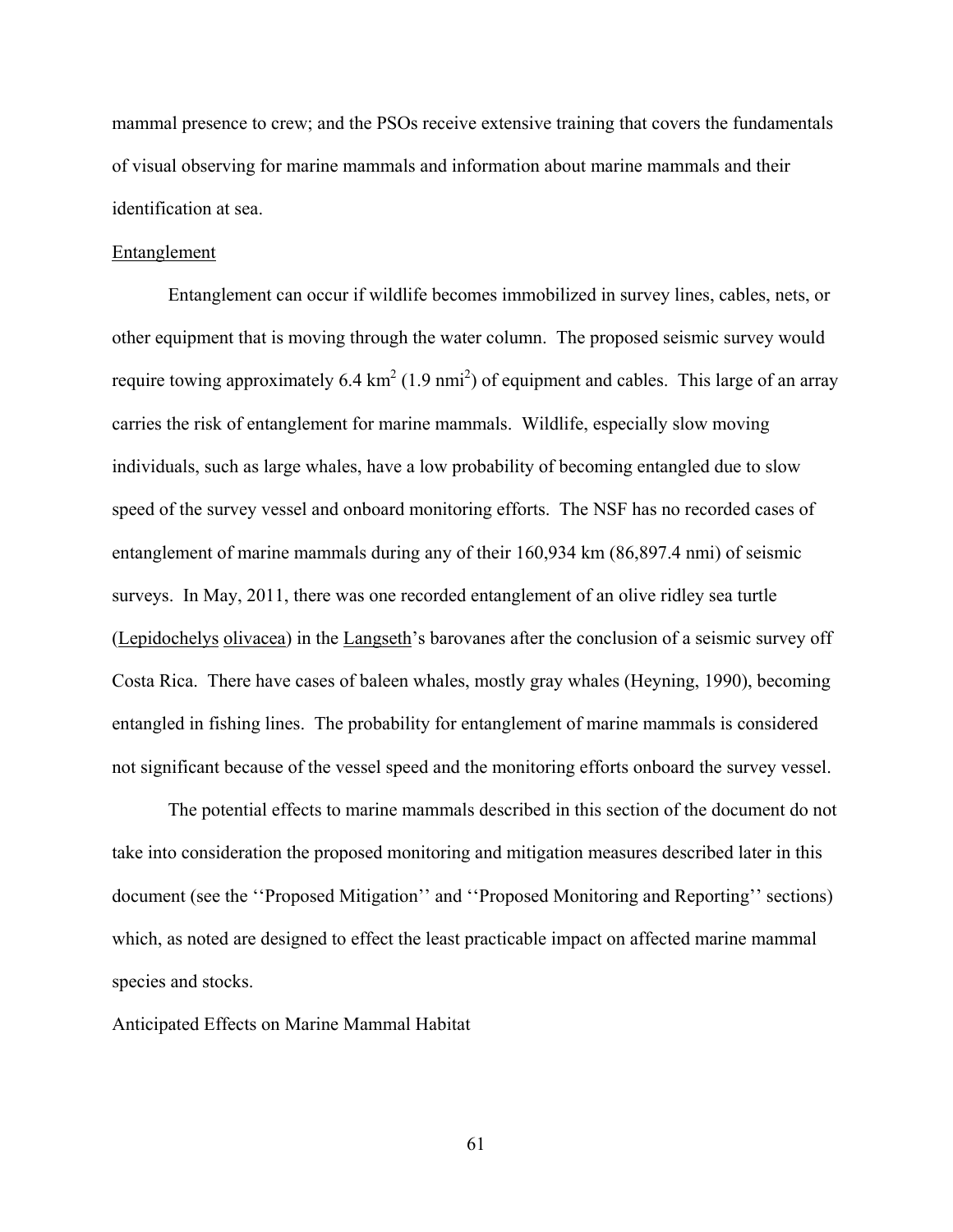The proposed seismic survey is not anticipated to have any permanent impact on habitats used by the marine mammals in the proposed survey area, including the food sources they use (i.e. fish and invertebrates). Additionally, no physical damage to any habitat is anticipated as a result of conducting the proposed seismic survey. While it is anticipated that the specified activity may result in marine mammals avoiding certain areas due to temporary ensonification, this impact to habitat is temporary and was considered in further detail earlier in this document, as behavioral modification. The main impact associated with the proposed activity will be temporarily elevated noise levels and the associated direct effects on marine mammals in any particular area of the approximately  $740.5 \text{ km}^2$  proposed project area, previously discussed in this notice. The next section discusses the potential impacts of anthropogenic sound sources on common marine mammal prey in the proposed survey area (i.e., fish and invertebrates).

## Anticipated Effects on Fish

One reason for the adoption of airguns as the standard energy source for marine seismic surveys is that, unlike explosives, they have not been associated with large-scale fish kills. However, existing information on the impacts of seismic surveys on marine fish and invertebrate populations is limited. There are three types of potential effects of exposure to seismic surveys: (1) pathological, (2) physiological, and (3) behavioral. Pathological effects involve lethal and temporary or permanent sub-lethal injury. Physiological effects involve temporary and permanent primary and secondary stress responses, such as changes in levels of enzymes and proteins. Behavioral effects refer to temporary and (if they occur) permanent changes in exhibited behavior (e.g., startle and avoidance behavior). The three categories are interrelated in complex ways. For example, it is possible that certain physiological and behavioral changes could potentially lead to an ultimate pathological effect on individuals (i.e., mortality).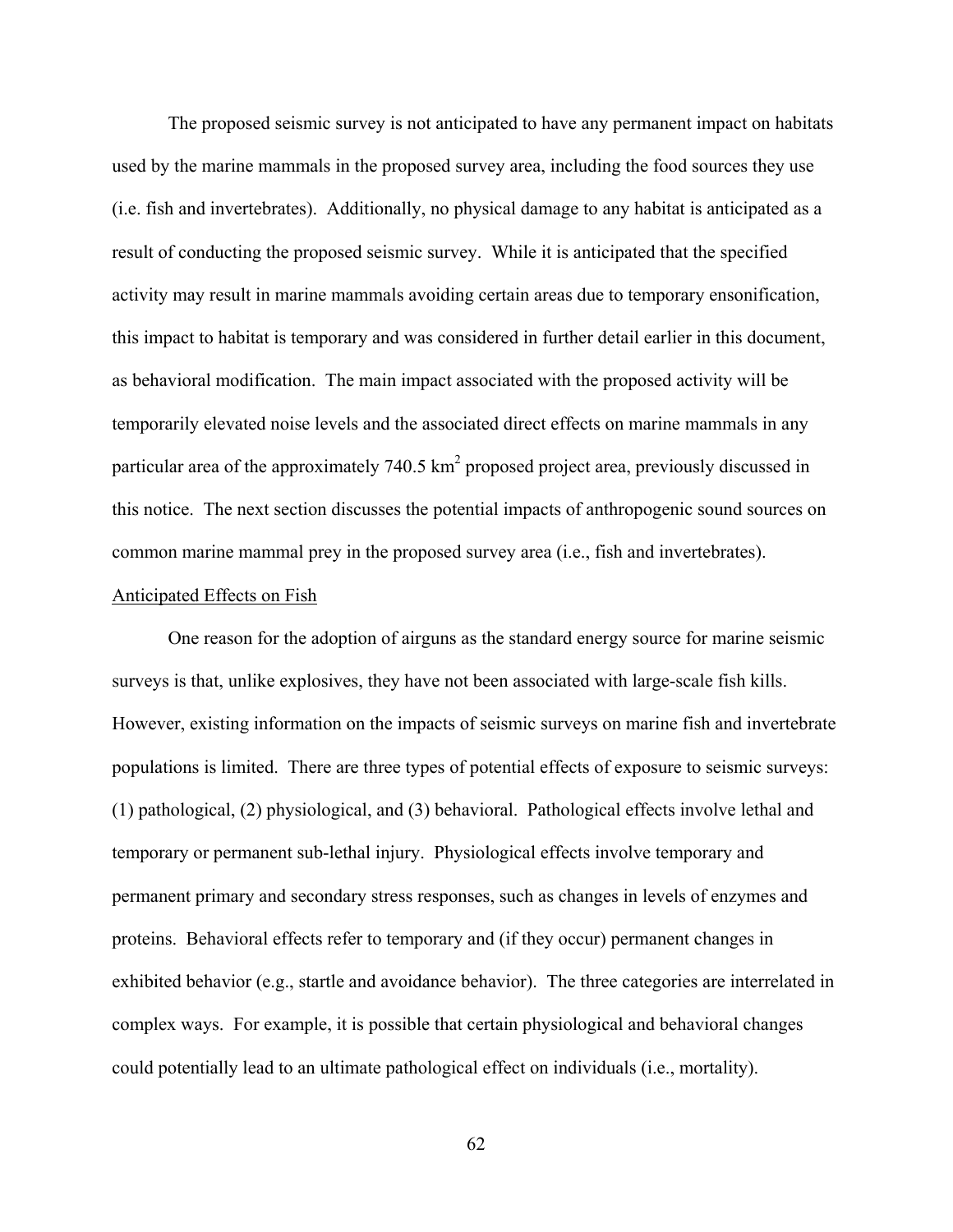The specific received sound levels at which permanent adverse effects to fish potentially could occur are little studied and largely unknown. Furthermore, the available information on the impacts of seismic surveys on marine fish is from studies of individuals or portions of a population; there have been no studies at the population scale. The studies of individual fish have often been on caged fish that were exposed to airgun pulses in situations not representative of an actual seismic survey. Thus, available information provides limited insight on possible real-world effects at the ocean or population scale. This makes drawing conclusions about impacts on fish problematic because, ultimately, the most important issues concern effects on marine fish populations, their viability, and their availability to fisheries.

Hastings and Popper (2005), Popper (2009), and Popper and Hastings (2009a,b) provided recent critical reviews of the known effects of sound on fish. The following sections provide a general synopsis of the available information on the effects of exposure to seismic and other anthropogenic sound as relevant to fish. The information comprises results from scientific studies of varying degrees of rigor plus some anecdotal information. Some of the data sources may have serious shortcomings in methods, analysis, interpretation, and reproducibility that must be considered when interpreting their results (see Hastings and Popper, 2005). Potential adverse effects of the program's sound sources on marine fish are noted.

Pathological Effects – The potential for pathological damage to hearing structures in fish depends on the energy level of the received sound and the physiology and hearing capability of the species in question. For a given sound to result in hearing loss, the sound must exceed, by some substantial amount, the hearing threshold of the fish for that sound (Popper, 2005). The consequences of temporary or permanent hearing loss in individual fish on a fish population are unknown; however, they likely depend on the number of individuals affected and whether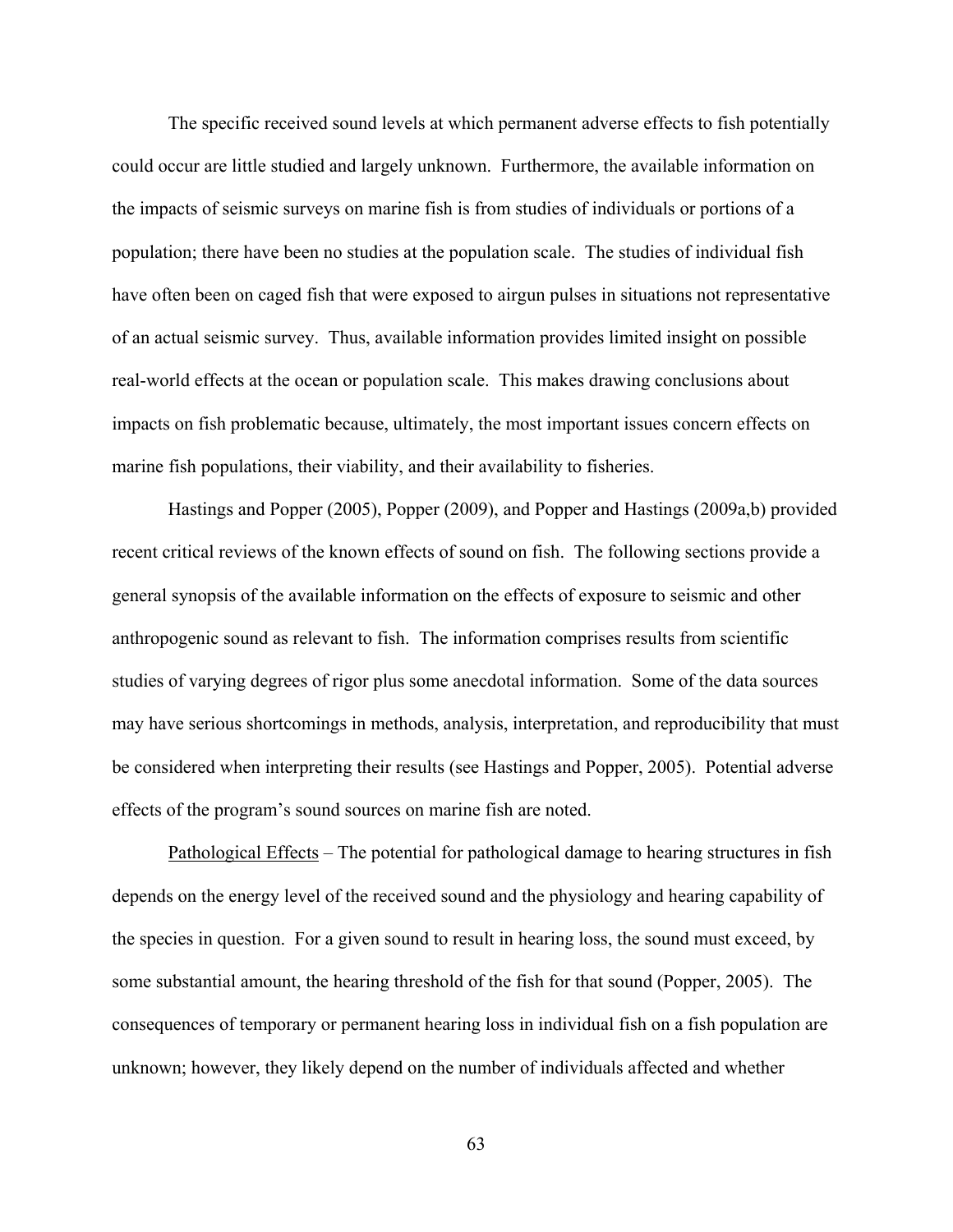critical behaviors involving sound (e.g., predator avoidance, prey capture, orientation and navigation, reproduction, etc.) are adversely affected.

Little is known about the mechanisms and characteristics of damage to fish that may be inflicted by exposure to seismic survey sounds. Few data have been presented in the peerreviewed scientific literature. As far as L-DEO, PG&E, and NMFS know, there are only two papers with proper experimental methods, controls, and careful pathological investigation implicating sounds produced by actual seismic survey airguns in causing adverse anatomical effects. One such study indicated anatomical damage, and the second indicated TTS in fish hearing. The anatomical case is McCauley et al. (2003), who found that exposure to airgun sound caused observable anatomical damage to the auditory maculae of pink snapper (Pagrus auratus). This damage in the ears had not been repaired in fish sacrificed and examined almost two months after exposure. On the other hand, Popper et al. (2005) documented only TTS (as determined by auditory brainstem response) in two of three fish species from the Mackenzie River Delta. This study found that broad whitefish (Coregonus nasus) exposed to five airgun shots were not significantly different from those of controls. During both studies, the repetitive exposure to sound was greater than would have occurred during a typical seismic survey. However, the substantial low-frequency energy produced by the airguns (less than 400 Hz in the study by McCauley et al. [2003] and less than approximately 200 Hz in Popper et al. [2005]) likely did not propagate to the fish because the water in the study areas was very shallow (approximately nine m in the former case and less than two m in the latter). Water depth sets a lower limit on the lowest sound frequency that will propagate (the "cutoff frequency") at about one-quarter wavelength (Urick, 1983; Rogers and Cox, 1988).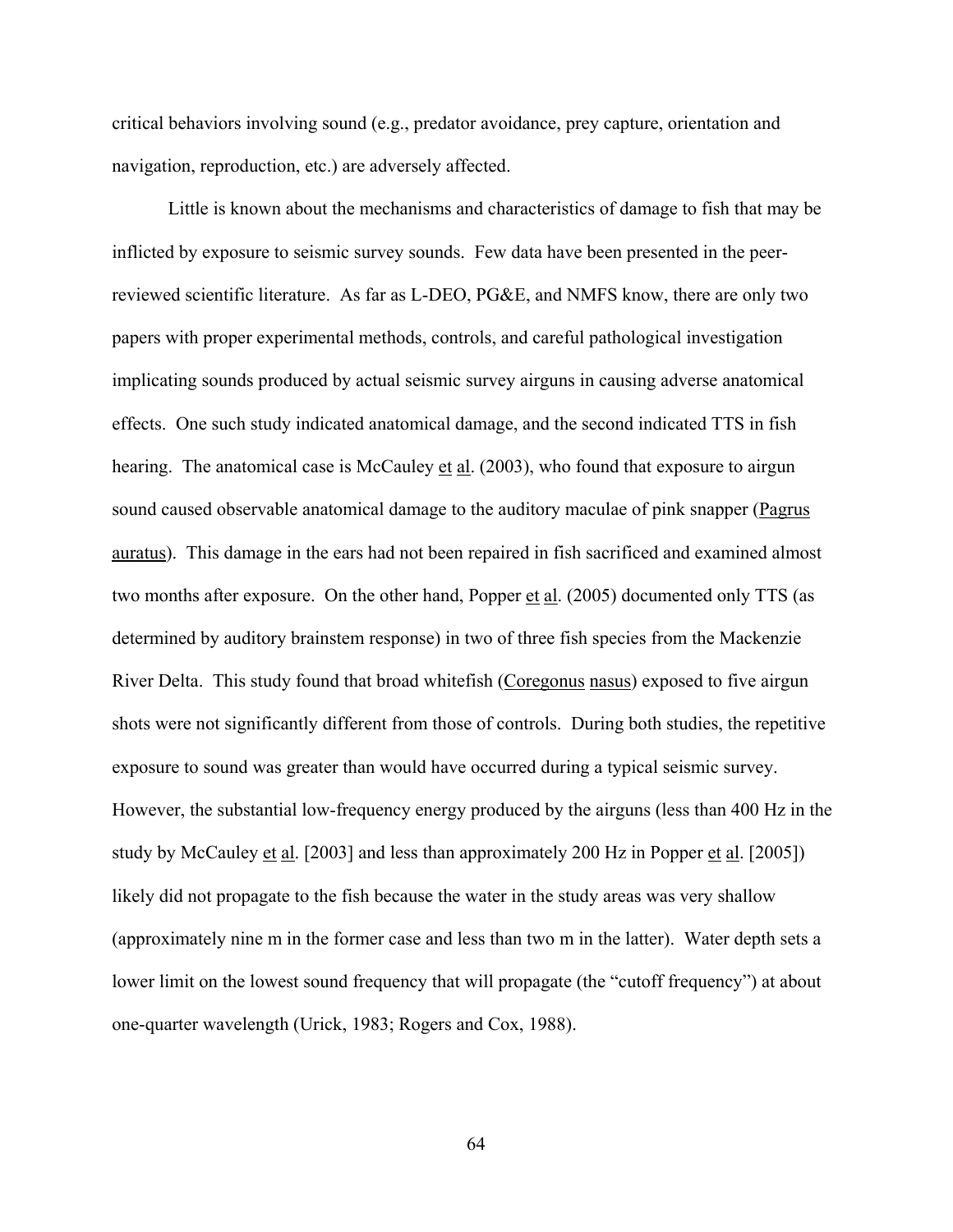Wardle et al. (2001) suggested that in water, acute injury and death of organisms exposed to seismic energy depends primarily on two features of the sound source: (1) the received peak pressure, and (2) the time required for the pressure to rise and decay. Generally, as received pressure increases, the period for the pressure to rise and decay decreases, and the chance of acute pathological effects increases. According to Buchanan et al. (2004), for the types of seismic airguns and arrays involved with the proposed program, the pathological (mortality) zone for fish would be expected to be within a few meters of the seismic source. Numerous other studies provide examples of no fish mortality upon exposure to seismic sources (Falk and Lawrence, 1973; Holliday et al., 1987; La Bella et al., 1996; Santulli et al., 1999; McCauley et al., 2000a,b, 2003; Bjarti, 2002; Thomsen, 2002; Hassel et al., 2003; Popper et al., 2005; Boeger et al., 2006).

An experiment of the effects of a single  $700 \text{ in}^3$  airgun was conducted in Lake Meade, Nevada (USGS, 1999). The data were used in an Environmental Assessment of the effects of a marine reflection survey of the Lake Meade fault system by the National Park Service (Paulson et al., 1993, in USGS, 1999). The airgun was suspended  $3.5 \text{ m}$  (11.5 ft) above a school of threadfin shad in Lake Meade and was fired three successive times at a 30 second interval. Neither surface inspection nor diver observations of the water column and bottom found any dead fish.

For a proposed seismic survey in Southern California, USGS (1999) conducted a review of the literature on the effects of airguns on fish and fisheries. They reported a 1991 study of the Bay Area Fault system from the continental shelf to the Sacramento River, using a 10 airgun  $(5,828 \text{ in}^3)$  array. Brezzina and Associates were hired by USGS to monitor the effects of the surveys, and concluded that airgun operations were not responsible for the death of any of the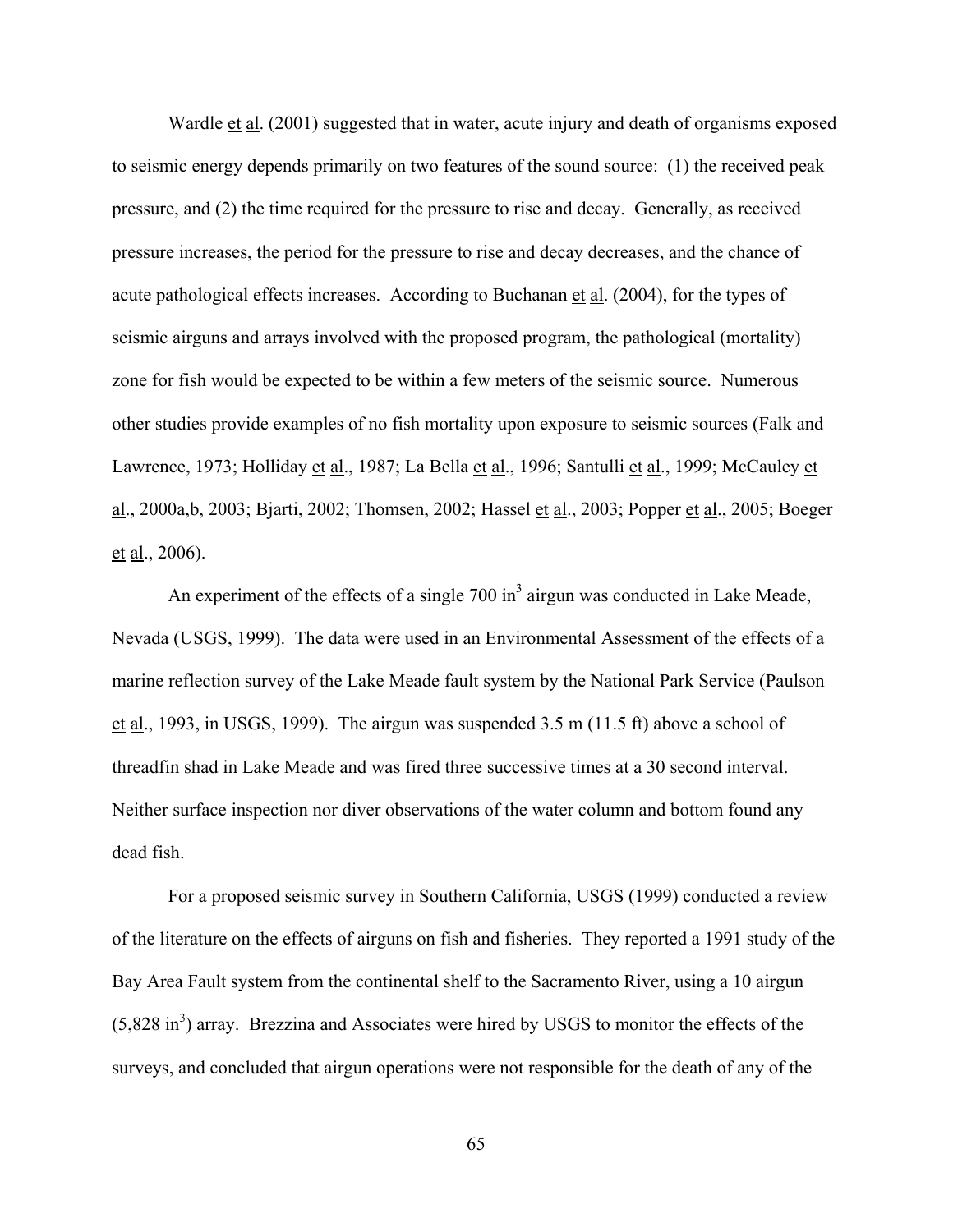fish carcasses observed, and the airgun profiling did not appear to alter the feeding behavior of sea lions, seals, or pelicans observed feeding during the seismic surveys.

Some studies have reported, some equivocally, that mortality of fish, fish eggs, or larvae can occur close to seismic sources (Kostyuchenko, 1973; Dalen and Knutsen, 1986; Booman et al., 1996; Dalen et al., 1996). Some of the reports claimed seismic effects from treatments quite different from actual seismic survey sounds or even reasonable surrogates. However, Payne et al. (2009) reported no statistical differences in mortality/morbidity between control and exposed groups of capelin eggs or monkfish larvae. Saetre and Ona (1996) applied a 'worst-case scenario' mathematical model to investigate the effects of seismic energy on fish eggs and larvae. They concluded that mortality rates caused by exposure to seismic surveys are so low, as compared to natural mortality rates, that the impact of seismic surveying on recruitment to a fish stock must be regarded as insignificant.

Physiological Effects - Physiological effects refer to cellular and/or biochemical responses of fish to acoustic stress. Such stress potentially could affect fish populations by increasing mortality or reducing reproductive success. Primary and secondary stress responses of fish after exposure to seismic survey sound appear to be temporary in all studies done to date (Sverdrup et al., 1994; Santulli et al., 1999; McCauley et al., 2000a,b). The periods necessary for the biochemical changes to return to normal are variable and depend on numerous aspects of the biology of the species and of the sound stimulus.

Behavioral Effects - Behavioral effects include changes in the distribution, migration, mating, and catchability of fish populations. Studies investigating the possible effects of sound (including seismic survey sound) on fish behavior have been conducted on both uncaged and caged individuals (e.g., Chapman and Hawkins, 1969; Pearson et al., 1992; Santulli et al., 1999;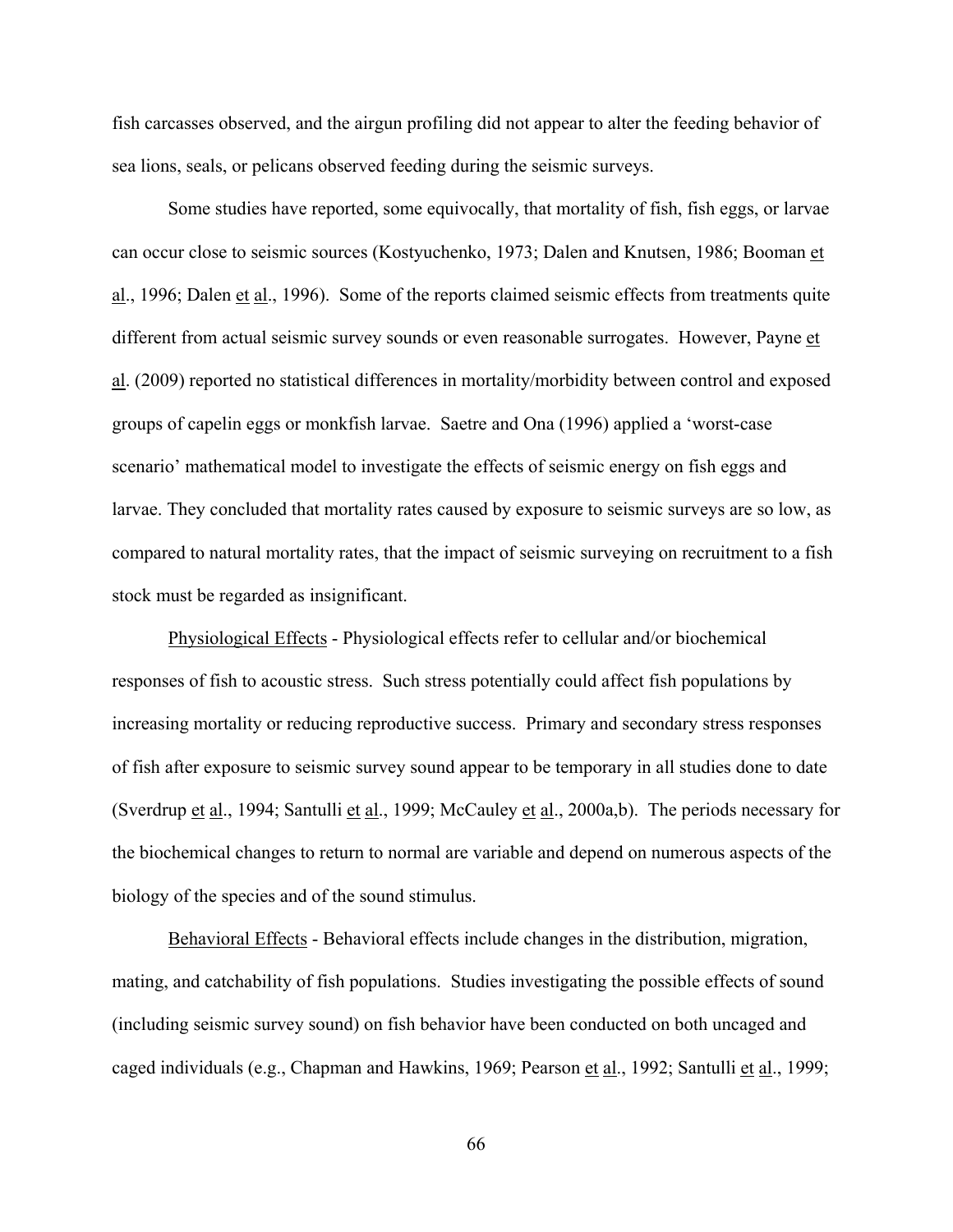Wardle et al., 2001; Hassel et al., 2003). Typically, in these studies fish exhibited a sharp startle response at the onset of a sound followed by habituation and a return to normal behavior after the sound ceased.

The Minerals Management Service (MMS, 2005) assessed the effects of a proposed seismic survey in Cook Inlet. The seismic survey proposed using three vessels, each towing two, four-airgun arrays ranging from 1,500 to 2,500 in<sup>3</sup>. MMS noted that the impact to fish populations in the survey area and adjacent waters would likely be very low and temporary. MMS also concluded that seismic surveys may displace the pelagic fishes from the area temporarily when airguns are in use. However, fishes displaced and avoiding the airgun noise are likely to backfill the survey area in minutes to hours after cessation of seismic testing. Fishes not dispersing from the airgun noise (e.g., demersal species) may startle and move short distances to avoid airgun emissions.

In general, any adverse effects on fish behavior or fisheries attributable to seismic testing may depend on the species in question and the nature of the fishery (season, duration, fishing method). They may also depend on the age of the fish, its motivational state, its size, and numerous other factors that are difficult, if not impossible, to quantify at this point, given such limited data on effects of airguns on fish, particularly under realistic at-sea conditions.

# Anticipated Effects on Invertebrates

The existing body of information on the impacts of seismic survey sound on marine invertebrates is very limited. However, there is some unpublished and very limited evidence of the potential for adverse effects on invertebrates, thereby justifying further discussion and analysis of this issue. The three types of potential effects of exposure to seismic surveys on marine invertebrates are pathological, physiological, and behavioral. Based on the physical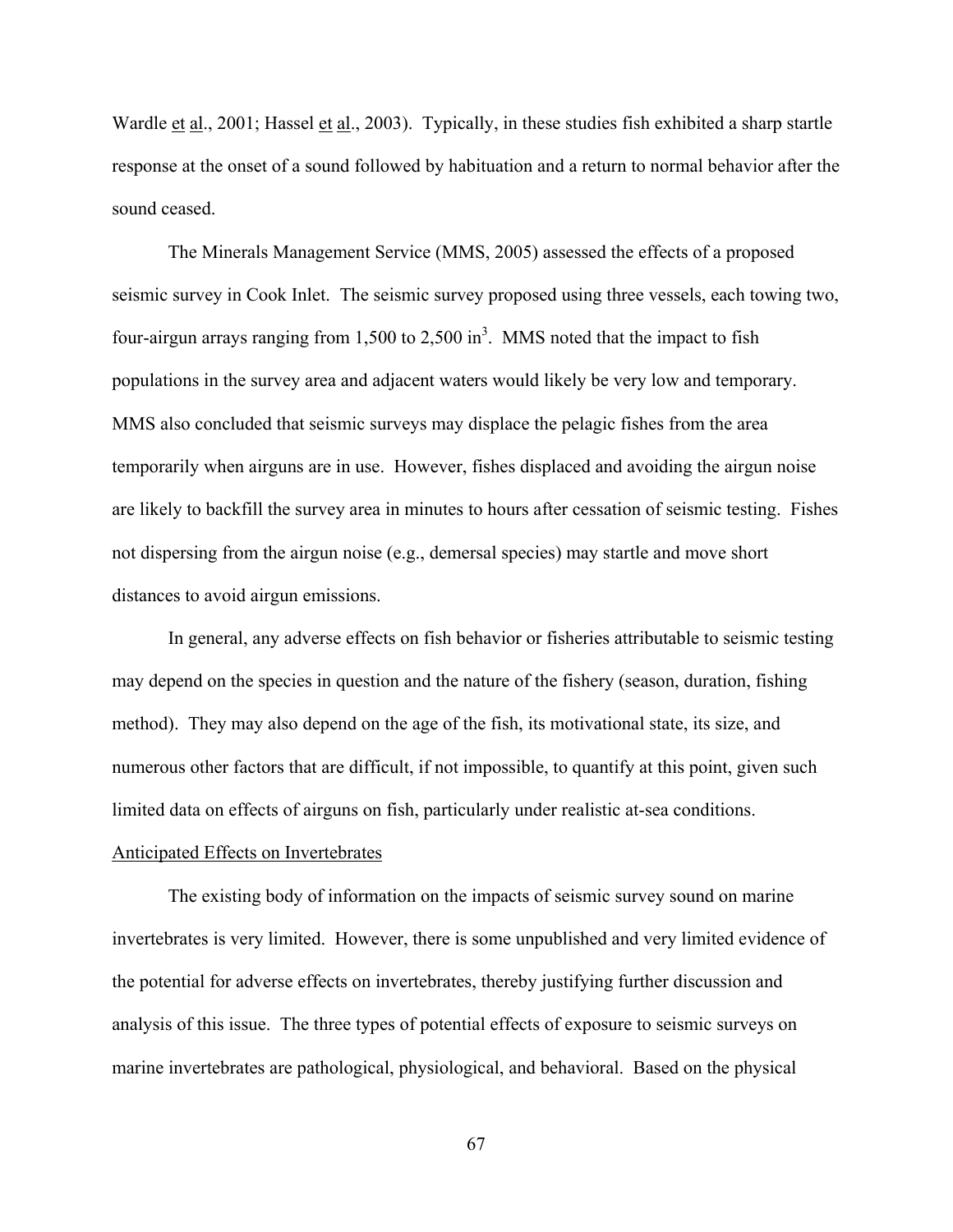structure of their sensory organs, marine invertebrates appear to be specialized to respond to particle displacement components of an impinging sound field and not to the pressure component (Popper et al., 2001).

The only information available on the impacts of seismic surveys on marine invertebrates involves studies of individuals; there have been no studies at the population scale. Thus, available information provides limited insight on possible real-world effects at the regional or ocean scale. The most important aspect of potential impacts concerns how exposure to seismic survey sound ultimately affects invertebrate populations and their viability, including availability to fisheries.

Literature reviews of the effects of seismic and other underwater sound on invertebrates were provided by Moriyasu et al. (2004) and Payne et al. (2008). The following sections provide a synopsis of available information on the effects of exposure to seismic survey sound on species of decapod crustaceans and cephalopods, the two taxonomic groups of invertebrates on which most such studies have been conducted. The available information is from studies with variable degrees of scientific soundness and from anecdotal information. A more detailed review of the literature on the effects of seismic survey sound on invertebrates is provided in Appendix F of NSF's EA.

Pathological Effects – In water, lethal and sub-lethal injury to organisms exposed to seismic survey sound appears to depend on at least two features of the sound source: (1) the received peak pressure; and (2) the time required for the pressure to rise and decay. Generally, as received pressure increases, the period for the pressure to rise and decay decreases, and the chance of acute pathological effects increases. For the type of airgun array planned for the proposed program, the pathological (mortality) zone for crustaceans and cephalopods is expected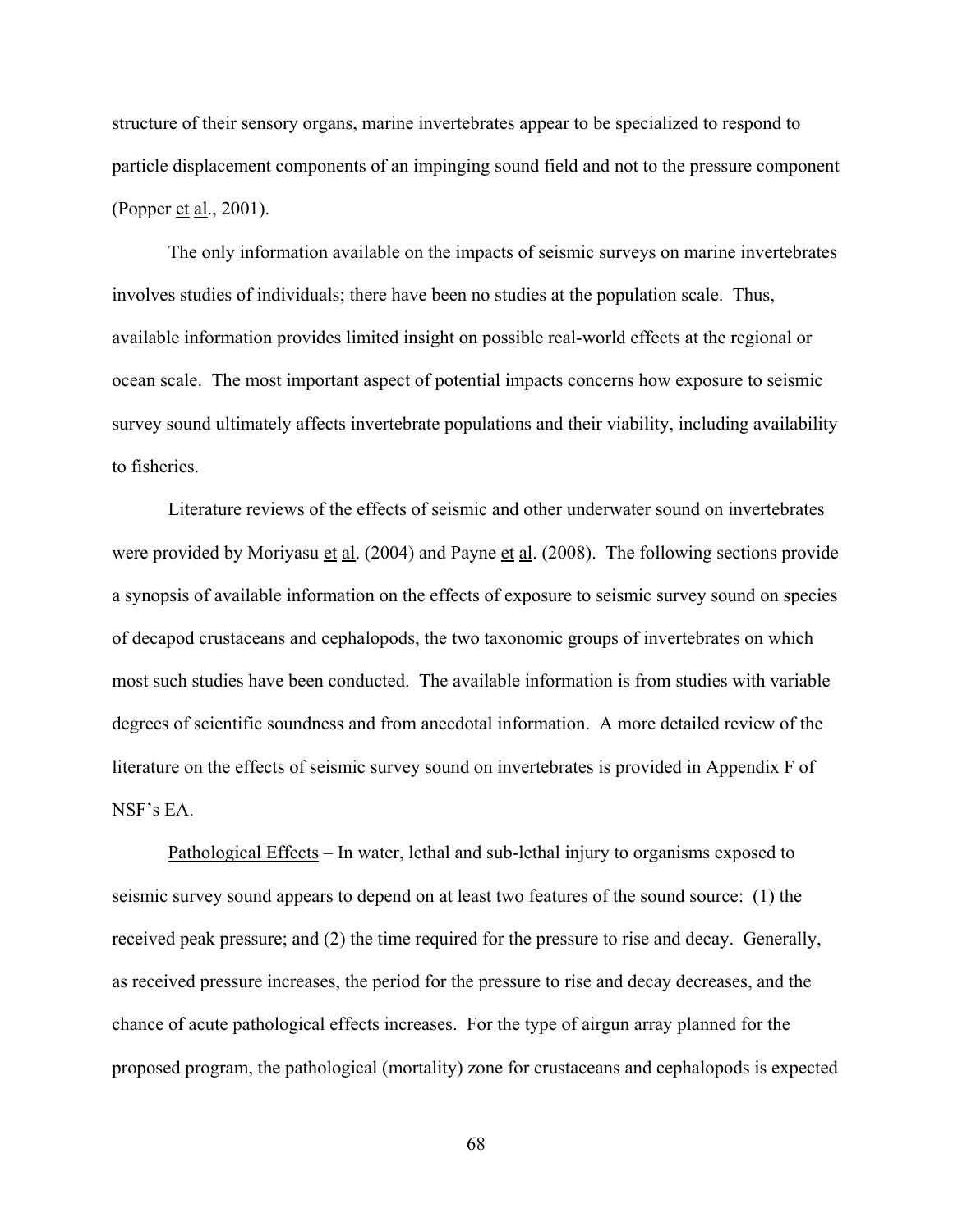to be within a few meters of the seismic source, at most; however, very few specific data are available on levels of seismic signals that might damage these animals. This premise is based on the peak pressure and rise/decay time characteristics of seismic airgun arrays currently in use around the world.

Some studies have suggested that seismic survey sound has a limited pathological impact on early developmental stages of crustaceans (Pearson et al., 1994; Christian et al., 2003; DFO, 2004). However, the impacts appear to be either temporary or insignificant compared to what occurs under natural conditions. Controlled field experiments on adult crustaceans (Christian et al., 2003, 2004; DFO, 2004) and adult cephalopods (McCauley et al., 2000a,b) exposed to seismic survey sound have not resulted in any significant pathological impacts on the animals. It has been suggested that exposure to commercial seismic survey activities has injured giant squid (Guerra et al., 2004), but the article provides little evidence to support this claim. Tenera Environmental (2011b) reported that Norris and Mohl (1983, summarized in Mariyasu et al., 2004) observed lethal effects in squid (Loligo vulgaris) at levels of 246 to 252 dB after 3 to 11 minutes.

Andre et al. (2011) exposed four species of cephalopods (Loligo vulgaris, Sepia officinalis, Octopus vulgaris, and Ilex coindetii), primarily cuttlefish, to two hours of continuous 50 to 400 Hz sinusoidal wave sweeps at 157+/-5 dB re 1 µPa while captive in relatively small tanks. They reported morphological and ultrastructural evidence of massive acoustic trauma (i.e., permanent and substantial alterations [lesions] of statocyst sensory hair cells) to the exposed animals that increased in severity with time, suggesting that cephalopods are particularly sensitive to low frequency sound. The received SPL was reported as  $157+/5$  dB re 1  $\mu$ Pa, with peak levels at 175 dB re 1 µPa. As in the McCauley et al. (2003) paper on sensory hair cell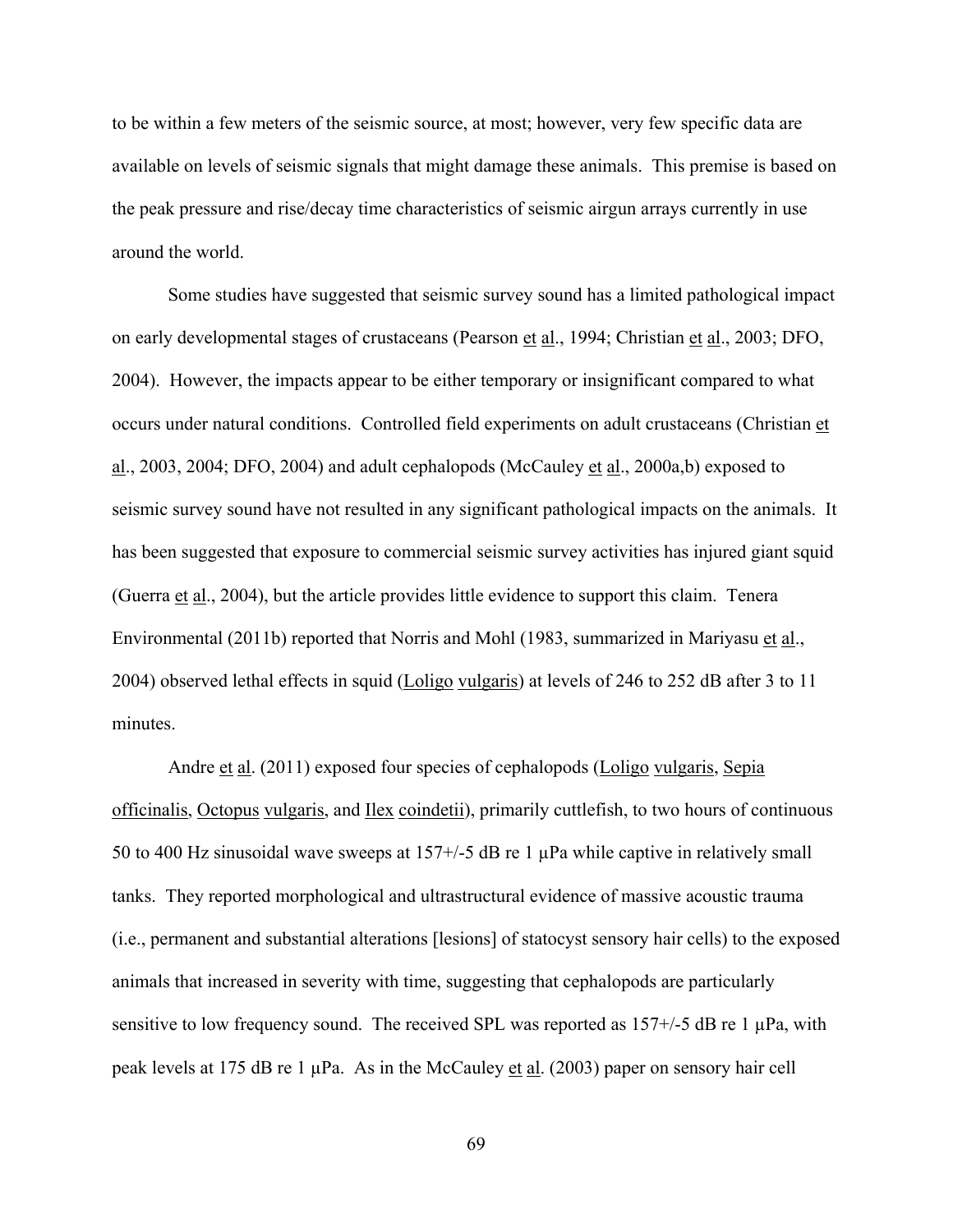damage in pink snapper as a result of exposure to seismic sound, the cephalopods were subjected to higher sound levels than they would be under natural conditions, and they were unable to swim away from the sound source.

Physiological Effects - Physiological effects refer mainly to biochemical responses by marine invertebrates to acoustic stress. Such stress potentially could affect invertebrate populations by increasing mortality or reducing reproductive success. Primary and secondary stress responses (i.e., changes in haemolymph levels of enzymes, proteins, etc.) of crustaceans have been noted several days or months after exposure to seismic survey sounds (Payne et al., 2007). It was noted however, than no behavioral impacts were exhibited by crustaceans (Christian et al., 2003, 2004; DFO, 2004). The periods necessary for these biochemical changes to return to normal are variable and depend on numerous aspects of the biology of the species and of the sound stimulus.

Behavioral Effects – There is increasing interest in assessing the possible direct and indirect effects of seismic and other sounds on invertebrate behavior, particularly in relation to the consequences for fisheries. Changes in behavior could potentially affect such aspects as reproductive success, distribution, susceptibility to predation, and catchability by fisheries. Studies investigating the possible behavioral effects of exposure to seismic survey sound on crustaceans and cephalopods have been conducted on both uncaged and caged animals. In some cases, invertebrates exhibited startle responses (e.g., squid in McCauley et al., 2000a,b). In other cases, no behavioral impacts were noted (e.g., crustaceans in Christian et al., 2003, 2004; DFO 2004). There have been anecdotal reports of reduced catch rates of shrimp shortly after exposure to seismic surveys; however, other studies have not observed any significant changes in shrimp catch rate (Andriguetto-Filho et al., 2005). Similarly, Parry and Gason (2006) did not find any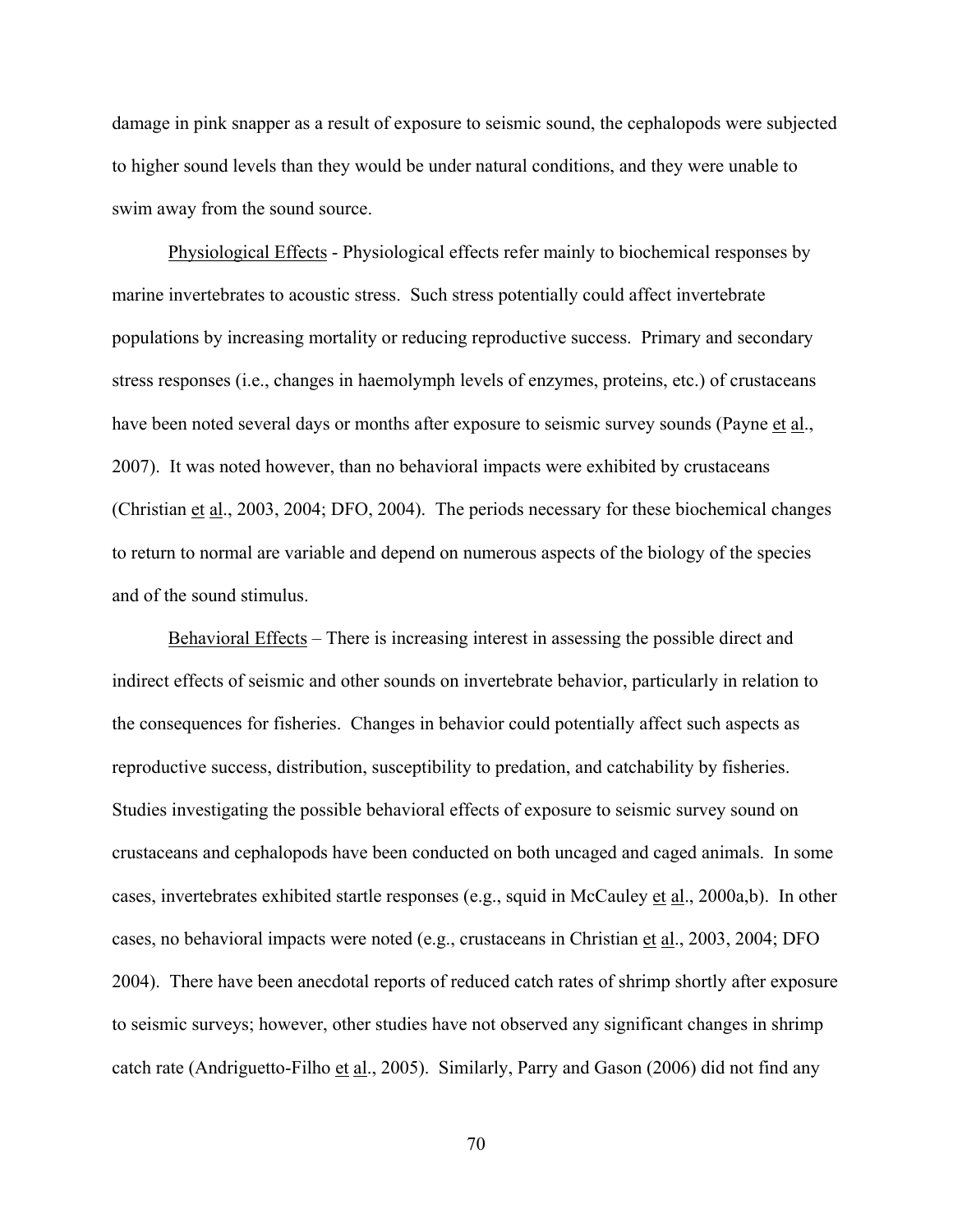evidence that lobster catch rates were affected by seismic surveys. Any adverse effects on crustacean and cephalopod behavior or fisheries attributable to seismic survey sound depend on the species in question and the nature of the fishery (season, duration, fishing method). Proposed Mitigation

In order to issue an Incidental Take Authorization (ITA) under section  $101(a)(5)(D)$  of the MMPA, NMFS must set forth the permissible methods of taking pursuant to such activity, and other means of effecting the least practicable impact on such species or stock and its habitat, paying particular attention to rookeries, mating grounds, and areas of similar significance, and the availability of such species or stock for taking for certain subsistence uses.

L-DEO and PG&E have reviewed the following source documents and have incorporated a suite of appropriate mitigation measures into their project description.

(1) Protocols used during previous NSF and USGS-funded seismic research cruises as approved by NMFS and detailed in the recently completed Final Programmatic Environmental Impact Statement/Overseas Environmental Impact Statement for Marine Seismic Research Funded by the National Science Foundation or Conducted by the U.S. Geological Survey;

(2) Previous IHA applications and IHAs approved and authorized by NMFS; and

(3) Recommended best practices in Richardson et al. (1995), Pierson et al. (1998), and Weir and Dolman, (2007).

To reduce the potential for disturbance from acoustic stimuli associated with the activities, L-DEO, PG&E and/or its designees have proposed to implement the following mitigation measures for marine mammals:

(1) Vessel-based Marine Wildlife Contingency Plan;

(2) Scheduling to avoid areas of high marine mammal activity;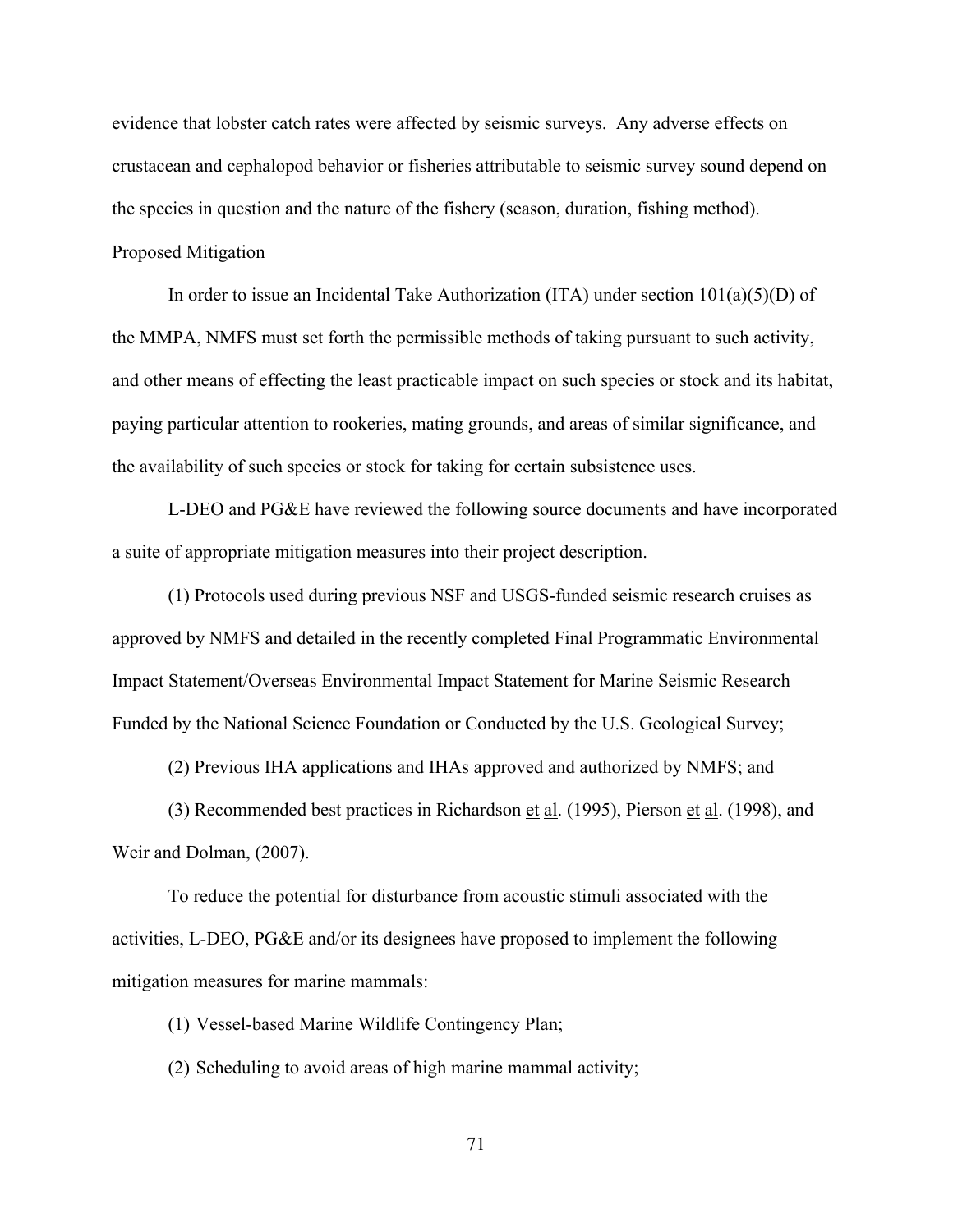(3) Speed and course alterations;

(4) Proposed exclusion zones around the sound source;

(5) Power-down procedures;

(6) Shut-down procedures;

(7) Ramp-up procedures; and

(8) Morro Bay stock harbor porpoise mitigation, monitoring, and adaptive management that will detect significant impacts to harbor porpoises in real time in order to trigger appropriate mitigation measures (e.g., suspension of seismic operations).

 Vessel-based Marine Wildlife Contingency Plan – The vessel-based seismic operations of the PG&E's Marine Wildlife Contingency Plan are designed to meet the anticipated Federal and State regulatory requirements. The objectives of the program will be:

• To minimize any potential disturbance to marine mammals and ensure all regulatory requirements are followed;

• To document observations of the proposed seismic survey on marine mammals; and

• To collect baseline data on the occurrence and distribution of marine mammals in the proposed study area.

Proposed survey design features include:

• Timing and locating seismic operations to avoid potential interference with the annual peak of the gray whale migration period;

• Limiting the size of the seismic sound source to minimize energy introduced into the marine environment; and

• Establishing buffer and exclusion zones radii based on modeling results of the proposed sound sources.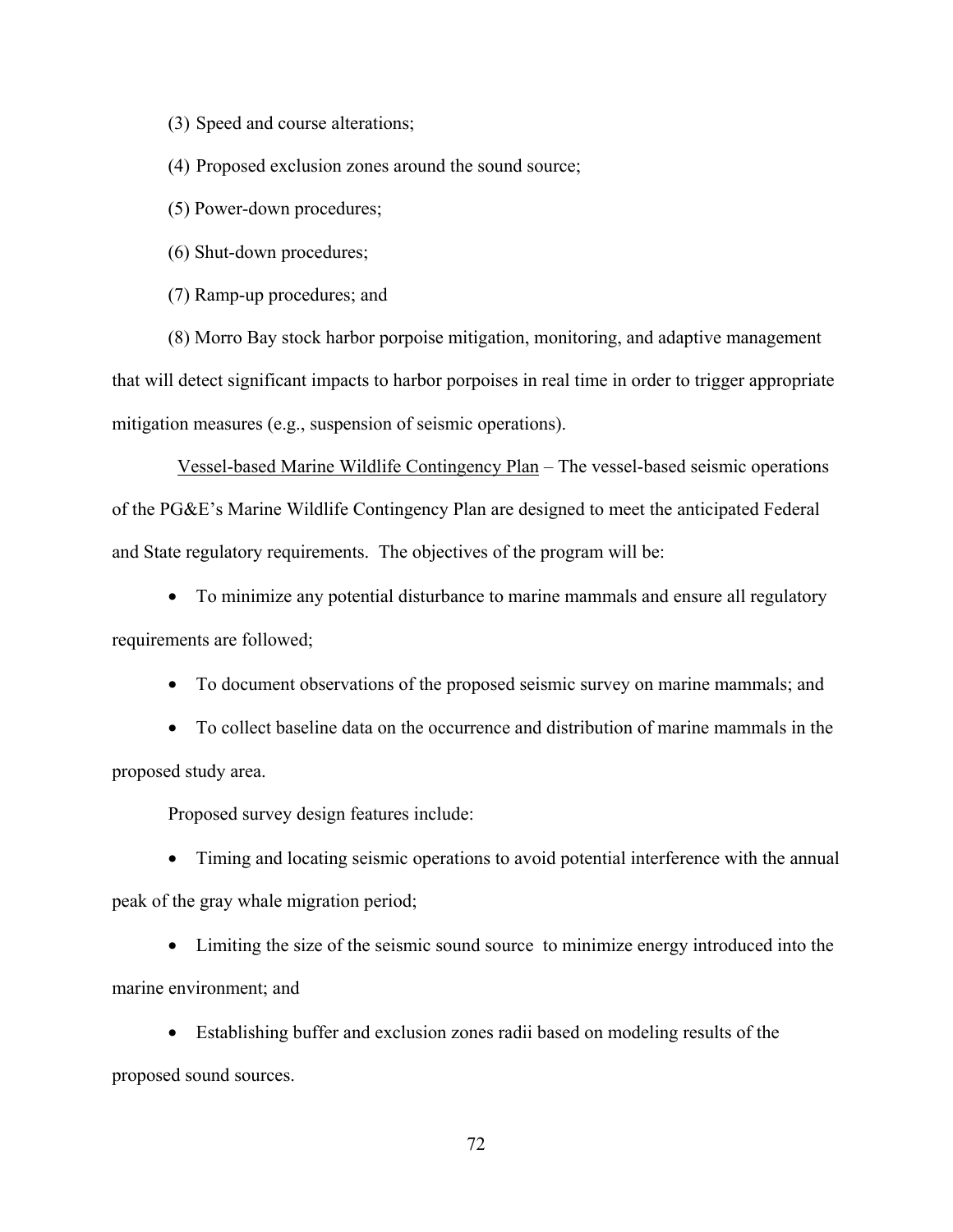The Marine Wildlife Contingency Plan will be implemented by a team of NMFSqualified PSOs. PSOs will be stationed aboard the source and support vessels through the duration of the proposed project. Reporting of the results of the vessel-based mitigation and monitoring program will include the estimation of the number of takes.

The vessel-based work will provide:

• Information needed to estimate the number of potential takes of marine mammals by harassment, which must be reported to NMFS and USFWS;

• Data on the occurrence, distribution, and activities of marine mammals in the areas where the proposed seismic operations are conducted; and

• Information to compare the distances, distributions, behavior, and movements of marine mammals relative to the source vessel at times with and without airgun activity.

Scheduling to Avoid Areas of High Marine Mammal Activity – PG&E proposes to conduct offshore seismic surveys from October 15 through December 31, 2012, with airgun operations taking place from November 1 through December 31, 2012, to coincide with the reduced number of cetaceans in the area, and outside the peak gray whale annual migration period. This timeframe also is outside the breeding and pupping periods for the Pacific harbor seal (March to June) and California sea lion (May to late July), both of which have rookeries inshore, but adjacent to the proposed project area. No other pinnipeds breed in the project area. The 2012 survey timing has also been refined to address the breeding activity of the resident Morro Bay stock of harbor porpoises. As such, active use of airguns will not be started until November 1, 2012, which will minimize exposure of nursing harbor porpoise to seismic operations.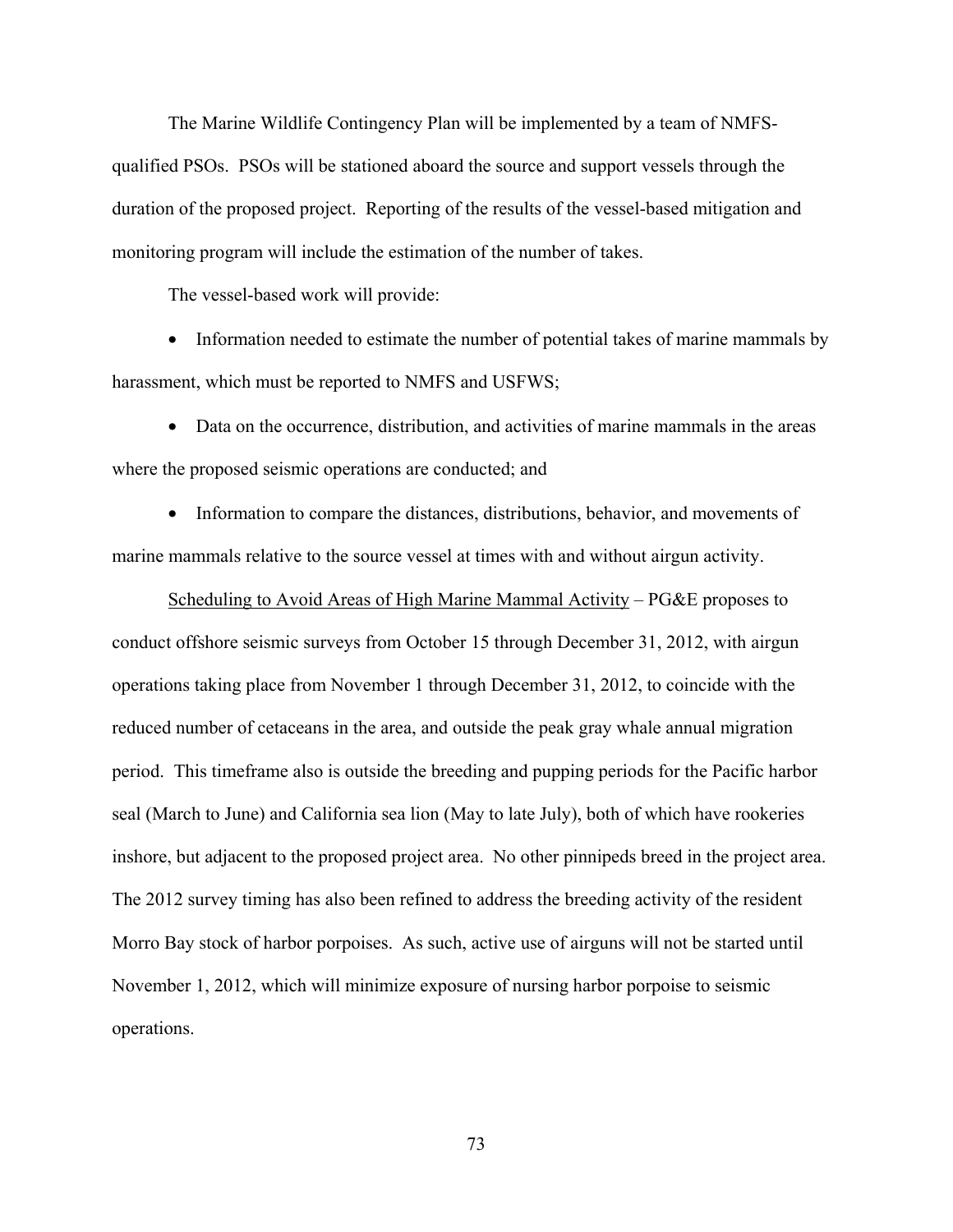Speed and Course Alterations – If a marine mammal is detected outside the exclusion zone and, based on its position and direction of travel, is likely to enter the exclusion zone, changes of the vessel's speed and course will be considered if this does not compromise operational safety. For marine seismic surveys towing large streamer arrays, however, course alterations are not typically implemented due to the vessel's limited maneuverability. After any such speed and/or course alteration is begun, the marine mammal activities and movements relative to the seismic vessel will be closely monitored to ensure that the marine mammal does not approach within the exclusion zone. If the marine mammal appears likely to enter the exclusion zone, further mitigation actions will be taken, including a power-down and/or shutdown of the airgun(s).

Proposed Exclusion Zones – L-DEO and PG&E use radii to designate exclusion and buffer zones and to estimate take for marine mammals. Table 1 (presented earlier in this document) shows the distances at which one would expect to receive three sound levels (160, 180, and 190 dB) from the 18 airgun array and a single airgun. The 180 dB and 190 dB level shut-down criteria are applicable to cetaceans and pinnipeds, respectively, as specified by NMFS (2000). L-DEO and PG&E used these levels to establish the exclusion and buffer zones.

If the PSVO detects marine mammal(s) within or about to enter the appropriate exclusion zone, the Langseth crew will immediately power-down the airgun array, or perform a shut-down if necessary (see "Shut-down Procedures"). Table 1 summarizes the calculated distances at which sound levels (160, 180, and 190 dB [rms]) are expected to be received from the 18 airgun array operating in upslope, downslope, and alongshore depths (although only the upslope radii will be used for the 160 and 180 dB isopleths and the alongshore radii will be used for the 190 dB isopleth, as these are considered the most conservative) and the single airgun operating in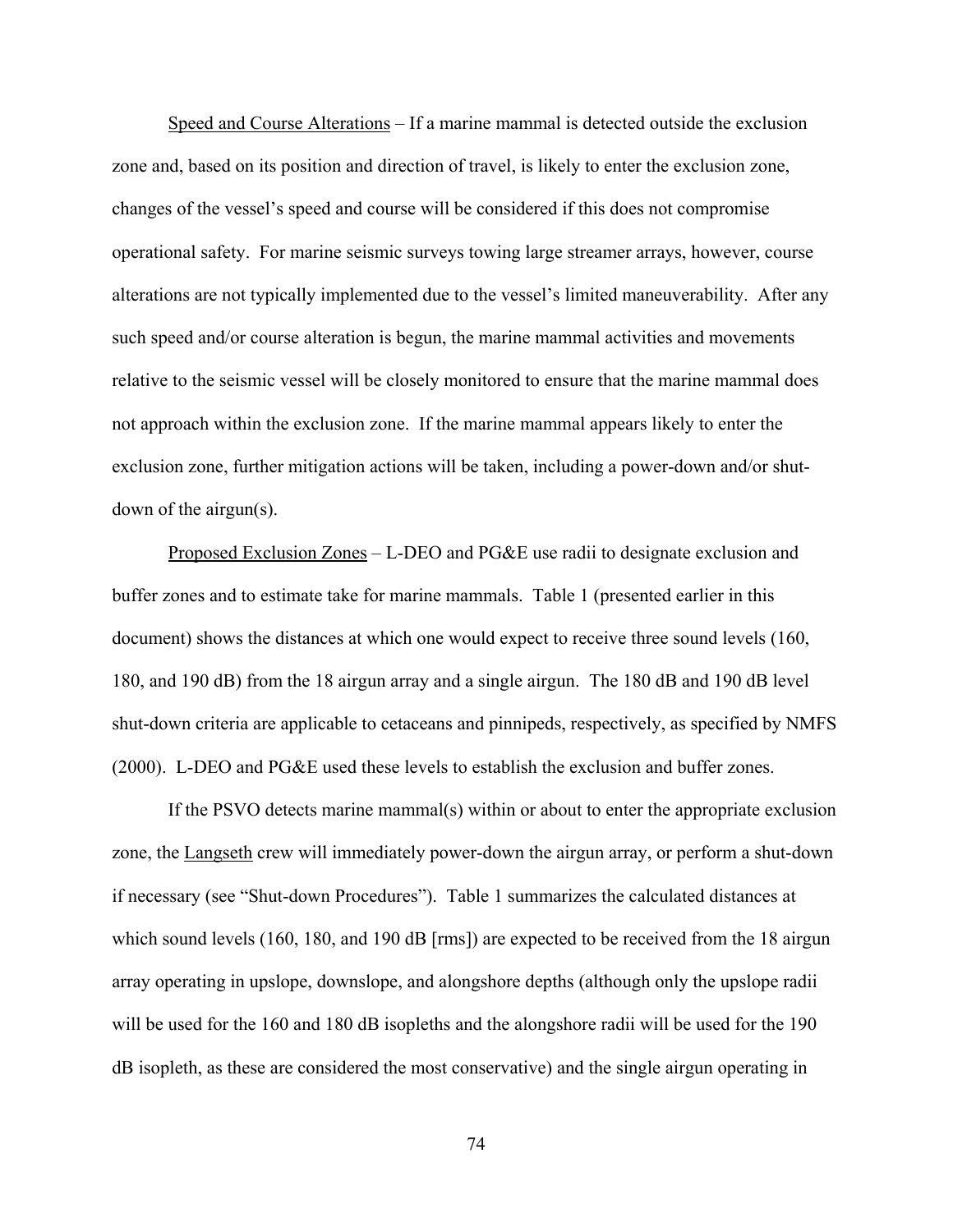shallow, intermediate, and deep water depths (all survey boxes are within water depths of 400 m or less). Received sound levels have been calculated by L-DEO, in relation to distance and direction from the airguns, for the 18 airgun array and for the single 1900LL 40 in $^3$  airgun, which will be used during power-downs.

A detailed description of the modeling effort for the 18 airgun array by Greeneridge Sciences, Inc. is presented in Appendix A of the IHA application and NSF EA. Modeled received sound levels prepared by L-DEO will be used for the single airgun.

If the PSVO detects marine mammal(s) within or about to enter the appropriate exclusion zone, the airguns will be powered-down (or shut-down, if necessary) immediately.

At the initiation of the 3D seismic survey, direct measurements will be taken of the received levels of underwater sound versus distance and direction from the airgun source vessel using calibrated hydrophones (i.e., a sound source verification test). The acoustic data will be analyzed as quickly as reasonably practicable in the field and used to verify and adjust the buffer and exclusion zone distances. The field report will be made available to NMFS and PSOs within 120 hours of completing the measurements.

To augment visual observations on the Langseth, two scout vessels with a minimum of three NMFS-qualified PSOs onboard each, shall be positioned adjacent to the Langseth to monitor the buffer and exclusion zones for mitigation-monitoring purposes. The PSOs onboard the scout vessels will report to the PSOs onboard the Langseth if any marine mammals are observed.

Power-down Procedures – A power-down involves decreasing the number of airguns in use to one airgun, such that the radius of the 180 dB (or 190 dB) zone is decreased to the extent that the observed marine mammal(s) are no longer in or about to enter the exclusion zone for the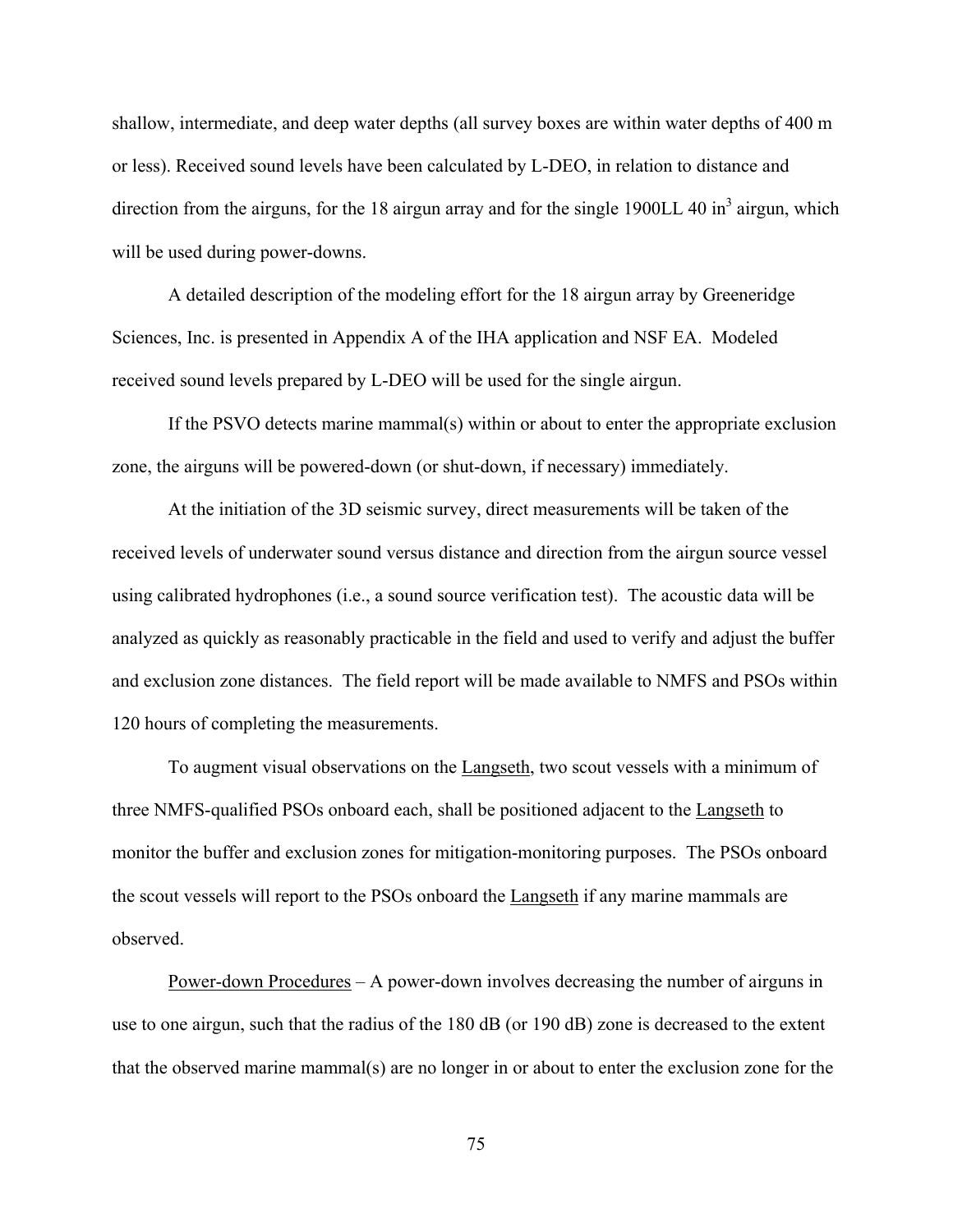full airgun array. A power-down of the airgun array can also occur when the vessel is moving from the end of one seismic trackline to the start of the next trackline. During a power-down for mitigation, L-DEO and PG&E will operate one airgun. The continued operation of one airgun is intended to (a) alert marine mammals to the presence of the seismic vessel in the area; and, (b) retain the option of initiating a ramp-up to full operations under poor visibility conditions. In contrast, a shut-down occurs when all airgun activity is suspended.

If the PSVO detects a marine mammal outside the exclusion zone and is likely to enter the exclusion zone, L-DEO and PG&E will power-down the airguns to reduce the size of the 180 dB exclusion zone before the animal is within the exclusion zone. Likewise, if a mammal is already within the exclusion zone, when first detected L-DEO and PG&E will power-down the airguns immediately. During a power-down of the airgun array, L-DEO ad PG&E will operate the single 40 in<sup>3</sup> airgun, which has a smaller exclusion zone. If the PSVO detects a marine mammal within or near the smaller exclusion zone around that single airgun (see Table 1), L-DEO and PG&E will shut-down the airgun (see next section).

 Following a power-down, the Langseth will not resume full airgun activity until the marine mammal has cleared the 180 or 190 dB exclusion zone (see Table 1). The PSO will consider the animal to have cleared the exclusion zone if:

• The observer has visually observed the animal leave the exclusion zone, or

• An observer has not sighted the animal within the exclusion zone for 15 minutes for species with shorter dive durations (i.e., small odontocetes or pinnipeds), or 30 minutes for species with longer dive durations (i.e., mysticetes and large odontocetes, including sperm, pygmy sperm, dwarf sperm, and beaked whales); or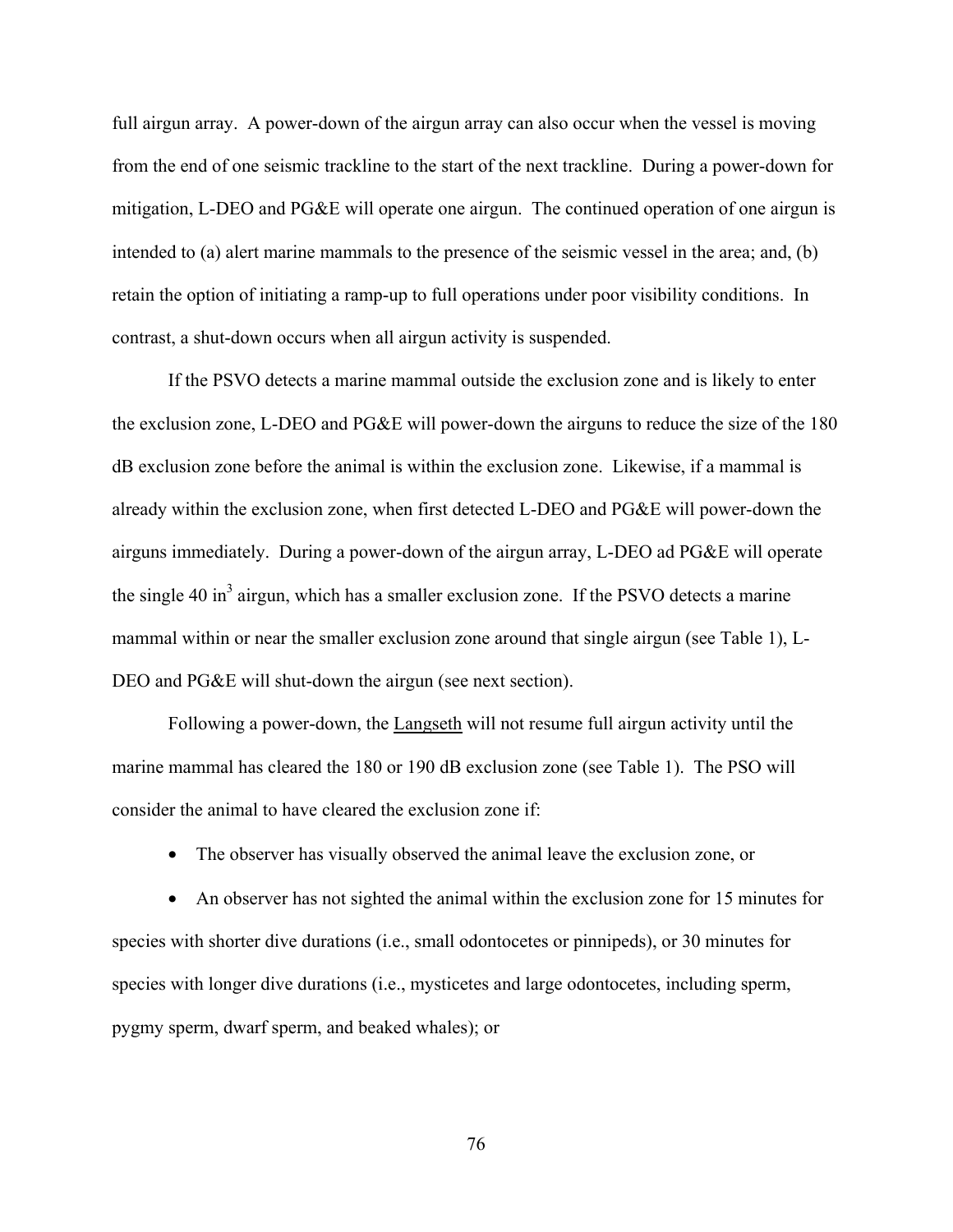• The vessel has transited outside the original 180 dB exclusion zone after an 8 minute period minute wait period.

The Langseth crew will resume operating the airguns at full power after 15 minutes of sighting any species with short dive durations (i.e., small odontocetes or pinnipeds). Likewise, the crew will resume airgun operations at full power after 30 minutes of sighting any species with longer dive durations (i.e., mysticetes and large odontocetes, including sperm, pygmy sperm, dwarf sperm, and beaked whales).

Because the vessel has transited away from the vicinity of the original sighting during the 8 minute period, implementing ramp-up procedures for the full array after an extended powerdown (i.e., transiting for an additional 35 minutes from the location of initial sighting) would not meaningfully increase the effectiveness of observing marine mammals approaching or entering the exclusion zone for the full source level and would not further minimize the potential for take. The Langseth's PSOs are continually monitoring the exclusion zone for the full source level while the mitigation airgun is firing. On average, PSOs can observe to the horizon (10 km or 5.4) nmi) from the height of the Langseth's observation deck and should be able to state with a reasonable degree of confidence whether a marine mammal would be encountered within this distance before resuming airgun operations at full power.

Shut-down Procedures - L-DEO and PG&E will shut-down the operating airgun(s) if a marine mammal is seen within or approaching the exclusion zone for the single airgun. L-DEO will implement a shut-down:

(1) If an animal enters the exclusion zone of the single airgun after L-DEO has initiated a power-down; or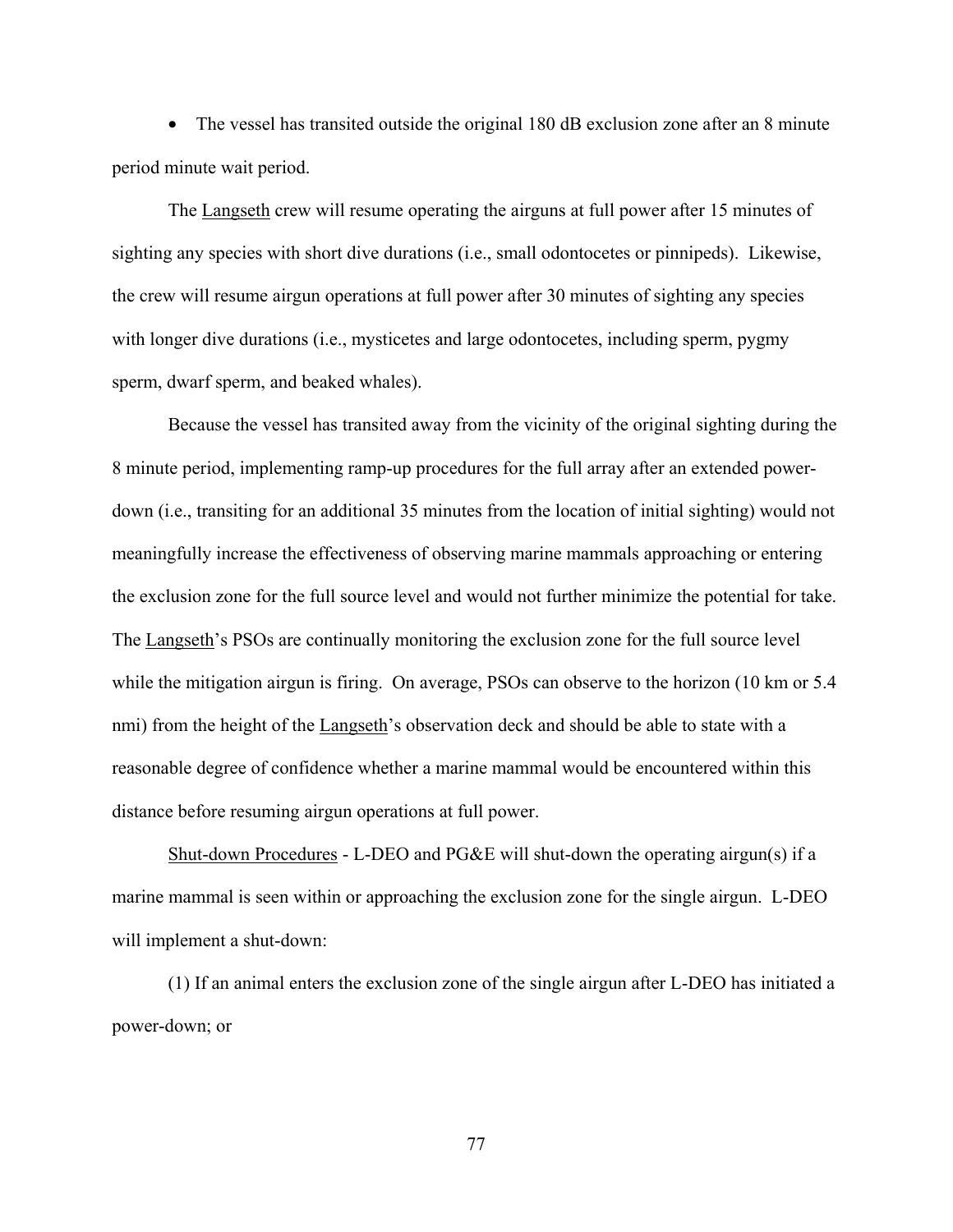(2) If an animal is initially seen within the exclusion zone of the single airgun when more than one airgun (typically the full airgun array) is operating (and it is not practical or adequate to reduce exposure to less than 180 dB [rms]).

Considering the conservation status for the North Pacific right whale, the airguns will be shut-down immediately in the unlikely event that this species is observed, regardless of the distance from the Langseth. Ramp-up will only begin if the North Pacific right whale has not been seen for 30 minutes.

 Following a shut-down in excess of 8 minutes, the Langseth crew will initiate a ramp-up with the smallest airgun in the array  $(40 \text{ in}^3)$ . The crew will turn on additional airguns in a sequence such that the source level of the array will increase in steps not exceeding 6 dB per five-minute period over a total duration of approximately 30 minutes. During ramp-up, the PSOs will monitor the exclusion zone, and if he/she sights a marine mammal, the Langseth crew will implement a power-down or shut-down as though the full airgun array were operational.

During periods of active seismic operations, there are occasions when the Langseth crew will need to temporarily shut-down the airguns due to equipment failure or for maintenance. In this case, if the airguns are inactive longer than eight minutes, the crew will follow ramp-up procedures for a shut-down described earlier and the PSOs will monitor the full exclusion zone and will implement a power-down or shut-down if necessary.

 If the full exclusion zone is not visible to the PSO for at least 30 minutes prior to the start of operations in either daylight or nighttime, the Langseth crew will not commence ramp-up unless at least one airgun  $(40 \text{ in}^3 \text{ or } \text{similar})$  has been operating during the interruption of seismic survey operations. Given these provisions, it is likely that the vessel's crew will not ramp-up the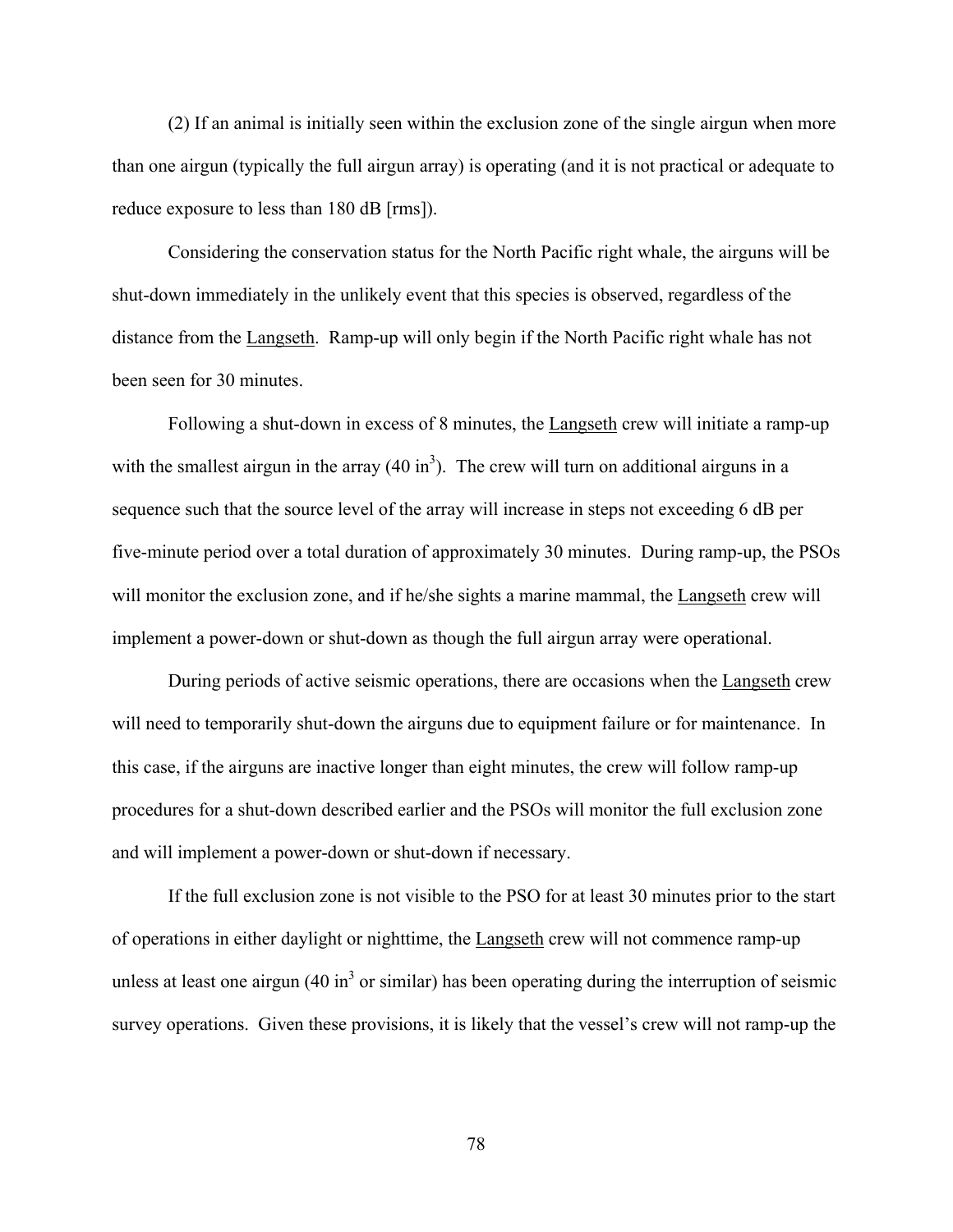airgun array from a complete shut-down at night or in thick fog, because the outer part of the zone for that array will not be visible during those conditions.

 If one airgun has operated during a power-down period, ramp-up to full power will be permissible at night or in poor visibility, on the assumption that marine mammals will be alerted to the approaching seismic vessel by the sounds from the single airgun and could move away. The vessel's crew will not initiate ramp-up of the airguns if a marine mammal is sighted within or near the applicable exclusion zones during the day or close to the vessel at night.

Ramp-up Procedures – Ramp-up of an airgun array provides a gradual increase in sound levels, and involves a step-wise increase in the number and total volume of airguns firing until the full volume of the airgun array is achieved. The purpose of a ramp-up is to "warn" marine mammals in the vicinity of the airguns, and to provide the time for them to leave the area and thus avoid any potential injury or impairment of their hearing abilities. L-DEO and PG&E will follow a ramp-up procedure when the airgun array begins operating after an 8 minute period without airgun operations or when a power-down shut down has exceeded that period. L-DEO and PG&E considered proposing that, for the present cruise, this period would be approximately two minutes. Since from a practical and operational standpoint this time period is considered too brief, L-DEO and PG&E propose to use 8 minutes, which is a time period used during previous 2D surveys. L-DEO has used similar periods (approximately 8 to 10 min) during previous L-DEO surveys.

Ramp-up will begin with the smallest airgun in the array  $(40 \text{ in}^3)$ . Airguns will be added in a sequence such that the source level of the array will increase in steps not exceeding six dB per five minute period over a total duration of approximately 30 to 35 minutes. During ramp-up,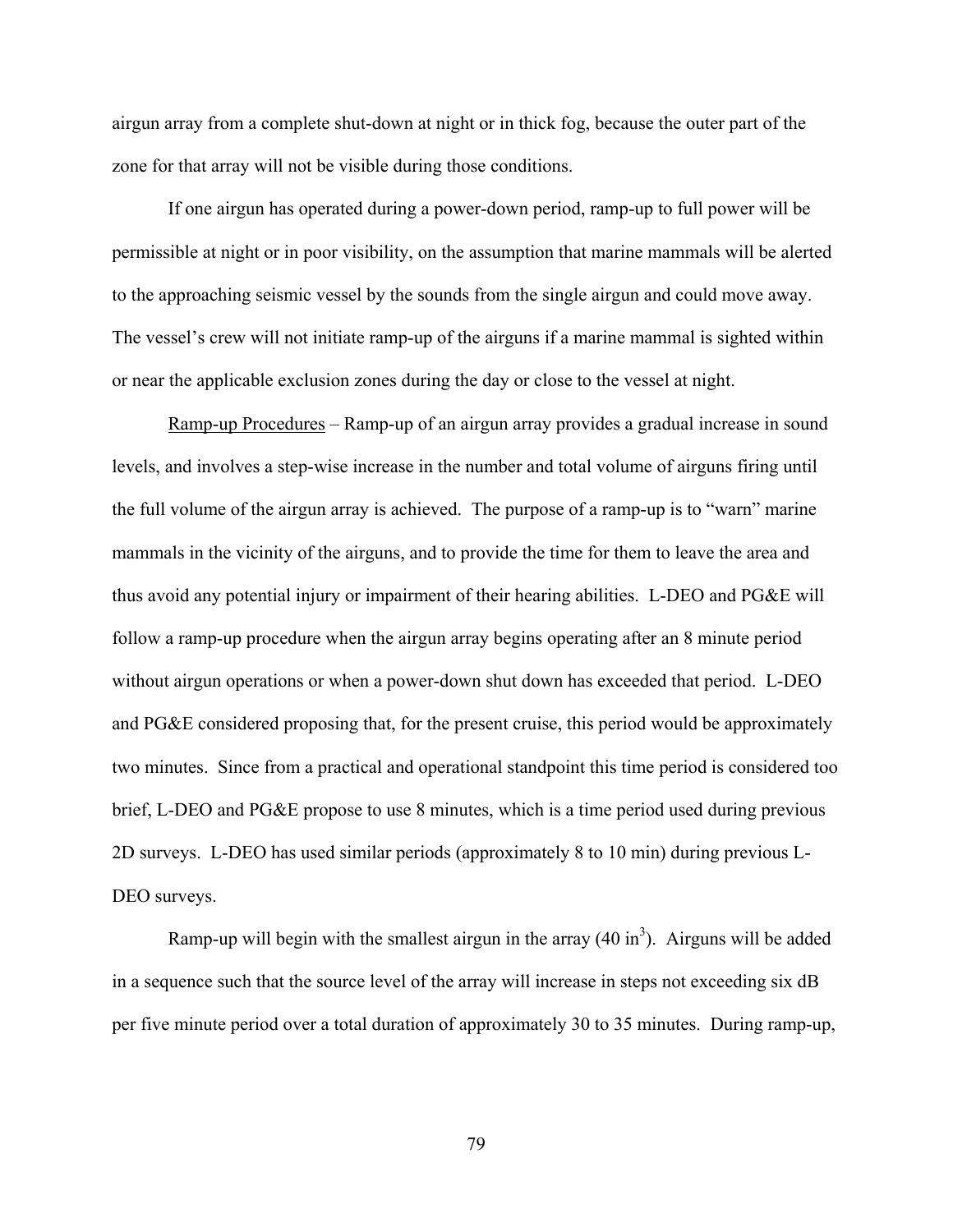the PSOs will monitor the exclusion zone, and if marine mammals are sighted, L-DEO will implement a power-down or shut-down as though the full airgun array were operational.

If the complete exclusion zone has not been visible for at least 30 minutes prior to the start of operations in either daylight or nighttime, L-DEO will not commence the ramp-up unless at least one airgun  $(40 \text{ in}^3 \text{ or similar})$  has been operating during the interruption of seismic survey operations. Given these provisions, it is likely that the airgun array will not be ramped-up from a complete shut-down at night or in thick fog, because the outer part of the exclusion zone for that array will not be visible during those conditions. If one airgun has operated during a powerdown period, ramp-up to full power will be permissible at night or in poor visibility, on the assumption that marine mammals will be alerted to the approaching seismic vessel by the sounds from the single airgun and could move away. L-DEO and PG&E will not initiate a ramp-up of the airguns if a marine mammal is sighted within or near the applicable exclusion zones. Use of a Small-Volume Airgun during Turns and Maintenance

 Throughout the seismic survey, particularly during turning movements, and shortduration equipment maintenance activities, L-DEO and PG&E will employ the use of a smallvolume airgun (i.e., mitigation airgun) to deter marine mammals from being within the immediate area of the seismic operations. The mitigation airgun would be operated at approximately one shot per minute and would not be operated for longer than three hours in duration (turns may last two to three hours for the proposed project).

 During turns or brief transits (e.g., less than 2 hours) between seismic tracklines, one airgun will continue operating. The ramp-up procedure will still be followed when increasing the source levels from one airgun to the full airgun array. However, keeping one airgun firing will avoid the prohibition of a "cold start" during darkness or other periods of poor visibility.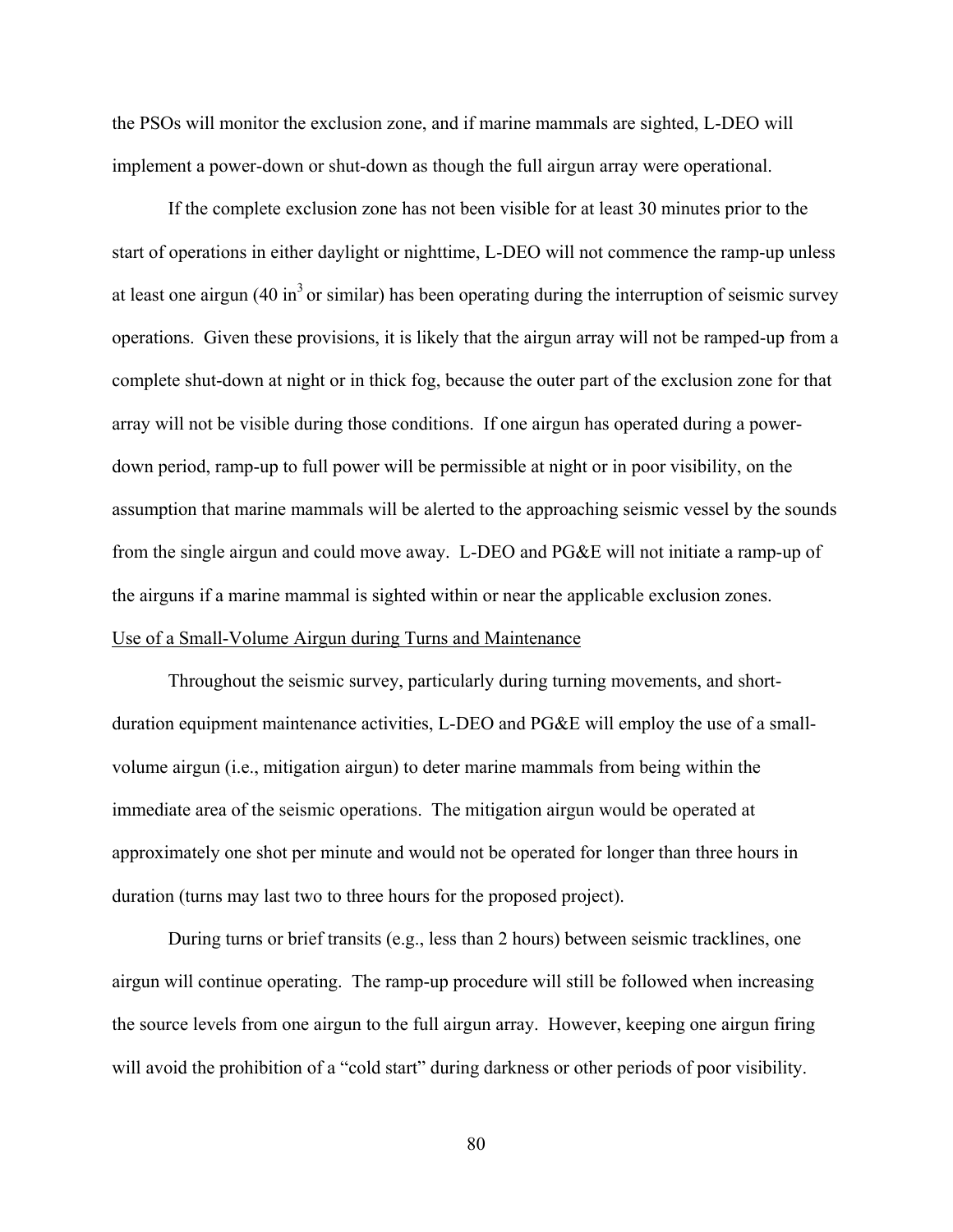Through use of this approach, seismic operations may resume without the 30 minute observation period of the full exclusion zone required for a "cold start," and without ramp-up if operating with the mitigation airgun for under 8 minutes, or with ramp-up if operating with the mitigation airgun over 8 minutes. PSOs will be on duty whenever the airguns are firing during daylight, and at night during the 30 minute periods prior to ramp-ups as well as during ramp-ups or when the Protected Species Acoustic Observer detects the presence of marine mammals within the exclusion zone.

#### Nighttime Survey Areas

 Nighttime operations will be restricted to areas in which marine mammal abundance is low based on daytime observations (i.e., vessel and period aerial data) and historical distribution patterns. Data collection along inshore tracklines and near Church Rock (35º 20.675' North, 120º 59.049' West) will be done during daylight hours to the extent possible. If nighttime survey operations are located within the 40 m (131 ft) depth contour, PSOs will visually monitor the area forward of the vessel with the aid of binoculars, and the forward-looking infrared system available on the Langseth.

### Harbor Porpoise Mitigation, Monitoring, and Adaptive Management Plan

 Because of heightened concern over impacts from seismic operations to harbor porpoises from the proposed action, NMFS coordinated closely with PG&E to develop a comprehensive and precautionary monitoring, mitigation, and adaptive management framework. This plan, which PG&E has agreed to operationally and financially support, is designed to detect significant responses of harbor porpoises to the activity that can be used to trigger management actions in real-time and allow the activity to proceed in a cautious manner in light of some uncertainty regarding how this species will respond to the activity. Additional measures include: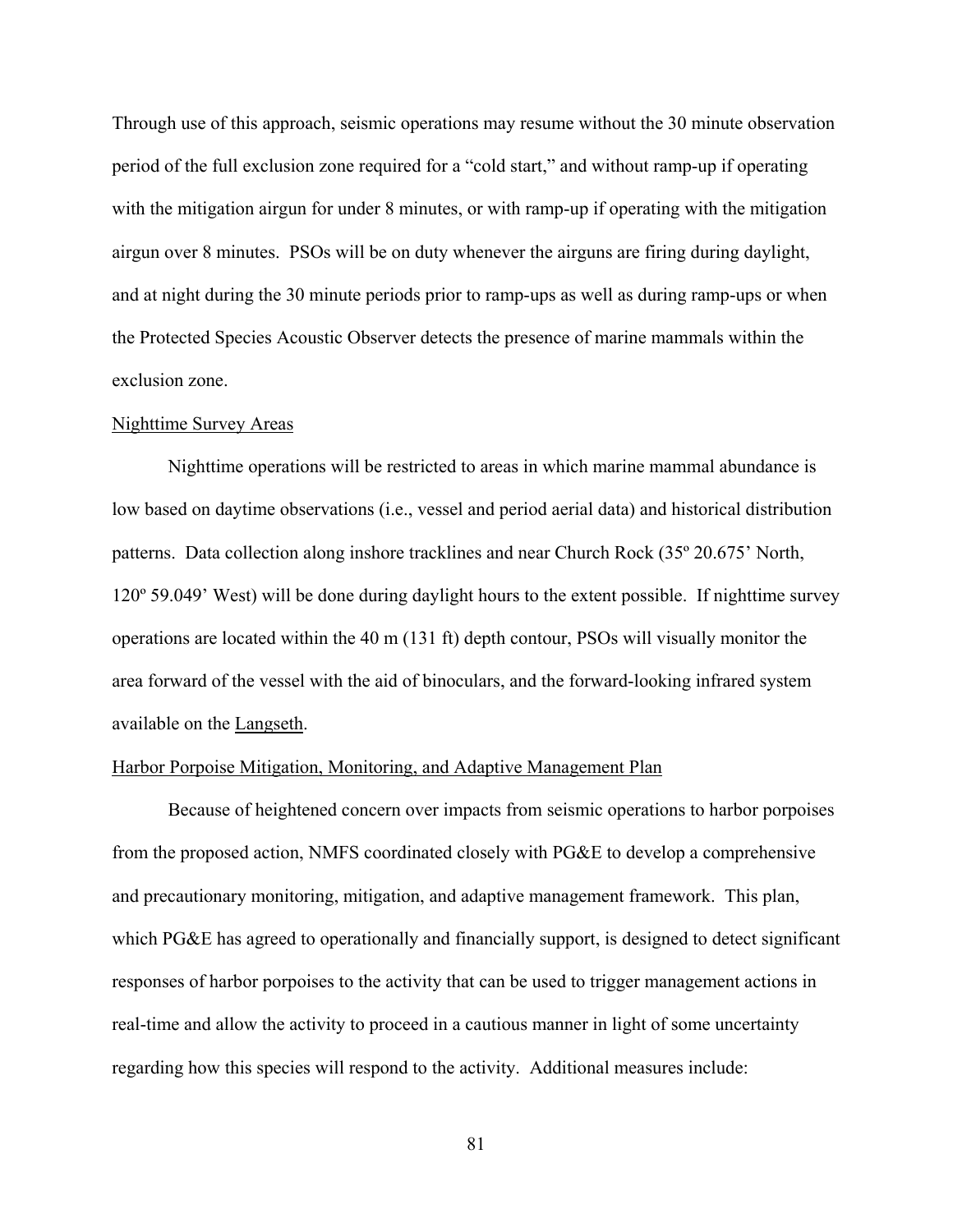• Implementation of an extended initial ramp-up (around the length of time it takes to run the first transect of the aerial survey) at the beginning of each of the two survey boxes.

• Ensuring that airgun operations for each survey box begin in the daylight.

 Data collected during pre-activity survey operations and on-going operational monitoring activities will be used during the proposed seismic operations to adjust or redirect seismic operations should significant adverse impacts be observed to marine mammals in the proposed project area. The Adaptive Management Plan will be finalized in consultation with resource agencies involved in the permitting and monitoring activities associated with the proposed 2012 seismic operations. Information sources used as part of this plan will include, but not be limited to the following:

- Pre-activity and weekly aerial surveys (see Appendix G of the IHA application);
- Sound source verification study;
- Visual monitoring by PSOs onboard vessels;

• NMFS Morro Bay stock of Harbor Porpoise Monitoring Program (see Appendix D of the IHA application), which will use aerial surveys, C-PODS (passive acoustic devices tuned to detect high frequency harbor porpoise vocalizations), and moored hydrophones (tuned to identify received levels of seismic signals) to detect broader scale harbor porpoise responses to seismic surveys; and

• Marine Mammal Stranding Response Plan (see Appendix F of the IHA application), which will utilize response personnel and necessary equipment to monitor the action area for behaviors suggestive of stranding responses, and subsequently run appropriate tests if an event occurs.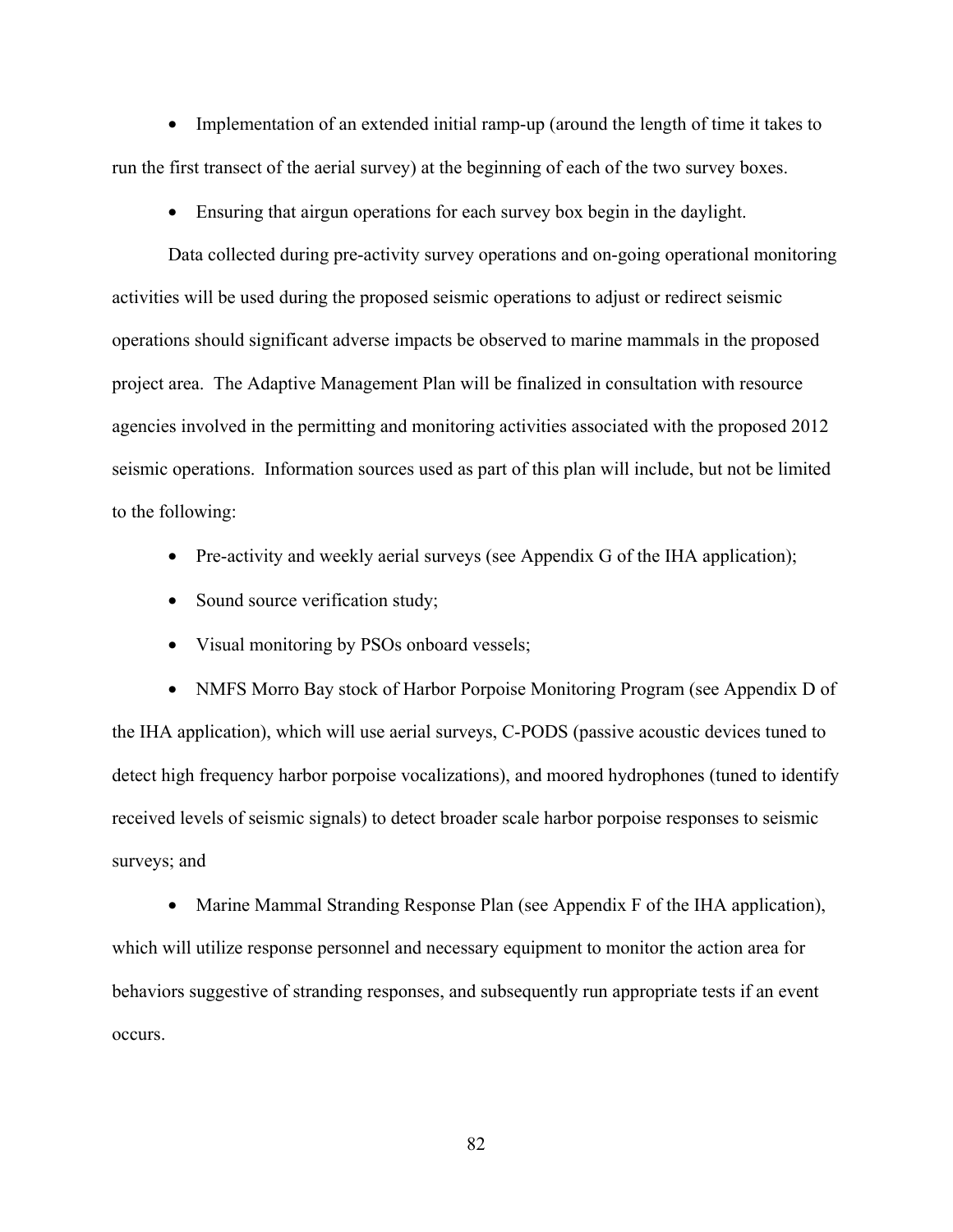Triggers for Adaptive Management – Below are the situations in which suspension of seismic airgun operations would be required. Following suspension of activities for any of the situations outlined below, NMFS and our stranding network partners will further evaluate available information, including new information collected while seismic operations are suspended, and NMFS will coordinate with PG&E and L-DEO to determine if and how seismic operations may continue. The triggers that have been identified are as follows:

• The seismic survey will be suspended if the aerial surveys or acoustic detections show that moderate to large numbers of the Morro Bay stock of harbor porpoises, have been pushed out of their primary (core) habitat and/or outside of their normal stock range. Numerical thresholds for this, including (a) decreased densities in core habitat and/or (b) increased densities in secondary habitat (or beyond, e.g., Point Conception) will have to be identified based in part on the fine-scale "baseline" surveys planned for October, before seismic operations start, and NMFS's knowledge about their core habitat from the coarser historical aerial survey data.

• The seismic survey will be suspended if unusual behavior for harbor porpoises is observed that would suggest there is severe disturbance or stress/injury. Details of this criterion are difficult to predict, but harbor porpoises usually occur in loosely aggregated groups of 1 to 5 individuals, with characteristic surfacing behaviors. So, for example, a large, tight group of 50 to 100 individuals rafting or bunched in an unusual area would be of concern.

• A mass stranding (i.e., 2 or more animals that simultaneously strand, other than cowcalf pairs) or unusual nearshore milling ("near mass stranding") of ay cetacean species. At a minimum, the shut-down of all seismic airgun operations would continue until the disposition of the animals was complete; this could involve herding offshore, refloating/transporting/herding, transport to rehabilitation, euthanasia, or any combination of the above. Shut-down procedures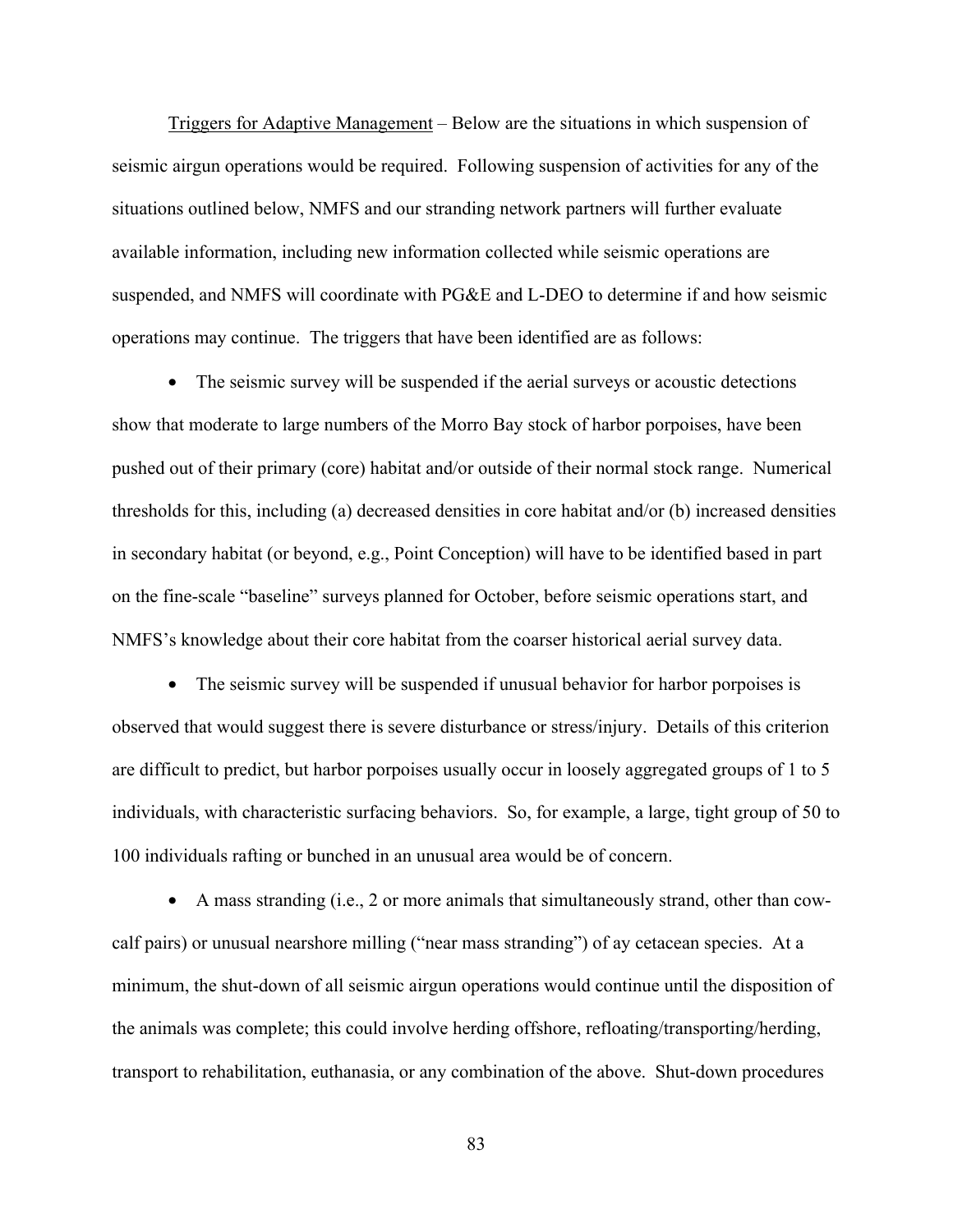will remain in effect until NMFS determines that, and advises PG&E that, all live animals have left the geographic area (either of their volition or following herding).

• If 2 cetaceans within one day, 3 or more cetaceans within a week, or 5 or more pinniped within a week are newly detected stranded (sick, injured, in need of medical attention, or dead) on the beach or floating incapacitated or dead within the impact zone during the period of seismic operations, the following would occur:

o For live stranded animals, the stranding team would attempt to capture the animals and perform a Phase 1 examination, including auditory evoked potential (AEP) testing of all odontocetes, and any clinical tests deemed necessary by the attending veterinarian. If the animal(s) are determined to be candidates for immediate release (either from the original stranding location or following transport to a new location), shut-down may be needed until the release is complete. If the animal is determined to be a candidate for rehabilitation and the initial examination is inconclusive regarding a reason for stranding, Phase 2 investigations will be conducted.

o For all dead stranded animals, the stranding team would attempt to recover the carcass(es) and perform a detailed necropsy with diagnostic imaging scans to rule out obvious cause of death (e.g., a Phase 1 investigation), as appropriate given the decomposition rate of the animal and other logistical constraints (size, weight, location, etc.). Then, if Phase 1 tests are inconclusive and the animal(s) is (are) in good body condition, Phase 2 investigations will be conducted.

o In either case, if Phase 2 investigations are warranted for enough animals to meet the initial numerical criteria, seismic operations will be suspended.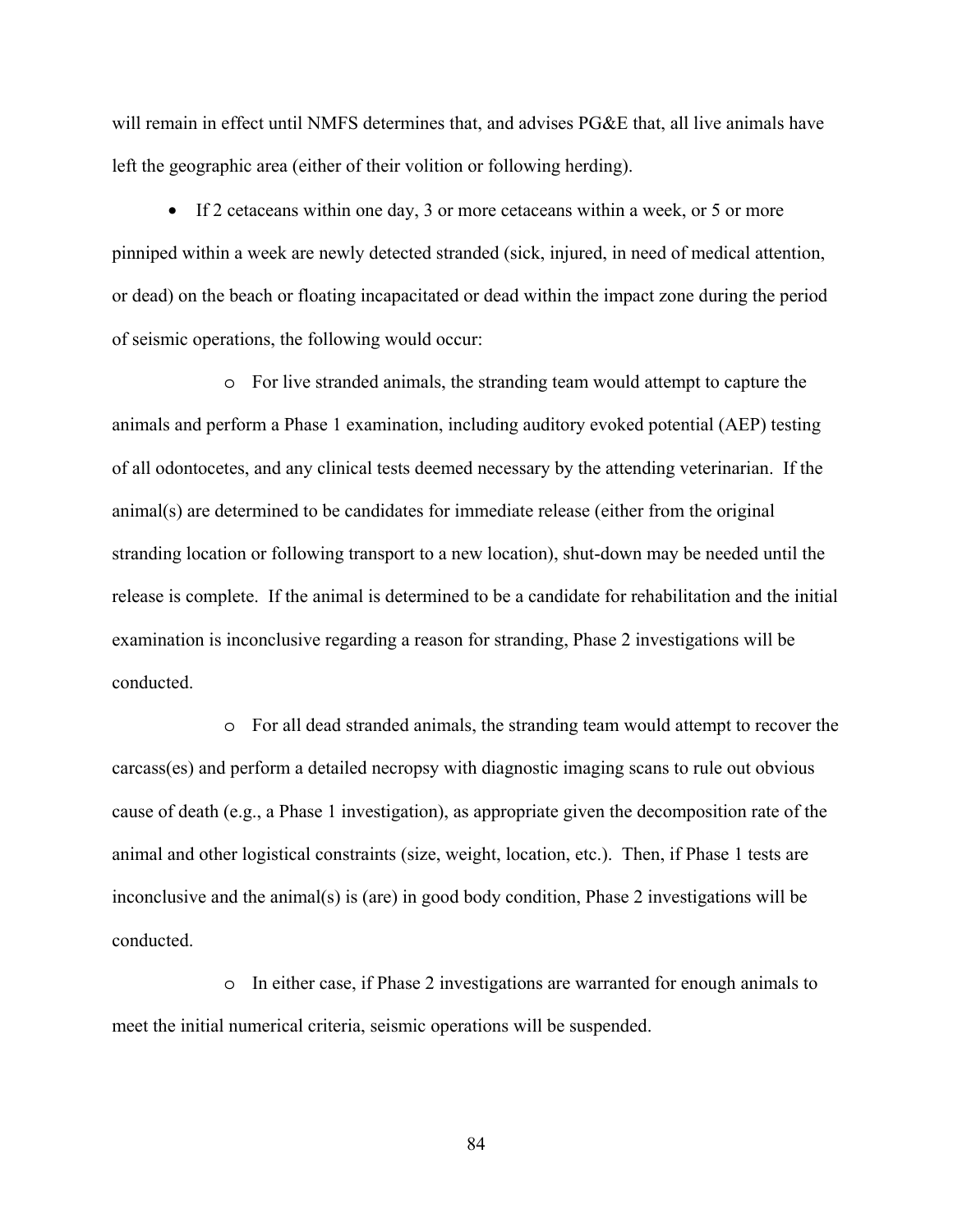• Strandings of single marine mammals with signs of acoustic trauma or barotrauma without another etiology would require a suspension of seismic operations.

• A ship-strike of a marine mammal by any of the vessels involved in the seismic survey (including chase/support vessels) would result in a suspension of seismic operations.

Data from the proposed seismic operations 2012 may also be used to revise proposed survey operations within Survey Box 1, or associated mitigation and monitoring, which have been proposed to be conducted in 2013 as a result of consultation under the MMPA with NMFS.

NMFS has carefully evaluated the applicant's proposed mitigation measures and has considered a range of other measures in the context of ensuring that NMFS prescribes the means of effecting the least practicable adverse impact on the affected marine mammal species and stocks and their habitat. NMFS's evaluation of potential measures included consideration of the following factors in relation to one another:

(1) The manner in which, and the degree to which, the successful implementation of the measure is expected to minimize adverse impacts to marine mammals;

(2) The proven or likely efficacy of the specific measure to minimize adverse impacts as planned; and

(3) The practicability of the measure for applicant implementation.

Proposed Monitoring and Reporting

In order to issue an ITA for an activity, section  $101(a)(5)(D)$  of the MMPA states that NMFS must set forth "requirements pertaining to the monitoring and reporting of such taking." The MMPA implementing regulations at 50 CFR 216.104 (a)(13) indicate that requests for IHAs must include the suggested means of accomplishing the necessary monitoring and reporting that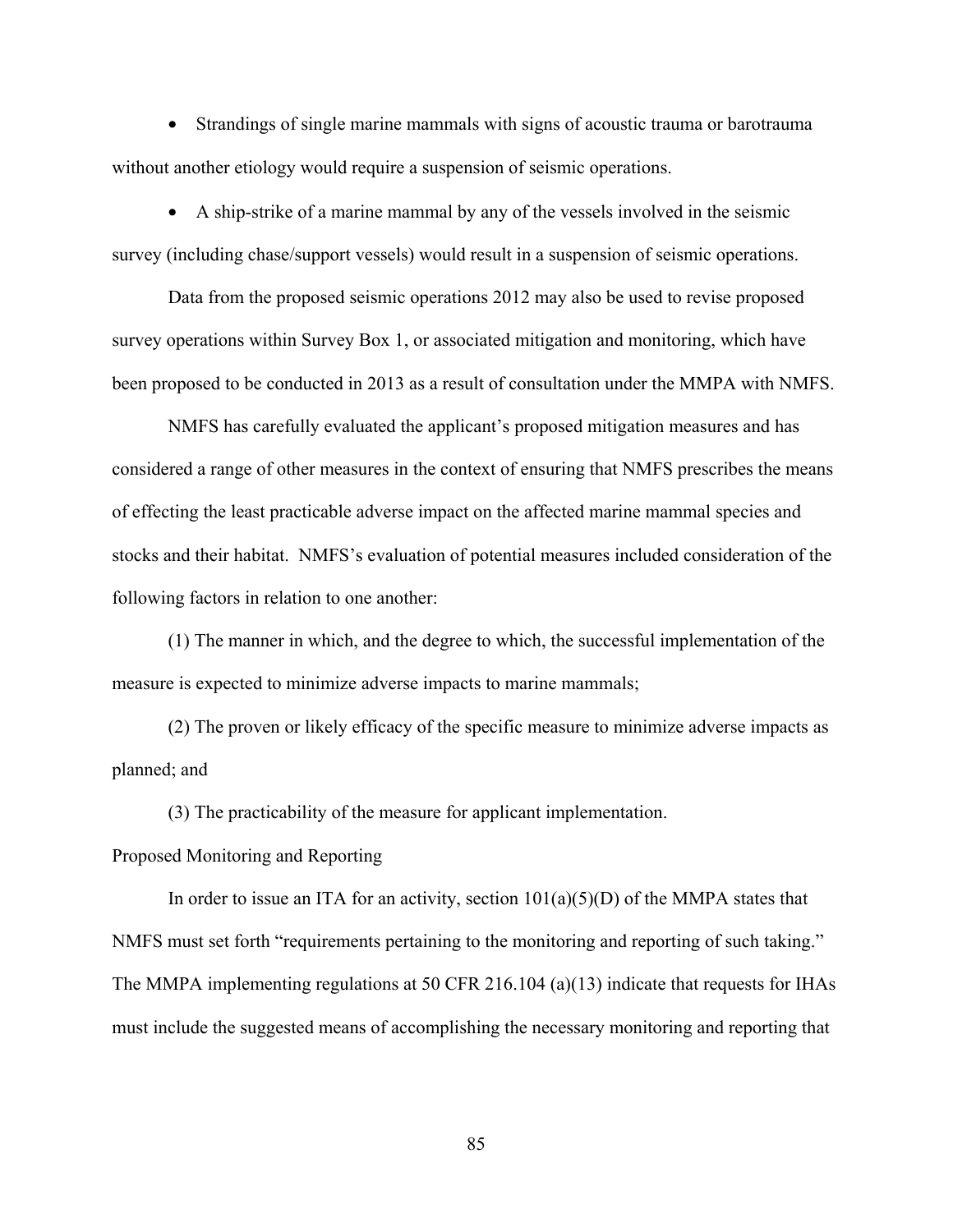will result in increased knowledge of the species and of the level of taking or impacts on populations of marine mammals that are expected to be present in the action area.

# Proposed Monitoring

L-DEO and PG&E propose to sponsor marine mammal monitoring during the proposed project, in order to implement the proposed mitigation measures that require real-time monitoring, and to satisfy the anticipated monitoring requirements of the IHA. L-DEO and PG&E's proposed "Monitoring Plan" is described below this section. L-DEO and PG&E understand that this monitoring plan will be subject to review by NMFS, and that refinements may be required. The monitoring work described here has been planned as a self-contained project independent of any other related monitoring projects that may be occurring simultaneously in the same regions. L-DEO and PG&E are prepared to discuss coordination of their monitoring program with any related work that might be done by other groups insofar as this is practical and desirable.

#### Aerial Surveys

 PG&E proposes to conduct aerial surveys for large cetaceans in conjunction with the proposed seismic survey operations and in accordance with the requirements established by the California State Lands Commission Environmental Impact Report mitigation measures. In addition to the PG&E aerial surveys focusing on large cetaceans (flying above 305 m [1,000 ft]), NMFS/USFWS will be conducting low level aerial surveys designed to monitor southern sea otter and the Morro Bay stock of harbor porpoise movements through a separate project funded by PG&E. These NMFS/USFWS aerial survey operations will be conducted in close coordination with the PG&E aerial surveys, but under existing permits. The information generated by these two aerial survey operations will be used to inform the proposed project's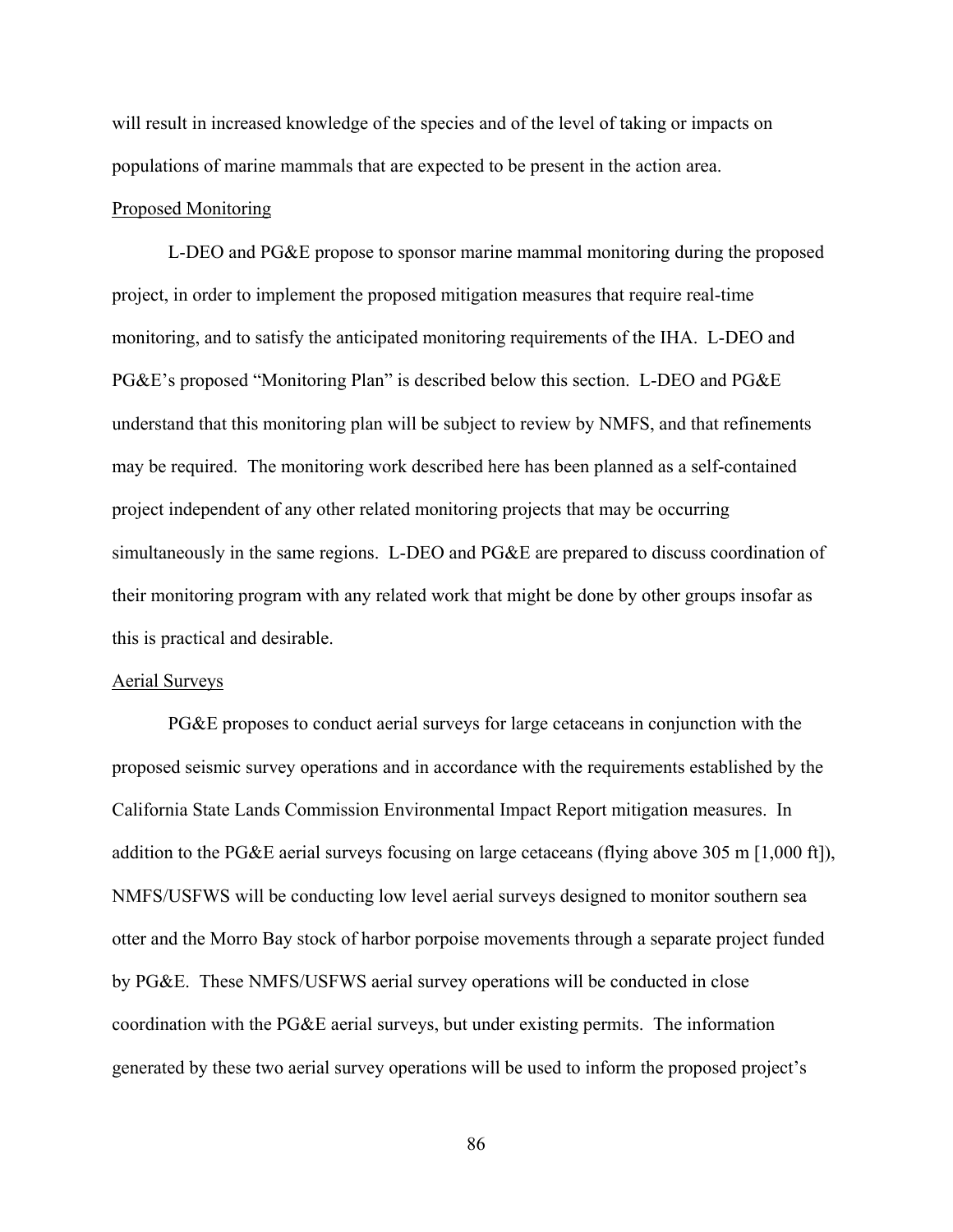Adaptive Management Plan. Discussions between PG&E and NMFS/USFWS are currently ongoing regarding the coordination of the aerial surveys and the potential for NMFS/USFWS to undertake all aerial survey operations. More information regarding the NMFS/USFWS aerial survey operations are provided in Appendix D and E of the IHA application. Two PSO's will be used on all aerial surveys. Aerial survey data and observations noted by PSOs will be provided to the agencies for review and consideration of potential refinements to mitigation measures. The general purpose of these aerial survey efforts are to:

• Identify direction of travel and corridors utilized by marine mammals relative to the proposed survey area;

• Identify locations within the proposed survey area that support aggregations of marine mammals;

• Identify the relative abundance of marine mammals within the proposed survey area; and

• Document changes in the behavior and distribution of marine mammals in the area before, during and after the proposed seismic operations.

With the proposed timing of the seismic operations, aerial surveys will be conducted prior to the initiation of, during, and after the proposed project. The aerial surveys will pay particular attention will be directed to the identification of the presence of large cetaceans (i.e., blue, fin, and humpback whales) due to the likelihood that those species will be present in the project area. Aerial survey operations focused on large cetaceans will include the following components: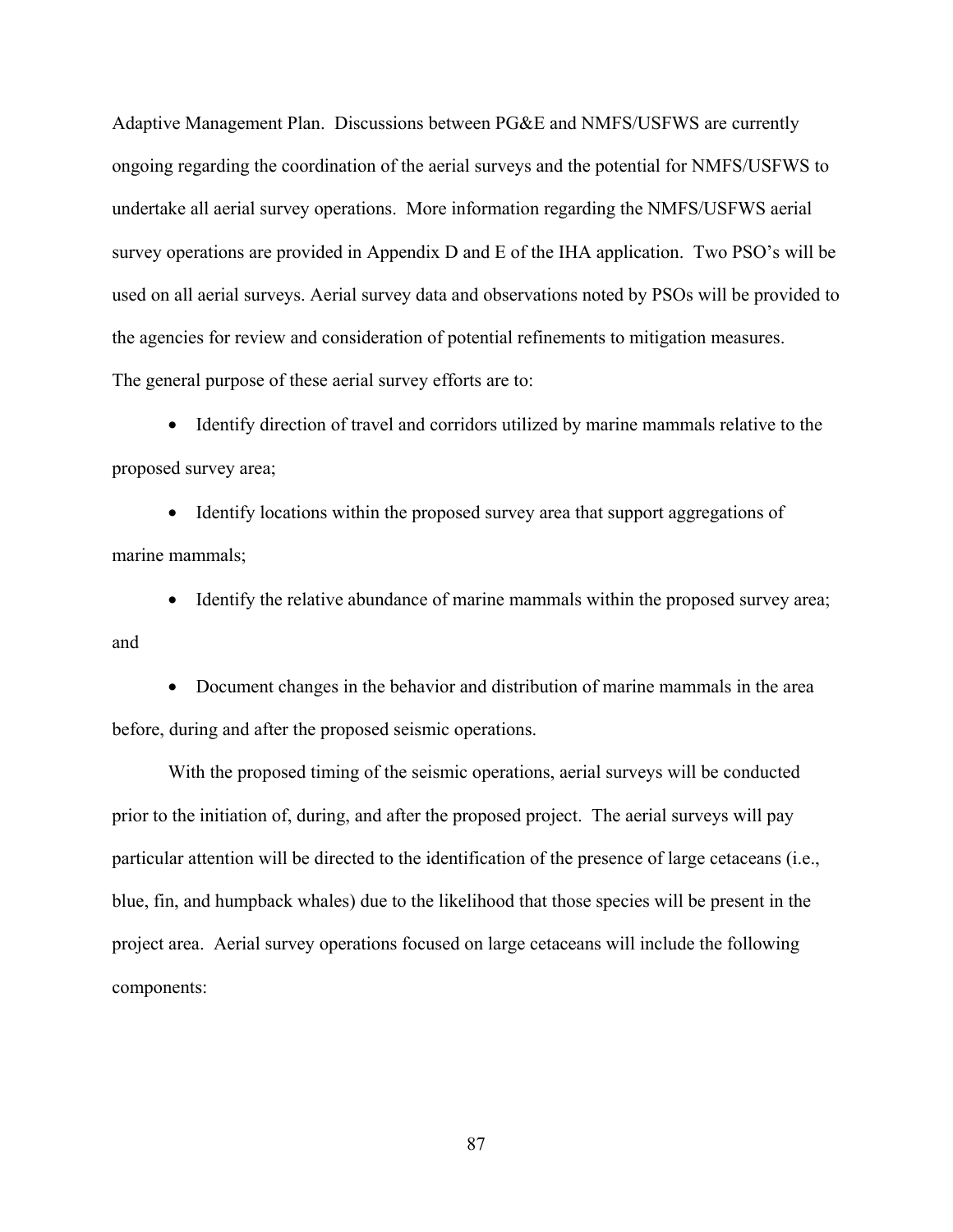• Approximately 5 to 10 days prior to the start of seismic operations, an aerial survey will be flown to establish a baseline for numbers and distribution of marine mammals in the project area;

• Aerial surveys will be conducted weekly during the seismic operations to assist in the identification of marine mammals within the project buffer and exclusion zones. Aerial monitors will be in direct communications with ship-based monitors to assess the effectiveness of monitoring operations. Based on the results of these coordinated monitoring efforts, the need for additional aerial surveys will be evaluated; and

• Approximately 5 to 10 days following the completion of the offshore seismic operations, a final aerial survey will be conducted to document the number and distribution of marine mammals in the project area. These data will be used in comparison with original survey data completed prior to the seismic operations.

A copy of the draft Aerial Survey Plan, that focuses particular attention on the presence of large cetaceans, is provided in Appendix G of the IHA application.

### Vessel-based Visual Monitoring

PSVOs will be based aboard the seismic source vessel and will watch for marine mammals near the vessel during daytime airgun operations and during any ramp-ups of the airguns at night. PSVOs will also watch for marine mammals near the seismic vessel for at least 30 minutes prior to the start of airgun operations after an extended shut-down (i.e., greater than approximately 8 minutes for this proposed cruise). When feasible, PSVOs will conduct observations during daytime periods when the seismic system is not operating for comparison of sighting rates and behavior with and without airgun operations and between acquisition periods. Based on PSVO observations, the airguns will be powered-down or shut-down when marine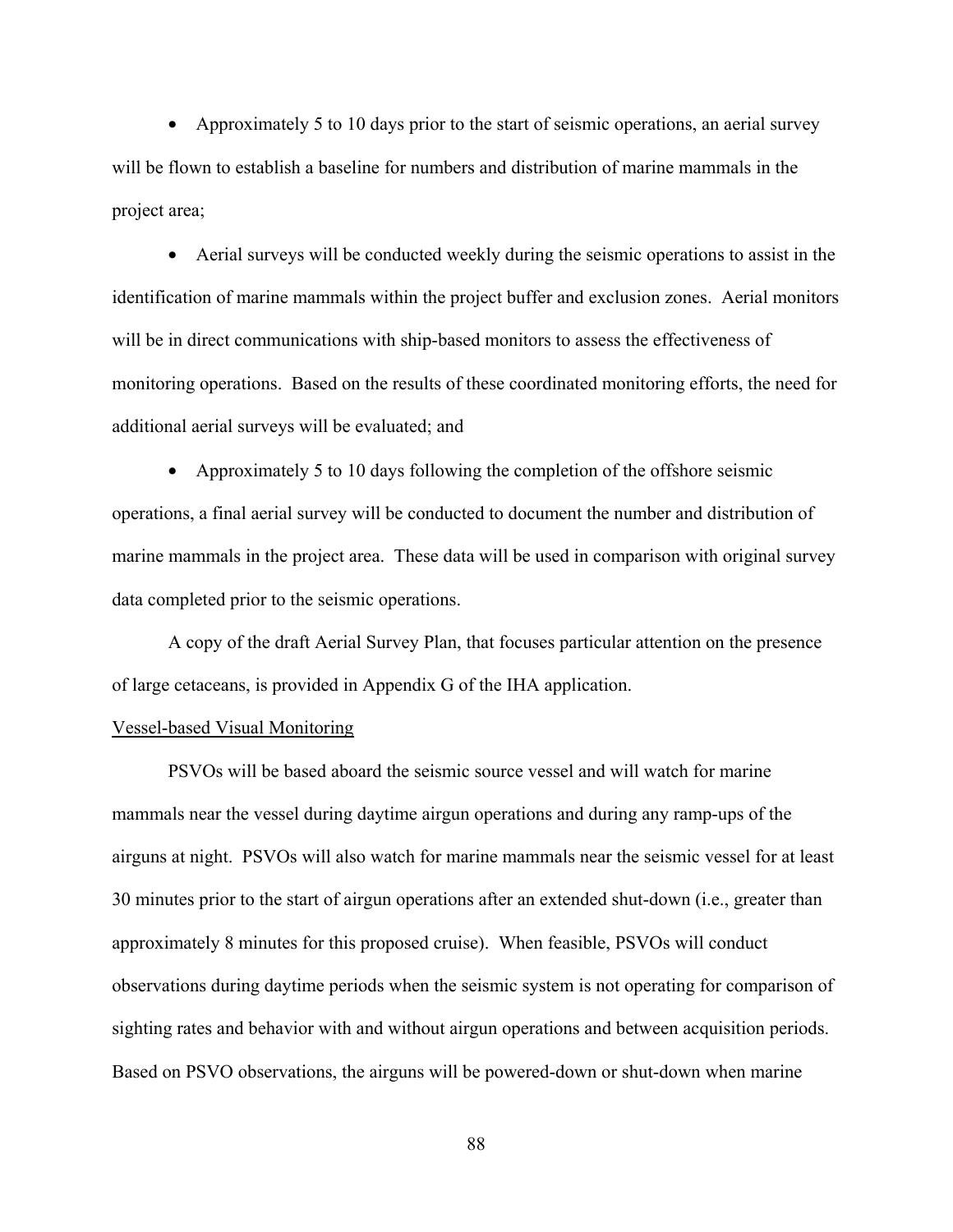mammals are observed within or about to enter a designated exclusion zone. The exclusion zone is a region in which a possibility exists of adverse effects on animal hearing or other physical effects.

During seismic operations off the central coast of California, at least five PSOs (PSVO and/or Protected Species Acoustic Observer [PSAO]) will be based aboard the Langseth. In addition, three PSO's will be positioned on each of the survey/chase vessels (which at this time is anticipated to be two vessels). L-DEO will appoint the PSOs with NMFS's concurrence. Observations will take place during ongoing daytime operations and nighttime ramp-ups of the airguns. During the majority of seismic operations, two PSVOs will be on duty from the observation tower (i.e., the best available vantage point on the source vessel) to monitor marine mammals near the seismic vessel. Use of two simultaneous PSVOs will increase the effectiveness of detecting animals near the source vessel. However, during meal times and bathroom breaks, it is sometimes difficult to have two PSVOs on effort, but at least one PSVO will be on duty. PSVO(s) will be on duty in shifts no longer than 4 hours in duration.

Two PSVOs will also be on visual watch during all daytime ramp-ups of the seismic airguns. A third PSAO will monitor the PAM equipment 24 hours a day to detect vocalizing marine mammals present in the action area. In summary, a typical daytime cruise would have scheduled two PSVOs on duty from the observation tower, and a third PSAO on PAM. Other crew will also be instructed to assist in detecting marine mammals and implementing mitigation requirements (if practical). Before the start of the seismic survey, the crew will be given additional instruction on how to do so.

The Langseth is a suitable platform for marine mammal observations. When stationed on the observation platform, the eye level will be approximately 21.5 m (70.5 ft) above sea level,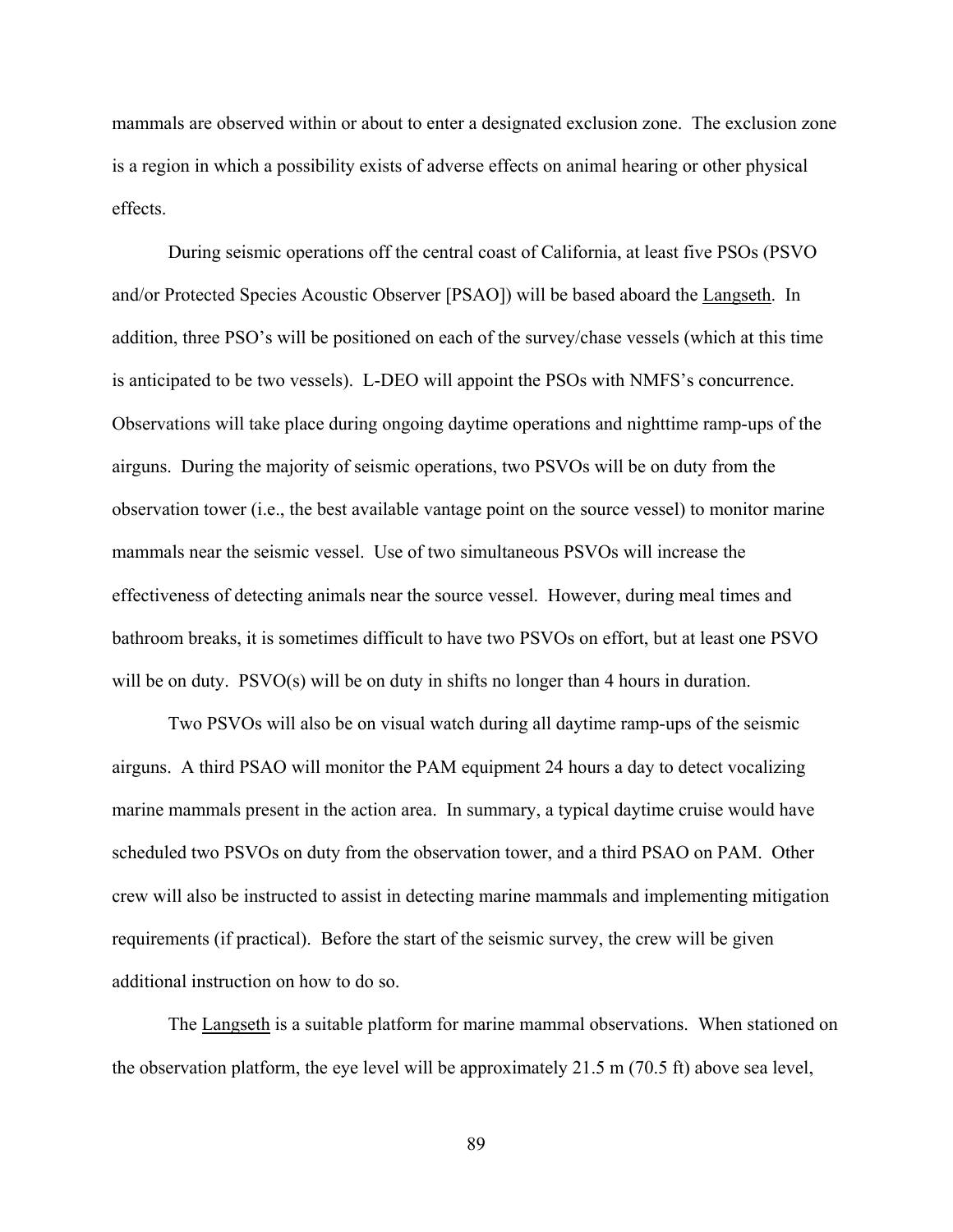and the PSVO will have a good view around the entire vessel. During daytime, the PSVOs will scan the area around the vessel systematically with reticle binoculars (e.g., 7 x 50 Fujinon), Bigeye binoculars (25 x 150), and with the naked eye. Laser range-finding binoculars (Leica LRF 1200 laser rangefinder or equivalent) will be available to assist with distance estimation. Those are useful in training observers to estimate distances visually, but are generally not useful in measuring distances to animals directly; that is done primarily with the reticles in the binoculars.

When marine mammals are detected within or about to enter the designated exclusion zone, the airguns will immediately be powered-down or shut-down if necessary. The PSVO(s) will continue to maintain watch to determine when the animal(s) are outside the exclusion zone by visual confirmation. Airgun operations will not resume until the animal is confirmed to have left the exclusion zone, or if not observed after 15 minutes for species with shorter dive durations (small odontocetes and pinnipeds) or 30 minutes for species with longer dive durations (mysticetes and large odontocetes, including sperm, pygmy sperm, dwarf sperm, killer, and beaked whales).

### Vessel-Based Passive Acoustic Monitoring

Vessel-based, towed PAM will complement the visual monitoring program, when practicable. Visual monitoring typically is not effective during periods of poor visibility or at night, and even with good visibility, is unable to detect marine mammals when they are below the surface or beyond visual range. Passive acoustical monitoring can be used in addition to visual observations to improve detection, identification, and localization of cetaceans. The passive acoustic monitoring will serve to alert visual observers (if on duty) when vocalizing cetaceans are detected. It is only useful when marine mammals call, but it can be effective either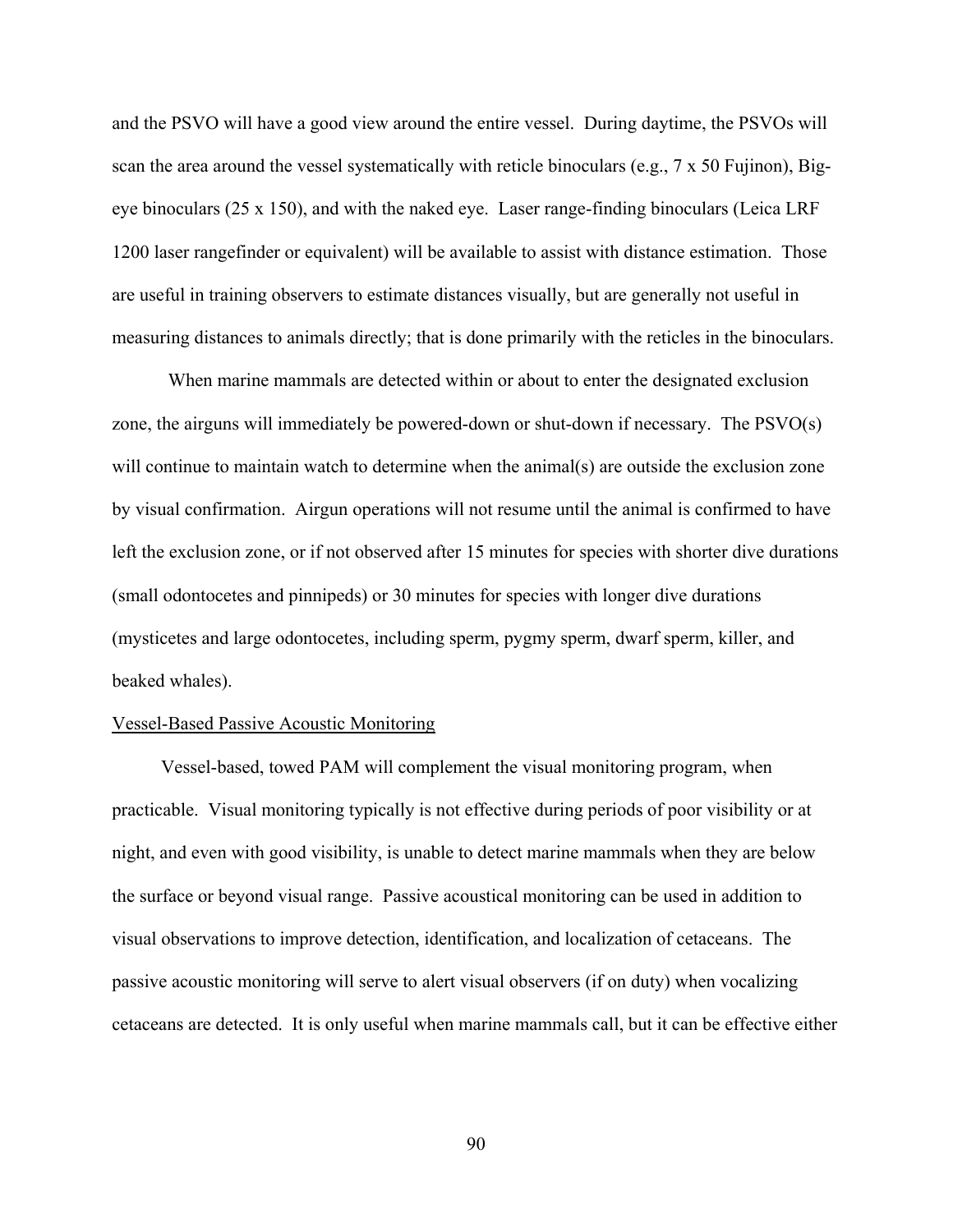by day or by night, and does not depend on good visibility. It will be monitored in real time so that the PSVOs can be advised when cetaceans are detected.

The PAM system consists of hardware (i.e., hydrophones) and software. The "wet end" of the system consists of a towed hydrophone array that is connected to the vessel by a tow cable. The tow cable is 250 m (820.2 ft) long, and the hydrophones are fitted in the last 10 m (32.8 ft) of cable. A depth gauge is attached to the free end of the cable, and the cable is typically towed at depths less than 20 m (65.6 ft). The array will be deployed from a winch located on the back deck. A deck cable will connect from the winch to the main computer laboratory where the acoustic station, signal conditioning, and processing system will be located. The acoustic signals received by the hydrophones are amplified, digitized, and then processed by the Pamguard software. The system can detect marine mammal vocalizations at frequencies up to 250 kHz.

One PSAO, an expert bioacoustician in addition to the four PSVOs, with primary responsibility for PAM, will be onboard the Langseth. The towed hydrophones will ideally be monitored by the PSAO 24 hours per day while at the proposed seismic survey area during airgun operations, and during most periods when the Langseth is underway while the airguns are not operating. However, PAM may not be possible if damage occurs to the array or back-up systems during operations. The primary PAM streamer on the Langseth is a digital hydrophone streamer. Should the digital streamer fail, back-up systems should include an analog spare streamer and a hull-mounted hydrophone. One PSAO will monitor the acoustic detection system by listening to the signals from two channels via headphones and/or speakers and watching the real-time spectrographic display for frequency ranges produced by cetaceans. The PSAO monitoring the acoustical data will be on shift for one to six hours at a time. All PSOs are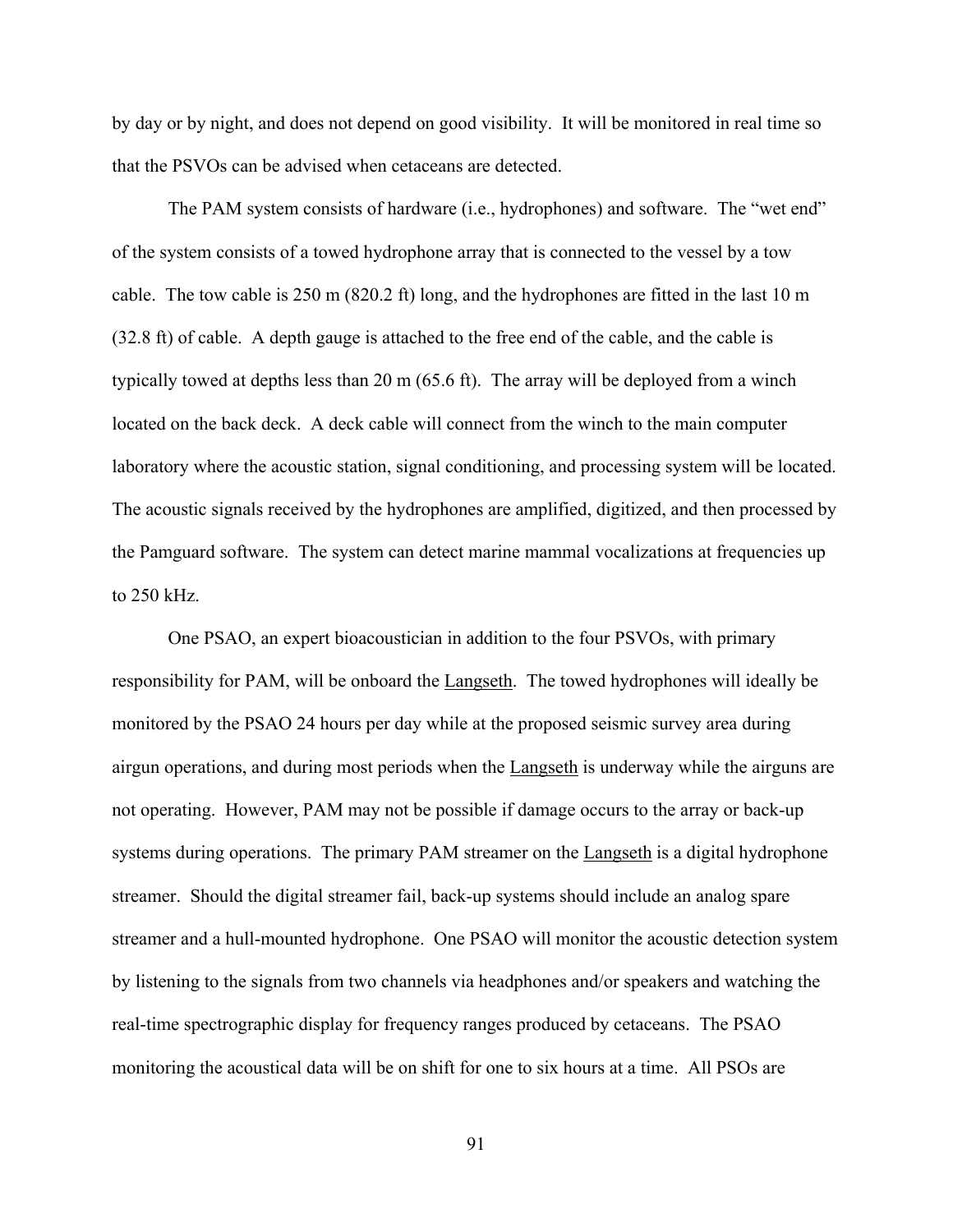expected to rotate through the PAM position, although the expert PSAO will be on PAM duty more frequently.

When a vocalization is detected while visual observations (during daylight) are in progress, the PSAO will contact the PSVO immediately, to alert him/her to the presence of cetaceans (if they have not already been seen), and to allow a power-down or shut-down to be initiated, if required. When bearings (primary and mirror-image) to calling cetacean(s) are determined, the bearings will be related to the PSVO(s) to help him/her sight the calling animal. During non-daylight hours, when a cetacean is detected by acoustic monitoring and may be close to the source vessel, the Langseth crew will be notified immediately so that the proper mitigation measure may be implemented.

The information regarding the call will be entered into a database. Data entry will include an acoustic encounter identification number, whether it was linked with a visual sighting, date, time when first and last heard and whenever any additional information was recorded, position and water depth when first detected, bearing if determinable, species or species group (e.g., unidentified dolphin, sperm whale), types and nature of sounds heard (e.g., clicks, continuous, sporadic, whistles, creaks, burst pulses, strength of signal, etc.), and any other notable information. The acoustic detection can also be recorded for further analysis.

# PSO Data and Documentation

PSVOs will record data to estimate the numbers of marine mammals exposed to various received sound levels and to document apparent disturbance reactions or lack thereof. Data will be used to estimate numbers of animals potentially 'taken' by harassment (as defined in the MMPA). They will also provide information needed to order a power-down or shut-down of the airguns when a marine mammal is within or near the exclusion zone. Observations will also be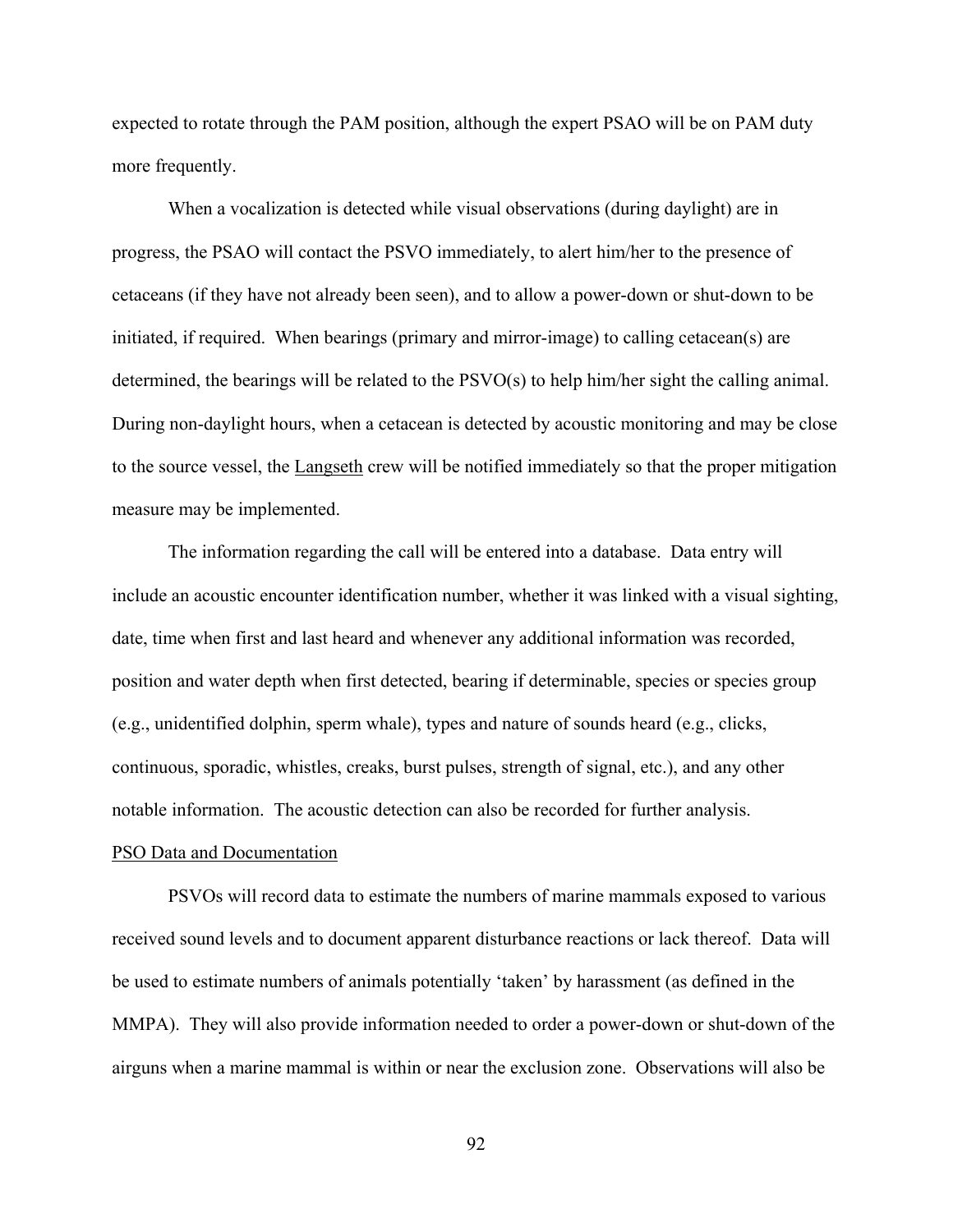made during daytime periods when the **Langseth** is underway without seismic operations. There will also be opportunities to collect baseline biological data during the transits to, from, and through the study area.

When a sighting is made, the following information about the sighting will be recorded:

1. Species, group size, age/size/sex categories (if determinable), behavior when first sighted and after initial sighting, heading (if consistent), bearing and distance from seismic vessel, sighting cue, apparent reaction to the airguns or vessel (e.g., none, avoidance, approach, paralleling, etc.), and behavioral pace.

2. Time, location, heading, speed, activity of the vessel, sea state, visibility, and sun glare.

The data listed under (2) will also be recorded at the start and end of each observation watch, and during a watch whenever there is a change in one or more of the variables.

All observations and ramp-ups, power-downs or shut-downs will be recorded in a standardized format. The PSOs will record this information onto datasheets. During periods between watches and periods when operations are suspended, those data will be entered into a laptop computer running a custom computer database. The accuracy of the data entry will be verified by computerized data validity checks as the data are entered and by subsequent manual checking of the database. These procedures will allow initial summaries of data to be prepared during and shortly after the field program, and will facilitate transfer of the data to statistical, graphical, and other programs for further processing and archiving. Quality control of the data will be facilitated by (a) the start-of survey training session; (b) subsequent supervision by the onboard lead PSO; and (c) ongoing data checks during the seismic survey.

Results from the vessel-based observations will provide: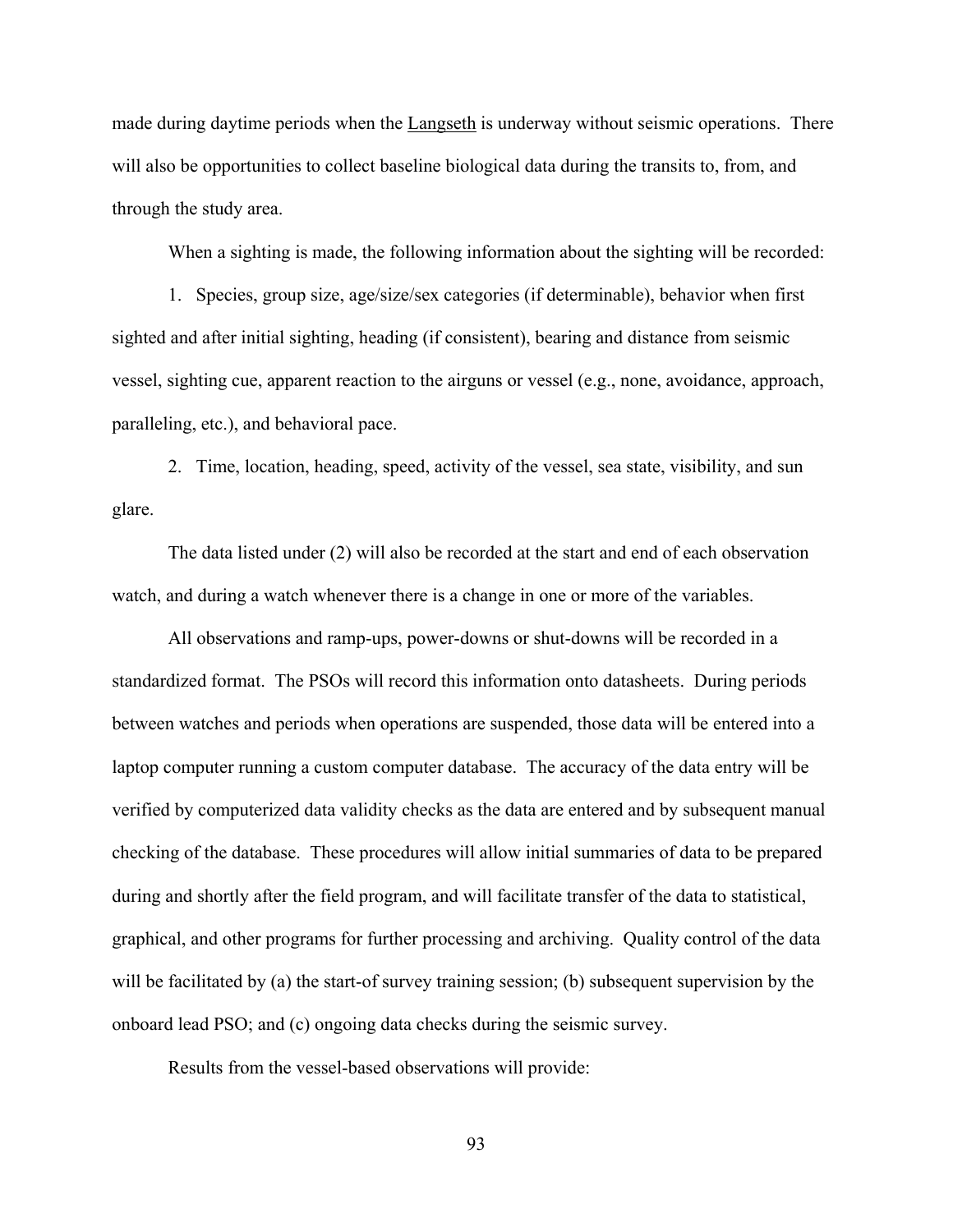1. The basis for real-time mitigation (airgun power-down or shut-down).

2. Information needed to estimate the number of marine mammals potentially taken by harassment, which must be reported to NMFS.

3. Data on the occurrence, distribution, and activities of marine mammals in the area where the seismic study is conducted.

4. Information to compare the distance and distribution of marine mammals relative to the source vessel at times with and without seismic activity.

5. Data on the behavior and movement patterns of marine mammals seen at times with and without seismic activity.

Throughout the seismic survey, PSOs will prepare a report each day or at such other intervals as required by NMFS, USFWS, the U.S. Army Corps of Engineers, California State Lands Commission, California Coastal Commission, or PG&E, summarizing the recent results of the monitoring program. The reports will summarize the species and numbers of marine mammals sighted. These reports will be provided to NMFS as well as PG&E, L-DEO, and NSF.

In addition to the vessel-based monitoring, L-DEO and PG&E will submit reports outlining the monitoring results of the aerial survey for large cetaceans, the aerial survey for harbor porpoises and other small cetaceans, and any marine mammals stranding response activities.

L-DEO and PG&E will submit a comprehensive report to NMFS and NSF within 90 days after the end of the cruise. The report will describe the operations that were conducted and sightings of marine mammals near the operations. The report will provide full documentation of methods, results, and interpretation pertaining to all monitoring. The 90-day report will summarize the dates and locations of seismic operations, and all marine mammal sightings (i.e.,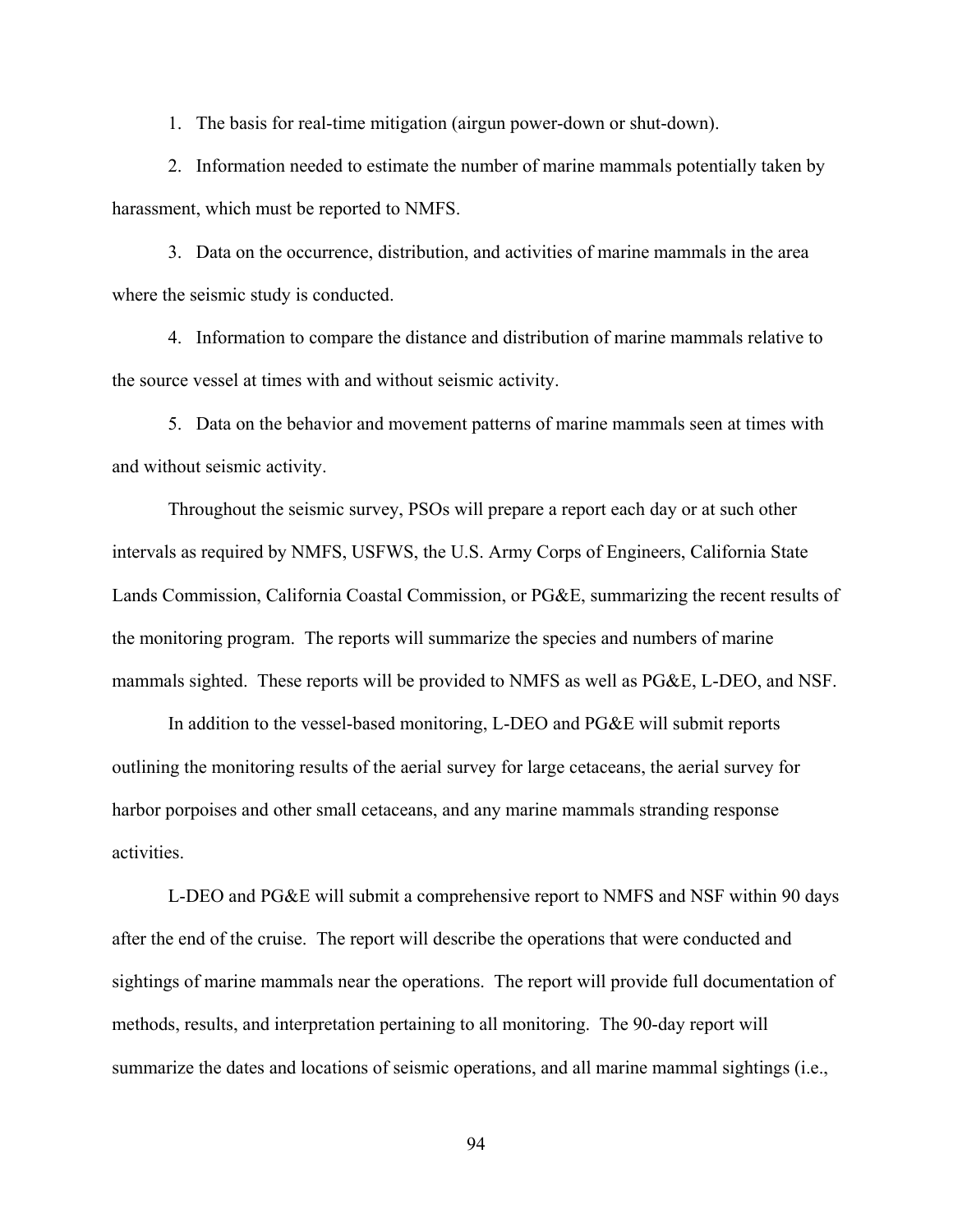dates, times, locations, activities, associated seismic survey activities, and associated PAM detections). The report will minimally include:

• Summaries of monitoring effort – total hours, total distances, and distribution of marine mammals through the study period accounting for sea state and other factors affecting visibility and detectability of marine mammals;

• Analyses of the effects of various factors influencing detectability of marine mammals including sea state, number of PSOs, and fog/glare;

• Species composition, occurrence, and distribution of marine mammals sightings including date, water depth, numbers, age/size/gender, and group sizes; and analyses of the effects of seismic operations;

• Sighting rates of marine mammals during periods with and without airgun activities (and other variables that could affect detectability);

- Initial sighting distances versus airgun activity state;
- Closes point of approach versus airgun activity state;
- Observed behaviors and types of movements versus airgun activity state;
- Numbers of sightings/individuals seen versus airgun activity state; and
- Distribution around the source vessel versus airgun activity state.

The report will also include estimates of the number and nature of exposures that could result in "takes" of marine mammals by harassment or in other ways. After the report is considered final, it will be publicly available on the NMFS and NSF websites at:

http://www.nmfs.noaa.gov/pr/permits/incidental.htm#iha and

http://www.nsf.gov/geo/oce/encomp/index.jsp.

.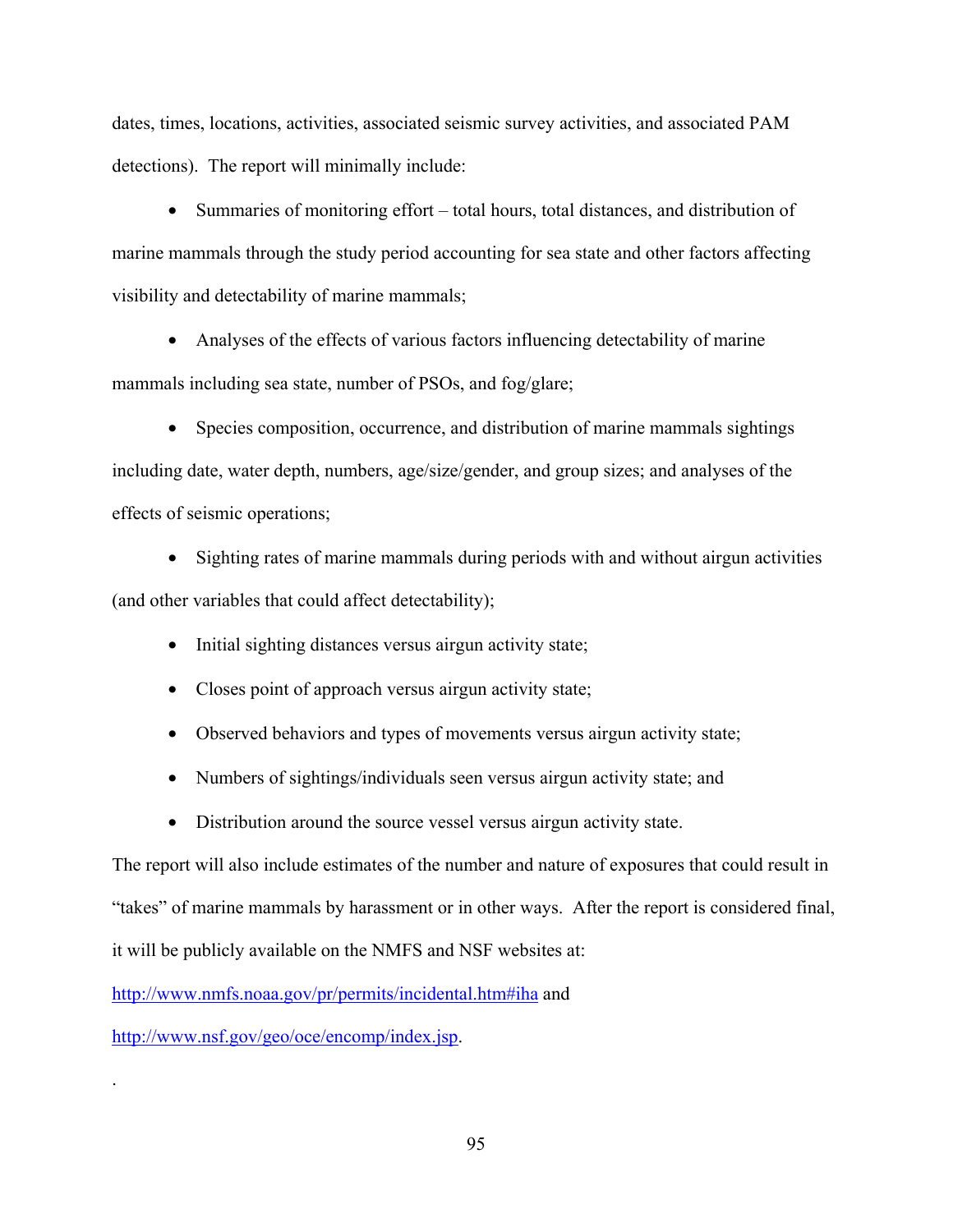## Estimated Take by Incidental Harassment

Except with respect to certain activities not pertinent here, the MMPA defines "harassment" as: any act of pursuit, torment, or annoyance which (i) has the potential to injure a marine mammal or marine mammal stock in the wild [Level A harassment]; or (ii) has the potential to disturb a marine mammal or marine mammal stock in the wild by causing disruption of behavioral patterns, including, but not limited to, migration, breathing, nursing, breeding, feeding, or sheltering [Level B harassment].

Level B harassment is anticipated and proposed to be authorized as a result of the proposed marine seismic survey off the central coast of California. Acoustic stimuli (i.e., increased underwater sound) generated during the operation of the seismic airgun array are expected to result in the behavioral disturbance of some marine mammals, and potentially the temporary displacement of some of the Morro Bay stock of harbor porpoises from their preferred, or core, habitat area. There is no evidence that the planned activities could result in injury, serious injury, or mortality for which L-DEO and PG&E seeks the IHA. The required mitigation and monitoring measures will minimize any potential risk for injury, serious injury, or mortality.

The following sections describe L-DEO and PG&E's methods to estimate take by incidental harassment and present the applicant's estimates of the numbers of marine mammals that could be affected during the proposed seismic program along the central coast of California. The estimates are based on a consideration of the number of marine mammals that could be harassed by seismic operations with the 18 airgun array to be used. The size of the proposed 3D seismic survey area in 2012 is approximately 740.52  $\text{km}^2$  (285.9 nmi<sup>2</sup>) and located adjacent to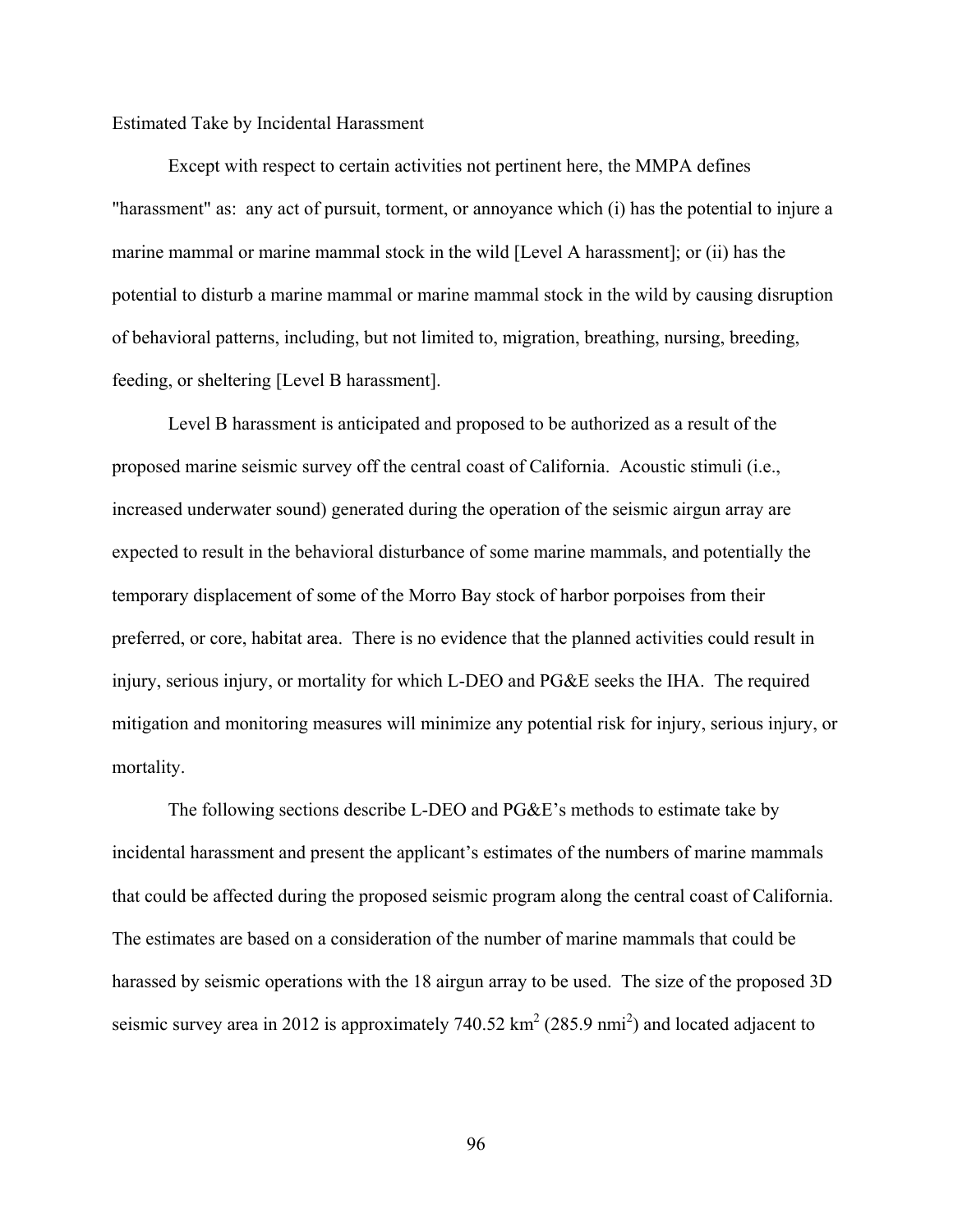the coastline and extending from 11 to 21 km (5.9 to 11.3 nmi) offshore, as depicted in Figure 2 of the IHA application.

L-DEO and PG&E assume that, during simultaneous operations of the airgun array and the other sources, any marine mammals close enough to be affected by the multibeam echosounder and sub-bottom profiler would already be affected by the airguns. However, whether or not the airguns are operating simultaneously with the other sources, marine mammals are expected to exhibit no more than short-term and inconsequential responses to the multibeam echosounder and sub-bottom profiler given their characteristics (e.g., narrow, downward-directed beam) and other considerations described previously. Such reactions are not considered to constitute "taking" (NMFS, 2001). Therefore, L-DEO and PG&E provide no additional allowance for animals that could be affected by sound sources other than airguns.

Density estimates are based on the best available peer-reviewed scientific data, specifically, the NMFS online marine mammal database (Barlow et al., 2009). These data are supplemented with non-published survey data obtained from the proposed project area during an earlier low-energy 3D survey (Padre Associates, Inc., 2011b). The low-energy 3D seismic surveys were conducted on 76 days between October 24, 2010 and February 5, 2011. The principal source of density information is the Strategic Environmental Research and Development Program (SERDP)-SDSS Marine Animal Model Mapper on the Ocean Biogeographic Information System Spatial Ecological Analysis of Megavertebrate Populations (OBIS-SEAMAP) website (Barlow et al., 2009), which was recommended by NMFS staff at the Southwest Regional Office. A second density dataset was prepared by Padre Associates, Inc. (2011b) based on marine mammal sightings recorded during a seismic survey conducted between October, 2010 and February, 2011. The Padre Associates, Inc. dataset is from the southern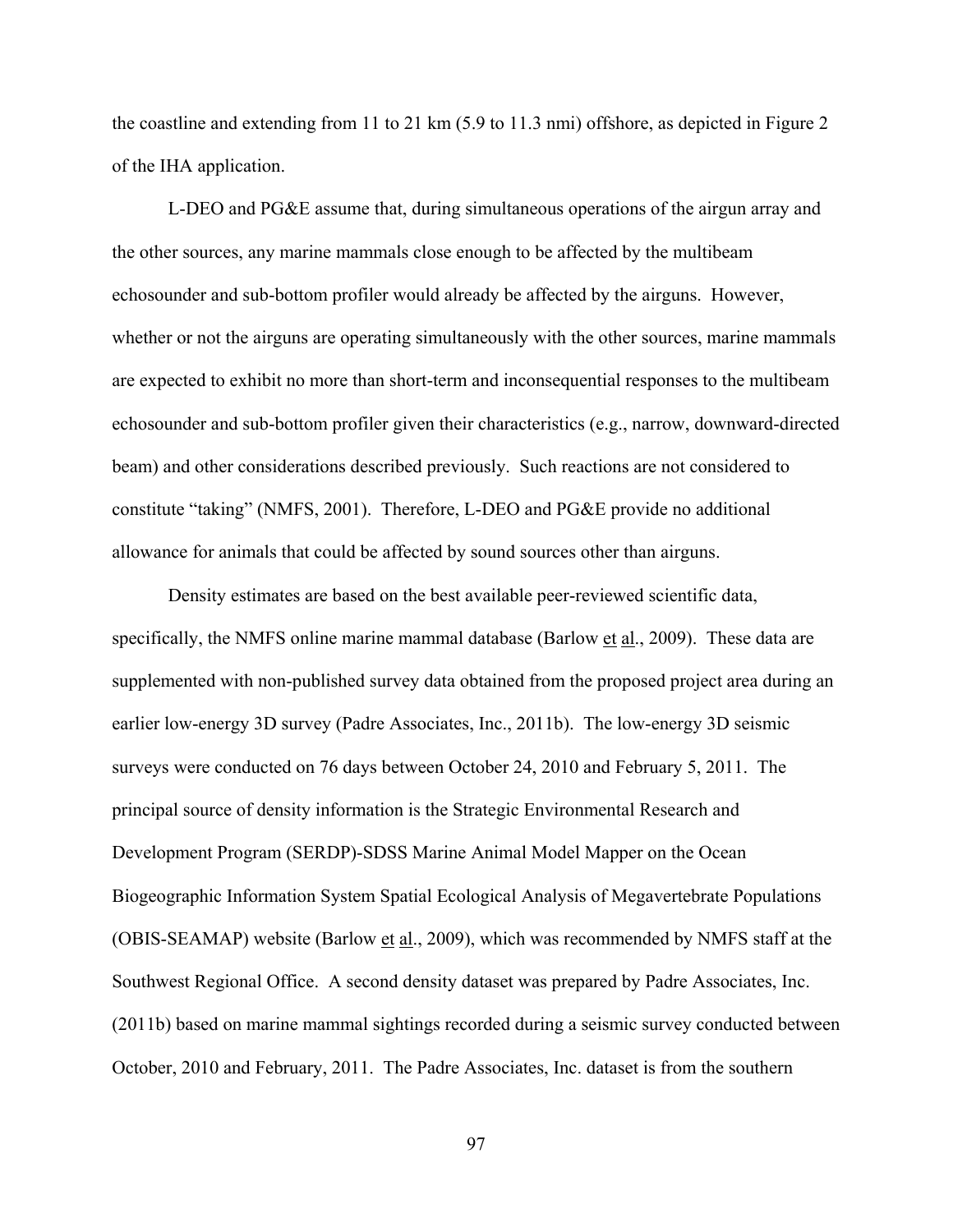portion of the proposed survey area, and contained densities for marine mammal species for which data were sparse or absent from the NOAA database.

The Padre Associates, Inc. dataset was compiled from a series of daily marine mammal monitoring reports, and the data were not originally collected for the purposes of developing density estimates. Further, all survey data are subject to detectability and availability biases. Detectability bias is associated with diminishing sightability of marine mammals with increasing lateral distances from the survey trackline  $(f[0])$ . Availability bias is due to the fact that not all marine mammals are at the surface at all times, and, as such, there is less than 100 percent probability of detecting animals along the survey trackline  $f(0)$ , and it is measured by  $g(0)$ .

Within Table 3 (Tables 7 and 8 of the IHA application), marine mammal densities were calculated based on available density or survey data. PG&E and the NMFS Office of Protected Resources worked with the NMFS Southwest Fisheries Science Center (SWFSC) and Southwest Regional Office to identify the preferred method of acquiring density data was the SERDP sponsored by the Department of Defense (DOD) with mapping provided by OBIS-SEAMAP. Within the mapping program density data are available by strata or density models (indicated with a superscripted lower case "a"  $(^{a})$ .

For density models, the Geographic Information Systems (GIS) shapefile of the proposed project area (tracklines [referred to as "race track" in the IHA application] with the 160 dB buffer zone) was uploaded into the program and densities for the ensonified area were calculated using available NMFS data within the uploaded project area. Density data calculated using this method was indicated with a superscript " $1$ " (<sup>1</sup>). All densities calculated using this model were from summer data (defined as July to December). For density data indicated with a superscript " $2$ " ( $^2$ ), stratum density data was used within the same SERDP marine mammal mapper;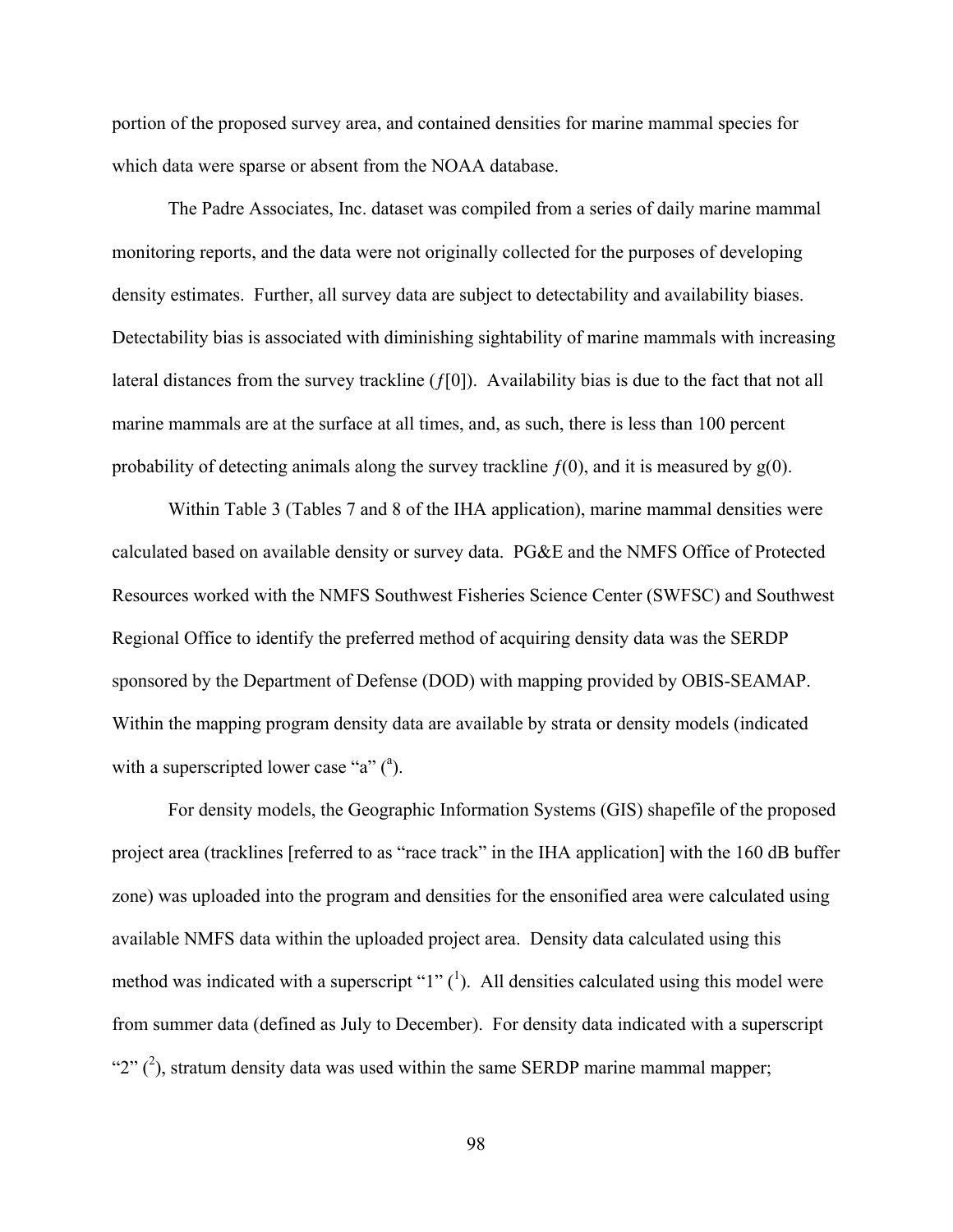however, a different layer of the mapping program were utilized. The stratum layer provides limited density data for the region the species occurs within. This density number within the stratum layer is static for the region.

For Padre Associates, Inc. densities indicated with an uppercase superscript "B"  $(^{B})$ , data were acquired between October, 2010 and February, 2011 during seismic surveys. The data used to acquire the densities were collected from daily monitoring logs where species were observed and recorded when navigating survey tracklines and transiting to and from the survey area. The density was calculated based on a 305 m (1,000 ft) visibility in each direction of the observer/vessel by the distance of tracklines or transits conducted during the survey period. These density data were used as supplemental information based on the lack of density models of species within the SERDP.

For harbor porpoise density data indicated with superscripted "c" (°), NMFS SWFSC staff worked with NMFS Office of Protected Resources to construct fine-scale density estimates based on aerial surveys of the central coast conducted between 2002 and 2011. NMFS SWFSC provided latitude coordinates of density changes for the harbor porpoise were inserted into GIS to delineate the associated polygon within the project survey boxes. The corrected density data were extracted for the project site within the 160 dB ensonified areas of Survey Boxes 2 and 4. The density data are variable based on the location within the project site, with the San Luis Bay having the highest density. Because of the variable densities used to extract the estimated number of individuals within the project site, the densities within Tables 7 and 8 of the IHA application are broad categorical densities for their corresponding survey box. Additionally, the offshore portion (greater than 92 m [301.8 ft}) of the harbor porpoise density is a stock-wide density used in Caretta et al. (2009) and also within the data provided by the NMFS SWFSC. An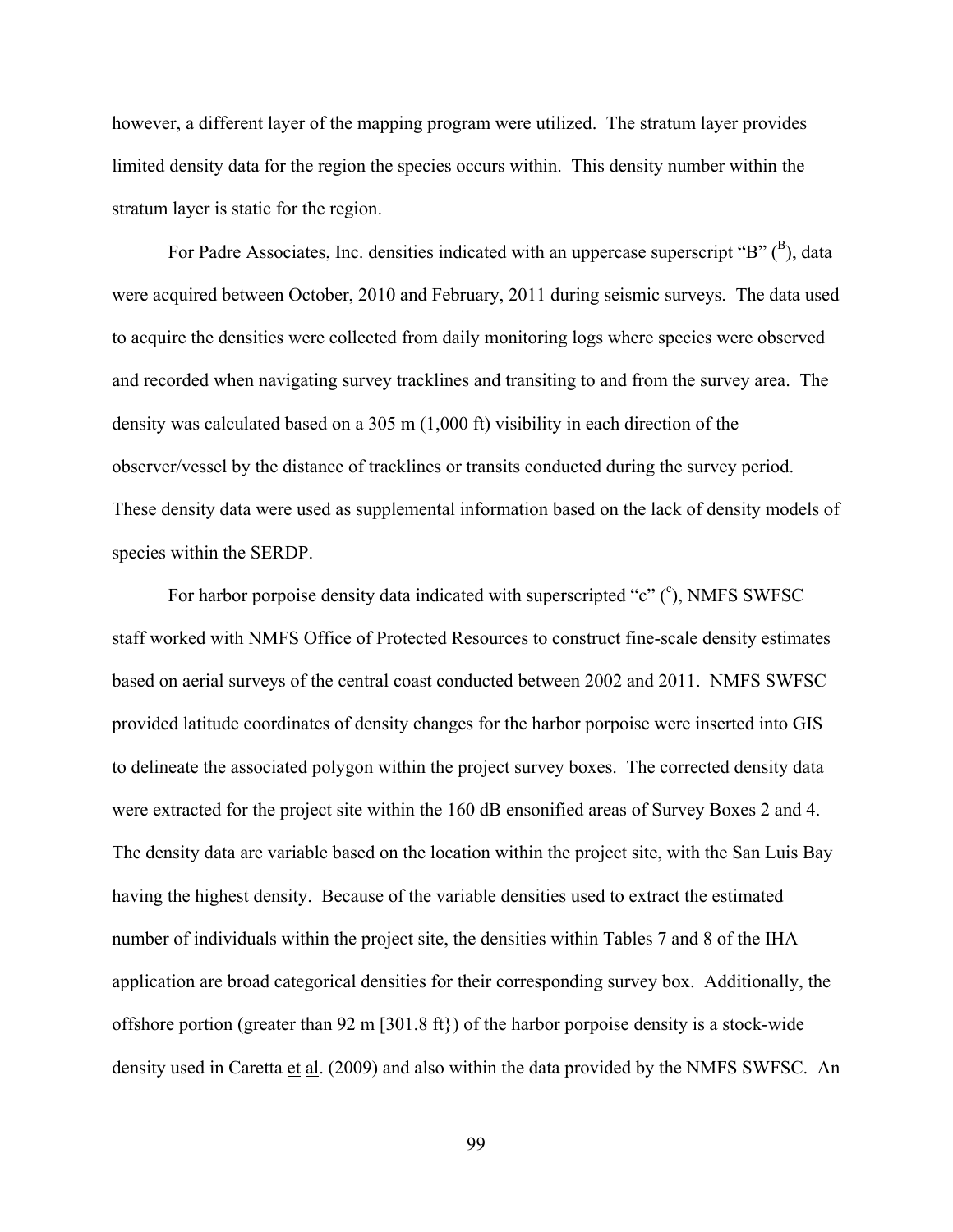additional figure illustrating the fine scale densities used to calculate the take numbers is available in Appendix B of the IHA application.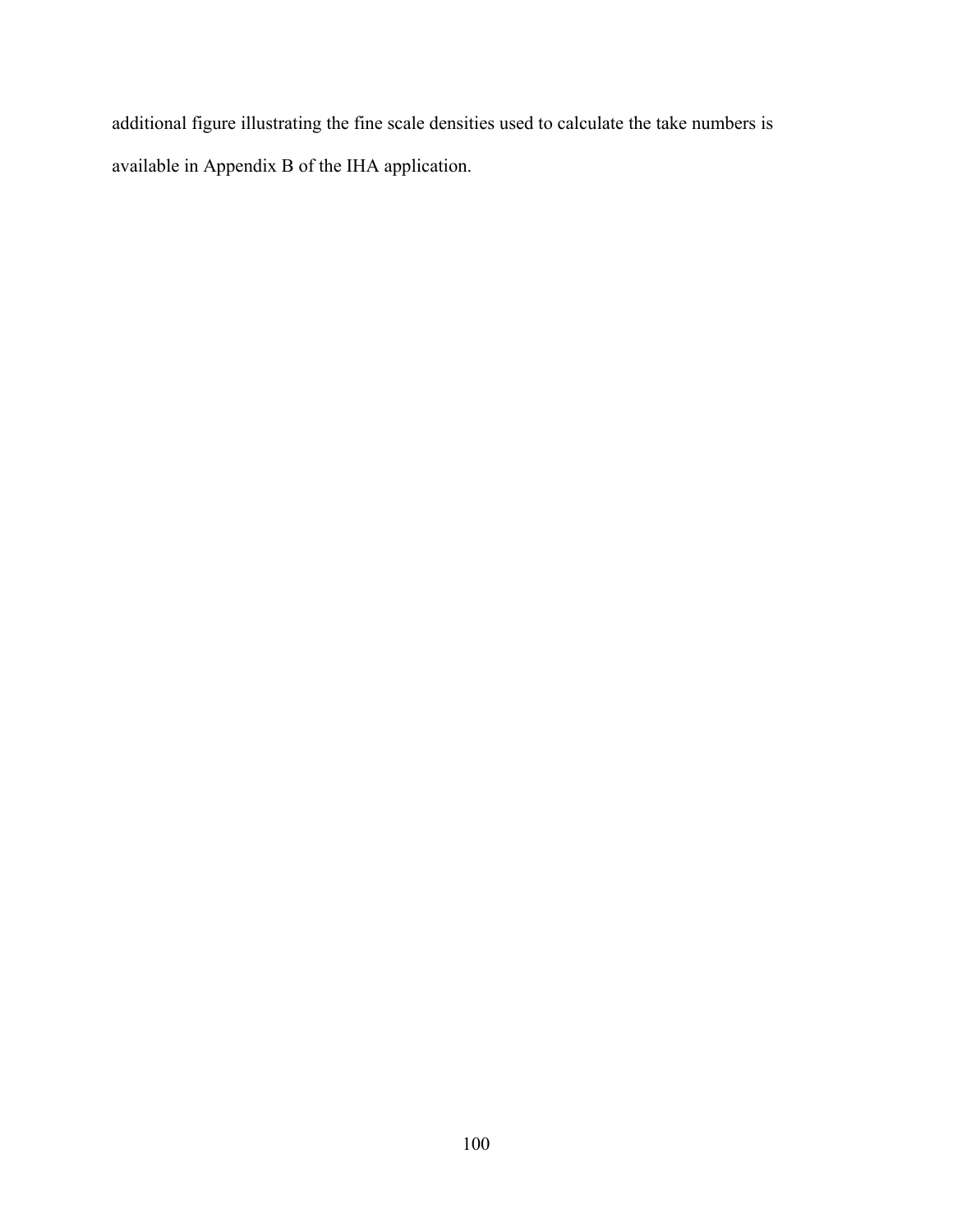Table 3. Estimated densities of marine mammal species in the proposed survey off the central coast of California, November to December, 2012.

| Species                       | NOAA Density <sup>a</sup> (#/km <sup>2</sup> ) |                             | Padre Associates, Inc.<br>Density <sup>b</sup> (#/km <sup>2</sup> ) |           |
|-------------------------------|------------------------------------------------|-----------------------------|---------------------------------------------------------------------|-----------|
|                               | Box 2<br>Minimum<br>Maximum                    | Box 4<br>Minimum<br>Maximum | Transit                                                             | Transect  |
|                               | Mean                                           | Mean                        |                                                                     |           |
| Mysticetes                    |                                                |                             |                                                                     |           |
| North                         | 0.000061                                       | 0.000061                    |                                                                     |           |
| Pacific right                 | 0.000061                                       | 0.000061                    | <b>NA</b>                                                           | NA        |
| whale $^2$                    | 0.000061                                       | 0.000061                    |                                                                     |           |
|                               | NA                                             | NA                          |                                                                     |           |
| Gray whale                    | <b>NA</b>                                      | <b>NA</b>                   | 0.0154                                                              | 0.0211    |
|                               | NA                                             | NA                          |                                                                     |           |
| Humpback                      | 0.000088                                       | 0.00117                     |                                                                     |           |
| $\text{whale}^1$              | 0.005781                                       | 0.00635                     | 0.0028                                                              | 0.0065    |
|                               | 0.002349                                       | 0.003243                    |                                                                     |           |
| Minke                         | 0.000276                                       | 0.000276                    |                                                                     |           |
| whale $^2$                    | 0.000276                                       | 0.000276                    | 0.0007                                                              | 0.0008    |
|                               | 0.000276                                       | 0.000276                    |                                                                     |           |
|                               | 0.000086                                       | 0.000086                    |                                                                     |           |
| Sei whale <sup>2</sup>        | 0.000086                                       | 0.000086                    | <b>NA</b>                                                           | NA        |
|                               | 0.000086                                       | 0.000086                    |                                                                     |           |
| Fin whale $1$                 | 0.000142                                       | 0.00239<br>0.0113           |                                                                     |           |
|                               | 0.01083                                        |                             | <b>NA</b>                                                           | NA        |
|                               | 0.004385<br>0.0001                             | 0.006177<br>0.001254        |                                                                     |           |
| Blue whale $1$                | 0.006603                                       | 0.006777                    | <b>NA</b>                                                           | NA        |
|                               | 0.002652                                       | 0.003579                    |                                                                     |           |
| Odontocetes                   |                                                |                             |                                                                     |           |
|                               | 0.000009                                       | 0.000187                    |                                                                     |           |
| Sperm                         | 0.000723                                       | 0.000768                    | NA                                                                  | NA        |
| $\text{whale}^1$              | 0.000297                                       | 0.000436                    |                                                                     |           |
| Kogia spp.                    | 0.001083                                       | 0.001083                    |                                                                     |           |
| (Pygmy and                    | 0.001083                                       | 0.001083                    |                                                                     |           |
| dwarf sperm                   | 0.001083                                       | 0.001083                    | <b>NA</b>                                                           | <b>NA</b> |
| $\text{while}\right)^2$       |                                                |                             |                                                                     |           |
| Baird's                       | 0.000016                                       | 0.000244                    |                                                                     |           |
| beaked                        | 0.001148                                       | 0.001148                    | <b>NA</b>                                                           | NA        |
| whale <sup>1</sup>            | 0.000467                                       | 0.000638                    |                                                                     |           |
| Small                         |                                                |                             |                                                                     |           |
| (Mesoplodon                   | 0.000042                                       | 0.000813                    |                                                                     |           |
| and                           | 0.003347                                       | 0.003422                    | NA                                                                  | NA        |
| Cuvier's)                     | 0.001363                                       | 0.001952                    |                                                                     |           |
| beaked<br>whale <sup>1c</sup> |                                                |                             |                                                                     |           |
|                               | Coastal <sup>4</sup>                           | Coastal <sup>4</sup>        |                                                                     |           |
|                               | 0.361173                                       | 0.361173                    |                                                                     |           |
| Bottlenose                    | 0.361173                                       | 0.361173                    | NA                                                                  | NA        |
| $d$ olphin $^2$               | 0.361173                                       | 0.361173                    |                                                                     |           |
|                               | Offshore - Winter                              | Offshore - Winter           |                                                                     |           |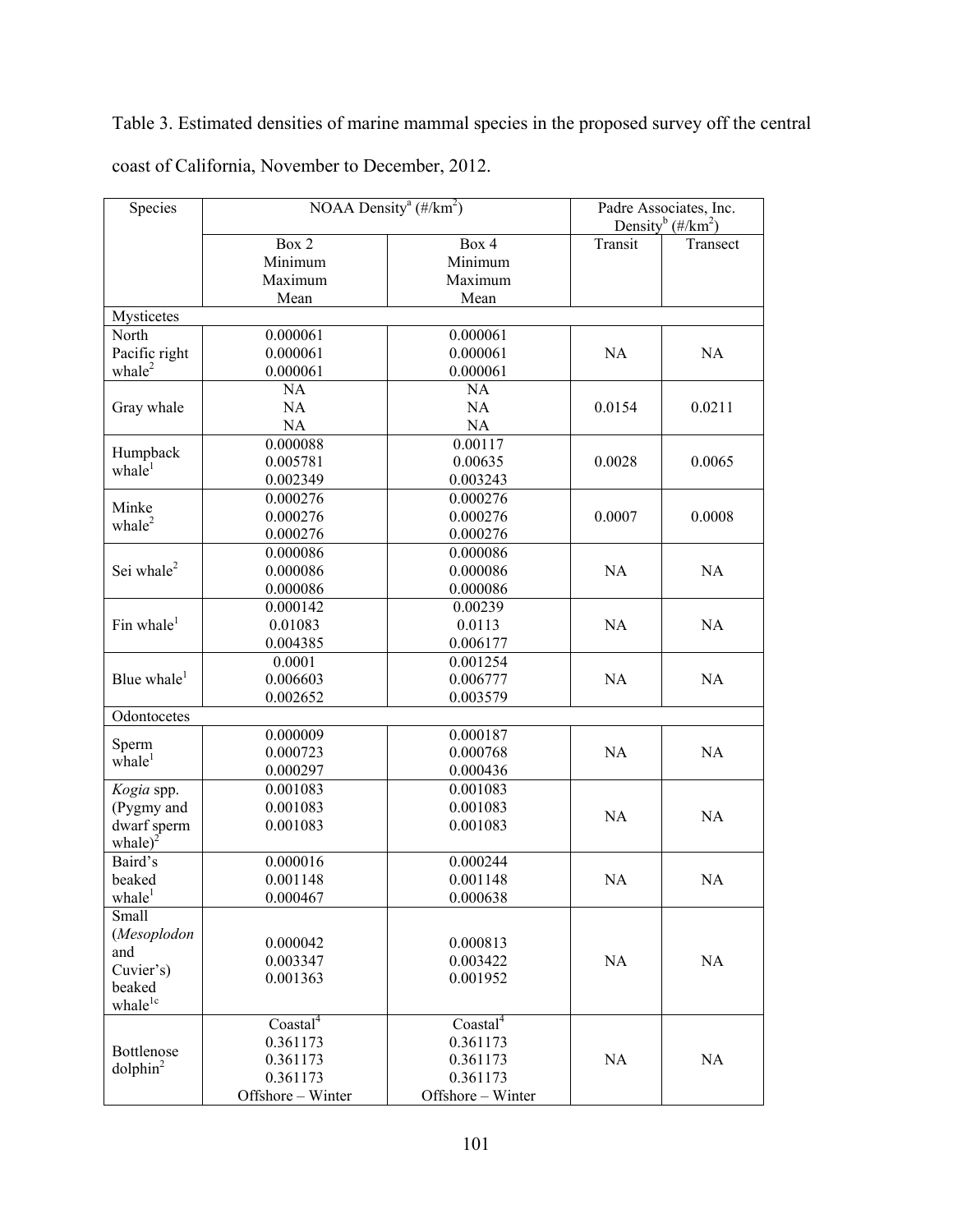|                          | 0.000616           | 0.000616           |           |           |
|--------------------------|--------------------|--------------------|-----------|-----------|
|                          | 0.000616           | 0.000616           |           |           |
|                          | 0.000616           | 0.000616           |           |           |
|                          | 0.000039           | 0.000943           |           |           |
| Striped                  | 0.0033             | 0.003448           | NA        | 0.0081    |
| $d$ olphin $1$           | 0.001379           | 0.002075           |           |           |
| Short-                   |                    |                    |           |           |
| beaked                   | 0.01203            | 0.1612             |           |           |
| common                   | 0.8019             | 0.8285             | 0.0252    | 0.0836    |
| $d$ olphin $1$           | 0.3252             | 0.4443             |           |           |
| Long-beaked              | 0.018004           | 0.018004           |           |           |
| common                   | 0.018004           | 0.018004           | NA        | NA        |
| $d$ olphin $^2$          | 0.018004           | 0.018004           |           |           |
| Pacific                  | 0.001027           | 0.01856            |           |           |
| white-sided              | 0.08342            | 0.0896             | NA        | NA        |
|                          |                    |                    |           |           |
| $d$ olphin $1$           | 0.03364            | 0.04786            |           |           |
| Northern                 | 0.00066            | 0.0112             |           |           |
| right whale              | 0.0503             | 0.05254            | NA        | NA        |
| dolphin <sup>1</sup>     | 0.02038            | 0.02867            |           |           |
| Risso's                  | 0.000672           | 0.007767           |           |           |
| $d$ olphin $1$           | 0.04279            | 0.04545            | 0.0063    | 0.2881    |
|                          | 0.001721           | 0.02316            |           |           |
|                          | Summer             | Summer             |           |           |
|                          | 0.000709           | 0.000709           |           |           |
|                          | 0.000709           | 0.000709           | Summer    | Summer    |
| Killer                   | 0.000709           | 0.000709           | NA        | <b>NA</b> |
| whale $^2$               | Winter             | Winter             | Winter    | Winter    |
|                          | 0.000246           | 0.000246           | NA        | 0.0016    |
|                          | 0.000246           | 0.000246           |           |           |
|                          | 0.000246           | 0.000246           |           |           |
| Short-finned             | 0.000307           | 0.000307           |           |           |
| pilot whale <sup>2</sup> | 0.000307           | 0.000307           | NA        | NA        |
|                          | 0.000307           | 0.000307           |           |           |
|                          | Morro Bay Inshore  | Morro Bay Inshore  |           |           |
|                          | 0.43               | 0.43               | Morro Bay | Morro Bay |
|                          | 4.17               | 1.42               | Inshore   | Inshore   |
| Harbor                   | 1.83               | 1.22               | 0.0259    | 0.0016    |
| porpoise <sup>3</sup>    | Morro Bay Offshore | Morro Bay Offshore | Morro Bay | Morro Bay |
|                          | 0.062              | 0.062              | Offshore  | Offshore  |
|                          | 0.062              | 0.062              | NA        | NA        |
|                          | 0.062              | 0.062              |           |           |
|                          | 0.000441           | 0.008552           |           |           |
| Dall's                   | 0.03504            | 0.0396             | NA        | 0.0081    |
| porpoise <sup>1</sup>    | 0.01433            | 0.0209             |           |           |
| Pinnipeds                |                    |                    |           |           |
|                          | NA                 | NA                 |           |           |
| California               | NA                 | NA                 | NA        | NA        |
| sea lion                 | NA                 | NA                 |           |           |
|                          | NA                 | NA                 |           |           |
| Steller sea              | NA                 | NA                 | NA        | NA        |
| lion                     | 0.00001            | 0.00001            |           |           |
|                          | NA                 | <b>NA</b>          |           |           |
| Guadalupe                | NA                 | NA                 | NA        | NA        |
| fur seal                 | 0.00001            | 0.00001            |           |           |
| Northern fur             | <b>NA</b>          | NA                 | NA        | NA        |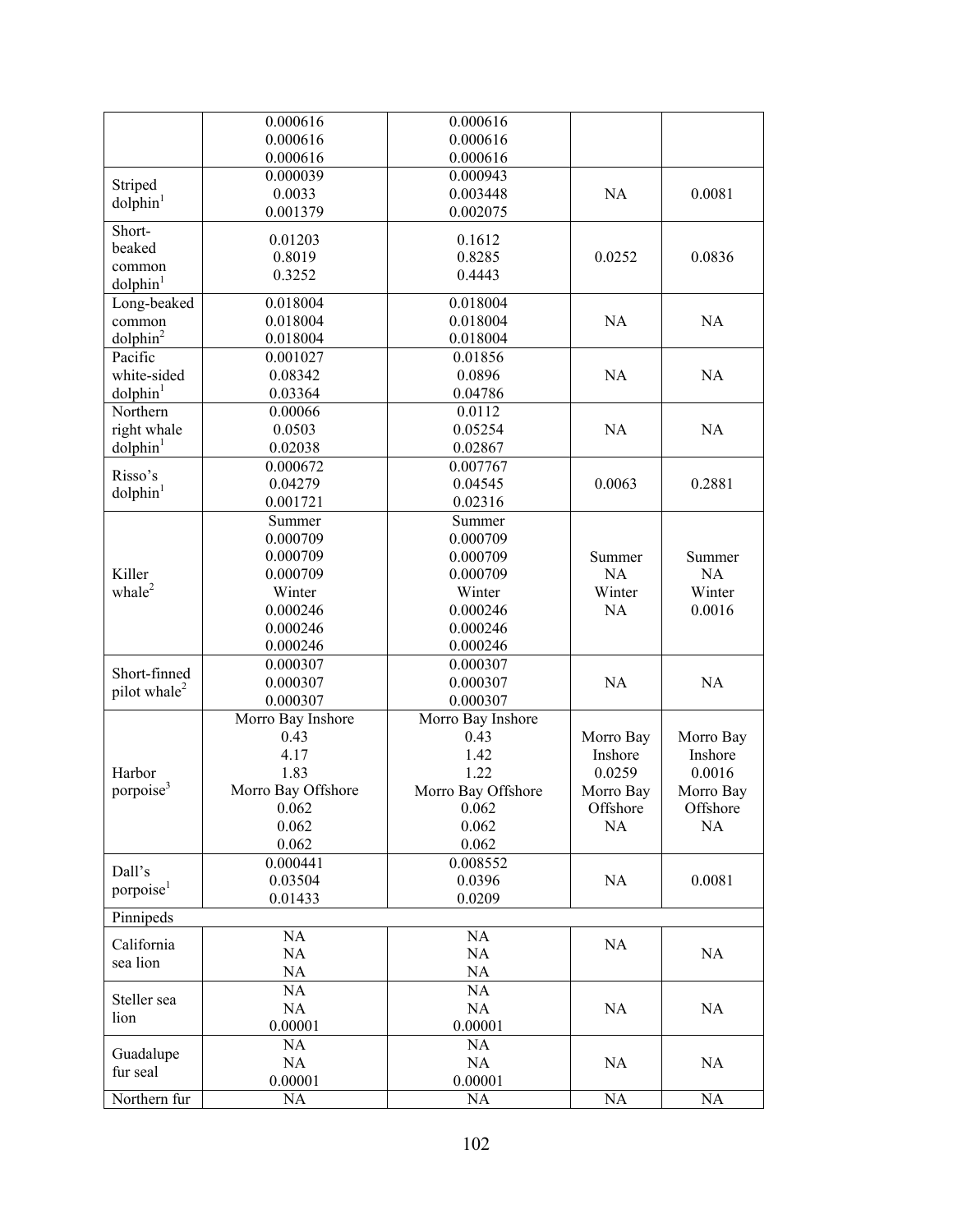| seal                      | NA      | NA      |        |           |
|---------------------------|---------|---------|--------|-----------|
|                           | 0.00001 | 0.00001 |        |           |
| Northern<br>elephant seal | NA      | NA      |        |           |
|                           | NA      | NA      | NA     | <b>NA</b> |
|                           | 0.00001 | 0.00001 |        |           |
| Pacific<br>harbor seal    | NA      | NA      |        |           |
|                           | NA      | NA      | 0.0166 | 0.0089    |
|                           | NA      | NA      |        |           |

NA = Not available or not assessed.

<sup>a</sup> Barlow et al. (2009) average density used in calculation.

<sup>a</sup> Barlow <u>et al.</u> (2009) average density used in calculation.<br><sup>1</sup> Density data based on density models of survey area in SERDP program.<br><sup>2</sup> Density data based on stratums within SERDP program.

<sup>3</sup> Density data from Caretta <u>et al</u>. (2009).<br><sup>4</sup> Density data based on stratums within S1

<sup>4</sup>Density data based on stratums within SERDP program with only area ensonified within 1 km from shore calculated. **b** Bodra Associates, Inc. (2011b) (Highest density between transit and track data used)

<sup>b</sup> Padre Associates, Inc. (2011b) (Highest density between transit and track data used).<br><sup>c</sup> SERDP Marine Mammal Mapper categorizes small beaked whales as both <u>Mesoplodon</u> and Ziphiidae genera; whereas, the NMFS Stock Assessment Report has Ziphiidae genera whale as their own species assessment and combines only Mesoplodon species together.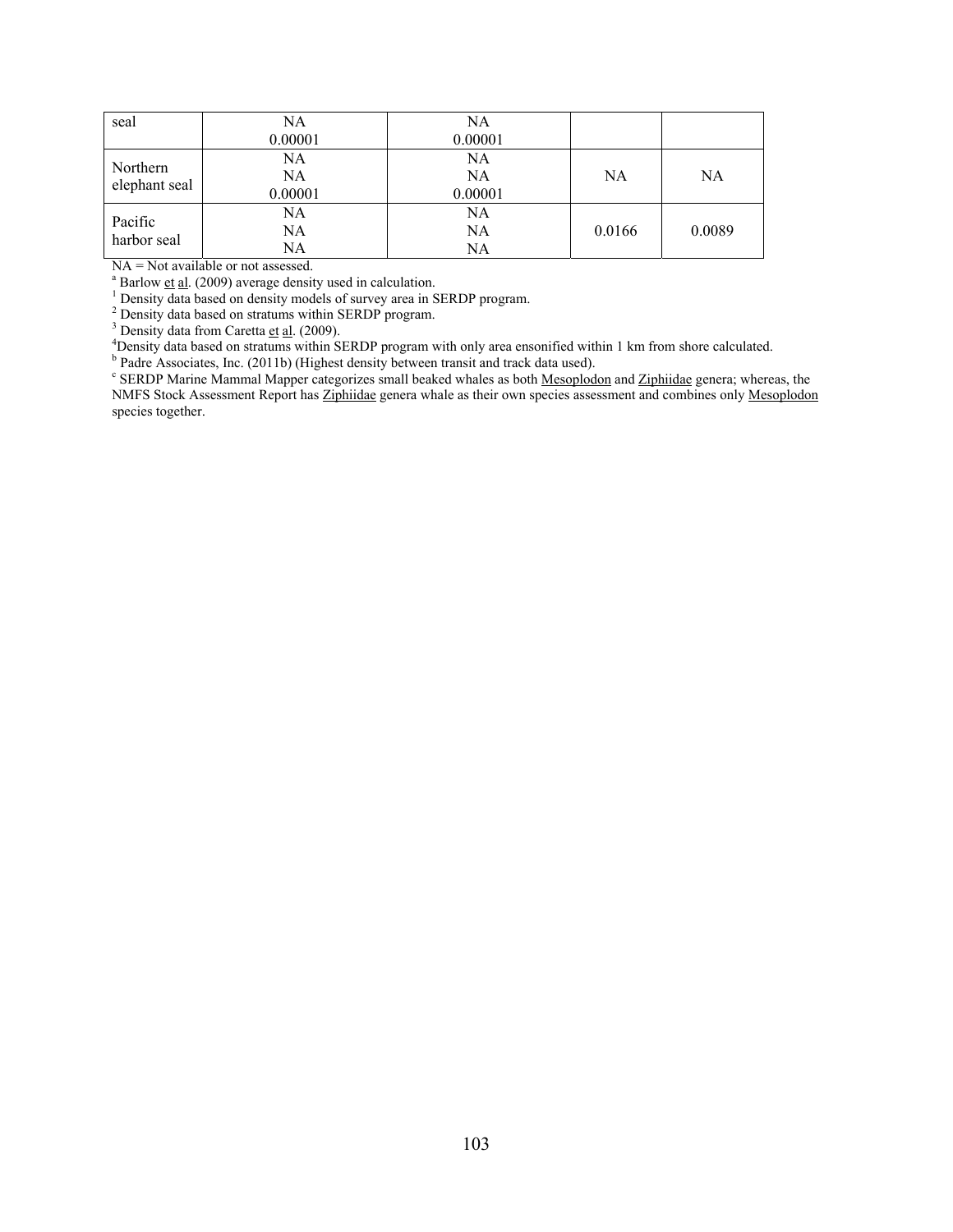The proposed 3D survey area varies by survey box (see Table 3 or Table 6 of the IHA application). The anticipated area ensonified by the sound levels of greater than or equal to 160 dB (rms), based on the calculations provided by Greeneridge Scientific, Inc., is a 6.21 km (3.35 nmi) radius extending from each point of the survey area perimeter (hereafter called the buffer zone). This results in a maximum total area as shown in Table 3 (Table 6 and depicted on Figures 11 to 12 of the IHA application). The approach for estimating take by Level B harassment (described in more detail below) was taken because closely spaced survey tracklines and large cross-track distances of the greater than or equal to 160 dB (rms) radii result in repeated exposure of the same area of water. Excessive amounts of repeated exposure probably results in an overestimate of the number of animals "taken" by Level B harassment. Table 4. Survey areas and survey areas with 160 dB buffer zone.

| Survey Box | Survey Area $(km^2 \text{[nmi}^2))$ | Survey Area with 160 dB Buffer<br>Zone $(km^2 \text{[nmi}^2))$ |
|------------|-------------------------------------|----------------------------------------------------------------|
|            | 406.0 (118.4)                       | 1.272.3(370.9)                                                 |
|            | 334.5 (97.5)                        | 784.5 (228.7)                                                  |

L-DEO and PG&E estimated the number of different individuals that may be exposed to airgun sounds with received levels greater than or equal to 160 dB re 1  $\mu$ Pa (rms) on one or more occasions by considering the total marine area that would be within the 160 dB radius around the operating airgun array on at least one occasion and the expected density of marine mammals. The number of possible exposures (including repeat exposures of the same individuals) can be estimated by considering the total marine area that would be within the 160 dB radius around the operating airguns, excluding areas of overlap. Some individuals may be exposed multiple times since the survey tracklines are spaced close together, however, it is unlikely that a particular animal would stay in the area during the entire survey.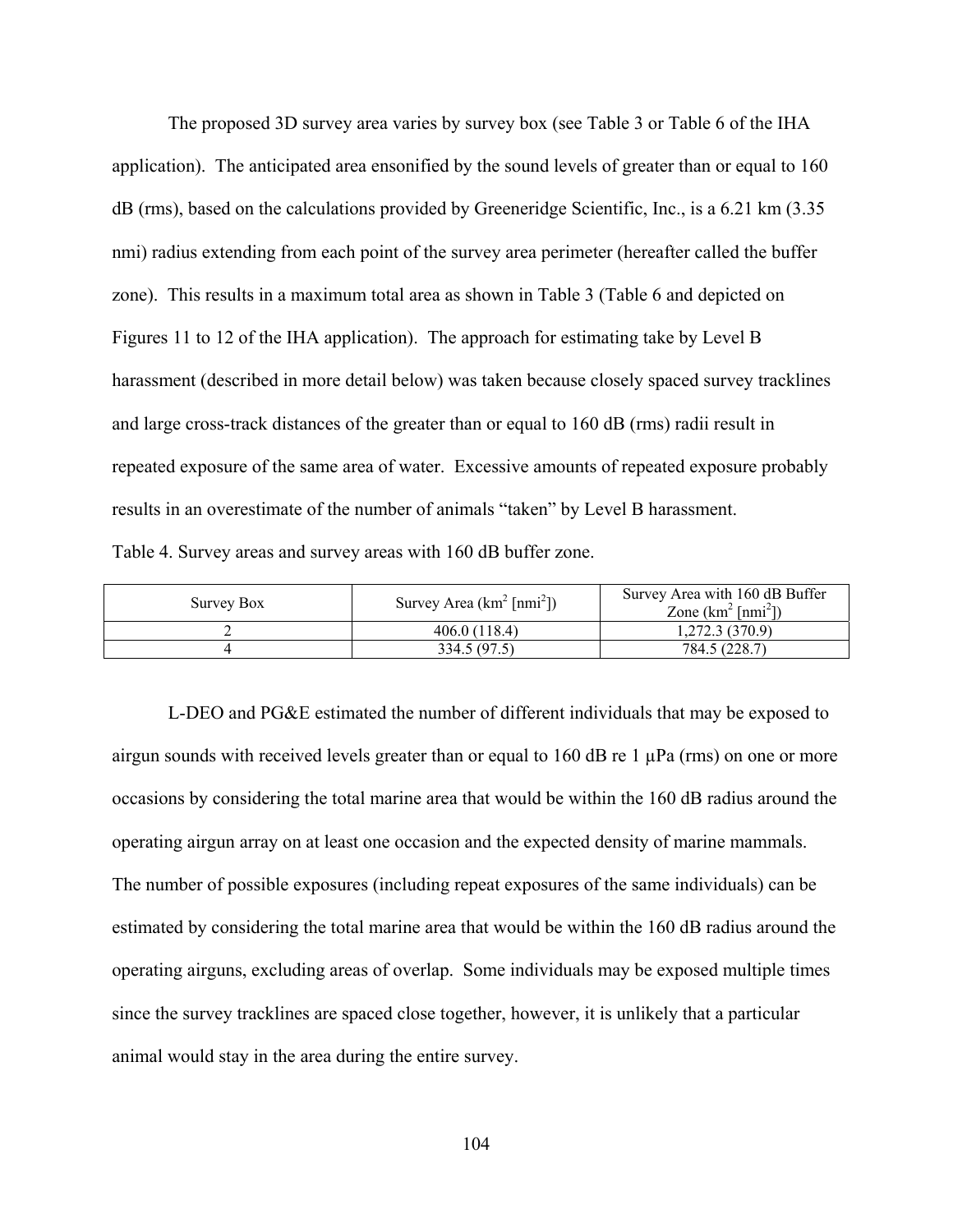The number of different individuals potentially exposed to received levels greater than or equal to 160 re 1  $\mu$ Pa (rms) was calculated by multiplying:

(1) The expected species density (in number/ $km<sup>2</sup>$ ), times

(2) The anticipated area (in Survey Boxes 2 and 4 separately) to be ensonified to that level during airgun operations excluding overlap.

Areas of overlap within each survey box (because of lines being closer together than the 160 dB radius) were combined into one ensonified area estimate and included only once when estimating the number of individuals exposed. However, the full area of each of the two survey boxes were separately used in the take calculations as described below.

Applying the approach described above, approximately  $1,237 \text{ km}^2 (360.7 \text{ nm}^2)$  for Survey Box 2 and 784.5  $km^2$  (228.7 nmi<sup>2</sup>) for Survey Box 4 would be within the 160 dB isopleth on one or more occasions during the survey. The take calculations within a given survey box do not explicitly add animals to account for the fact that new animals are not accounted for in the initial density snapshot and animals could also approach and enter the area ensonified above 160 dB; however, studies suggest that many marine mammals will avoid exposing themselves to sounds at this level, which suggests that there would not necessarily be a large number of new animals entering the area once the seismic survey started. Additionally, separate take estimates were calculated for each survey box, and the two survey boxes do overlap over a relatively large area. This approach for calculating take estimates considers the fact that new animals could have moved into the area, which means that it also considers the fact that new animals could have moved into the area in the time between the end of Survey Box 4 seismic operations and the beginning of Survey Box 2 seismic operations.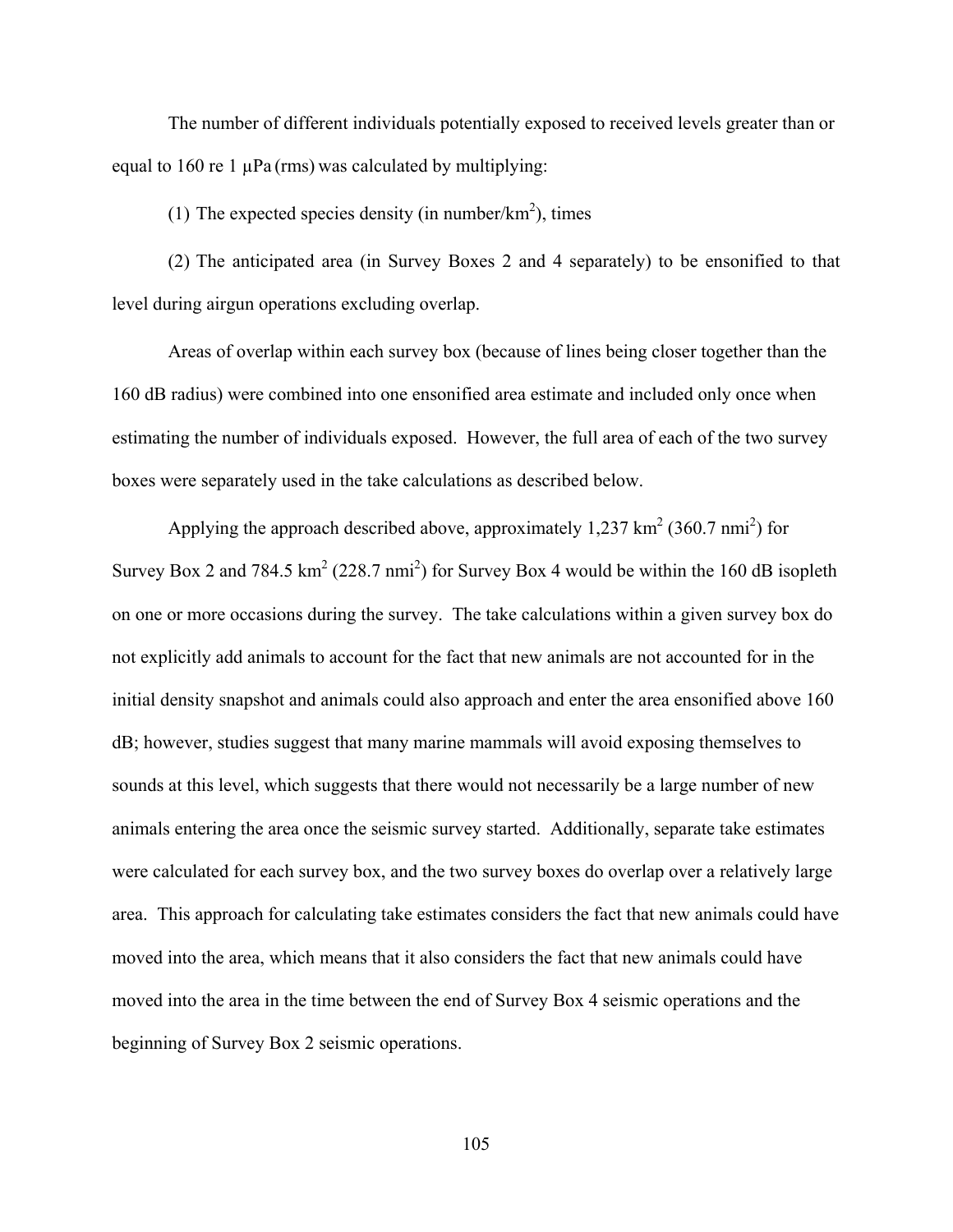L-DEO and PG&E's estimates of exposures to various sound levels assume that the proposed surveys will be carried out in full (i.e., approximately 10 and 14 days of seismic airgun operations for Survey Box 4 and Survey Box 2, respectively), however, the ensonified areas calculated using the planned number of line-kilometers have been increased by 25% to accommodate lines that may need to be repeated, equipment testing, account for repeat exposure, etc. As is typical during offshore ship surveys, inclement weather and equipment malfunctions are likely to cause delays and may limit the number of useful line-kilometers of seismic operations that can be undertaken.

Table 5 (Table 7 and 8 of the IHA application) shows the estimates of the number of different individual marine mammals anticipated to be exposed to greater than or equal to 160 dB re 1 μPa (rms) during the seismic survey. For the species that a density was not reported (Barlow et al., 2009), a minimum density of  $(0.00001/km^2)$  was used for low probability for chance encounters.

The estimate of the number of individual cetaceans and pinnipeds that could be exposed to seismic sounds with received levels greater than or equal to 160 dB re 1  $\mu$ Pa (rms) during the proposed survey is 2,329 and 511, respectively (2,606 and 639 with 25% contingency) (see Table 14 of the IHA application). That total (with 25% contingency) includes 83 baleen whales, with estimates of 55 gray, 7 humpback, 13 fin, and 8 blue whales, which should represent 0.3, 0.3, 0.4, and 0.3% of the affected populations or stocks, respectively. In addition, 3 dwarf/pygmy sperm whales, 5 killer whales, and 6 beaked whales, (including Cuvier's, Baird's, and Mesoplodon beaked whales) could be taken by Level B harassment during the proposed seismic survey. Most of the cetaceans potentially taken by Level B harassment are delphinids; short-beaked common, long-beaked common, Pacific white-sided, northern right whale, bottlenose, and Risso's dolphins, and harbor and Dall's porpoises are estimated to be the most common species in the area, with estimates of 953, 47, 100, 60, 40, 50, 1,513, and 43, which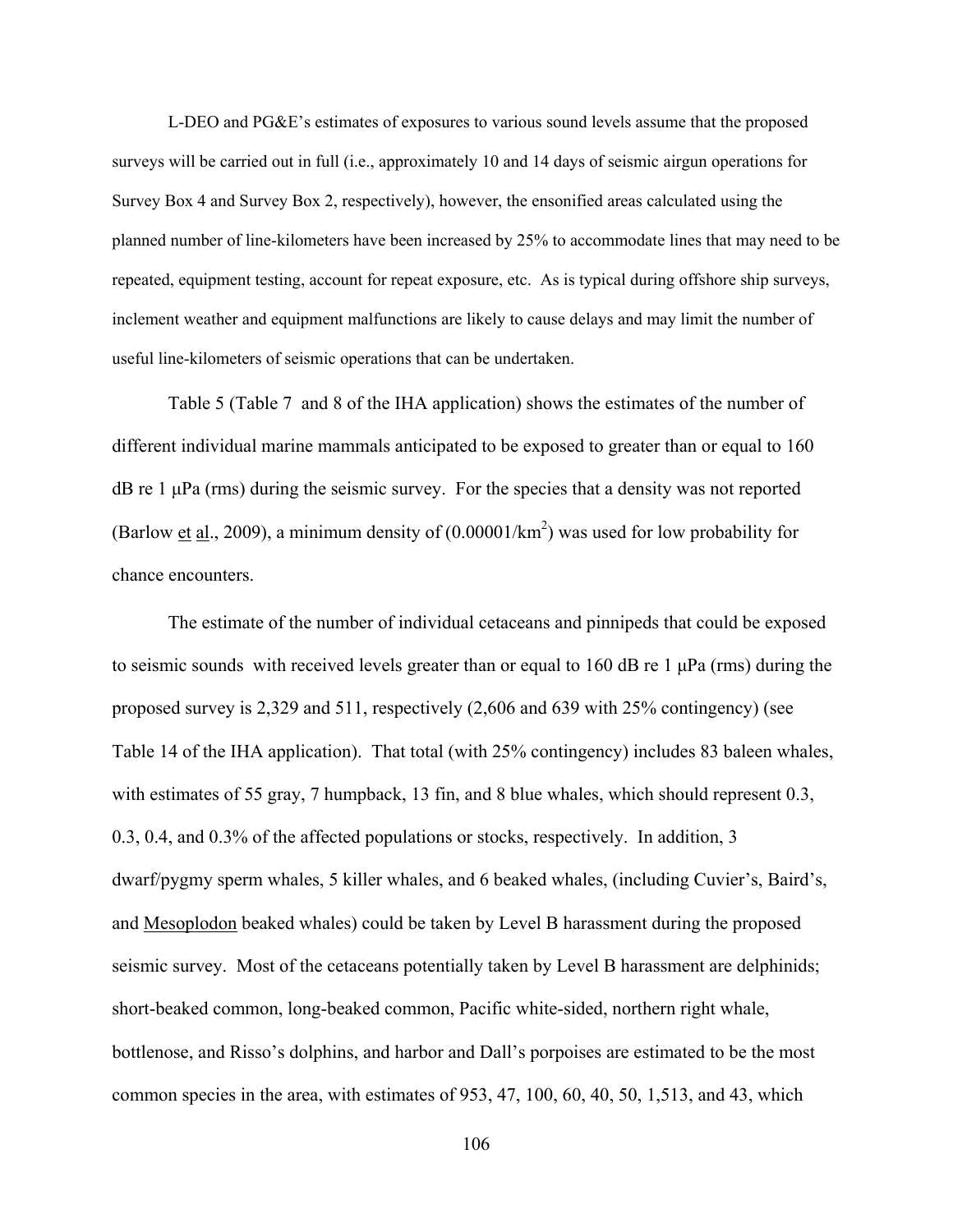would represent 0.2, 0.2, 0.4 0.7, 0.1/9.6, 0.8, 74, 0.1% of the regional populations or stocks, respectively. The most common pinniped species estimated to be potentially taken by Level B harassment are California sea lions and Pacific harbor seals, with estimates of 597 and 34, which would represent 0.2 and 0.1% of the affected populations or stocks, respectively.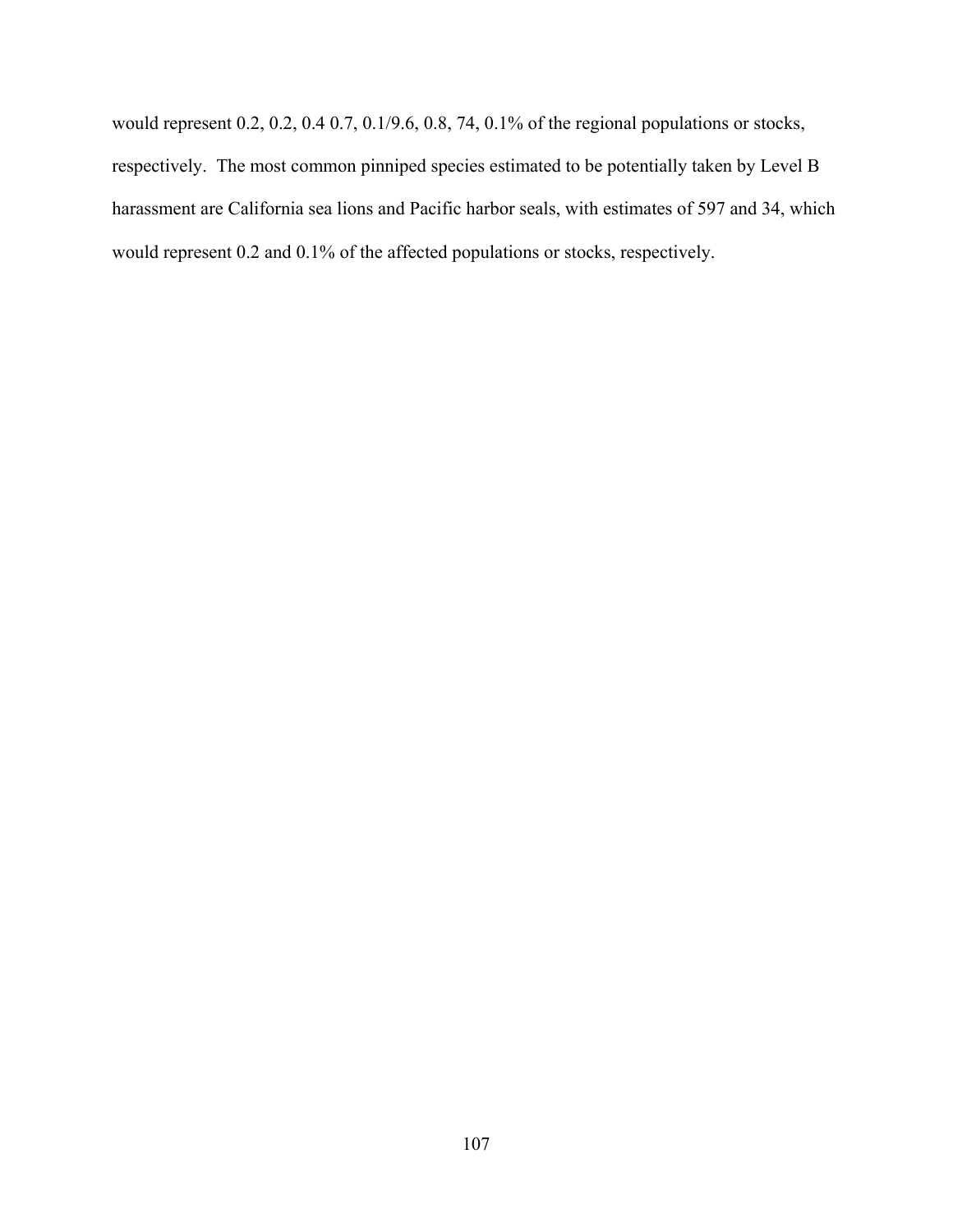Table 5. Estimates of the possible numbers of marine mammals exposed to sound levels ≥160 dB during L-DEO and PG&E's proposed seismic surveys off the central coast of California during November to December, 2012.

| Species                                                         | Requested Take<br>Authorization [i.e.,<br><b>Estimated Number</b><br>of Individuals<br><b>Exposed to Sound</b><br>Levels $\geq 160$ dB re<br>$1 \mu Pa$ ] for<br>Box 2 | Requested Take<br>Authorization<br>with Additional<br>25% for<br>Box 2 Box 4<br>(Total for<br>Boxes 2 and 4) | Approximate<br>Percentage of Best<br>Population Estimate<br>of Stock (with<br>Additional $25\%$ <sup>1</sup> |
|-----------------------------------------------------------------|------------------------------------------------------------------------------------------------------------------------------------------------------------------------|--------------------------------------------------------------------------------------------------------------|--------------------------------------------------------------------------------------------------------------|
|                                                                 | Box 4<br>(Total for Boxes 2)<br>and $4)$                                                                                                                               |                                                                                                              |                                                                                                              |
| Mysticetes                                                      |                                                                                                                                                                        |                                                                                                              |                                                                                                              |
| North Pacific right whale                                       | $\boldsymbol{0}$<br>$\boldsymbol{0}$<br>(0)                                                                                                                            | $\boldsymbol{0}$<br>$\boldsymbol{0}$<br>(0)                                                                  | 0(0)                                                                                                         |
| Gray whale                                                      | 27<br>17<br>(44)                                                                                                                                                       | 34<br>21<br>(55)                                                                                             | 0.2(0.3)                                                                                                     |
| Humpback whale                                                  | $\overline{\mathbf{3}}$<br>3<br>(6)                                                                                                                                    | $\overline{4}$<br>3<br>(7)                                                                                   | 0.3(0.3)                                                                                                     |
| Minke whale                                                     | $\boldsymbol{0}$<br>$\boldsymbol{0}$<br>(0)                                                                                                                            | $\boldsymbol{0}$<br>$\boldsymbol{0}$<br>(0)                                                                  | 0(0.0)                                                                                                       |
| Fin whale                                                       | 6<br>5<br>(11)                                                                                                                                                         | 7<br>6<br>(13)                                                                                               | 0.4(0.4)                                                                                                     |
| Sei whale                                                       | $\boldsymbol{0}$<br>$\boldsymbol{0}$<br>(0)                                                                                                                            | $\boldsymbol{0}$<br>$\boldsymbol{0}$<br>(0)                                                                  | 0(0)                                                                                                         |
| Blue whale                                                      | 3<br>$\overline{\mathbf{3}}$<br>(6)                                                                                                                                    | $\overline{4}$<br>$\overline{4}$<br>(8)                                                                      | 0.2(0.3)                                                                                                     |
| Odontocetes                                                     |                                                                                                                                                                        |                                                                                                              |                                                                                                              |
| Sperm whale                                                     | $\mathbf{0}$<br>$\boldsymbol{0}$<br>(0)                                                                                                                                | $\boldsymbol{0}$<br>$\boldsymbol{0}$<br>(0)                                                                  | 0(0)                                                                                                         |
| Kogia spp. (Pygmy and<br>dwarf sperm whale)                     | 1<br>1<br>(2)                                                                                                                                                          | $\overline{2}$<br>1<br>(3)                                                                                   | $0.3(0.5) - Pygmy$<br>sperm whale<br>$NA - Dwarf$ sperm<br>whale                                             |
| Baird's beaked whale                                            | $\mathbf{1}$<br>1<br>(2)                                                                                                                                               | $\mathbf{1}$<br>1<br>(2)                                                                                     | 0.2(0.2)                                                                                                     |
| Small beaked whale<br>(Cuvier's and Mesoplodon<br>beaked whale) | $\overline{2}$<br>$\overline{2}$<br>(4)                                                                                                                                | $\boldsymbol{2}$<br>$\overline{2}$<br>(4)                                                                    | $0.2(0.2)$ – Cuvier's<br>beaked whale<br>$0.3(0.3)$ –<br>Mesoplodon beaked                                   |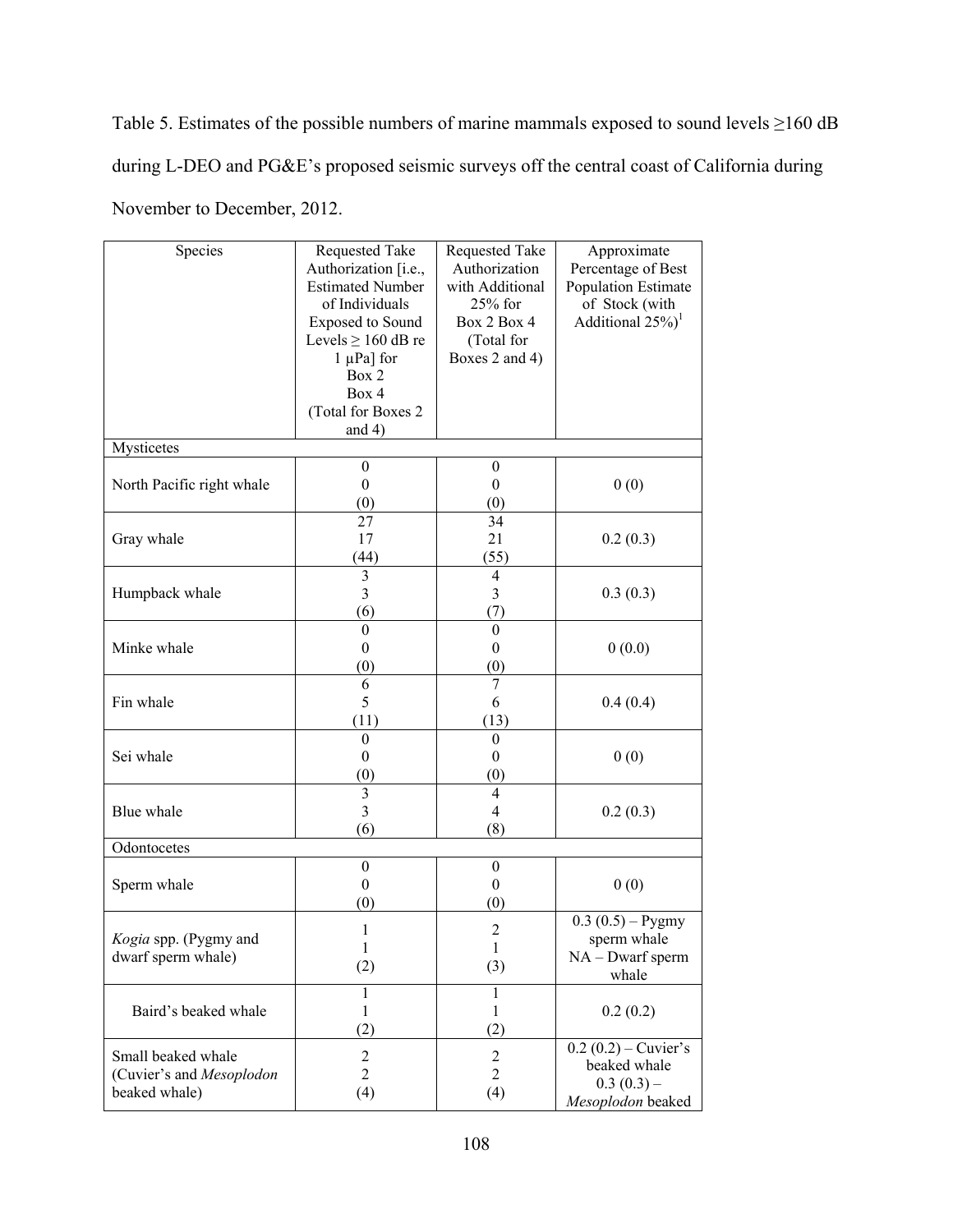|                             |                         |                         | whale                  |
|-----------------------------|-------------------------|-------------------------|------------------------|
|                             | $14 -$ Coastal          | 18 - Coastal            |                        |
|                             | $1 -$ Offshore          | 1 Offshore              |                        |
|                             | Winter                  | Winter                  | $0.1(0.1)$ –           |
|                             | $17 -$ Coastal          | $21 -$ Coastal          | CA/OR/WA stock         |
| Bottlenose dolphin          | $0$ – Offshore          | $0 -$ Offshore          | $9.6(12.1)$ –          |
|                             |                         |                         |                        |
|                             | Winter                  | Winter                  | California Coastal     |
|                             | $(31 - Coastal)$        | $(39 - Coastal)$        | stock                  |
|                             | $(1 - \text{Offshore})$ | $(1 - \text{Offshore})$ |                        |
|                             | Winter)                 | Winter)                 |                        |
|                             | $\overline{2}$          | $\overline{2}$          |                        |
| Striped dolphin             | $\overline{2}$          | $\overline{2}$          | $<0.1$ ( $<0.1$ )      |
|                             | 4)                      | (4)                     |                        |
| Short-beaked common         | 414                     | 517                     |                        |
|                             | 349                     | 436                     | 0.2(0.2)               |
| dolphin                     | (763)                   | (953)                   |                        |
|                             |                         |                         |                        |
| Long-beaked common          | 23                      | 29                      |                        |
| dolphin                     | 14                      | 18                      | 0.1(0.2)               |
|                             | (37)                    | (47)                    |                        |
|                             | 43                      | 53                      |                        |
| Pacific white-sided dolphin | 38                      | 47                      | 0.3(0.4)               |
|                             | (81)                    | (100)                   |                        |
|                             | 26                      | 32                      |                        |
| Northern right whale        | 22                      | 28                      |                        |
| dolphin                     |                         |                         | 0.6(0.7)               |
|                             | (48)                    | (60)                    |                        |
|                             | 22                      | 27                      |                        |
| Risso's dolphin             | 18                      | 23                      | <0.6(0.8)              |
|                             | (40)                    | (50)                    |                        |
|                             |                         |                         | $1.2(2.1)$ – Eastern   |
|                             |                         |                         | North Pacific          |
|                             |                         |                         | Offshore stock         |
|                             | $\overline{c}$          | 3                       | $0.9(1.5)$ – Eastern   |
| Killer whale                | $\mathbf{1}$            | $\overline{2}$          | North Pacific          |
|                             | (3)                     | (5)                     | Transient stock        |
|                             |                         |                         | $0.9(1.4) -$ West      |
|                             |                         |                         | <b>Coast Transient</b> |
|                             |                         |                         | stock                  |
|                             | $\boldsymbol{0}$        | $\boldsymbol{0}$        |                        |
| Short-finned pilot whale    | $\boldsymbol{0}$        | $\boldsymbol{0}$        | 0.0(0.0)               |
|                             | (0)                     | (0)                     |                        |
|                             | 895                     | 1,119                   |                        |
| Harbor porpoise             | 315                     | 394                     | 59.2 (74)              |
|                             | (1,210)                 | (1, 513)                |                        |
|                             |                         |                         |                        |
|                             | 18                      | 23                      |                        |
| Dall's porpoise             | 16                      | 20                      | 0.1(0.1)               |
|                             | (34)                    | (43)                    |                        |
| Pinnipeds                   |                         |                         |                        |
|                             | 295                     | 369                     |                        |
| California sea lion         | 182                     | 228                     | 0.2(0.2)               |
|                             | (477)                   | (597)                   |                        |
|                             | $\theta$                | 0                       |                        |
| Steller sea lion            | $\boldsymbol{0}$        | $\boldsymbol{0}$        | 0(0)                   |
|                             | (0)                     | (0)                     |                        |
| Guadalupe fur seal          | $\boldsymbol{0}$        | $\boldsymbol{0}$        | 0(0)                   |
|                             |                         |                         |                        |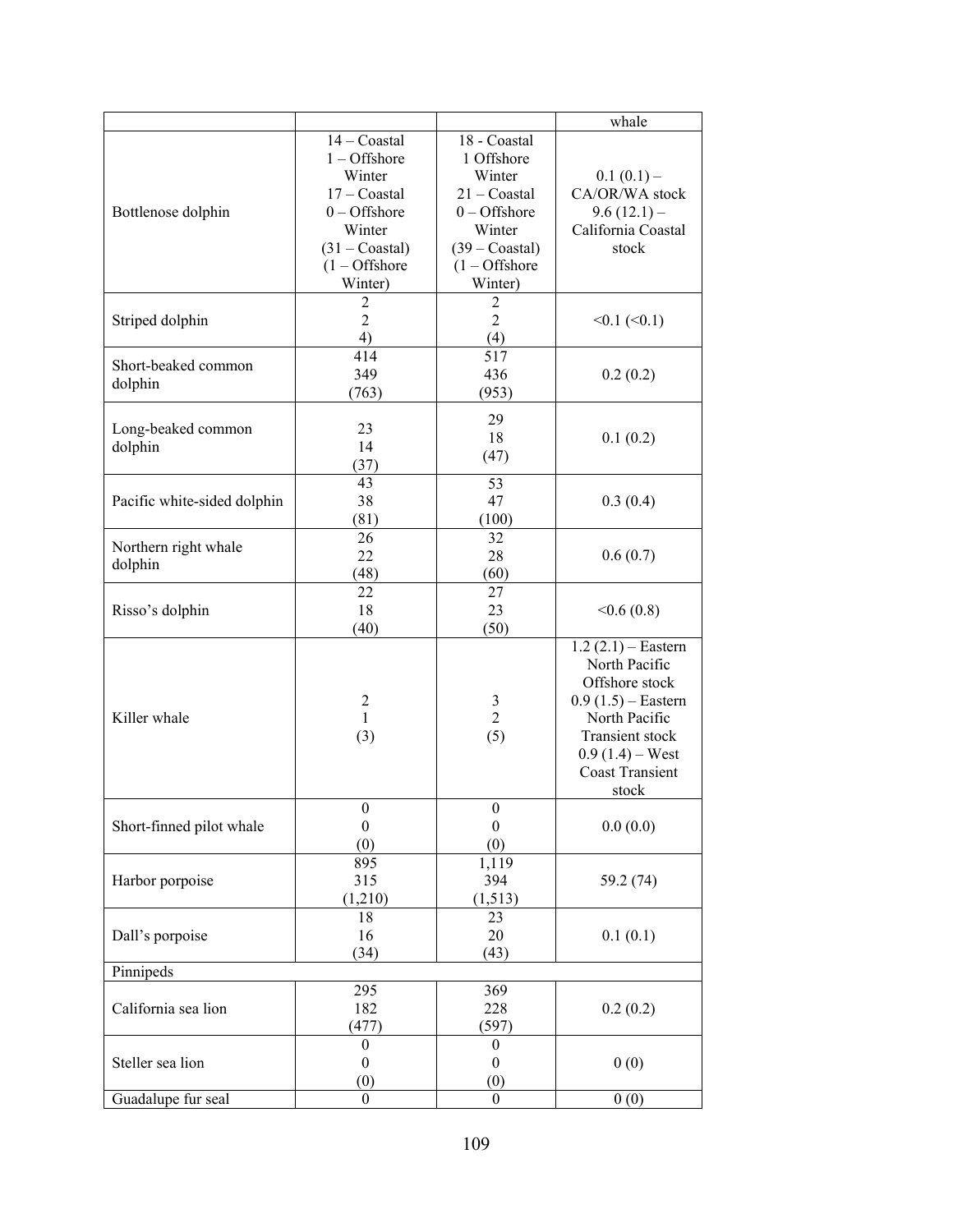|                        | $\left(0\right)$ | $\left( 0\right)$ |          |
|------------------------|------------------|-------------------|----------|
|                        |                  |                   |          |
| Northern fur seal      |                  |                   | 0(0)     |
|                        | (0)              | (O)               |          |
|                        |                  |                   |          |
| Northern elephant seal |                  |                   |          |
|                        | (0)              | (O)               |          |
| Pacific harbor seal    | 2 <sub>1</sub>   | 26                |          |
|                        |                  | 16                | 0.1(0.1] |
|                        | (34)             | (42)              |          |

NA = Not available or not assessed.<br><sup>1</sup> Stock sizes are best populations from NMFS Stock Assessment Reports (see Table 2 in above).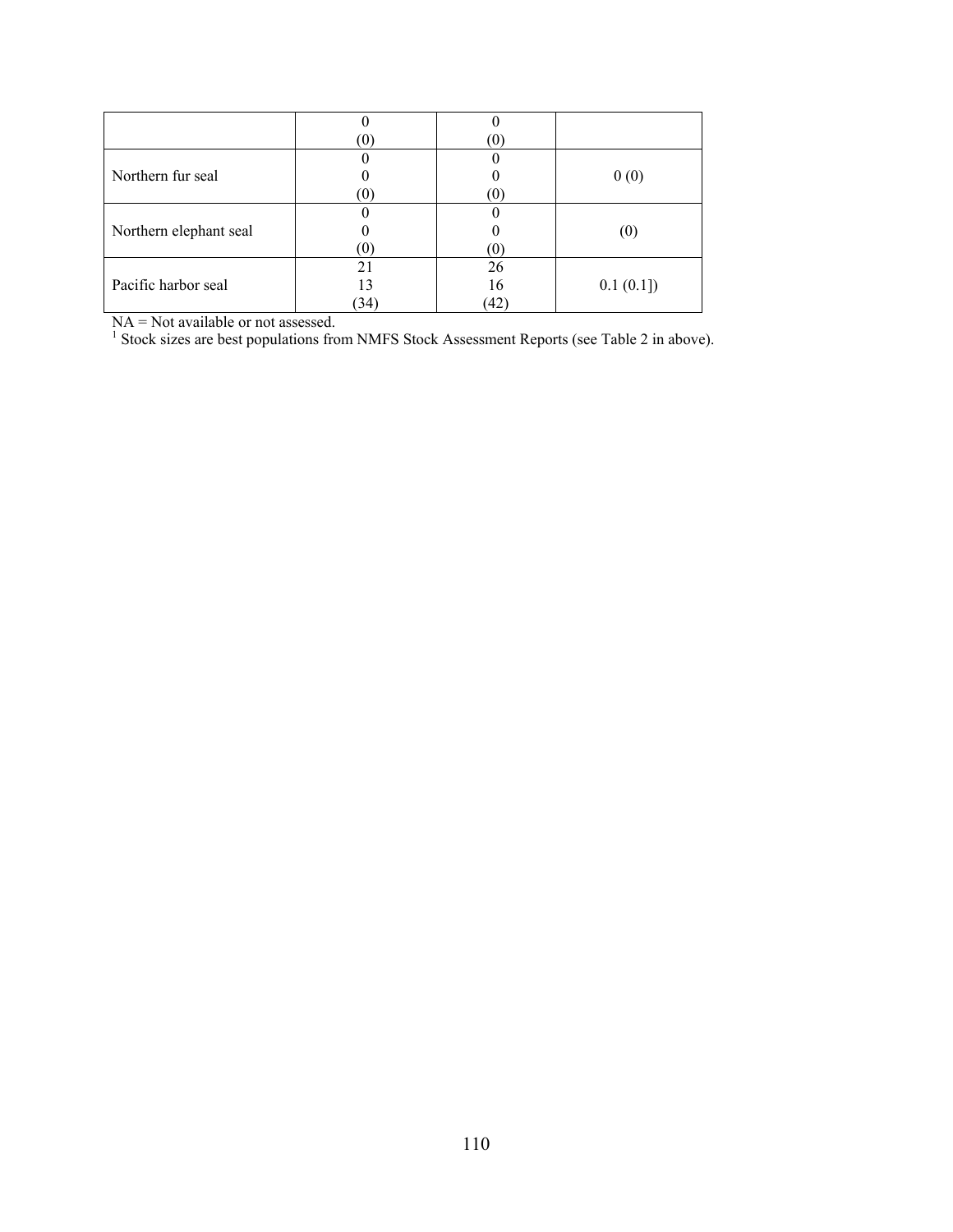## Encouraging and Coordinating Research

L-DEO and PG&E will cooperate with external entities (i.e., agencies, universities, nongovernmental organizations) to manage, understand, and communicate information about environmental impacts related to the seismic activities provided an acceptable methodology and business relationship can be agreed upon. PG&E is currently working with a number of agencies and groups to implement monitoring programs to address potential short-term and long-term effects on marine resources within the project area. These study programs include:

• Monitoring activities associated with the California Department of Fish and Game Scientific Collection Permit for Point Buchon Marine Protected Area;

- Nature Conservancy Remotely Operated Vehicle (ROV) Monitoring Program;
- California Collaborative Fisheries Research Program;

Negligible Impact Determination

NMFS has defined ''negligible impact'' in 50 CFR 216.103 as "...an impact resulting from the specified activity that cannot be reasonably expected to, and is not reasonably likely to, adversely affect the species or stock through effects on annual rates of recruitment or survival.'' In making a negligible impact determination, NMFS evaluated factors such as:

(1) The number of anticipated injuries, serious injuries, or mortalities;

(2) The number, nature, and intensity, and duration of Level B harassment (all relatively limited); and

(3) The context in which the takes occur (i.e., impacts to areas of significance, impacts to local populations, and cumulative impacts when taking into account successive/contemporaneous actions when added to baseline data);

(4) The status of stock or species of marine mammals (i.e., depleted, not depleted,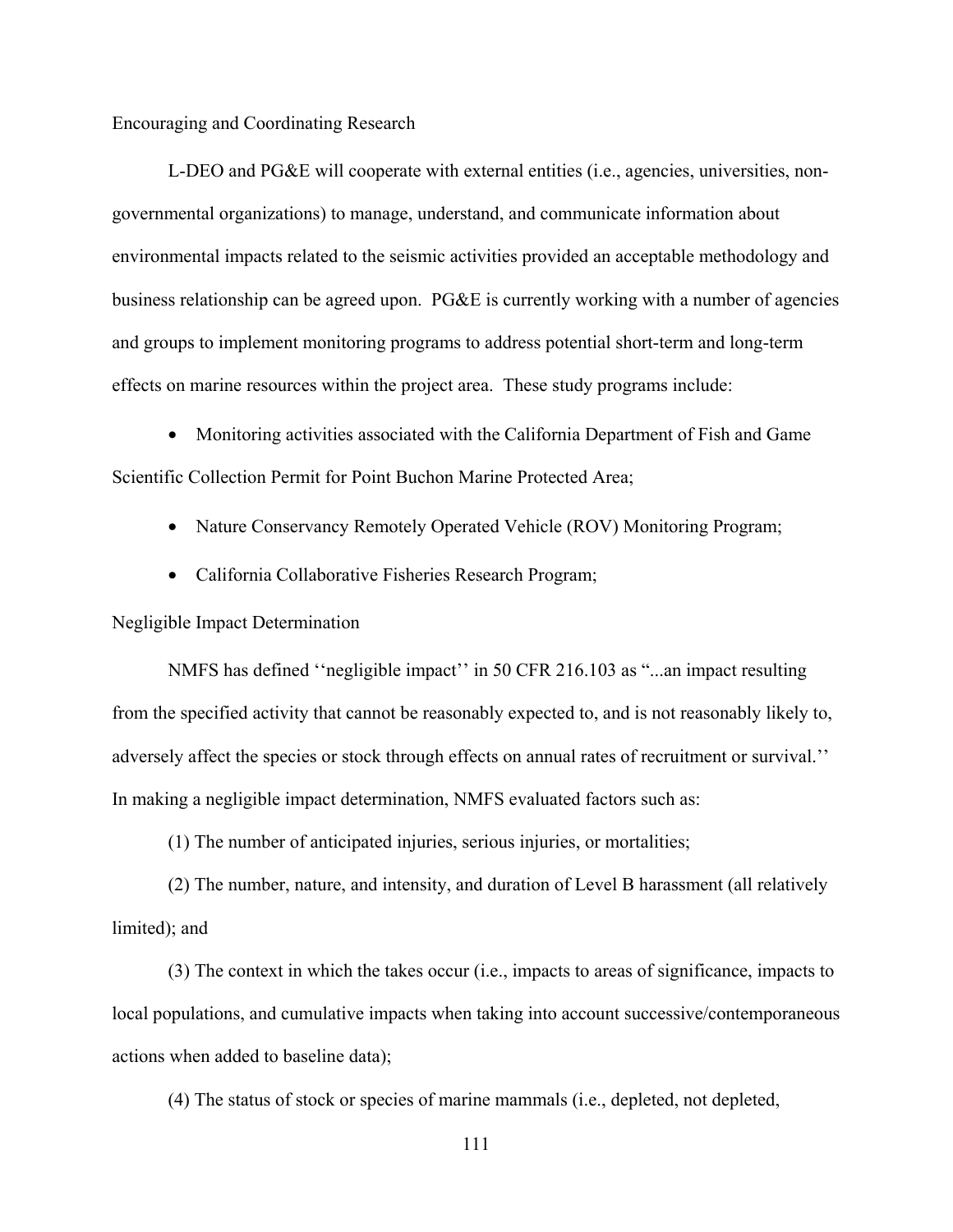decreasing, increasing, stable, impact relative to the size of the population);

(5) Impacts on habitat affecting rates of recruitment/survival; and

(6) The effectiveness of monitoring and mitigation measures.

As described above and based on the following factors, the specified activities associated with the marine seismic survey are not likely to cause PTS, or other non-auditory injury, serious injury, or death. The factors include:

(1) The likelihood that, given sufficient notice through relatively slow ship speed, marine mammals are expected to move away from a noise source that is annoying prior to its becoming potentially injurious;

(2) The potential for temporary or permanent hearing impairment is relatively low and would likely be avoided through the implementation of the power-down and shut-down measures;

(3) The Morro Bay Stock of Harbor Porpoise Monitoring Plan and Stranding Response Plan will provide real-time data (via aerial surveys and beach monitors) allowing for the early detection of marine mammal (and especially harbor porpoise) behaviors that may indicate an increased potential for stranding. This information will be used to modify, in real-time, any aspect of the activity that could contribute to a marine mammal stranding (e.g., suspension of seismic airgun operations) and the additional evaluation of the situation that will minimize the likelihood of injury or death resulting from the proposed activity;

(4) The Morro Bay stock of Harbor Porpoise Monitoring Plan will also use a combination of aerial and acoustic data to detect whether moderate to large numbers of harbor porpoises have been displaced from their core habitat which could result in serious energetic impacts to individuals if it continued longer than a short time. This information will be used to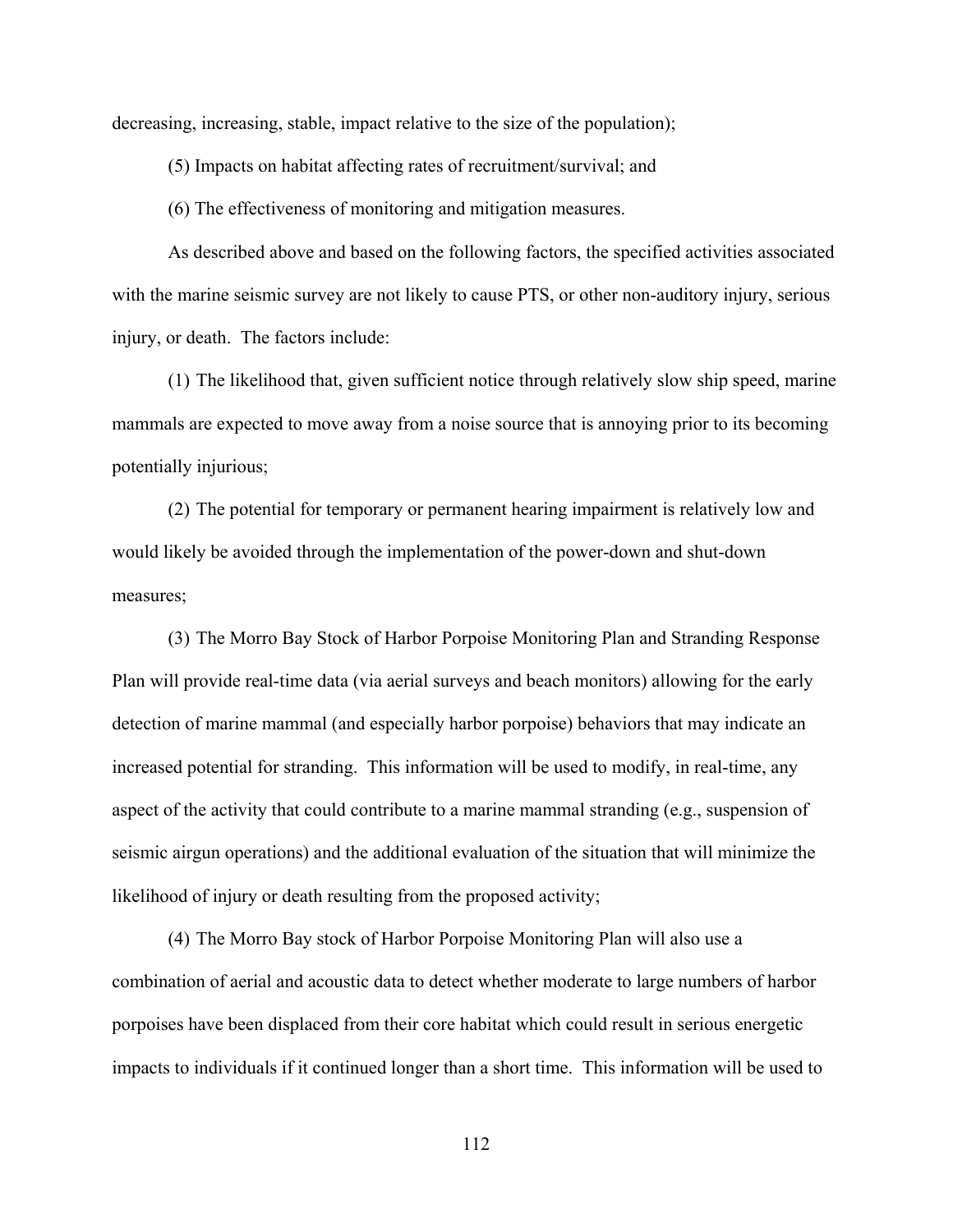modify, in real-time, any aspect of the activity (e.g., suspension of seismic airgun operations) that could result in impacts of a more serious nature (e.g., mortality);

No injuries, serious injuries, or mortalities are anticipated to occur as a result of the L-DEO and PG&E's planned marine seismic surveys, and none are proposed to be authorized by NMFS. Table 5 of this document outlines the number of requested Level B harassment takes that are anticipated as a result of these activities. Due to the nature, degree, and context of Level B (behavioral) harassment anticipated and described (see "Potential Effects on Marine Mammals" section above) in this notice, the activity is not expected to impact rates of annual recruitment or survival for any affected species or stock, particularly given the NMFS and the applicant's proposal to implement a rigorous mitigation, monitoring, and stranding response plans to minimize impacts to the Morro Bay stock of harbor porpoise.

The proposed seismic operations will occur throughout a large portion of the range of the Morro Bay stock of harbor porpoises (i.e., Point Sur to Point Conception, California), and cover much of the core range and optimal habitat for this stock for the duration of the seismic survey. Sighting rates outside of the operational area are much lower, indicating sub-optimal habitat. Studies have shown that harbor porpoises are sensitive to underwater sound and will move long distances away from a loud sound source; and the Morro Bay stock may be forced to move to sub-optimal habitat at the ends of (North or South), or outside their normal range for days to weeks, which may affect foraging success which could in turn have energetic impacts that effect reproduction or survival. This is a coastal species that is primarily found in shallow water within the approximate 100 m (328 ft) isobath and does not move offshore as this is not suitable habitat, and the seismic airgun operations will ensonify a large area that reaches from land to offshore past where harbor porpoises are typically found. This small-bodied species has a high metabolic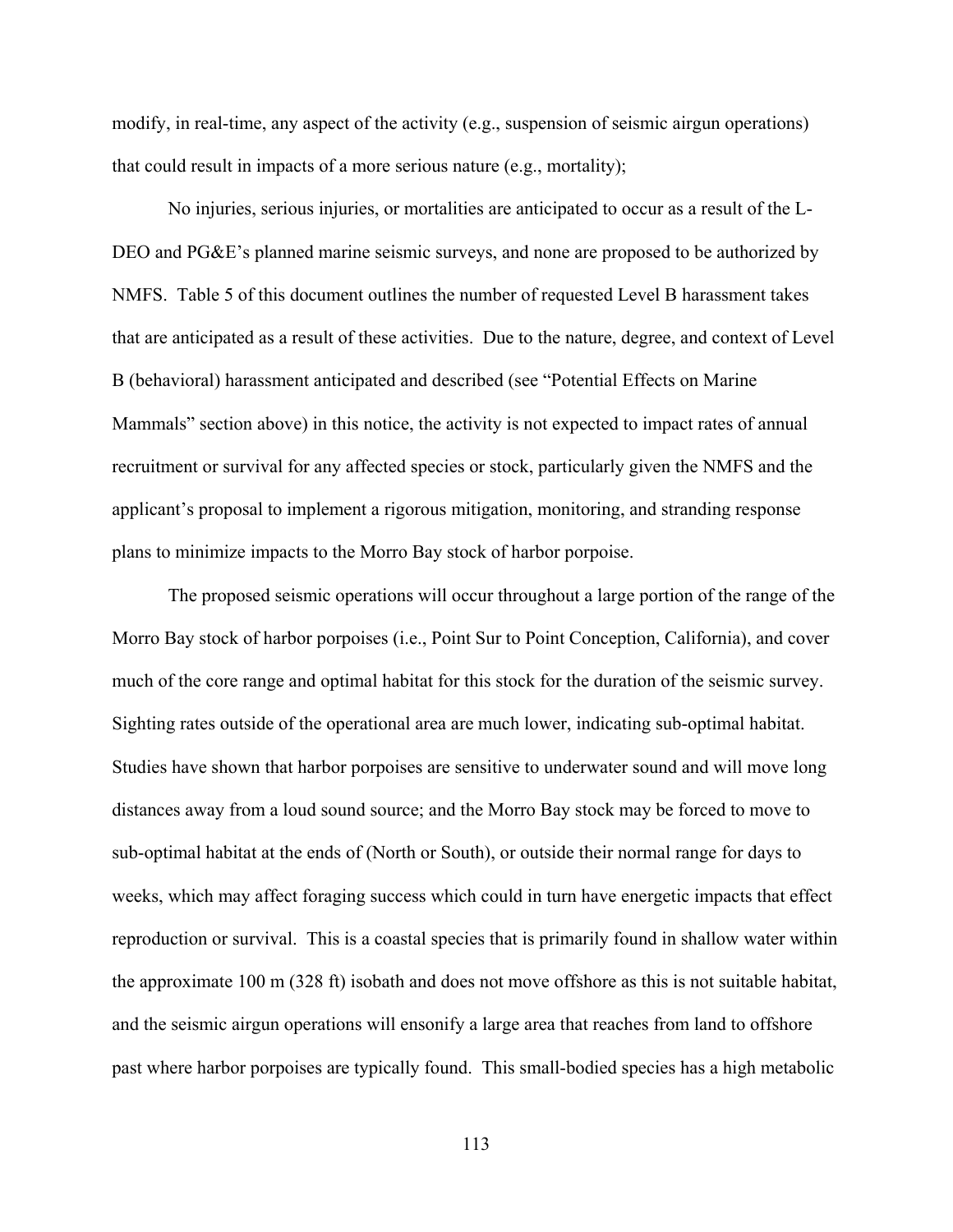rate (Spitz et al., 2010) requiring regular caloric intake to maintain fitness and health; therefore, there is a potential for adverse health effects if an animal were forced into an area offering suboptimal habitat for an extended period of time..

The November to December, 2012, timeframe of the seismic operations will avoid the peak of their breeding season and after the first few months that are critical to nursing mothers and dependent calves. The phased approach, as suggested by NMFS and agreed to by the applicant, of conducting seismic operations within the survey boxes (i.e., Survey Box 4 first, Survey Box 2 second in 2012) over multiple years (i.e., Survey Box 1 planned for 2013) has significantly reduced the anticipated energetic impacts within a given year by spreading them over two years. Further, the required monitoring plans will allow us to assess the degree to which, and in part the amount of time, harbor porpoises may be displaced from their core habitat (and potentially crowded into sub-optimal habitat and adjust, in real time L-DEO and PG&E's activity to minimize the likelihood of population level effects. Silent periods (i.e., no active use of airguns) between conducting seismic operations for Survey Box 4 and Survey Box 2 should allow any displaced animals to return to optimal habitat for foraging and feeding that are necessary for reproduction, nursing, and survivorship; and the required monitoring will allow NMFS to detect whether or not this happens and make a decision about whether PG&E may conduct the second survey (i.e., Survey Box 2) this year.

For the other marine mammal species that may occur within the proposed action area, there are no known designated or important feeding and/or reproductive areas. The gray whale, which has an annual migration route along the coastline, has the potential to occur in the action area during the proposed seismic survey. The southward migration along the West Coast of North America from summer feeding areas in the north generally occurs from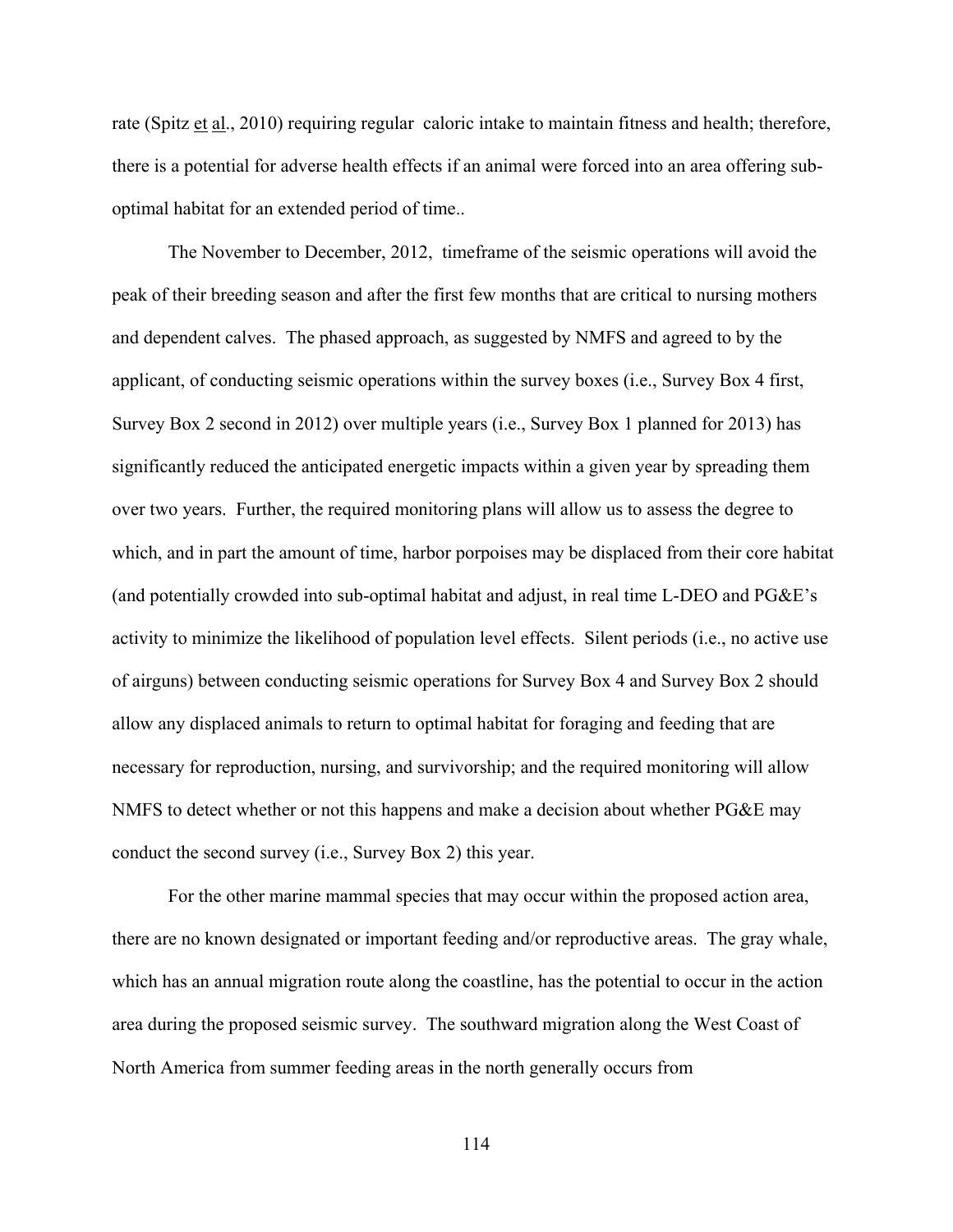November/December through February, while the northward migration from winter breeding areas in the south generally occurs from mid-February through May (with a peak in March). During the southward migration, animals do not approach as close to the coastline and the area of the seismic surveys than they would during the northward migration (especially cows and calves). The proposed end of the seismic survey is designed to coincide with the approximate start of the peak of the annual southward gray whale migration (December 15, 2012), therefore most of the animals will start traveling through after the seismic operations have concluded. Many animals perform vital functions, such as feeding, resting, traveling, and socializing, on a diel cycle (i.e., 24 hr cycle). Behavioral reactions to noise exposure (such as disruption of critical life functions, displacement, or avoidance of important habitat) are more likely to be significant if they last more than one diel cycle or recur on subsequent days (Southall et al., 2007). While seismic operations are anticipated to occur on consecutive days, they are broken into two sections of approximately 10 and 14 days, and the monitoring and mitigation is designed such that if serious impacts of a nature expected to have adverse effects on reproduction or survival were detected and thought to be occurring to a significant number of individuals, the second portion of the survey would proceed. Additionally, the seismic survey will be increasing sound levels in the marine environment in a relatively small area surrounding the vessel (compared to the range of the animals), which is constantly travelling over distances, and some animals may only be exposed to and harassed by sound for shorter less than day.

Of the 36 marine mammal species under NMFS jurisdiction that are known to or likely to occur in the study area, eight are listed as threatened or endangered under the ESA: North Pacific right, humpback, sei, fin, blue, and sperm whales as well as Steller sea lions and Guadalupe fur seals. These species are also considered depleted under the MMPA. Of these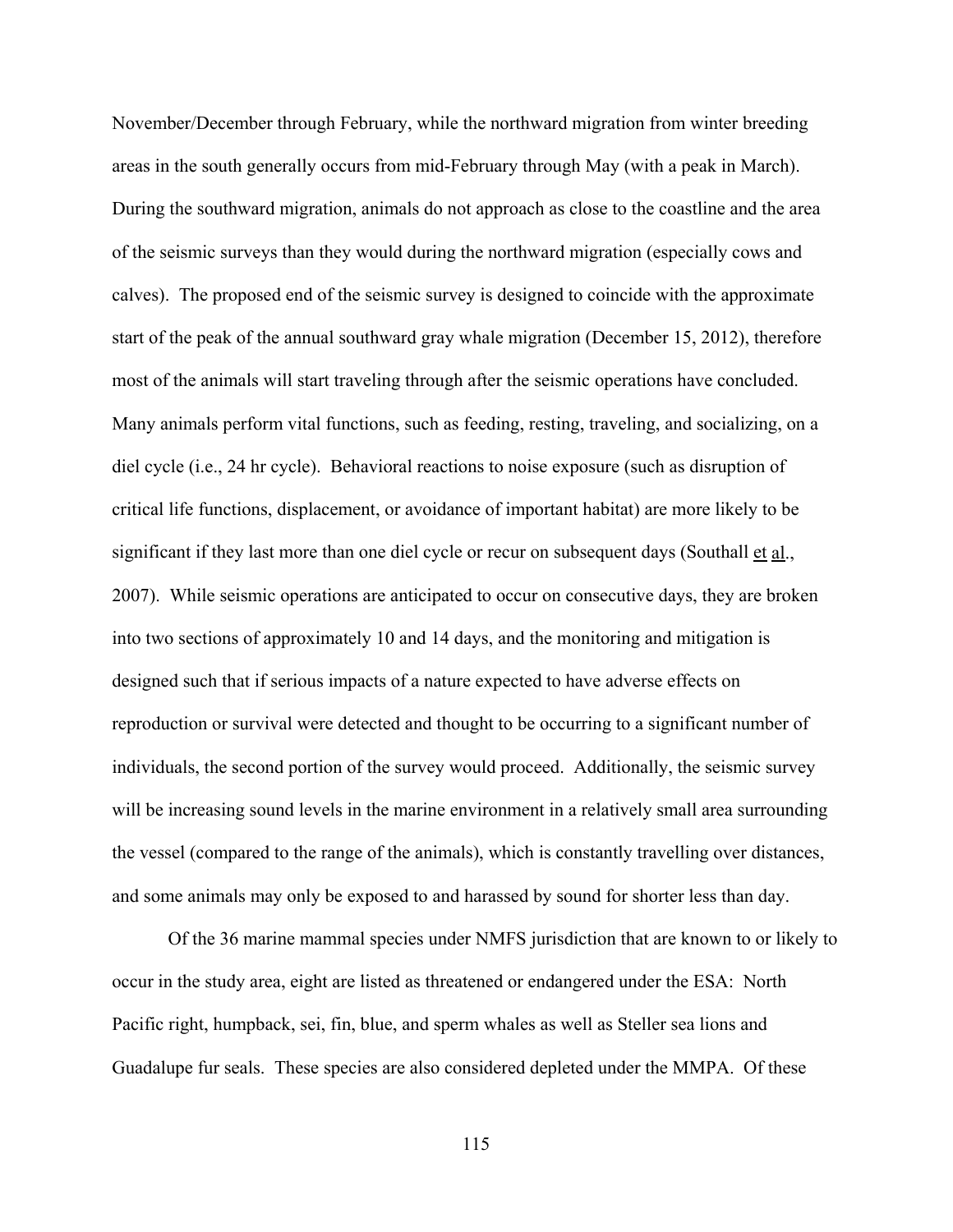ESA-listed species, incidental take has been requested to be authorized for humpback, fin, blue, and sperm whales. There is generally insufficient data to determine population trends for the other depleted species in the study area. To protect these animals (and other marine mammals in the study area), L-DEO and PG&E must cease or reduce airgun operations if animals enter designated zones. No injury, serious injury, or mortality is expected to occur and due to the nature, degree, and context of the Level B harassment anticipated, the activity is not expected to impact rates of recruitment or survival.

As mentioned previously, NMFS estimates that 25 species of marine mammals under its jurisdiction could be potentially affected by Level B harassment over the course of the IHA. The population estimates for the marine mammal species that may be taken by Level B harassment were provided in Table 5 of this document.

NMFS's practice has been to apply the 160 dB re 1  $\mu$ Pa (rms) received level threshold for underwater impulse sound levels to determine whether take by Level B harassment occurs. Southall et al. (2007) provide a severity scale for ranking observed behavioral responses of both free-ranging marine mammals and laboratory subjects to various types of anthropogenic sound (see Table 4 in Southall et al. [2007]).

NMFS has preliminarily determined, provided that the aforementioned mitigation and monitoring measures are implemented, that for species other than the Morro Bay stock of harbor porpoise, the impact of conducting a marine seismic survey off the central coast of California, November to December, 2012, may result, at worst, in a modification in behavior and/or lowlevel physiological effects (Level B harassment) of certain species of marine mammals.

While behavioral modifications, including temporarily vacating the area during the operation of the airgun(s), may be made by these species to avoid the resultant acoustic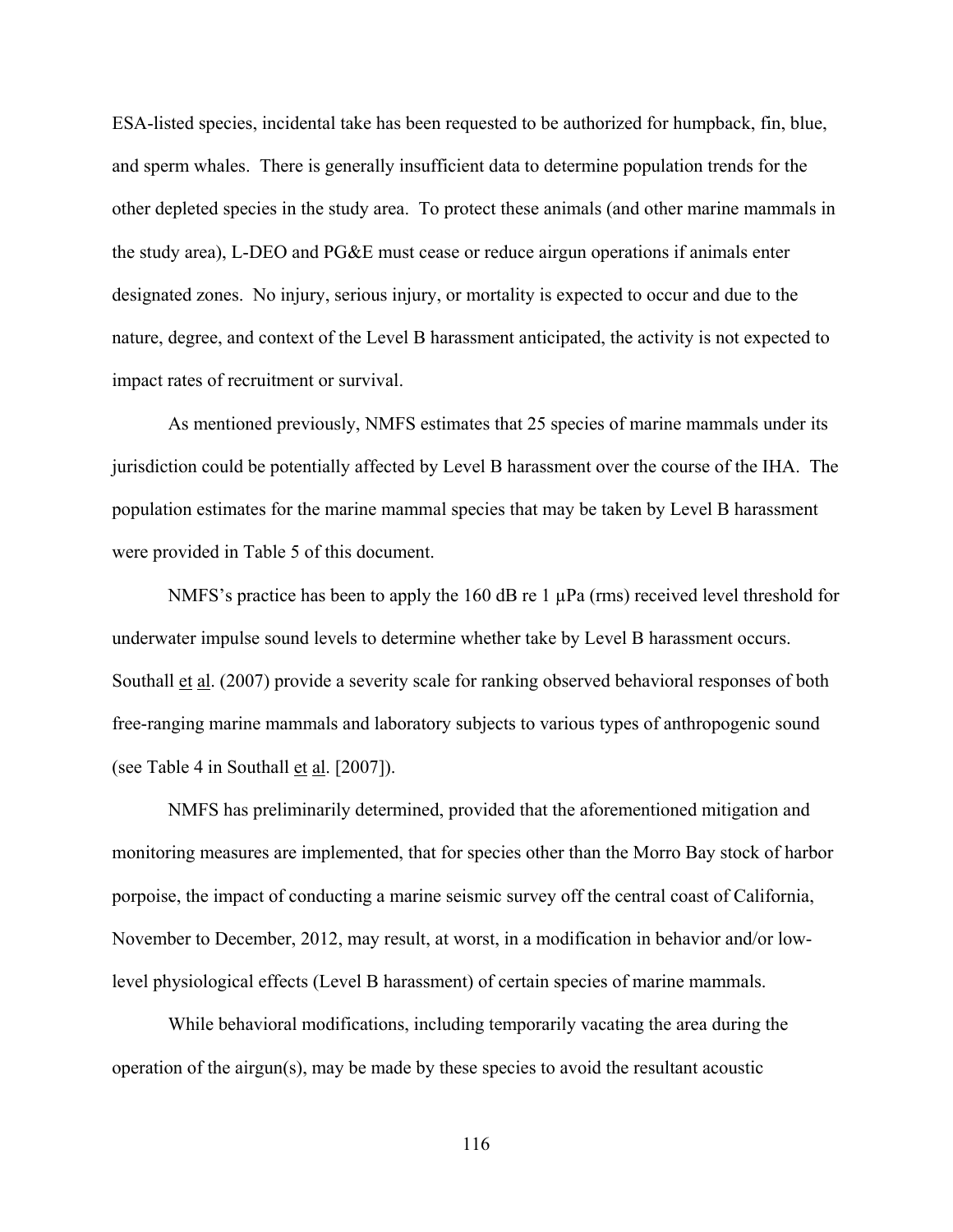disturbance, the availability of alternate areas within these areas for species other than the Morro Bay stock of harbor porpoises and the short and sporadic duration of the research activities, have led NMFS to preliminary determine that the taking by Level B harassment from the specified activity will have a negligible impact on the affected species in the specified geographic region. Although NMFS anticipates the potential for more serious impacts to harbor porpoises, as described above, NMFS believes that the reduced length of the seismic survey (accomplished through the splitting of the originally planned survey over a two year period), the requirement to implement mitigation measures (e.g., shut-down of seismic operations), and the inclusion of the comprehensive monitoring and stranding response plans, will reduce the amount and severity of the harassment from the activity to the degree that it will have a negligible impact on the Morro Bay stock of harbor porpoise.

Impact on Availability of Affected Species or Stock for Taking for Subsistence Uses

Section  $101(a)(5)(D)$  of the MMPA also requires NMFS to determine that the authorization will not have an unmitigable adverse effect on the availability of marine mammal species or stocks for subsistence use. There are no relevant subsistence uses of marine mammals in the study area (off the central coast of California) that implicate MMPA section  $101(a)(5)(D)$ . Endangered Species Act

Of the species of marine mammals that may occur in the proposed survey area, several are listed as endangered under the ESA, including the North Pacific right, humpback, sei, fin, blue, and sperm whales. Two pinniped species, the Guadalupe fur seal and eastern stock of Steller sea lion are listed as threatened under the ESA. L-DEO and PG&E did not request take of endangered North Pacific right whales due to the low likelihood of encountering this species during the cruise. Under section 7 of the ESA, NSF has initiated formal consultation with the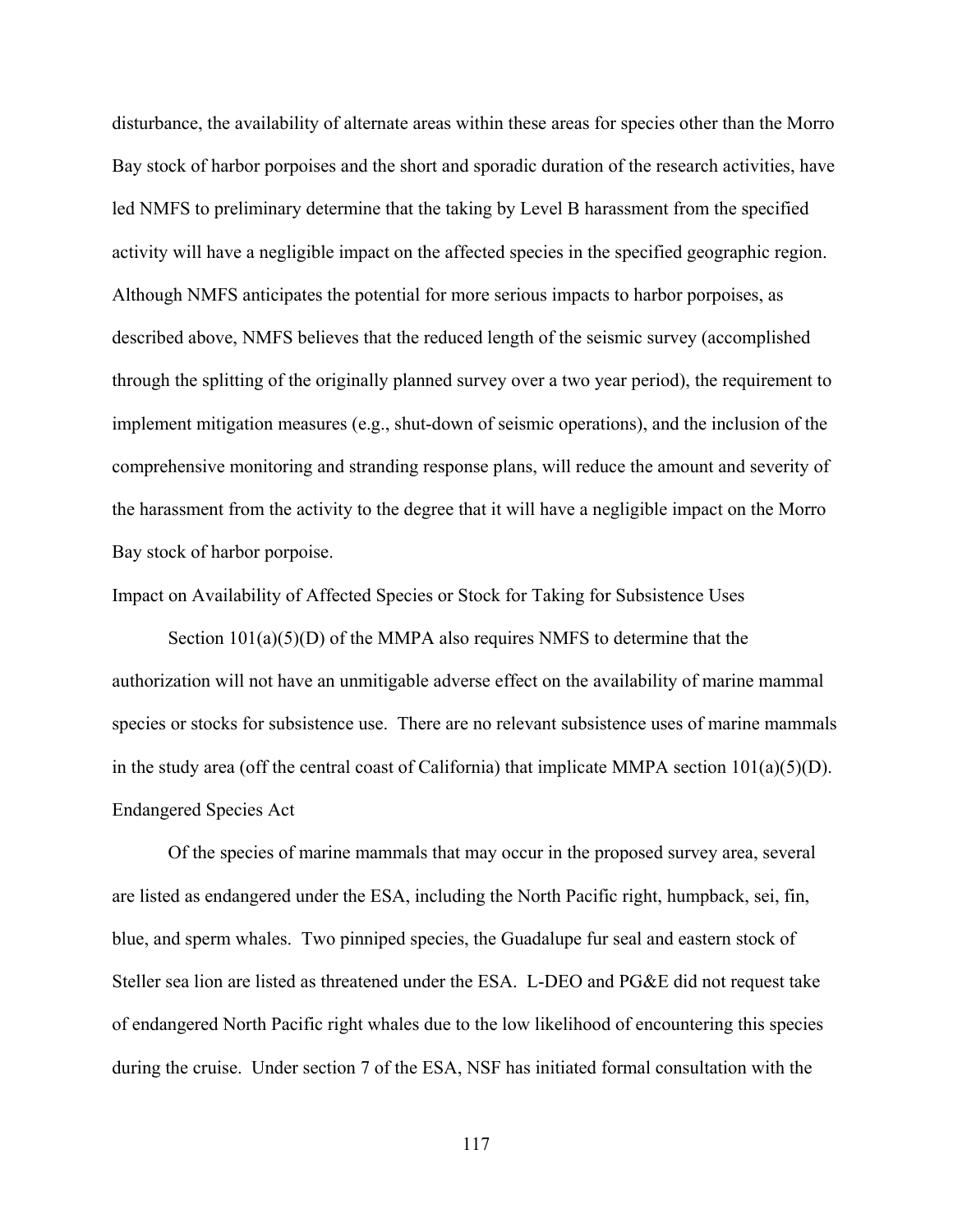NMFS, Office of Protected Resources, Endangered Species Act Interagency Cooperation Division, on this proposed seismic survey. NMFS's Office of Protected Resources, Permits and Conservation Division, has initiated formal consultation under section 7 of the ESA with NMFS's Office of Protected Resources, Endangered Species Act Interagency Cooperation Division, to obtain a Biological Opinion evaluating the effects of issuing the IHA on threatened and endangered marine mammals and, if appropriate, authorizing incidental take. NMFS will conclude formal section 7 consultation prior to making a determination on whether or not to issue the IHA. If the IHA is issued, NSF and L-DEO and PG&E, in addition to the mitigation and monitoring requirements included in the IHA, will be required to comply with the Terms and Conditions of the Incidental Take Statement corresponding to NMFS's Biological Opinion issued to both NSF and NMFS's Office of Protected Resources.

## National Environmental Policy Act

With L-DEO and PG&E's complete application, NSF provided NMFS a draft "Environmental Assessment Pursuant to the National Environmental Policy Act, 42 U.S.C. 4321 et seq. Marine Seismic Survey in the Pacific Ocean off Central California, 2012," which incorporates a draft "Environmental Assessment of Marine Geophysical Surveys by the R/V Marcus G. Langseth for the Central Coastal California Seismic Imaging Project," prepared by Padre Associates, Inc. on behalf of NSF, L-DEO, and PG&E. The EA analyzes the direct, indirect, and cumulative environmental impacts of the proposed specified activities on marine mammals including those listed as threatened or endangered under the ESA. Prior to making a final decision on the IHA application, NMFS will either prepare an independent EA, or, after review and evaluation of the NSF EA for consistency with the regulations published by the Council of Environmental Quality (CEQ) and NOAA Administrative Order 216-6,